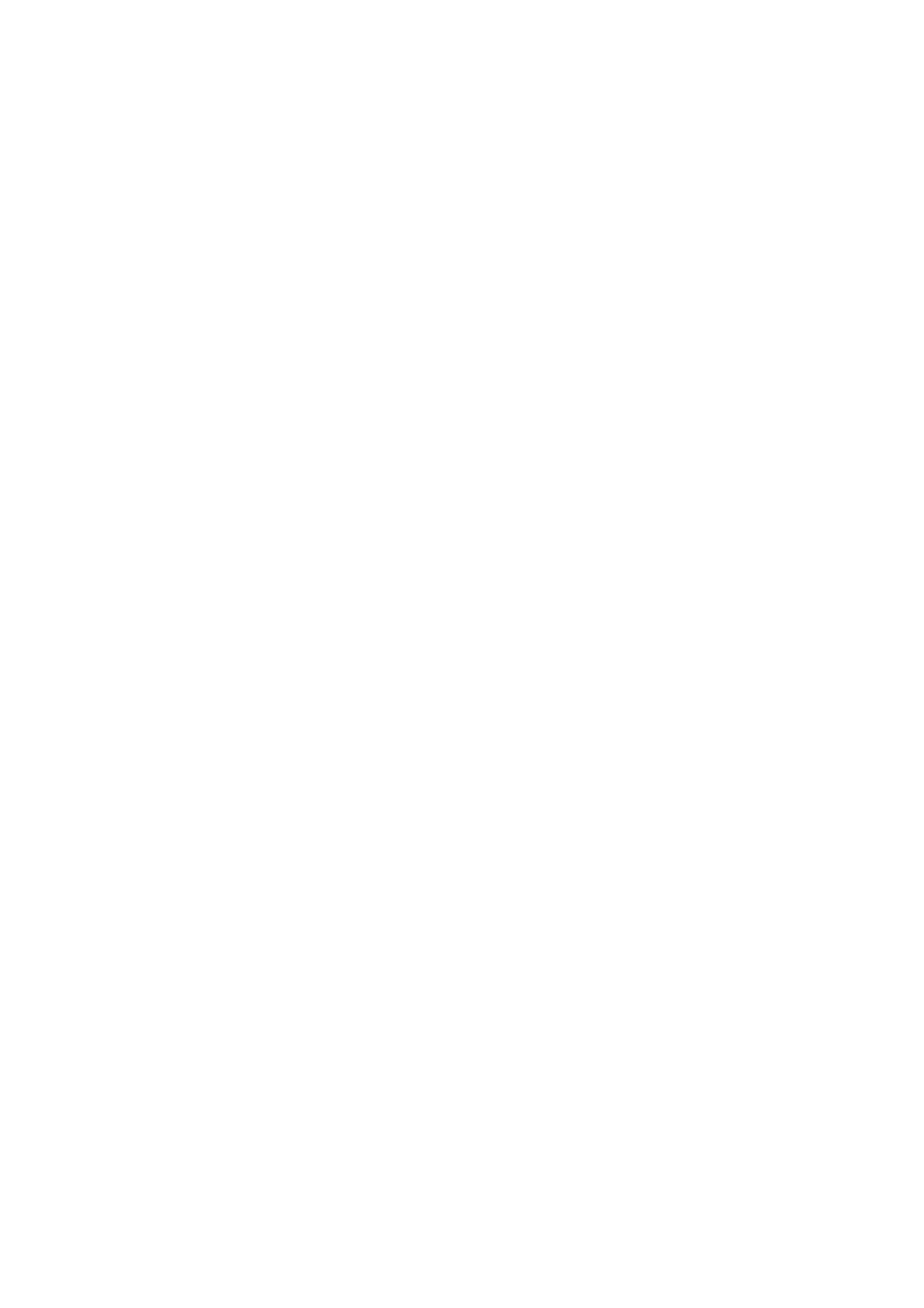Western Australia

# **Freedom of Information Act 1992**

### **CONTENTS**

# **Part 1 — Preliminary**

| 1.  | Short title                                      | $\overline{c}$                                  |
|-----|--------------------------------------------------|-------------------------------------------------|
| 2.  | Commencement                                     |                                                 |
| 3.  | Objects and intent                               | $\begin{array}{c} 2 \\ 2 \\ 3 \\ 3 \end{array}$ |
| 4.  | Principles of administration                     |                                                 |
| 5.  | <b>Act binds Crown</b>                           |                                                 |
| 6.  | Access procedures do not apply to documents that |                                                 |
|     | are already available                            | 3                                               |
| 7.  | Application of access procedures to private      |                                                 |
|     | collections                                      | 3                                               |
| 8.  | Effect on other enactments                       | $\overline{4}$                                  |
| 9.  | Meaning of terms used in this Act                | 4                                               |
|     | Part 2 – Access to documents                     |                                                 |
|     | Division $1$ — Right of access and applications  |                                                 |
|     | for access                                       |                                                 |
| 10. | Right of access to documents                     | 5                                               |
| 11. | Access applications                              | $rac{5}{5}$                                     |
| 12. | How the application is made                      |                                                 |
|     | Division 2 — Procedure for dealing with access   |                                                 |
|     | applications                                     |                                                 |
| 13. | Decisions as to access and charges               | 6                                               |
| 14. | Ambit of application may be reduced by agreement | 8                                               |
| 15. | Transfer or notification of applications         | 8                                               |
| 16. | Charges for access to documents                  | 9                                               |
| 17. | Estimate of charges                              | 10                                              |
| 18. | Advance deposits                                 | 10                                              |
|     |                                                  |                                                 |

As at 01 Jan 2010 **Version 05-c0-00 Demand Strategies** in the case of the page i Extract from www.slp.wa.gov.au, see that website for further information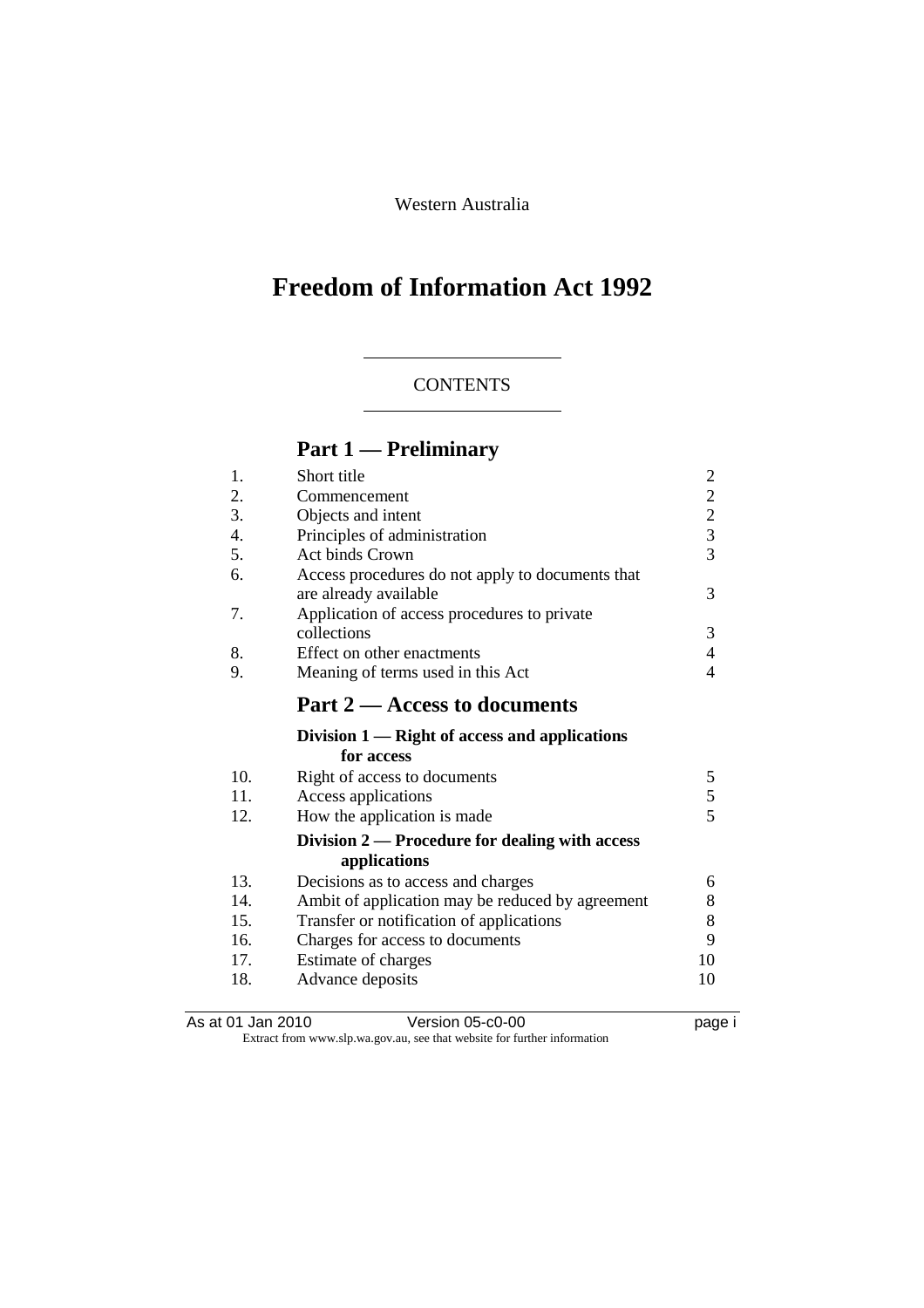| 19. | Failure of applicant to notify intention or pay                   |    |
|-----|-------------------------------------------------------------------|----|
| 20. | deposit                                                           | 11 |
|     | Agency may refuse to deal with an application in<br>certain cases | 12 |
| 21. | Nature of information must be considered                          | 13 |
| 22. | Giving access                                                     | 13 |
| 23. | Refusal of access                                                 | 13 |
| 24. | Deletion of exempt matter                                         | 14 |
| 25. | Deferred access                                                   | 15 |
| 26. | Documents that cannot be found or do not exist                    | 15 |
| 27. | Ways in which access can be given                                 | 16 |
| 28. | Medical and psychiatric information                               | 17 |
| 29. | Personal information generally                                    | 18 |
| 30. | Form of notice of decisions                                       | 18 |
| 31. | Information as to existence of certain documents                  | 19 |
|     | Division 3 — Consultation with third parties                      |    |
| 32. | Documents containing personal information                         | 19 |
| 33. | Documents containing commercial or business                       |    |
|     | information                                                       | 20 |
| 34. | Procedure following consultation                                  | 21 |
| 35. | Requirement to consult may be waived                              | 23 |
|     | Division 4 — Exemption certificates                               |    |
| 36. | Premier may issue certificate                                     | 23 |
| 37. | Effect of certificate                                             | 23 |
| 38. | Duration of certificate                                           | 24 |
|     | Division 5 — Internal review of decisions as to                   |    |
|     | access                                                            |    |
| 39. | Right to review                                                   | 24 |
| 40. | Application for review                                            | 25 |
| 41. | Who is to deal with application for review                        | 25 |
| 42. | Provisions of this Part to apply                                  | 25 |
| 43. | Determination can be confirmed, varied or                         |    |
|     | reversed                                                          | 26 |
| 44. | No charge for review                                              | 26 |
|     | Part 3 — Amendment of personal                                    |    |
|     | information                                                       |    |
|     | Division $1$ — Applications for amendment                         |    |
| 45. | Right to apply for information to be amended                      | 27 |
|     |                                                                   |    |

page ii Version 05-c0-00 As at 01 Jan 2010 Extract from www.slp.wa.gov.au, see that website for further information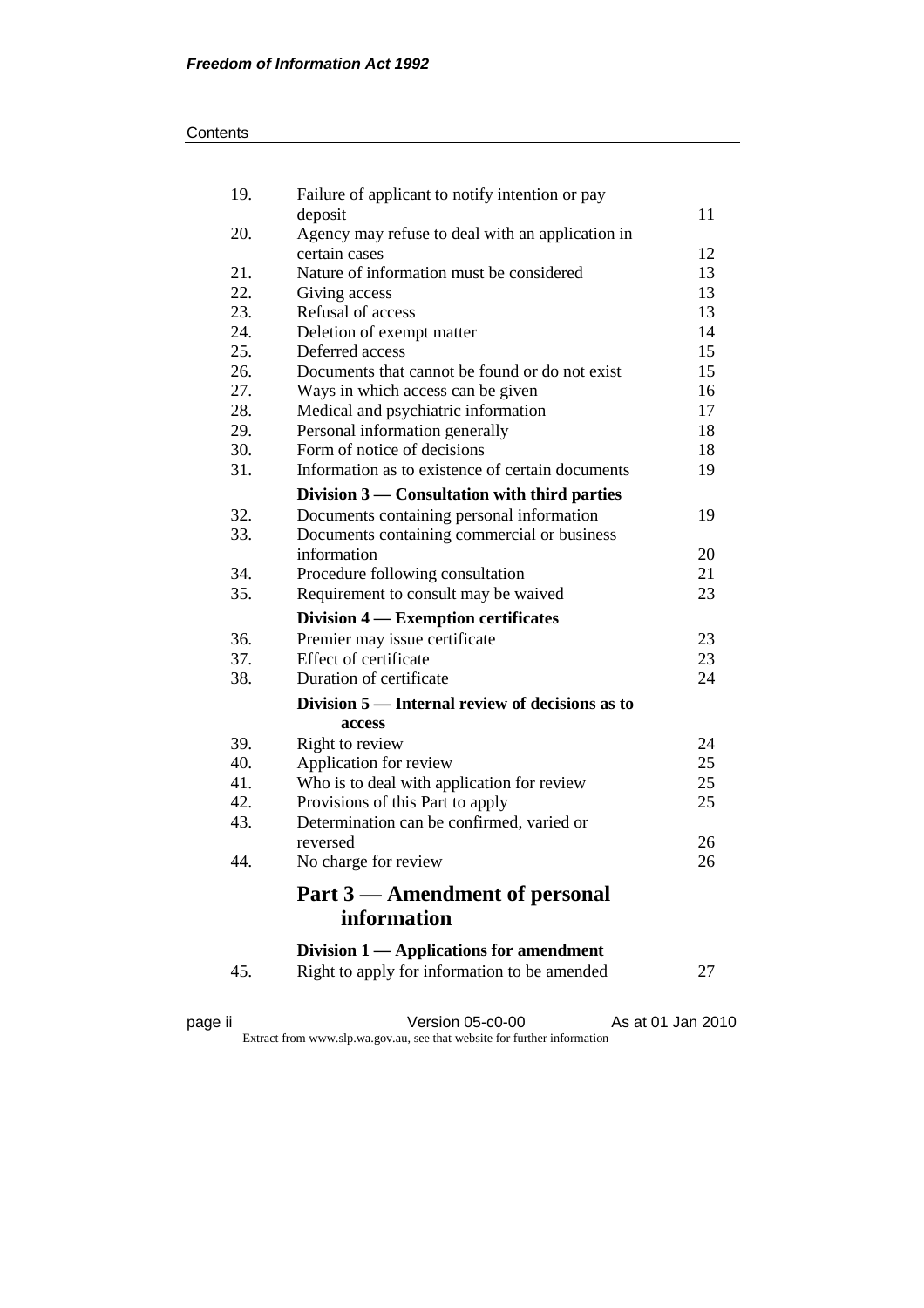| 46. | How the application is made                     | 27 |
|-----|-------------------------------------------------|----|
| 47. | Transfer of applications                        | 28 |
| 48. | Agency may amend information                    | 29 |
| 49. | Notice of decision                              | 30 |
| 50. | Request for notation or attachment disputing    |    |
|     | accuracy of information                         | 31 |
| 51. | Other users of information to be advised of     |    |
|     | requested amendment                             | 32 |
| 52. | Agency may give reasons for not amending        |    |
|     | information                                     | 32 |
| 53. | No charge for application or request            | 32 |
|     | Division 2 — Internal review of decisions as to |    |
|     | amendment of information                        |    |
| 54. | Right to review                                 | 33 |
|     | Part 4 — External review of                     |    |
|     | decisions; appeals                              |    |
|     | <b>Division 1 — Information Commissioner</b>    |    |
| 55. | <b>Information Commissioner</b>                 | 34 |
| 56. | Appointment and terms and conditions            | 34 |
| 57. | Resignation                                     | 35 |
| 58. | Suspension and removal of Commissioner          | 35 |
| 59. | <b>Acting Information Commissioner</b>          | 36 |
| 60. | Oath or affirmation of office                   | 36 |
| 61. | <b>Staff of Commissioner</b>                    | 37 |
| 62. | Supplementary provisions as to Commissioner and |    |
|     | staff                                           | 38 |
|     | Division 2 — Functions of Information           |    |
|     | <b>Commissioner</b>                             |    |
| 63. | <b>Functions of Commissioner</b>                | 39 |
| 64. | General powers                                  | 40 |
|     | Division 3 — Complaints and procedure for       |    |
|     | dealing with them                               |    |
| 65. | Complaints                                      | 40 |
| 66. | How and when complaints can be made             | 41 |
| 67. | Commissioner may decide not to deal with a      |    |
|     | complaint                                       | 42 |
| 68. | Notification of complaints                      | 42 |
| 69. | Parties to a complaint                          | 42 |

As at 01 Jan 2010 Version 05-c0-00 page iii Extract from www.slp.wa.gov.au, see that website for further information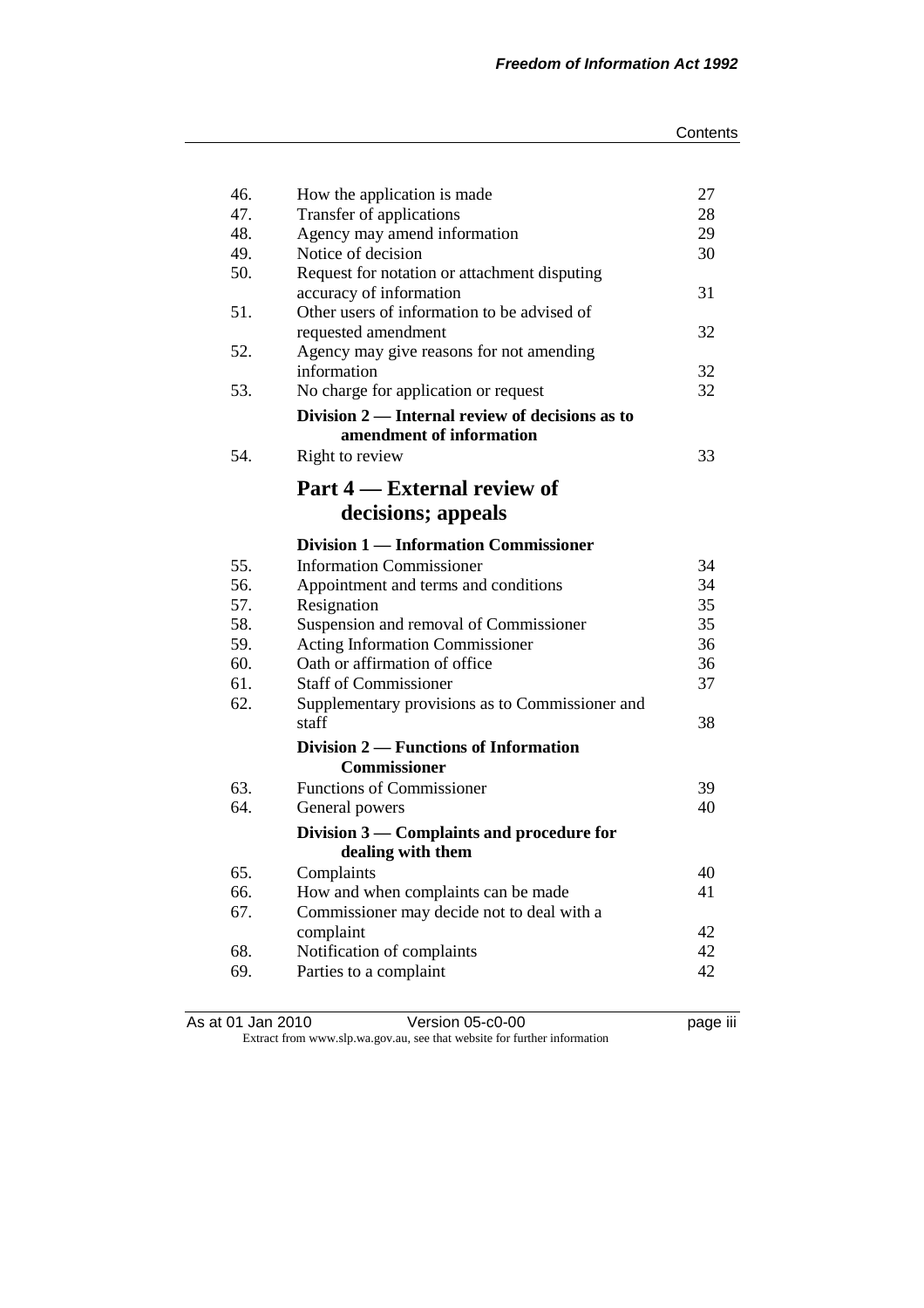| 70. | Procedure                                                | 43 |
|-----|----------------------------------------------------------|----|
| 71. | Conciliation                                             | 44 |
| 72. | Power to obtain information and documents and            |    |
|     | compel attendance                                        | 44 |
| 73. | Power to examine                                         | 45 |
| 74. | Commissioner to ensure non-disclosure of certain         |    |
|     | matter                                                   | 45 |
| 75. | Production of documents for inspection                   | 46 |
| 76. | Decisions of the Commissioner                            | 46 |
| 77. | Review where an exemption certificate has been<br>issued | 47 |
| 78. | Reference of questions of law to Supreme Court           | 48 |
|     | Division 4 — General provisions as to the                |    |
|     | <b>Information Commissioner and staff</b>                |    |
| 79. | Delegation                                               | 49 |
| 80. | Commissioner and staff not to be sued                    | 50 |
| 81. | Restrictions under other laws not applicable             | 50 |
| 82. | Secrecy                                                  | 50 |
| 83. | Failure to produce documents or attend                   |    |
|     | proceedings                                              | 51 |
| 84. | Costs of parties to complaints                           | 51 |
|     | Division 5 — Appeals to the Supreme Court                |    |
| 85. | Appeals to Supreme Court                                 | 51 |
| 86. | Parties to an appeal                                     | 52 |
| 87. | Decision on appeal                                       | 53 |
|     | Division 6 – General provisions as to                    |    |
|     | proceedings in the Supreme Court                         |    |
| 88. | Term used: review proceedings                            | 53 |
| 89. | Power to impose terms on orders                          | 54 |
| 90. | Court to ensure non-disclosure of certain matter         | 54 |
| 91. | Production of documents                                  | 55 |
| 92. | Restrictions under other laws not applicable             | 55 |
| 93. | Other procedure                                          | 55 |
|     | <b>Part 5 — Publication of information</b>               |    |
|     | about agencies                                           |    |
| 94. | Information statements                                   | 56 |
| 95. | Internal manuals                                         | 57 |
| 96. | Publication of information statements                    | 58 |
|     |                                                          |    |

page iv Version 05-c0-00 As at 01 Jan 2010

Extract from www.slp.wa.gov.au, see that website for further information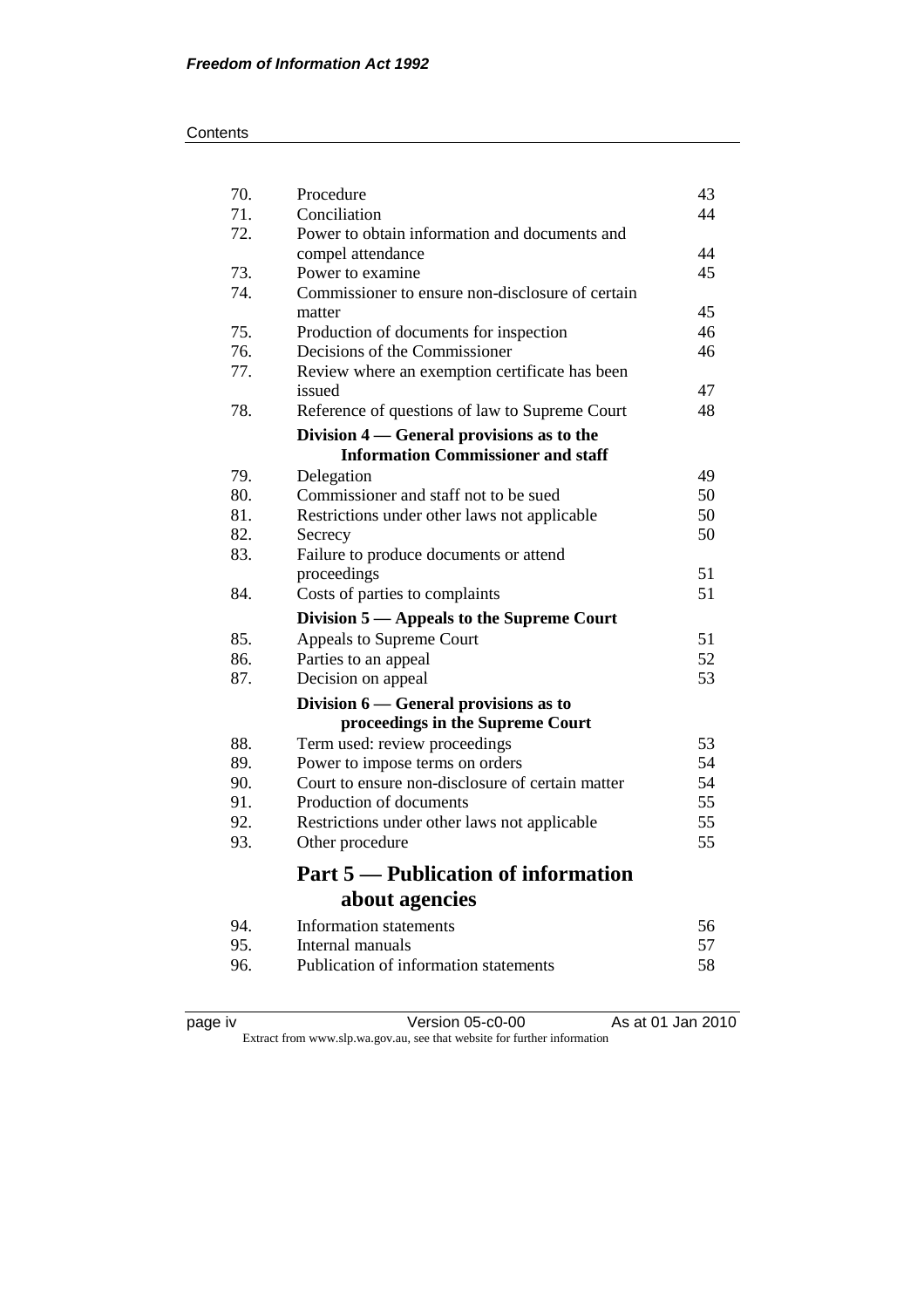| Contents |  |
|----------|--|
|----------|--|

| 97.  | Information statements and internal manuals to be<br>made available | 58 |
|------|---------------------------------------------------------------------|----|
|      | <b>Part 6 — Miscellaneous</b>                                       |    |
| 98.  | Applications on behalf of children and                              |    |
|      | handicapped persons                                                 | 60 |
| 99.  | Defunct agencies                                                    | 60 |
| 100. | Who makes decisions for agencies                                    | 60 |
| 101. | Time of service of notices                                          | 61 |
| 102. | Burden of proof                                                     | 61 |
| 103. | No review of decisions etc. except under this Act                   | 61 |
| 104. | Protection from defamation or breach of                             |    |
|      | confidence actions                                                  | 62 |
| 105. | Protection from criminal actions                                    | 62 |
| 106. | Personal liability                                                  | 62 |
| 107. | Failure to consult                                                  | 63 |
| 108. | Exempt matter does not have to be published                         | 63 |
| 109. | Offence of unlawful access                                          | 63 |
| 110. | Destruction of documents                                            | 64 |
| 111. | <b>Report to Parliament</b>                                         | 64 |
| 112. | Regulations                                                         | 66 |
| 113. | Review of Act                                                       | 67 |
|      | <b>Schedule 1</b>                                                   |    |

# **Exempt matter**

| 1.  | <b>Cabinet and Executive Council</b>               | 68 |
|-----|----------------------------------------------------|----|
| 2.  | Inter-governmental relations                       | 69 |
| 3.  | Personal information                               | 70 |
| 4.  | Commercial or business information                 | 71 |
| 4A. | Information provided to Treasurer under section 22 |    |
|     | of Bank of Western Australia Act 1995              | 72 |
| 5.  | Law enforcement, public safety and property        |    |
|     | security                                           | 72 |
| 6.  | Deliberative processes                             | 74 |
| 7.  | Legal professional privilege                       | 74 |
| 8.  | Confidential communications                        | 74 |
| 9.  | The State's economy                                | 75 |
| 10. | The State's financial or property affairs          | 76 |
| 11. | Effective operation of agencies                    | 77 |
| 12. | Contempt of Parliament or court                    | 77 |
|     |                                                    |    |

| As at 01 Jan 2010 | Version 05-c0-00                                                         |
|-------------------|--------------------------------------------------------------------------|
|                   | Extract from www.slp.wa.gov.au, see that website for further information |

page v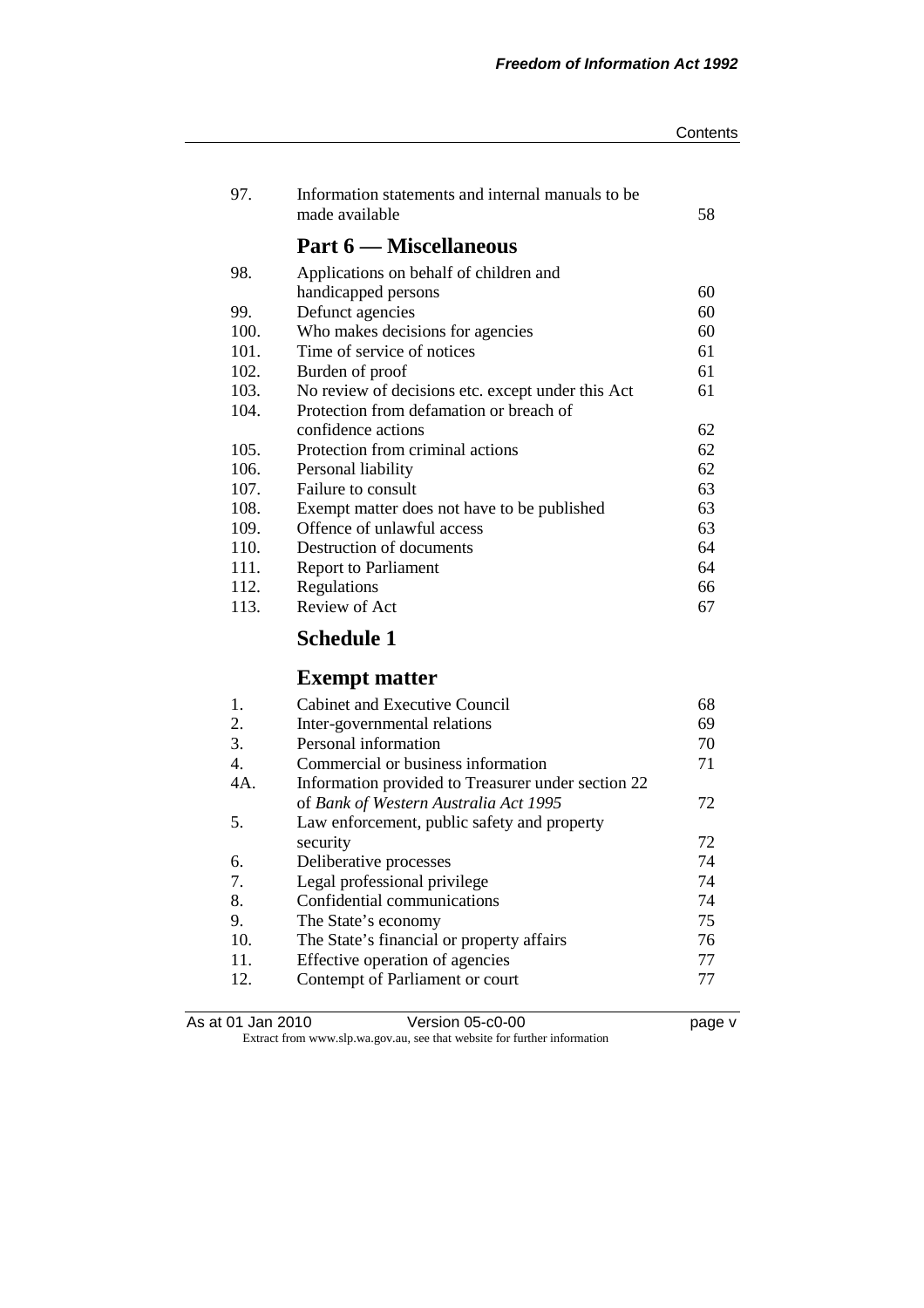| Information as to adoption or artificial conception | 77 |
|-----------------------------------------------------|----|
| Information protected by certain statutory          |    |
| provisions                                          | 78 |
| Information as to precious metal transactions       | 79 |
|                                                     |    |

# **Schedule 2**

# **Exempt agencies**

## **Glossary**

| 1.  | Terms used                                        | 82 |
|-----|---------------------------------------------------|----|
| 2.  | Related agencies                                  | 85 |
| 3.  | Courts are agencies but judges etc. are not       | 86 |
| 4.  | Documents of an agency                            | 86 |
| 5.  | Documents of a court                              | 87 |
| 6.  | Documents of Police and Corrective Services units | 87 |
| 7A. | Documents of Authority etc. under gas pipelines   |    |
|     | access legislation                                | 87 |
| 8.  | Charges for dealing with applications             | 88 |
|     | <b>Notes</b>                                      |    |
|     | Compilation table                                 | 89 |
|     | Provisions that have not come into operation      | 92 |

### **Defined Terms**

| лаае |    |
|------|----|
|      | vı |
|      |    |
|      |    |

 $Version 05- $\frac{1}{20}$$ Extract from www.slp.wa.gov.au, see that website for further information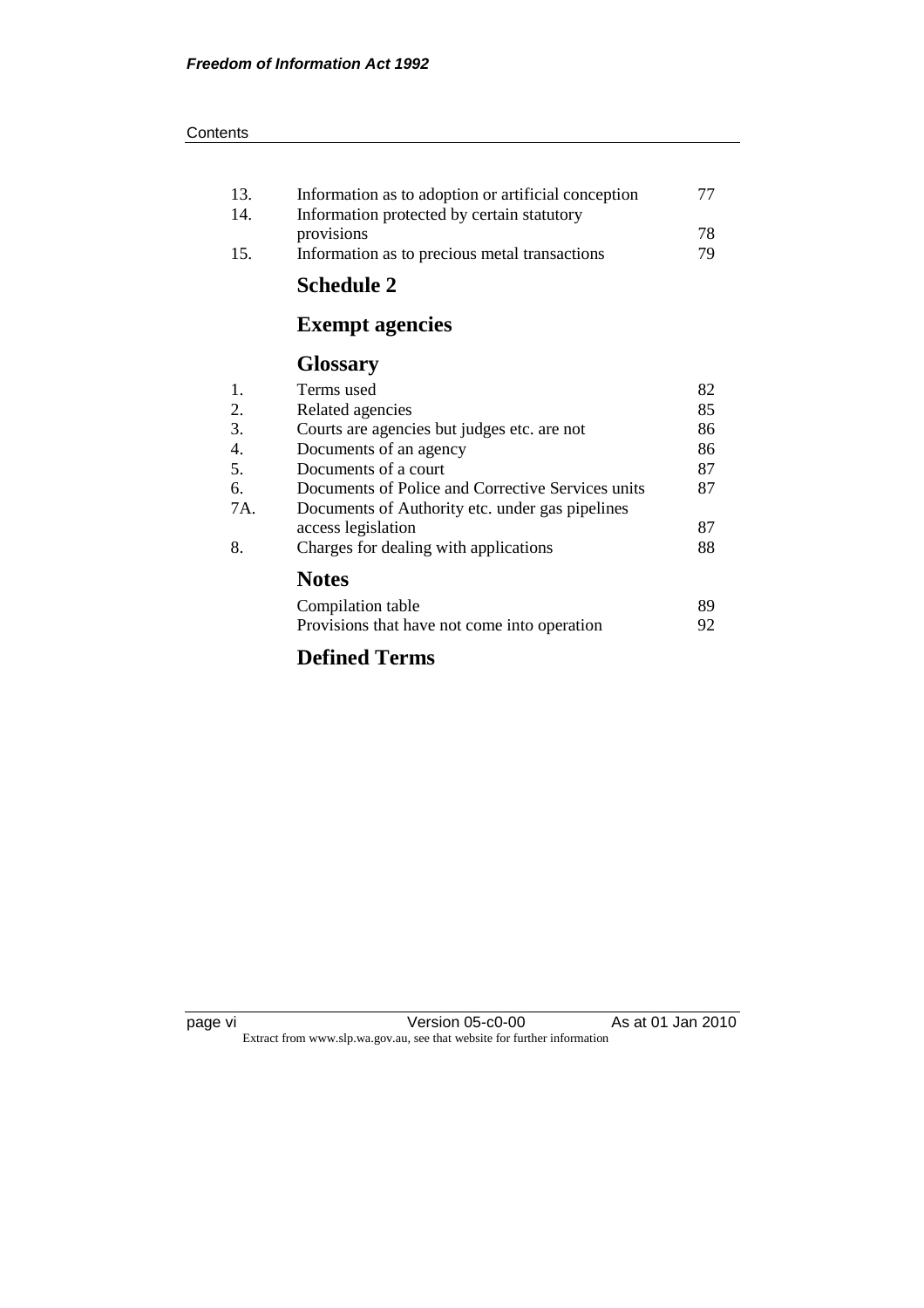Western Australia

# **Freedom of Information Act 1992**

**An Act to provide for public access to documents, and to enable the public to ensure that personal information in documents is accurate, complete, up to date and not misleading, and for related purposes.** 

As at 01 Jan 2010 **Version 05-c0-00 page 1** Extract from www.slp.wa.gov.au, see that website for further information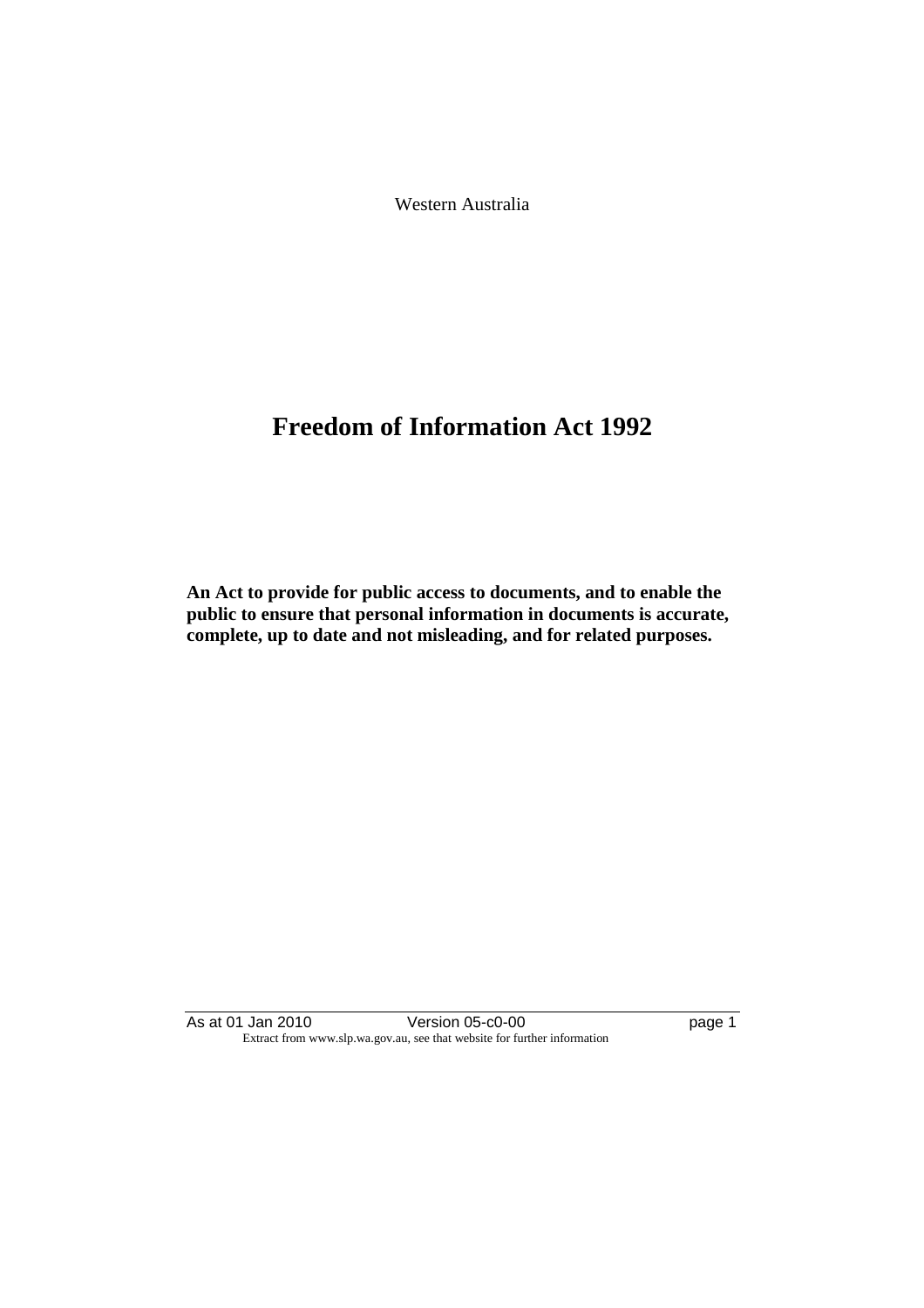## **Part 1 — Preliminary**

#### **1. Short title**

 This Act may be cited as the *Freedom of Information Act 1992* <sup>1</sup> .

#### **2. Commencement**

 The provisions of this Act come into operation on such day as is, or days as are respectively, fixed by proclamation  $<sup>1</sup>$ .</sup>

#### **3. Objects and intent**

- (1) The objects of this Act are to  $-$ 
	- (a) enable the public to participate more effectively in governing the State; and
	- (b) make the persons and bodies that are responsible for State and local government more accountable to the public.
- (2) The objects of this Act are to be achieved by
	- (a) creating a general right of access to State and local government documents;
	- (b) providing means to ensure that personal information held by State and local governments is accurate, complete, up to date and not misleading; and
	- (c) requiring that certain documents concerning State and local government operations be made available to the public.
- (3) Nothing in this Act is intended to prevent or discourage the publication of information, or the giving of access to documents (including documents containing exempt matter), or the amendment of personal information, otherwise than under this Act if that can properly be done or is permitted or required by law to be done.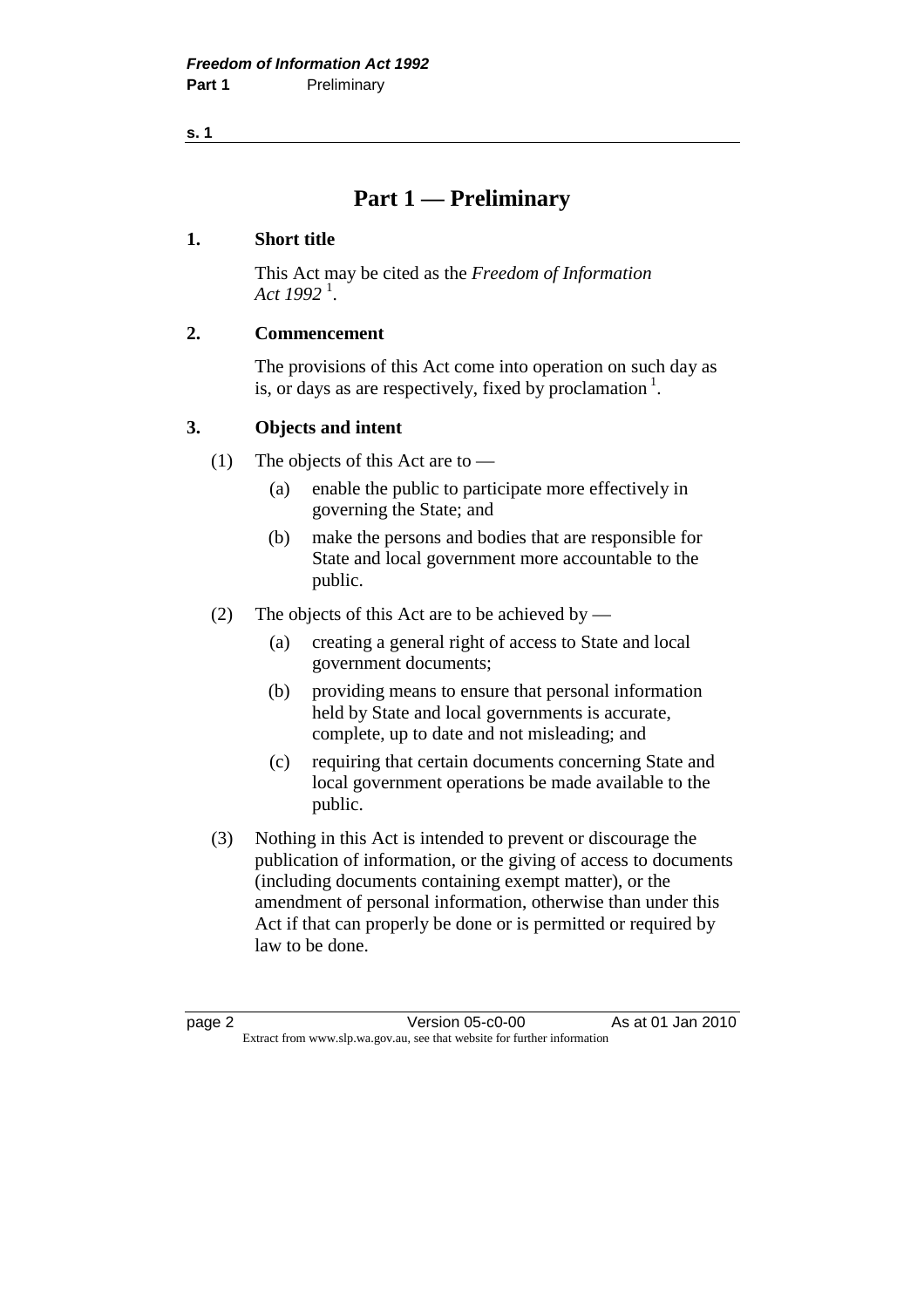#### **4. Principles of administration**

Agencies are to give effect to this Act in a way that —

- (a) assists the public to obtain access to documents;
- (b) allows access to documents to be obtained promptly and at the lowest reasonable cost; and
- (c) assists the public to ensure that personal information contained in documents is accurate, complete, up to date and not misleading.

#### **5. Act binds Crown**

This Act binds the Crown.

#### **6. Access procedures do not apply to documents that are already available**

Parts 2 and 4 do not apply to access to documents that are —

- (a) available for purchase by the public or free distribution to the public;
- (b) available for inspection (whether for a fee or charge or not) under Part 5 or another enactment;
- (c) State archives to which a person has a right to be given access under Part 6 of the *State Records Act 2000* despite this Act;
- (d) publicly available library material held by agencies for reference purposes; or
- (e) made or acquired by an art gallery, museum or library and preserved for public reference or exhibition purposes.

 *[Section 6 amended by No. 53 of 2000 s. 6.]* 

#### **7. Application of access procedures to private collections**

 If Parts 2 and 4 apply to documents in a private collection that is held by an art gallery, museum, library or other prescribed agency, the application of those Parts is subject to any

As at 01 Jan 2010 **Version 05-c0-00 page 3** Extract from www.slp.wa.gov.au, see that website for further information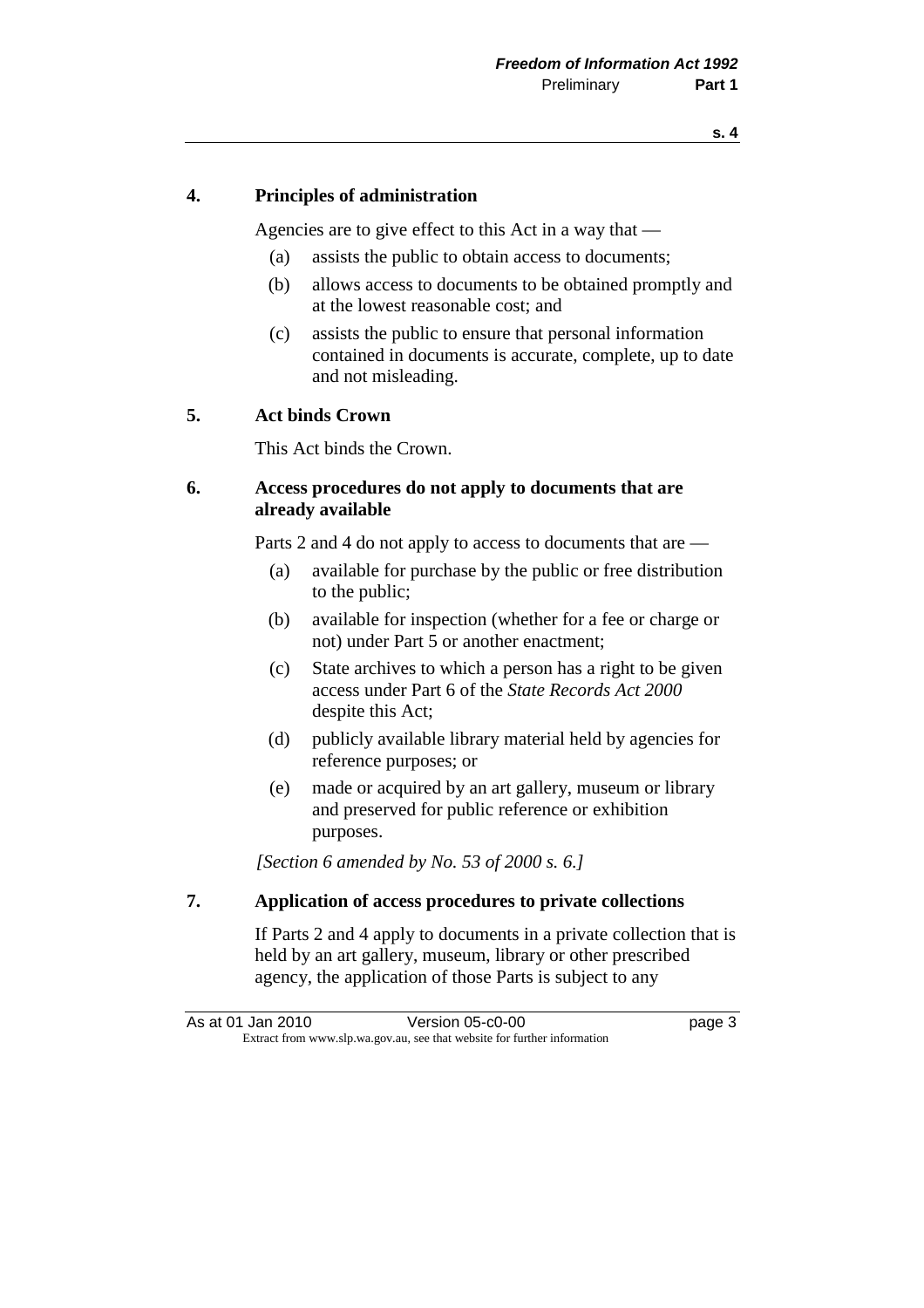limitations on access imposed by the person who lodged the collection.

 *[Section 7 amended by No. 53 of 2000 s. 7.]* 

#### **8. Effect on other enactments**

- (1) Access to documents is to be given under Parts 2 and 4 despite any prohibitions or restrictions imposed by other enactments (whether enacted before or after the commencement of this Act) on the communication or divulging of information, and a person does not commit an offence against any such enactment merely by complying with this Act.
- (2) Subsection (1) applies in respect of any enactment (whether enacted before or after the commencement of this Act) unless the enactment is expressly stated to have effect despite this Act.
- (3) The application of subsection (1) is subject to clause 14 of Schedule 1.
- (4) The application of subsection (1) is subject to the *Royal Commission (Custody of Records) Act 1992*.
- (5) A person's right to be given access to a document that is a State archive is subject to Part 6 of the *State Records Act 2000*.

 *[Section 8 amended by No. 53 of 2000 s. 8.]* 

#### **9. Meaning of terms used in this Act**

 The Glossary at the end of this Act defines or affects the meaning of some of the words and expressions used in this Act.

page 4 Version 05-c0-00 As at 01 Jan 2010 Extract from www.slp.wa.gov.au, see that website for further information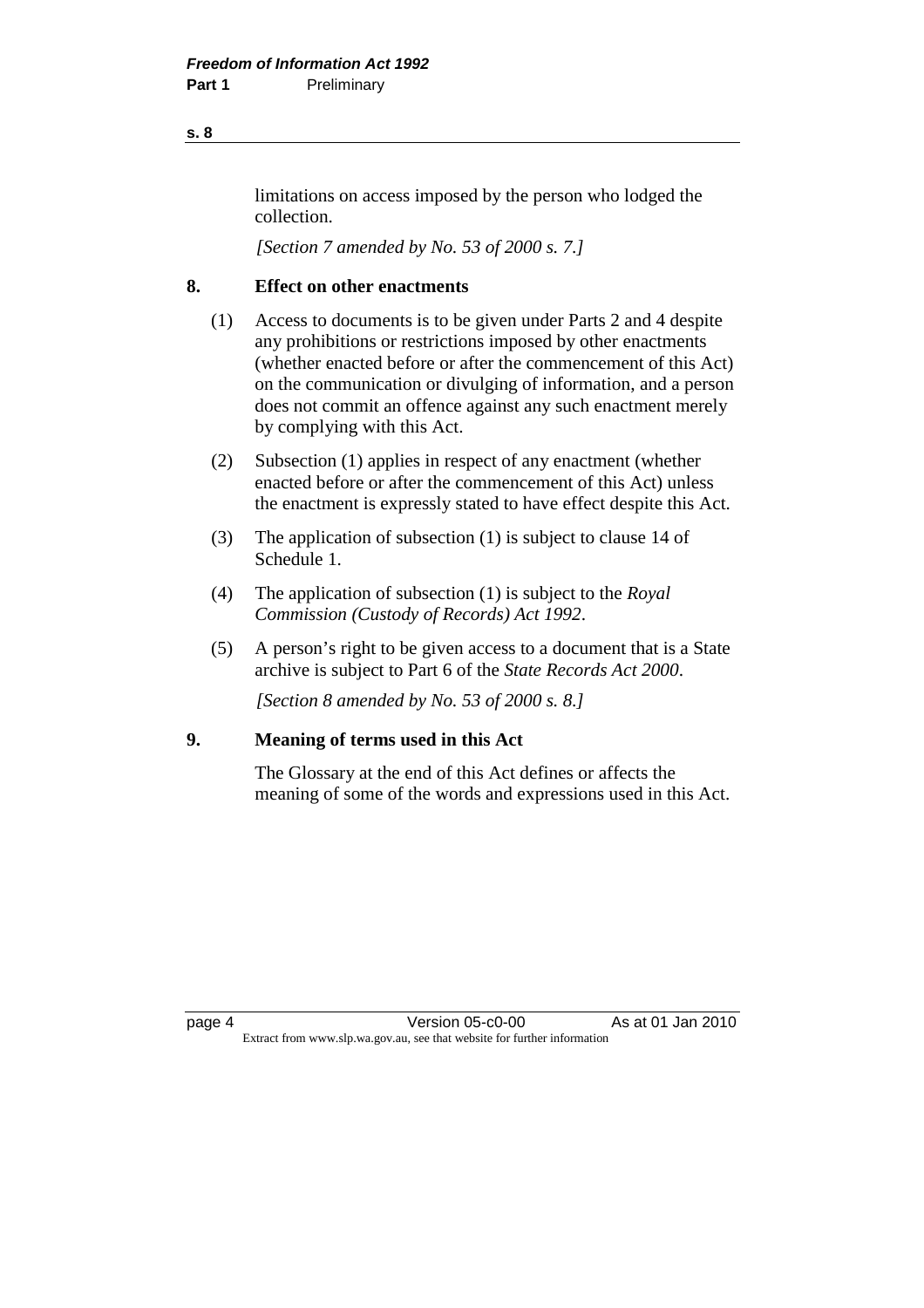### **Part 2 — Access to documents**

#### **Division 1 — Right of access and applications for access**

#### **10. Right of access to documents**

- (1) A person has a right to be given access to the documents of an agency (other than an exempt agency) subject to and in accordance with this Act.
- (2) Subject to this Act, a person's right to be given access is not affected by —
	- (a) any reasons the person gives for wishing to obtain access; or
	- (b) the agency's belief as to what are the person's reasons for wishing to obtain access.

#### **11. Access applications**

- (1) A person who wishes to obtain access to one or more documents of an agency (other than an exempt agency) may make an application to the agency.
- (2) If the circumstances of the applicant require it, an agency has to take reasonable steps to help a person to make an access application to the appropriate agency in a manner that complies with this Act.
- (3) In particular, if an application does not comply with the requirements of section 12 the agency has to take reasonable steps under subsection (2) to help the applicant to change the application so that it complies with those requirements.

#### **12. How the application is made**

- (1) The access application has to  $-$ 
	- (a) be in writing;
	- (b) give enough information to enable the requested documents to be identified;

As at 01 Jan 2010 **Version 05-c0-00 page 5** Extract from www.slp.wa.gov.au, see that website for further information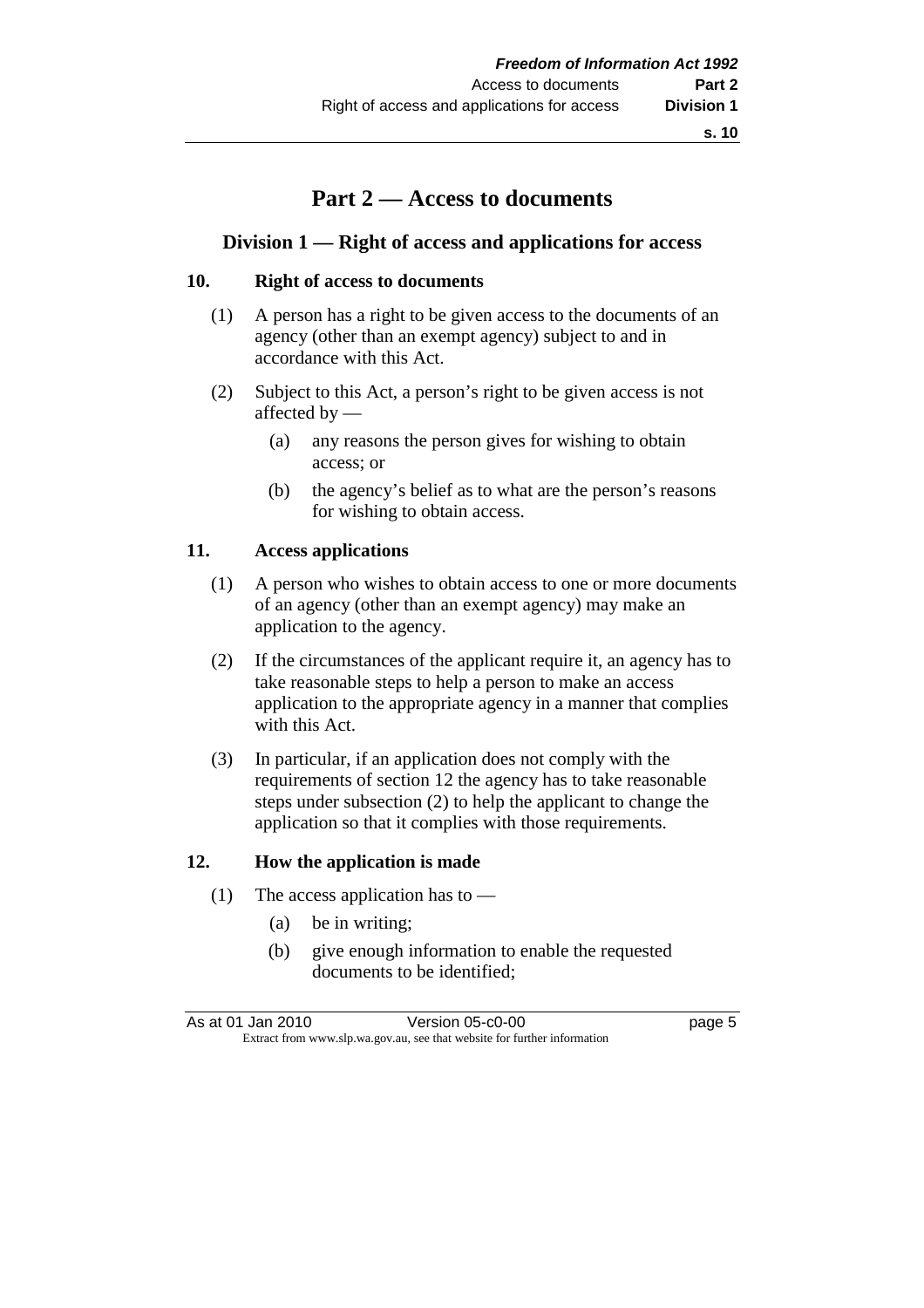| (c) give an address in Australia to which notices under this |
|--------------------------------------------------------------|
| Act can be sent;                                             |

- (d) give any other information or details required under the regulations; and
- (e) be lodged at an office of the agency with any application fee payable under the regulations.
- (2) The access application may request that access to the documents be given in a particular way described in section 27(1).
- (3) An application may be lodged by delivery by hand, post or facsimile at an office of the agency to which it is directed.
- (4) If an application is lodged with an agency by post it is to be regarded as having been lodged with the agency at the end of the fifth day after it was posted.
- (5) If an application is lodged with an agency by facsimile it is to be regarded as having been lodged with the agency on the day on which it is transmitted.

#### **Division 2 — Procedure for dealing with access applications**

#### **13. Decisions as to access and charges**

- (1) Subject to this Division, the agency has to deal with the access application as soon as is practicable (and, in any event, before the end of the permitted period) by  $-$ 
	- (a) considering the application and deciding
		- (i) whether to give or refuse access to the requested documents; and
		- (ii) any charge payable for dealing with the application;

and

 (b) giving the applicant written notice of the decision in the form required by section 30.

page 6 Version 05-c0-00 As at 01 Jan 2010 Extract from www.slp.wa.gov.au, see that website for further information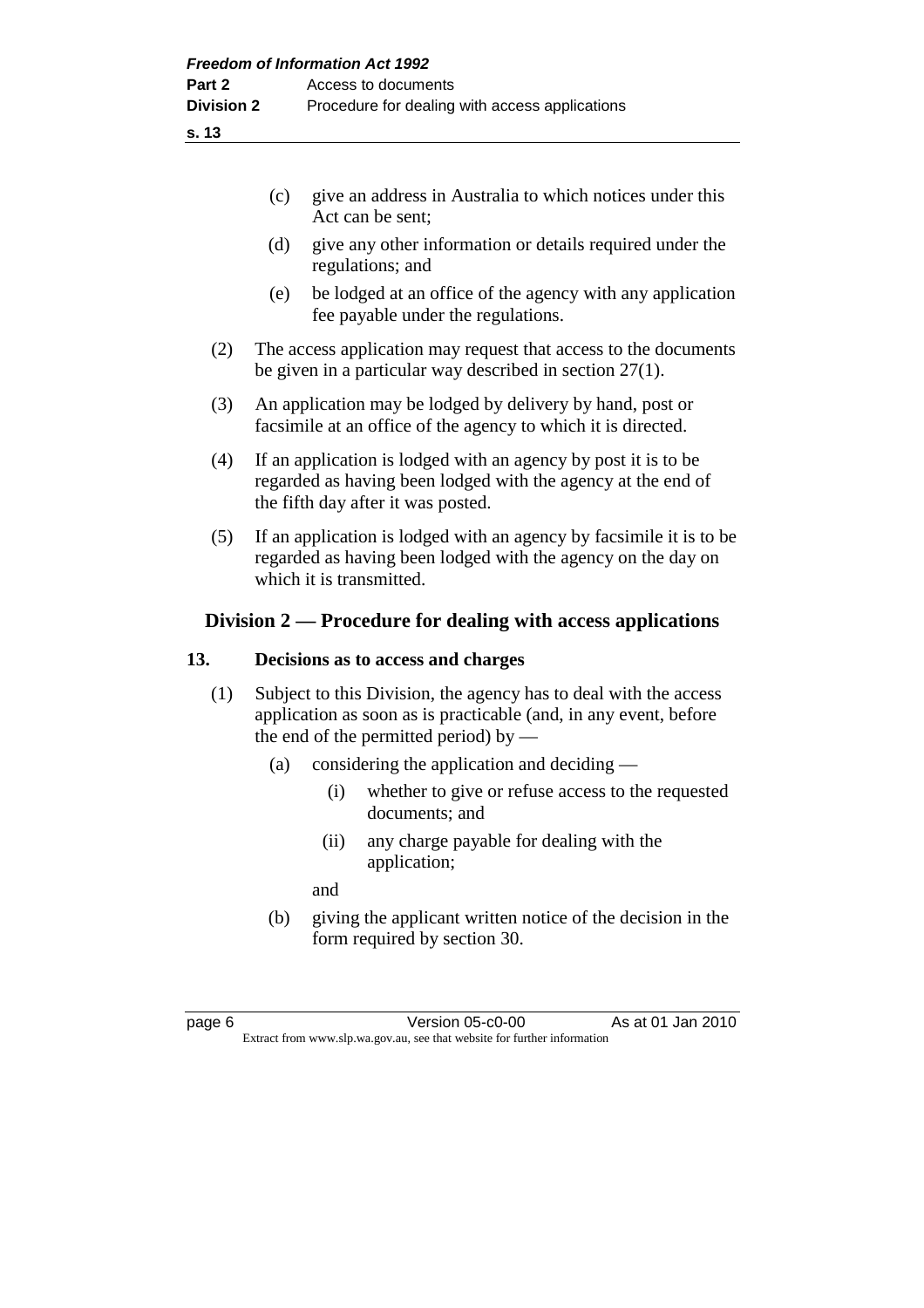- (2) If the applicant does not receive notice under subsection  $(1)(b)$ within the permitted period the agency is taken to have refused. at the end of that period, to give access to the documents and the applicant is taken to have received written notice of that refusal on the day on which that period ended.
- (3) For the purposes of this section the *permitted period* is 45 days after the access application is received or such other period as is agreed between the agency and the applicant or allowed by the Commissioner under subsection (4) or (5).
- (4) On the application of the applicant, the Commissioner may reduce the time allowed to the agency to comply with subsection  $(1)$ .
- (5) On the application of the agency, the Commissioner, on being satisfied that the agency has attempted to comply with subsection (1) within 45 days but that it is impracticable, in the circumstances, for it to comply within that time, may allow the agency an extension of time to comply with subsection (1) on such conditions as the Commissioner thinks fit.
- (6) If an extension of time is allowed under subsection (5) the agency has to give written notice of the extension to the applicant as soon as is practicable, and within 45 days after receiving the access application.
- (7) If, under subsection (2), the agency is taken to have refused access, the Commissioner may, on the application of the applicant, allow the agency an extension of time to comply with subsection (1) on such conditions (for example, reduction or waiver of charges) as the Commissioner thinks fit.
- (8) If an extension of time is allowed under subsection (7), subsection (2) does not have effect unless, at the end of the extended time, the applicant still has not received notice under subsection  $(1)(b)$ .
- (9) This Division has effect subject to Division 3.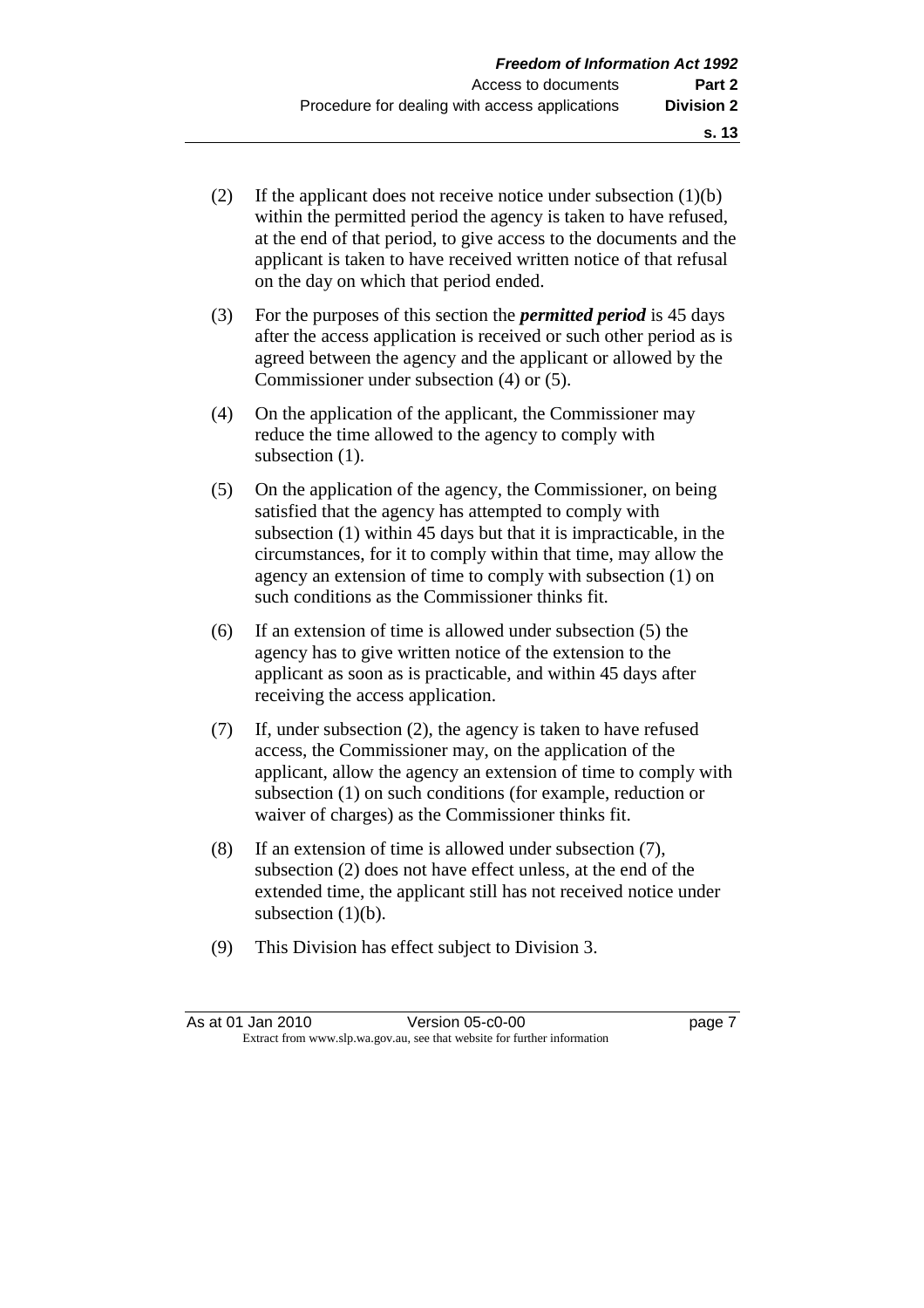#### **14. Ambit of application may be reduced by agreement**

 If it is apparent from the terms of the access application that an applicant seeks information of a certain kind contained in documents of the agency, the agency may, with the agreement of the applicant, deal with the application as if it were an application relating only to those parts of those documents that contain information of that kind.

#### **15. Transfer or notification of applications**

- (1) If the agency does not hold the requested documents but knows, or has reasonable grounds to believe, that the documents are held by another agency (other than an exempt agency), the agency has to transfer the access application to the other agency.
- (2) If the agency holds the requested documents but the documents originated with or were received from another agency (other than an exempt agency), and are more closely related to the functions of that other agency, the agency may transfer the access application to that other agency together with copies of the documents.
- (3) The transferring agency has to give the applicant written notice of the transfer without delay.
- (4) The notice has to clearly state the day on which, and the agency to which, the access application was transferred.
- (5) The agency to which the access application is transferred, or partially transferred, is to be regarded as having received the application on the day on which it was received by the transferring agency.
- (6) The agency to which the access application is transferred under subsection (2) is required to make decisions as to access in respect of the documents of which it receives copies but not in respect of other documents that it holds which may fall within the scope of the documents requested in the original application.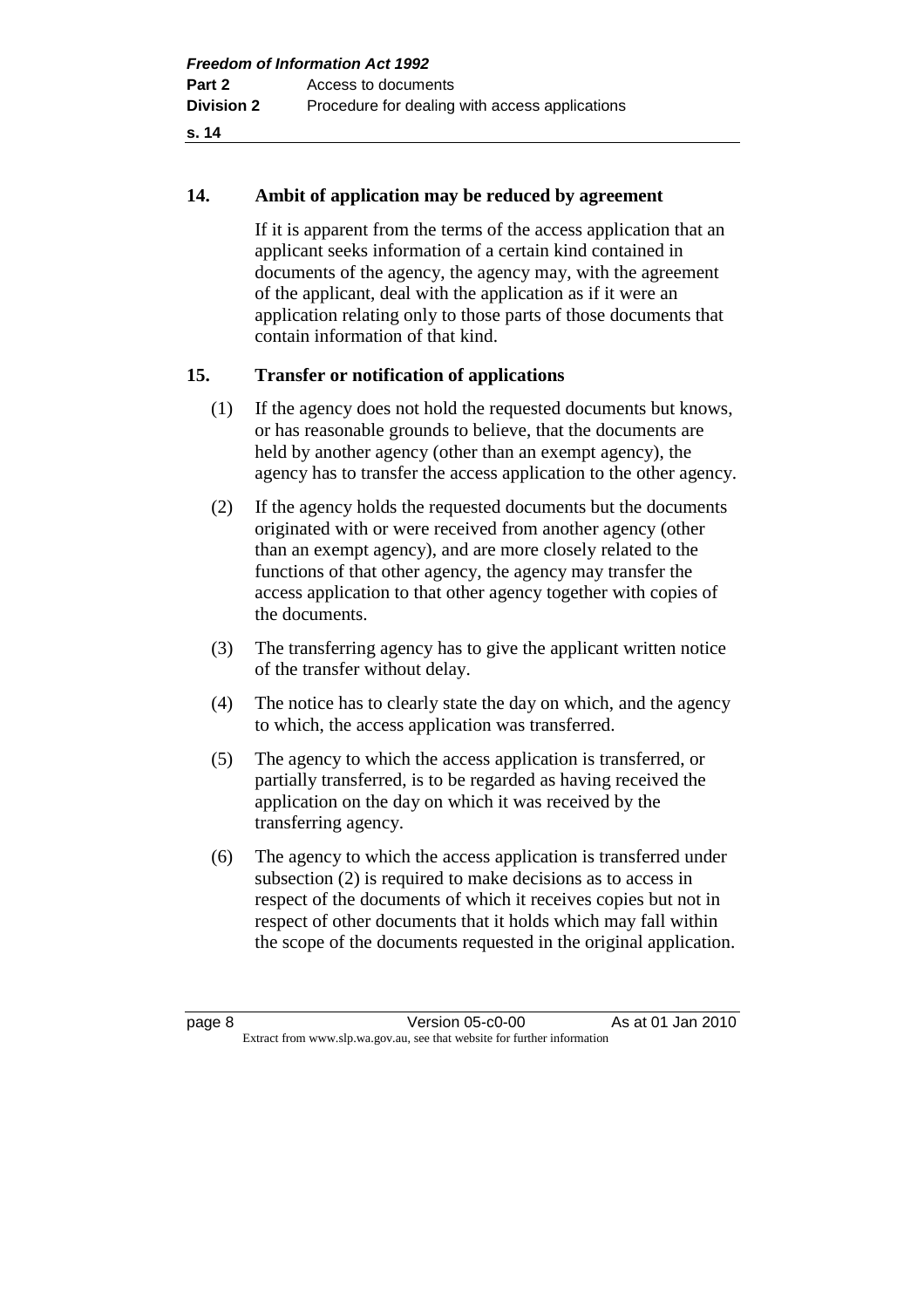- (7) If subsection (1) or (2) applies to one or more but not all of the requested documents the agency is authorised to make a partial transfer under this section as if a separate access application had been made in respect of the document or documents to which the relevant subsection applies.
- (8) If the agency holds the requested documents but the documents originated with or were received from an exempt agency, the agency has to notify the exempt agency that the access application has been made.

#### **16. Charges for access to documents**

- (1) Any charge that is, in accordance with the regulations, required to be paid by an applicant before access to a document is given, must be calculated by an agency in accordance with the following principles or, where those principles require, must be waived —
	- (a) a charge must only cover the time that would be spent by the agency in conducting a routine search for the document to which access is requested, and must not cover additional time, if any, spent by the agency in searching for a document that was lost or misplaced;
	- (b) the charge in relation to time made under paragraph (a) must be fixed on an hourly rate basis;
	- (c) a charge may be made for the identifiable cost incurred in supervising the inspection by the applicant of the matter to which access is granted;
	- (d) no charge may be made for providing an applicant with access to personal information about the applicant;
	- (e) a charge may be made for the reasonable costs incurred by an agency in supplying copies of documents, in making arrangements for viewing documents or in providing a written transcript of the words recorded or contained in documents;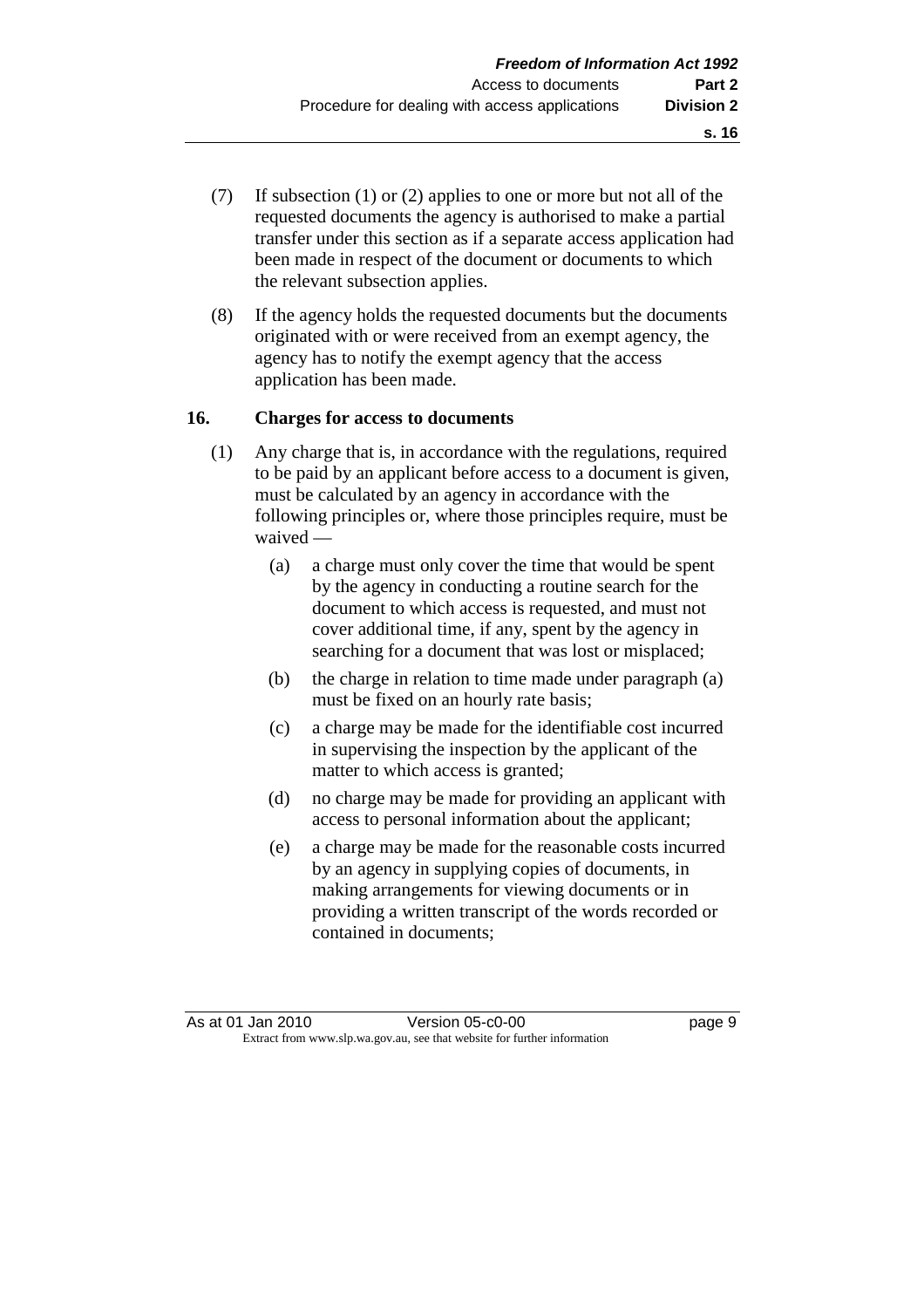**18.** 

|     | (f)<br>a charge must not be made for producing for inspection<br>a document referred to in section 94 or 95;                                                                                                                                                                                                                                                                                                                                                                              |  |  |
|-----|-------------------------------------------------------------------------------------------------------------------------------------------------------------------------------------------------------------------------------------------------------------------------------------------------------------------------------------------------------------------------------------------------------------------------------------------------------------------------------------------|--|--|
|     | a charge must be waived or be reduced if the applicant is<br>(g)<br>impecunious; and                                                                                                                                                                                                                                                                                                                                                                                                      |  |  |
|     | (h)<br>a charge must not exceed such amount as may be<br>prescribed by regulation from time to time.                                                                                                                                                                                                                                                                                                                                                                                      |  |  |
| (2) | Subject to section 18, payment of a charge will not be required<br>before the time at which the agency has notified the applicant of<br>the decision to grant access to a document.                                                                                                                                                                                                                                                                                                       |  |  |
|     | [Section 16 amended by No. 57 of 1997 s. 62(1).]                                                                                                                                                                                                                                                                                                                                                                                                                                          |  |  |
| 17. | <b>Estimate of charges</b>                                                                                                                                                                                                                                                                                                                                                                                                                                                                |  |  |
| (1) | When making the access application the applicant may request<br>an estimate of the charges that might be payable for dealing<br>with the application.                                                                                                                                                                                                                                                                                                                                     |  |  |
| (2) | If a request is made under subsection $(1)$ the agency has to<br>notify the applicant of its estimate, and the basis on which its<br>estimate is made, as soon as is practicable.                                                                                                                                                                                                                                                                                                         |  |  |
| (3) | If the agency estimates that the charges for dealing with the<br>access application might exceed \$25, or such greater amount as<br>is prescribed, then, whether or not a request has been made<br>under subsection $(1)$ , the agency has to notify the applicant of its<br>estimate, and the basis on which its estimate is made, and<br>inquire whether the applicant wishes to proceed with the<br>application and notify the applicant of the requirement of<br>section $19(1)(b)$ . |  |  |
| 18. | <b>Advance deposits</b>                                                                                                                                                                                                                                                                                                                                                                                                                                                                   |  |  |
| (1) | The agency may, in a notice given to an applicant under<br>section $17(3)$ , require the applicant to pay a deposit of a<br>prescribed amount or at a prescribed rate on account of the<br>charges for dealing with the application.                                                                                                                                                                                                                                                      |  |  |
|     |                                                                                                                                                                                                                                                                                                                                                                                                                                                                                           |  |  |

page 10 Version 05-c0-00 As at 01 Jan 2010 Extract from www.slp.wa.gov.au, see that website for further information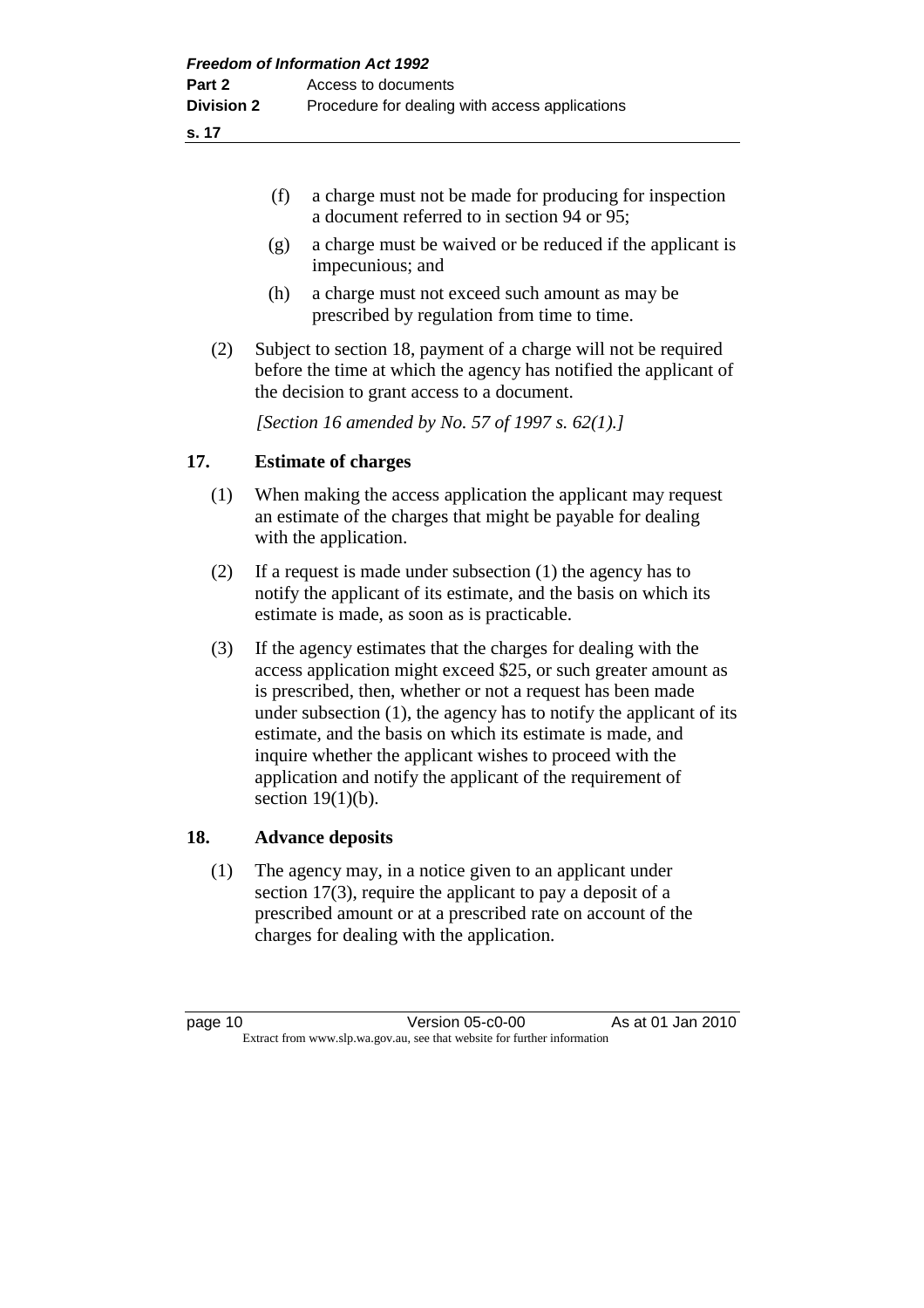- (2) If the agency has required an applicant to pay a deposit on account of the charges, the agency has to, at the request of the applicant, discuss with the applicant practicable alternatives for changing the application or reducing the anticipated charges, including reduction of the charges if the applicant waives, either conditionally or unconditionally, the need for compliance by the agency with the time limit imposed by section 13(1).
- (3) A notice under subsection (1) requiring an applicant to pay a deposit has to give details of —
	- (a) the name and designation of the person who calculated the charge;
	- (b) the rights of review under this Act and the procedure to be followed to exercise those rights; and
	- (c) the requirements of section  $19(2)(b)$ .
- (4) Further advance deposits may be required by the agency by written notice if the agency considers they are necessary to meet the charges for dealing with the application.

#### **19. Failure of applicant to notify intention or pay deposit**

- (1) If the agency has given the applicant a notice under section  $17(3)$  —
	- (a) the period commencing on the day on which the notice was given, and ending on the day on which the agency is notified that the applicant intends to proceed with the access application, is to be disregarded for the purposes of section 13(1); and
	- (b) if intention to proceed is not notified within 30 days (or such further time as the agency allows) after the day on which the notice was given, the applicant is to be regarded as having withdrawn the access application.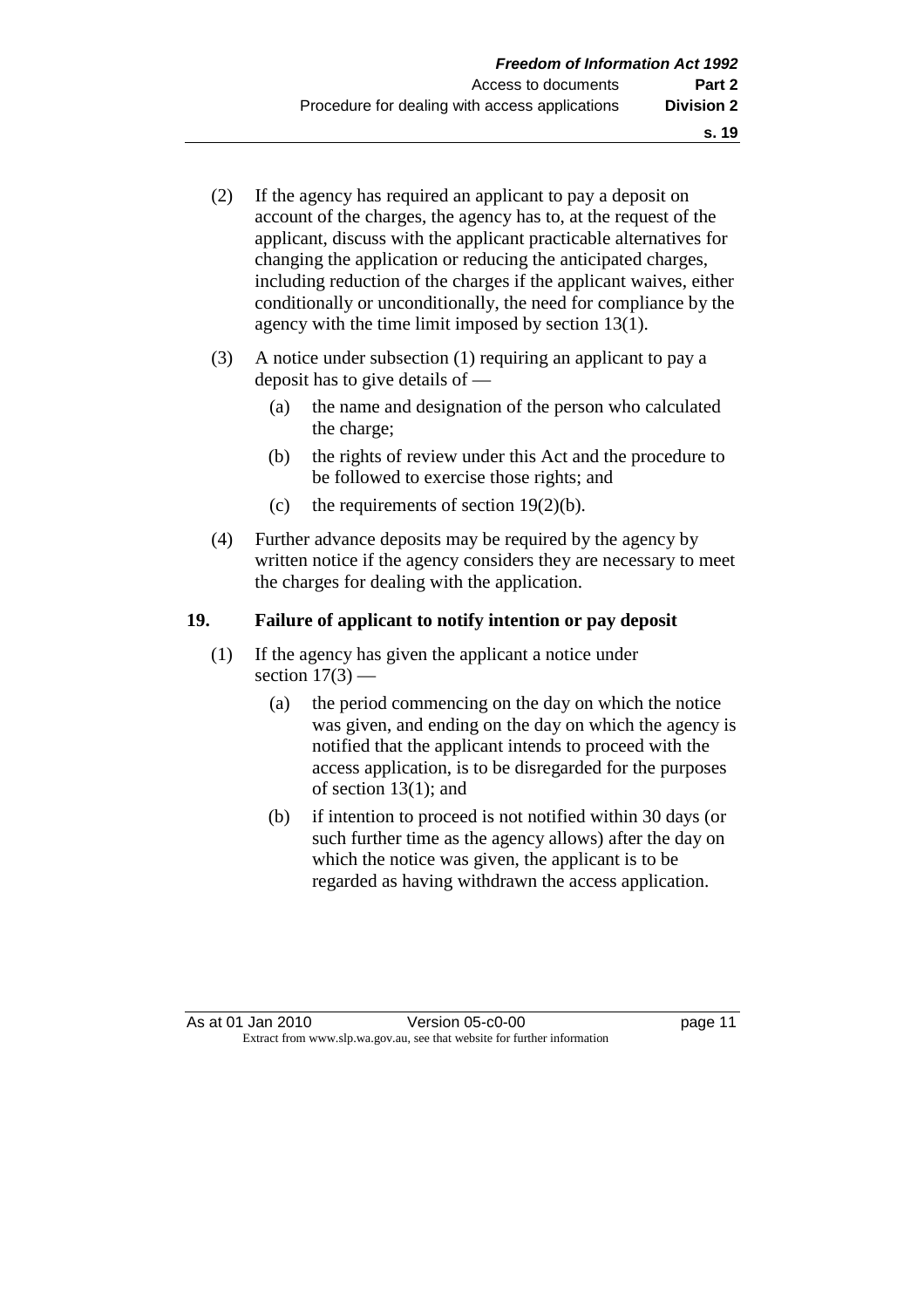- **s. 20** 
	- (2) If, under section 18(1) or (4), a notice requires the applicant to pay a deposit —
		- (a) the period commencing on the day on which the notice was given and ending on the day on which the deposit is paid is to be disregarded for the purposes of section 13(1); and
		- (b) if the deposit is not paid within 30 days (or such further time as the agency allows) after the day on which the notice was given, the applicant is to be regarded as having withdrawn the access application.
	- (3) Any period during which the requirement to pay a deposit is being reviewed is to be disregarded for the purposes of subsection  $(2)(b)$ .
	- (4) If subsection (1)(b) or (2)(b) has effect, the agency has to refund to the applicant any unused portion of any advance deposit already paid in relation to the access application.

#### **20. Agency may refuse to deal with an application in certain cases**

- (1) If the agency considers that the work involved in dealing with the access application would divert a substantial and unreasonable portion of the agency's resources away from its other operations, the agency has to take reasonable steps to help the applicant to change the application to reduce the amount of work needed to deal with it.
- (2) If after help has been given to change the access application the agency still considers that the work involved in dealing with the application would divert a substantial and unreasonable portion of the agency's resources away from its other operations, the agency may refuse to deal with the application.
- (3) If, under subsection (2), the agency refuses to deal with the access application, it has to give the applicant written notice of the refusal without delay.

page 12 Version 05-c0-00 As at 01 Jan 2010 Extract from www.slp.wa.gov.au, see that website for further information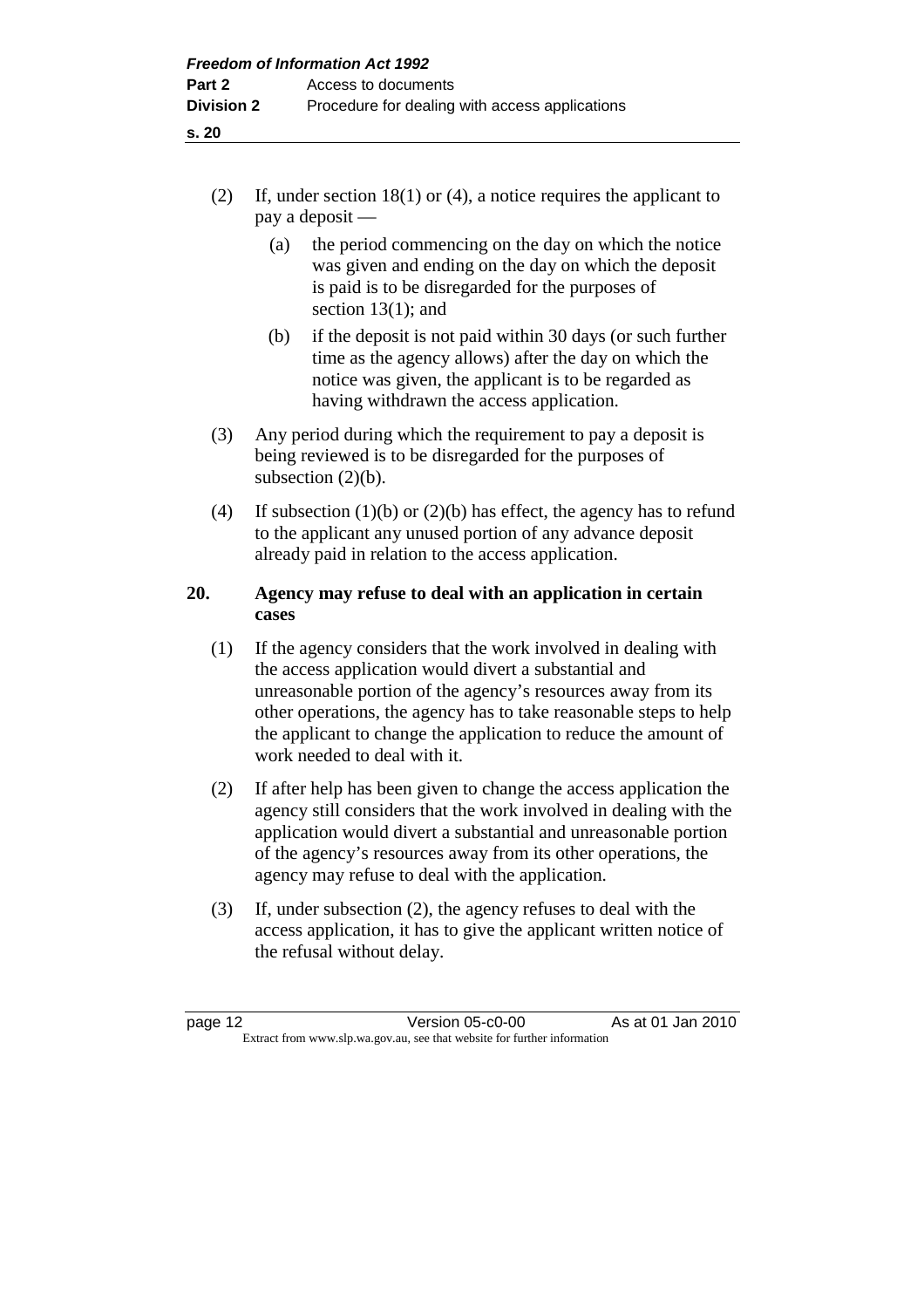- (4) The notice has to give details of
	- (a) the reasons for the refusal and the findings on any material questions of fact underlying those reasons, referring to the material on which those findings are based; and
	- (b) the rights of review under this Act and the procedure to be followed to exercise those rights.

#### **21. Nature of information must be considered**

 If the applicant has requested access to a document containing personal information about the applicant, the fact that matter is personal information about the applicant must be considered as a factor in favour of disclosure for the purpose of making a decision as to —

- (a) whether it is in the public interest for the matter to be disclosed; or
- (b) the effect that the disclosure of the matter might have.

#### **22. Giving access**

 If the agency decides to give access to a document and the charges imposed for dealing with the application have been paid, the agency has to give the applicant access to the document.

#### **23. Refusal of access**

- (1) Subject to section 24 the agency may refuse access to a document if —
	- (a) the document is an exempt document;
	- (b) the document is not a document of the agency; or
	- (c) giving access to the document would contravene a limitation referred to in section 7.
- (2) The agency may refuse access to the requested documents without having identified any or all of them and without

| As at 01 Jan 2010 | Version 05-c0-00                                                         | page 13 |
|-------------------|--------------------------------------------------------------------------|---------|
|                   | Extract from www.slp.wa.gov.au, see that website for further information |         |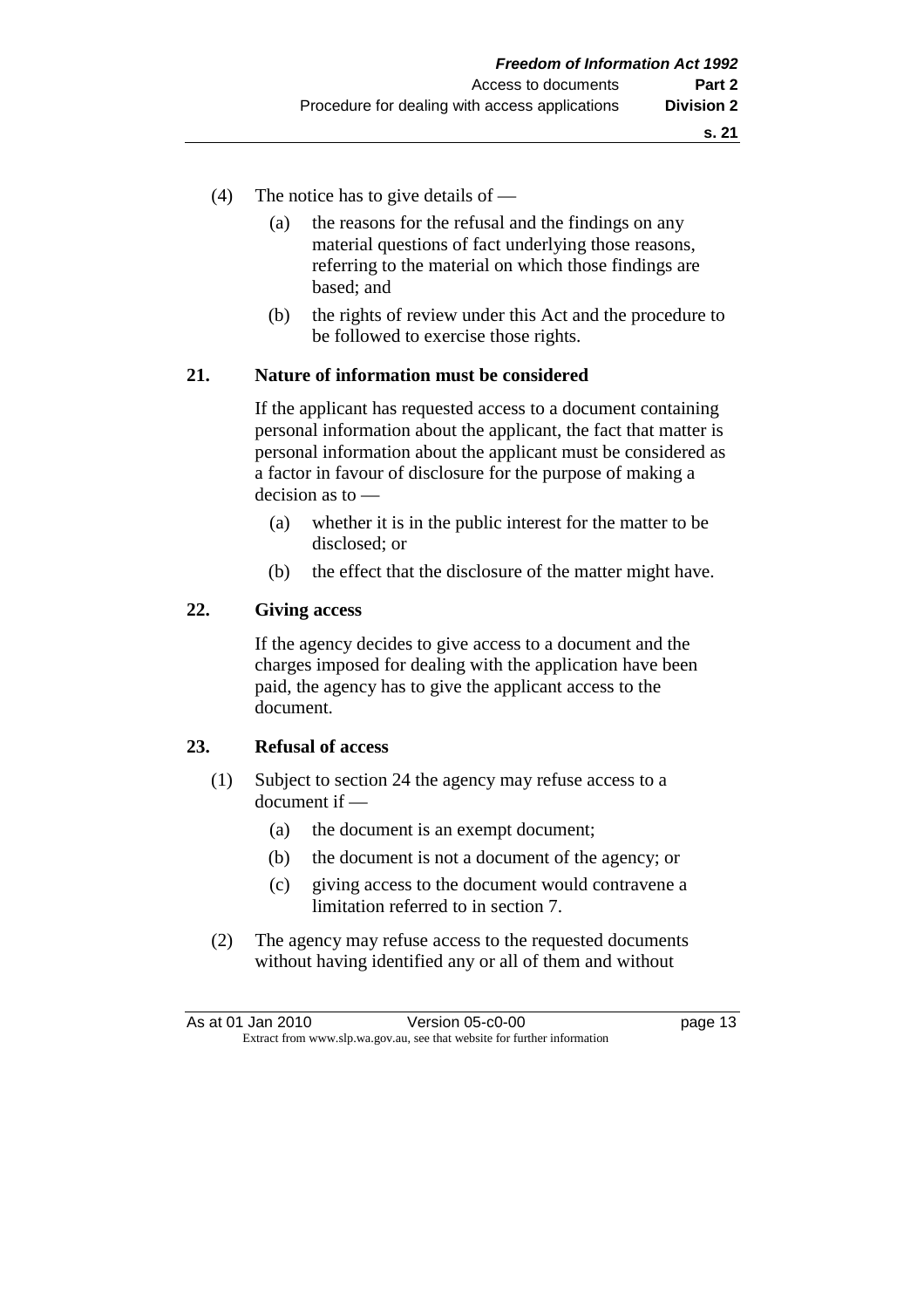specifying the reason why matter in any particular document is claimed to be exempt matter if —

- (a) it is apparent, from the nature of the documents as described in the access application, that all of the documents are exempt documents; and
- (b) there is no obligation under section 24 to give access to an edited copy of any of the documents.
- (3) Subject to section 24 the agency has to refuse access to a document that is the subject of an exemption certificate.
- (4) If a document contains personal information and the applicant, or the person to whom the information relates, is a child who has not turned 16, the agency may refuse access to the document if it is satisfied that access would not be in the best interests of the child and that the child does not have the capacity to appreciate the circumstances and make a mature judgment as to what might be in his or her best interests.
- (5) If a document contains personal information and the applicant, or the person to whom the information relates, is an intellectually handicapped person, the agency may refuse access to the document if it is satisfied that access would not be in the best interests of the person.

#### **24. Deletion of exempt matter**

 $If -$ 

- (a) the access application requests access to a document containing exempt matter; and
- (b) it is practicable for the agency to give access to a copy of the document from which the exempt matter has been deleted; and

page 14 Version 05-c0-00 As at 01 Jan 2010 Extract from www.slp.wa.gov.au, see that website for further information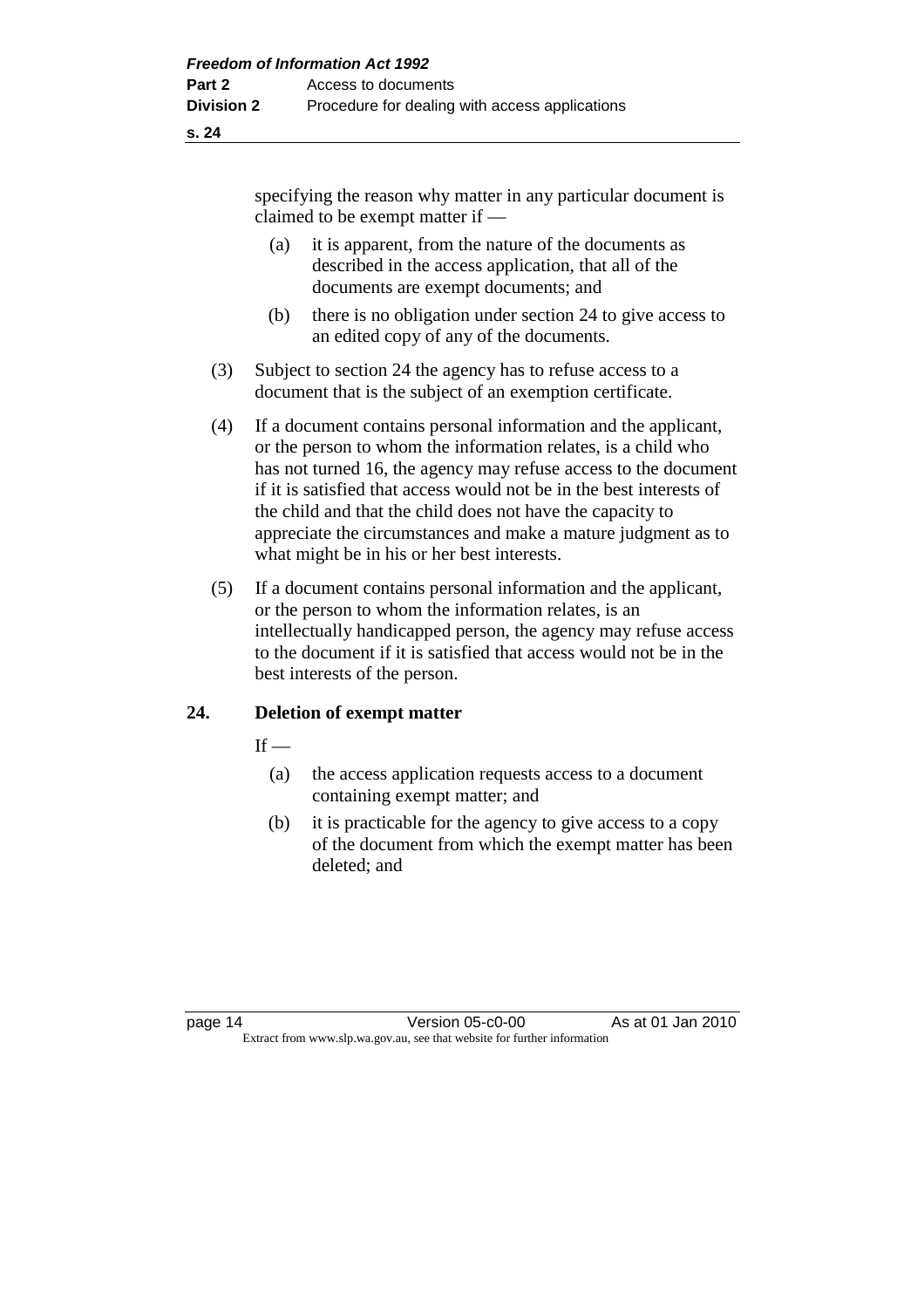(c) the agency considers (either from the terms of the application or after consultation with the applicant) that the applicant would wish to be given access to an edited copy,

 the agency has to give access to an edited copy even if the document is the subject of an exemption certificate.

#### **25. Deferred access**

- (1) The agency may defer giving access to a document for a reasonable period if the document —
	- (a) is required by law to be published but is yet to be published; or
	- (b) has been prepared for presentation to Parliament or submission to a particular person or body but is yet to be presented or submitted.
- (2) The applicant has to be notified under section  $30(d)$  of the likely period for which access is to be deferred.

#### **26. Documents that cannot be found or do not exist**

- (1) The agency may advise the applicant, by written notice, that it is not possible to give access to a document if —
	- (a) all reasonable steps have been taken to find the document; and
	- (b) the agency is satisfied that the document
		- (i) is in the agency's possession but cannot be found; or
		- (ii) does not exist.
- (2) For the purposes of this Act the sending of a notice under subsection (1) in relation to a document is to be regarded as a decision to refuse access to the document, and on a review or appeal under Part 4 the agency may be required to conduct further searches for the document.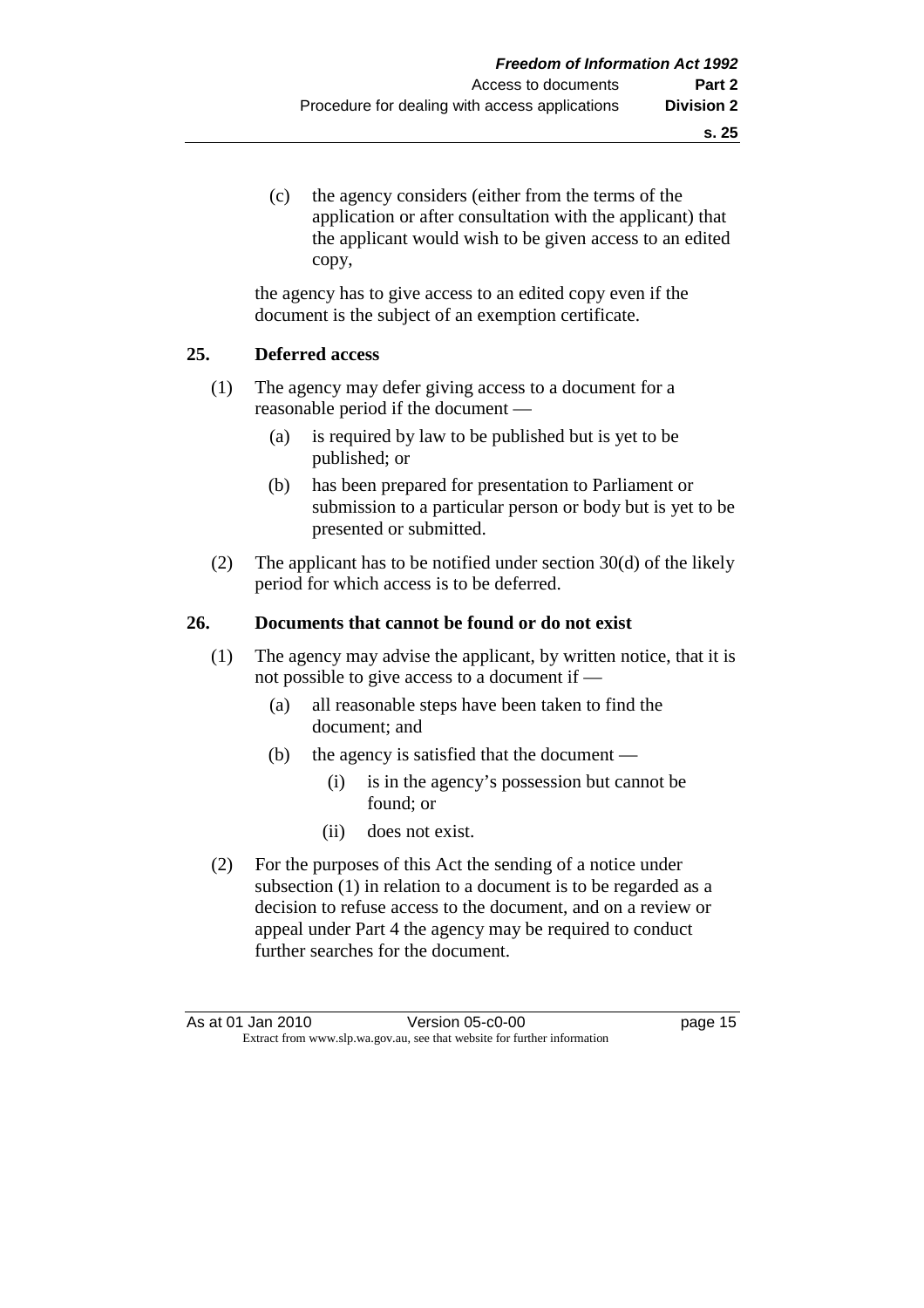#### **27. Ways in which access can be given**

- (1) Access to a document may be given to the applicant in one or more of the following ways —
	- (a) by giving a reasonable opportunity to inspect the document;
	- (b) by giving a copy of the document;
	- (c) in the case of a document from which sounds or visual images can be reproduced, whether or not with the aid of some other article or device — by making arrangements for the sounds or visual images to be heard or viewed;
	- (d) in the case of a document from which words can be reproduced in the form of sound — by giving a written transcript of the words recorded in the document;
	- (e) in the case of a document in which words are contained in the form of shorthand writing or in encoded form by giving a written transcript of the words contained in the document;
	- (f) in the case of a document from which words can be reproduced in the form of a written document — by giving a written document so reproduced; or
	- (g) in the case of electronically, mechanically or magnetically stored information — by giving a written expression of the information in the form in which it is commonly available in the agency, or if there is no such common form, then in a form no less comprehensible than could be made available to the persons in the agency.
- (2) If the applicant has requested that access to a document be given in a particular way the agency has to comply with the request unless giving access in that way —
	- (a) would interfere unreasonably with the agency's other operations;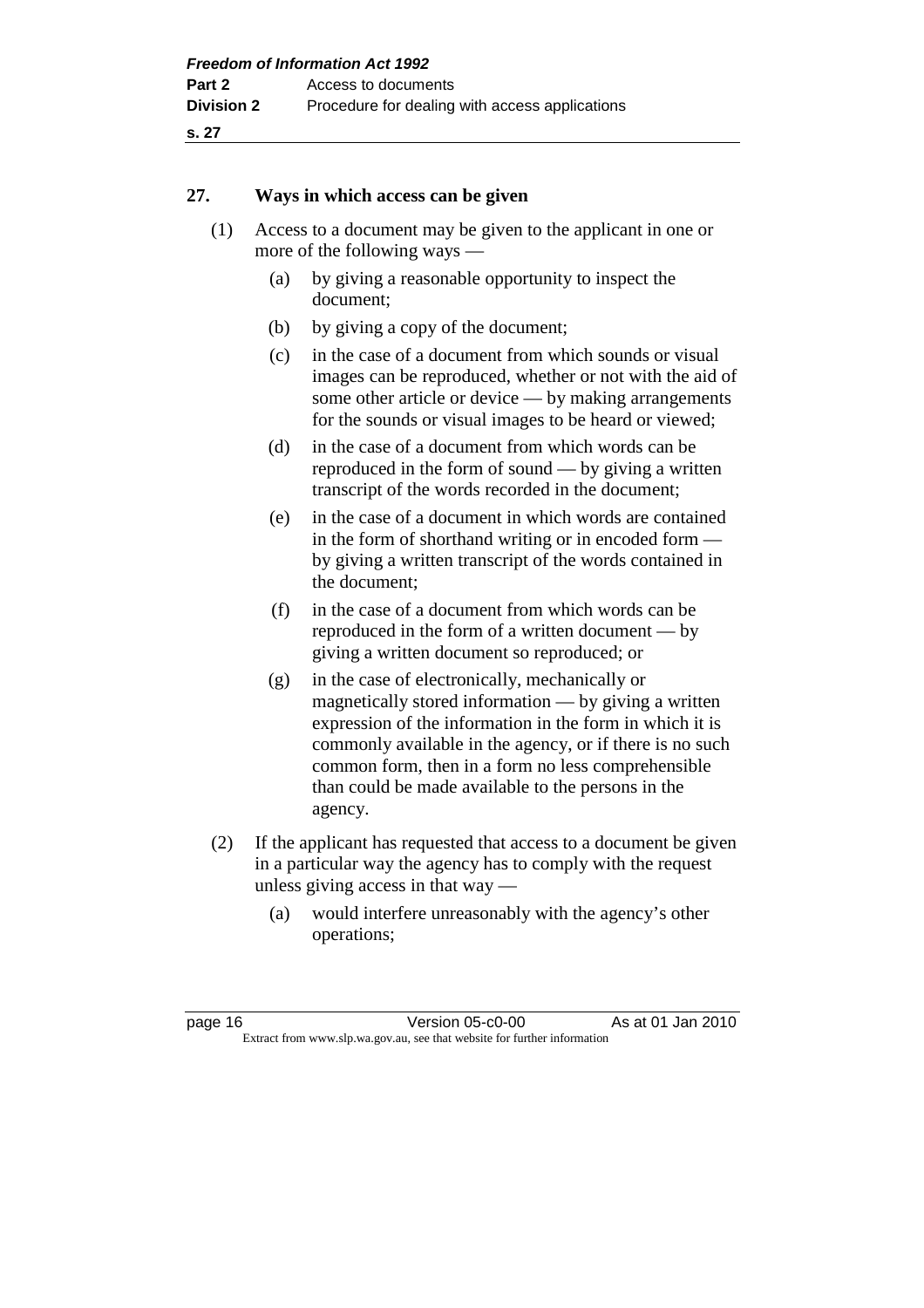- (b) would damage or harm the document or would be inappropriate because of the physical nature of the document; or
- (c) would involve an infringement of copyright belonging to a person other than the State,

in which case access may be given in some other way.

- (3) If the applicant has requested that access to a document be given in a particular way and access is given in some other way, the applicant is not required to pay a charge in respect of the giving of access that is greater than the charge that the applicant would have been required to pay if access had been given in the way that was requested.
- (4) This section does not prevent the agency from giving access to a document in any way agreed on between the agency and the applicant.

#### **28. Medical and psychiatric information**

 $If -$ 

- (a) a document to which the agency has decided to give access contains information of a medical or psychiatric nature concerning the applicant; and
- (b) the principal officer of the agency is of the opinion that disclosure of the information to the applicant may have a substantial adverse effect on the physical or mental health of the applicant,

 it is sufficient compliance with this Act if access to the document is given to a suitably qualified person nominated in writing by the applicant and the agency may withhold access until a person who is, in the opinion of the agency, suitably qualified is nominated.

As at 01 Jan 2010 **Version 05-c0-00 Dage 17** Extract from www.slp.wa.gov.au, see that website for further information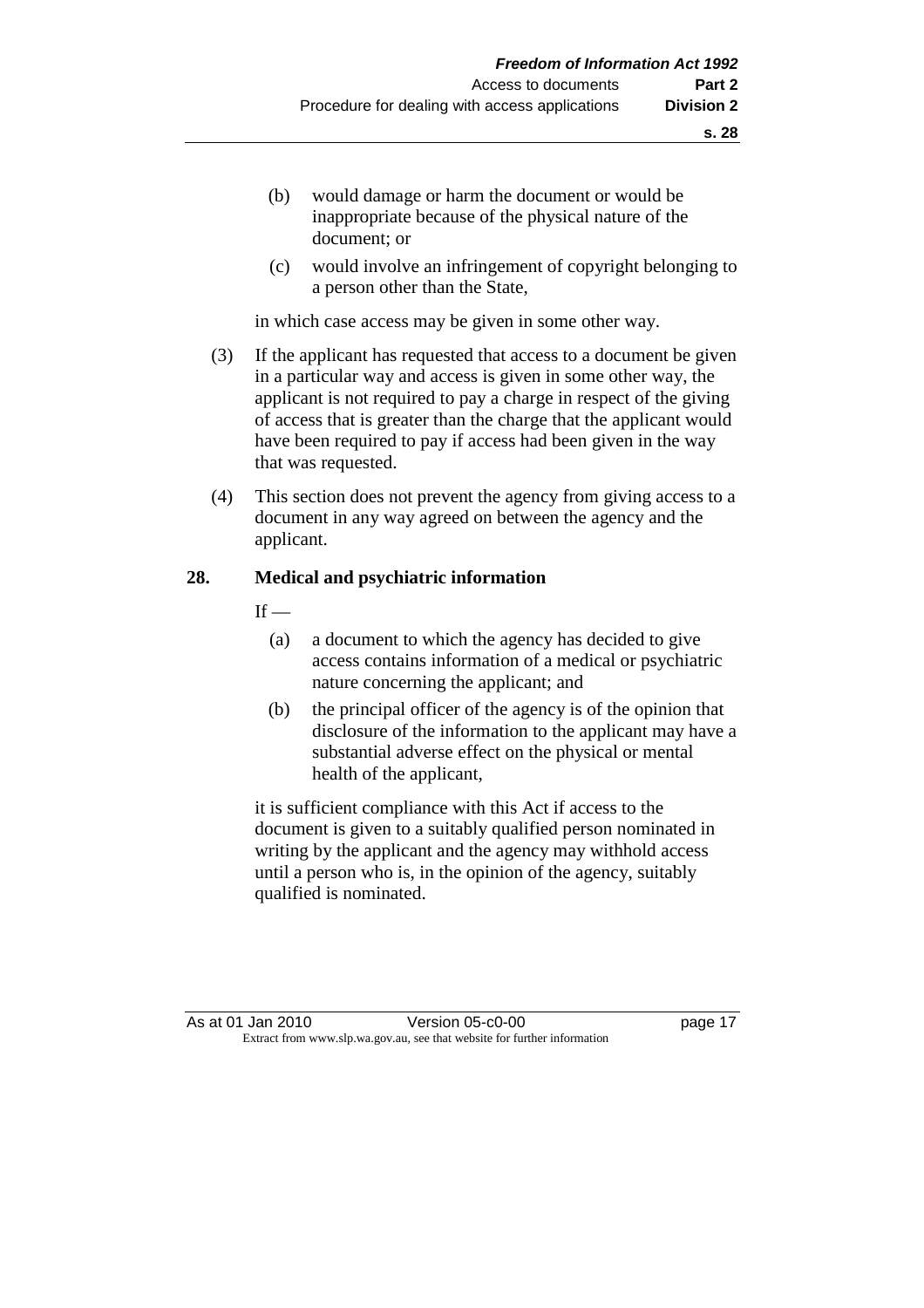#### **29. Personal information generally**

 If the agency gives the applicant access to personal information about the applicant the agency has to take reasonable steps to —

- (a) satisfy itself of the identity of the applicant; and
- (b) ensure that only the applicant or the applicant's agent, nominated in writing, receives the document.

#### **30. Form of notice of decisions**

 The notice that the agency gives the applicant under section 13(1)(b) has to give details, in relation to each decision,  $of -$ 

- (a) the day on which the decision was made;
- (b) the name and designation of the officer who made the decision;
- (c) if the decision is that a document is an exempt document and that access is to be given to a copy of the document from which exempt matter has been deleted under section 24 —
	- (i) the fact that access is to be given to an edited copy; and
	- (ii) the reasons for classifying the matter as exempt matter and the findings on any material questions of fact underlying those reasons, referring to the material on which those findings were based;
- (d) if the decision is that access to a document is to be deferred — the reasons for the deferral and, if applicable, the period for which access is likely to be deferred;
- (e) if the decision is to give access to a document in the manner referred to in section 28 — the arrangements to be made for giving access to the document;
- (f) if the decision is to refuse access to a document the reasons for the refusal and the findings on any material

| page 18 | Version 05-c0-00                                                         | As at 01 Jan 2010 |
|---------|--------------------------------------------------------------------------|-------------------|
|         | Extract from www.slp.wa.gov.au, see that website for further information |                   |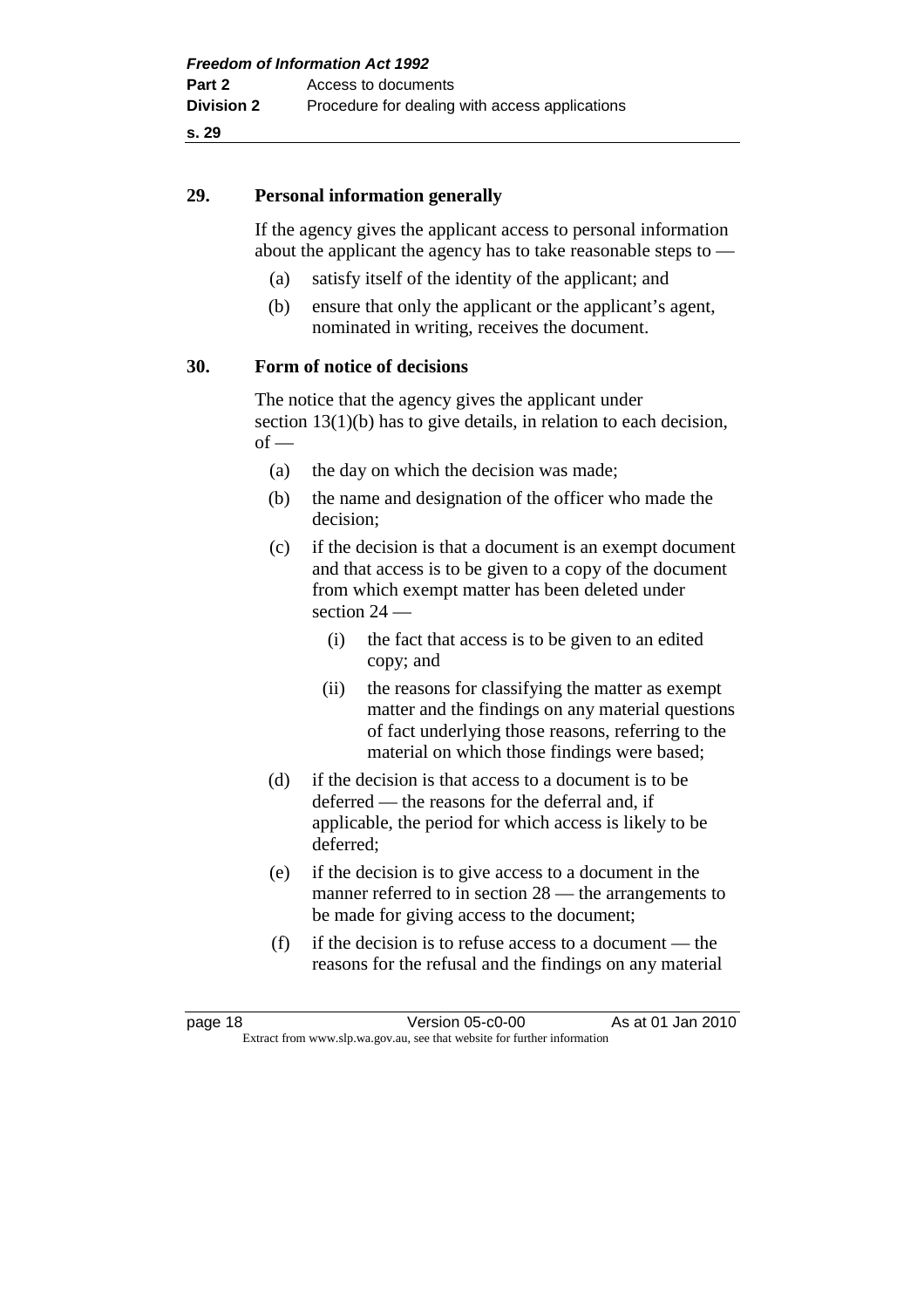questions of fact underlying those reasons, referring to the material on which those findings were based;

- (g) if the decision is that the applicant is liable to pay a charge to the agency — the amount of the charge and the basis on which the amount was calculated; and
- (h) the rights of review and appeal (if any) under this Act and the procedure to be followed to exercise those rights.

#### **31. Information as to existence of certain documents**

- (1) Nothing in this Act requires the agency to give information as to the existence or non-existence of a document containing matter that would be exempt matter under clause 1, 2 or 5 of Schedule 1.
- (2) If the access application relates to a document that includes, or would if it existed include, exempt matter of a kind referred to in subsection (1), the agency may give written notice to the applicant that the agency neither confirms nor denies the existence, as a document of the agency, of such a document but that, assuming the existence of such a document, it would be an exempt document and, where such a notice is given —
	- (a) section 30 applies as if the decision to give such a notice were a decision referred to in that section; and
	- (b) for the purposes of this Act, the decision is to be regarded as a refusal of access to the document because the document would, if it existed, be an exempt document.

#### **Division 3 — Consultation with third parties**

#### **32. Documents containing personal information**

 (1) This section applies to a document that contains personal information about an individual (the *third party*) other than the applicant.

As at 01 Jan 2010 Version 05-c0-00 page 19 Extract from www.slp.wa.gov.au, see that website for further information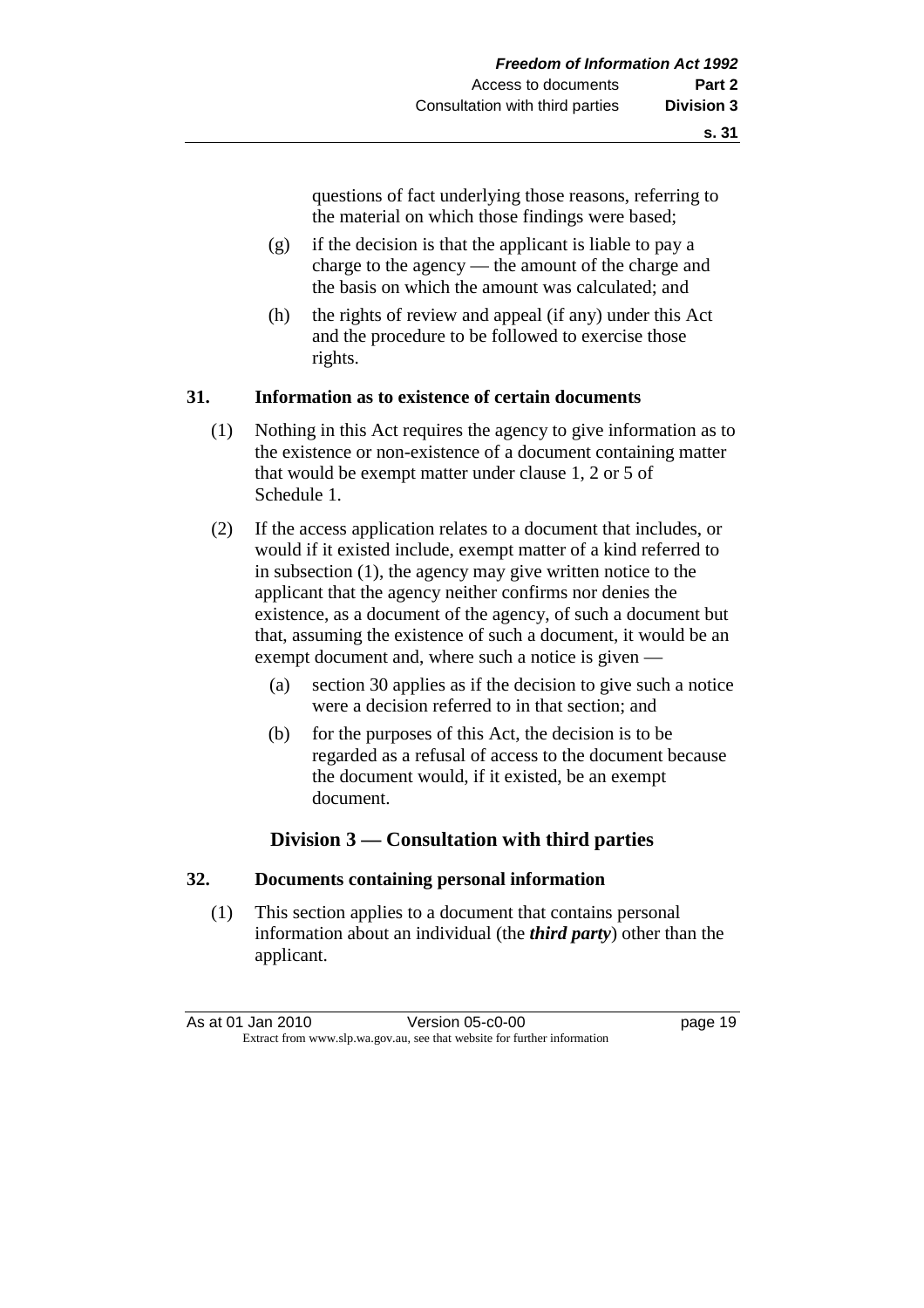- (2) The agency is not to give access to a document to which this section applies unless the agency has taken such steps as are reasonably practicable to obtain the views of —
	- (a) the third party; or
	- (b) if the third party is dead, his or her closest relative,

 as to whether the document contains matter that is exempt matter under clause 3 of Schedule 1.

- (3) If the third party, or the closest relative of a dead third party, is a child who has not turned 16 and who, in the agency's opinion, does not have the capacity to appreciate the circumstances and make a mature judgment as to the nature and significance of the document, the views of the child's guardian, or the person who has custody or care and control of the child, may be obtained for the purposes of subsection (2).
- (4) If the third party, or the closest relative of a dead third party, is an intellectually handicapped person, the views of the person's closest relative or guardian may be obtained for the purposes of subsection (2).
- (5) Where the views of a person are obtained under subsection (2)(b) that person is to be regarded as being the third party for the purposes of Division 5 and Part 4.
- (6) This section does not apply if access is given to a copy of the document from which the personal information referred to in subsection (1) has been deleted under section 24.

#### **33. Documents containing commercial or business information**

- (1) This section applies to a document that contains
	- (a) information concerning the trade secrets of;
	- (b) information (other than trade secrets) that has a commercial value to; or

page 20 Version 05-c0-00 As at 01 Jan 2010 Extract from www.slp.wa.gov.au, see that website for further information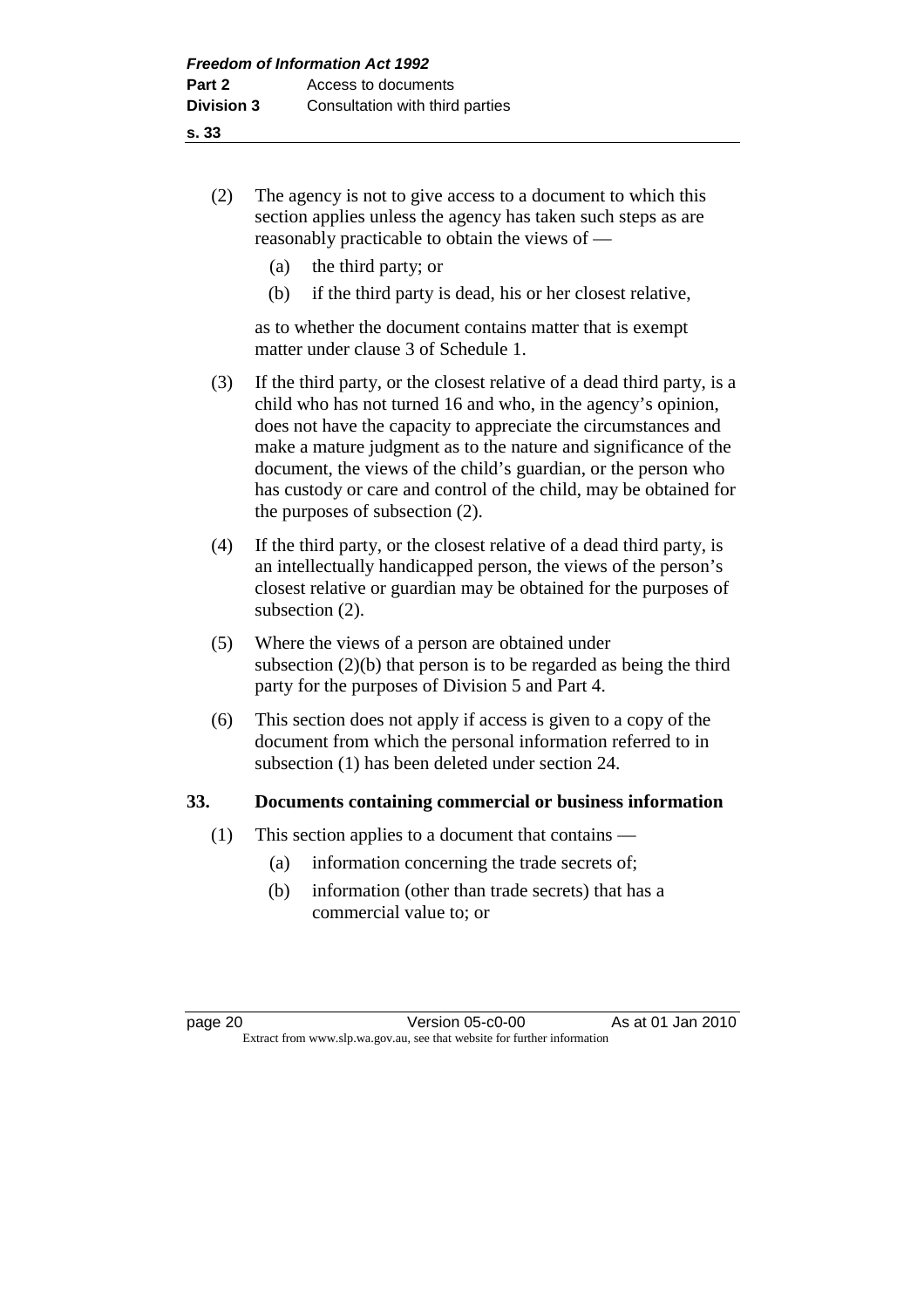(c) any other information concerning the business, professional, commercial or financial affairs of,

a person (the *third party*) who is not the applicant.

- (2) The agency is not to give access to a document to which this section applies unless the agency has taken such steps as are reasonably practicable to obtain the views of the third party as to whether the document contains matter that is exempt matter under clause 4 of Schedule 1.
- (3) An agency is not a third party for the purposes of this Part or Part 4.
- (4) This section does not apply if access is given to a copy of the document from which the information referred to in subsection (1) has been deleted under section 24.

#### **34. Procedure following consultation**

- $(1)$  If
	- (a) the agency obtains the views of a third party in relation to a document under section 32 or 33;
	- (b) those views are that the document contains matter that is exempt matter under clause 3 or 4 of Schedule 1; and
	- (c) the agency decides to give access to the document,

the agency has to —

- (d) give the third party written notice of the decision without delay; and
- (e) defer giving access to the document until the decision is final.
- (2) The notice that the agency gives under subsection (1)(d) has to give details of —
	- (a) the day on which the decision was made;
	- (b) the name and designation of the person who made the decision;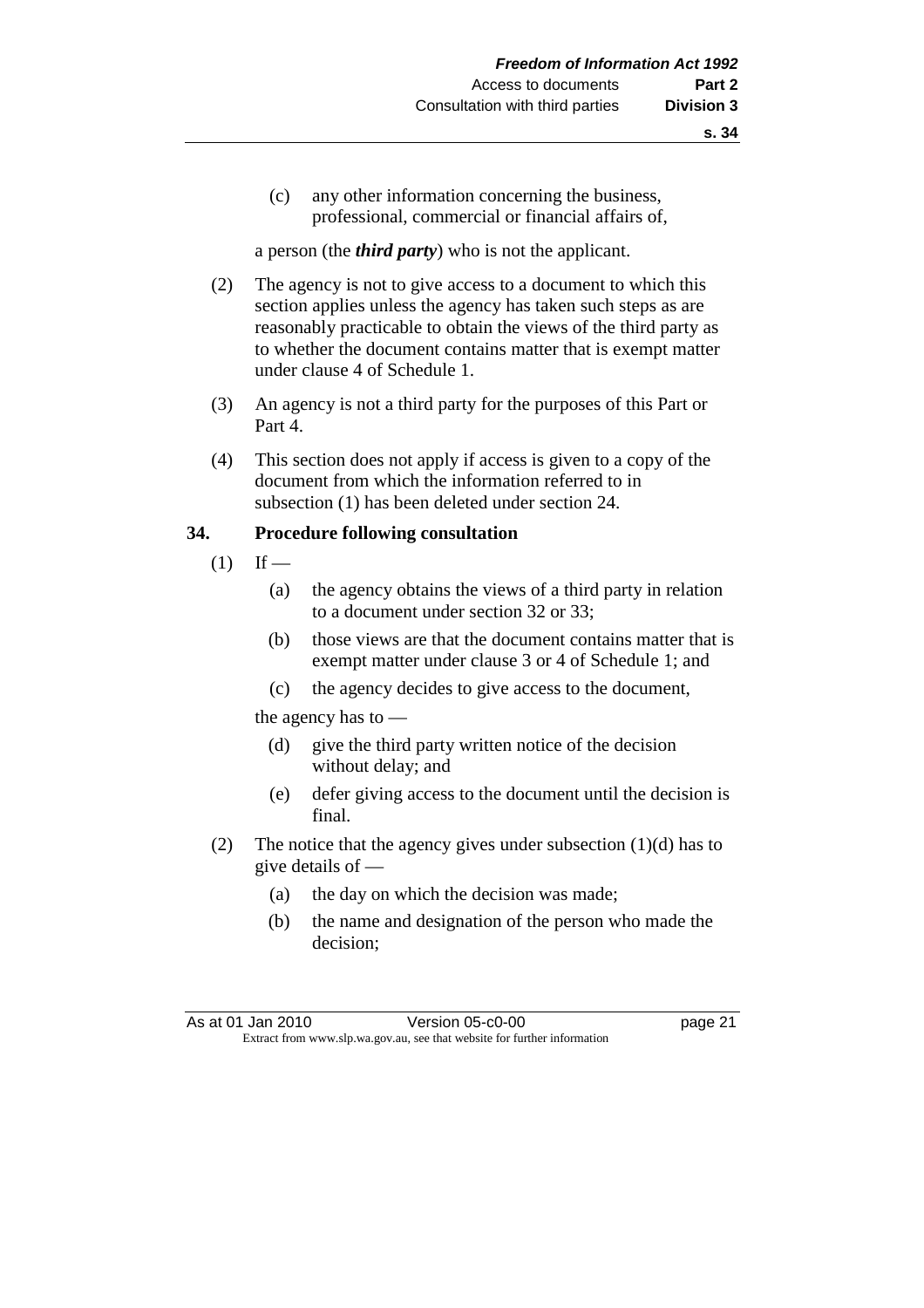|     | (c)                                                                                                 | the reasons for the decision to give access despite the<br>views of the third party and the findings on any material<br>questions of fact underlying those reasons, referring to<br>the material on which those findings were based; and                                                            |  |  |  |
|-----|-----------------------------------------------------------------------------------------------------|-----------------------------------------------------------------------------------------------------------------------------------------------------------------------------------------------------------------------------------------------------------------------------------------------------|--|--|--|
|     | (d)                                                                                                 | the rights of review and appeal under this Act and the<br>procedure to be followed to exercise those rights.                                                                                                                                                                                        |  |  |  |
| (3) |                                                                                                     | If the agency has given a notice to a third party under<br>subsection $(1)(d)$ in relation to a document, the notice that the<br>agency gives the applicant under section $13(1)(b)$ has to inform<br>the applicant -                                                                               |  |  |  |
|     | (a)                                                                                                 | that a third party believes that the document is an<br>exempt document; and                                                                                                                                                                                                                         |  |  |  |
|     | (b)                                                                                                 | that access to the document will be deferred until the<br>decision is final.                                                                                                                                                                                                                        |  |  |  |
| (4) | For the purposes of this section an agency's decision to give<br>access to a document is final if - |                                                                                                                                                                                                                                                                                                     |  |  |  |
|     | (a)                                                                                                 | the time prescribed by Division 5 of this Part or<br>Division 3 of Part 4 for third parties to lodge<br>applications for review of the agency's decision, or<br>make complaints against the agency's decision, has<br>elapsed and no application or complaint has been made<br>by a third party; or |  |  |  |
|     | (b)                                                                                                 | the time prescribed by Division 3 of Part 4 for third<br>parties to make complaints against a decision made<br>under Division 5 of this Part confirming the agency's<br>decision has elapsed and no complaint has been made by<br>a third party; or                                                 |  |  |  |
|     | (c)                                                                                                 | the time prescribed under Division 5 of Part 4 for<br>lodging an appeal arising out of a decision under<br>Division 3 of Part 4 relating to the agency's decision, or<br>to a review of the agency's decision, has elapsed and no<br>appeal has been lodged; or                                     |  |  |  |
|     | (d)                                                                                                 | on the determination of an appeal under Division 5 of<br>Part 4 the agency's decision has been confirmed.                                                                                                                                                                                           |  |  |  |

page 22 Version 05-c0-00 As at 01 Jan 2010 Extract from www.slp.wa.gov.au, see that website for further information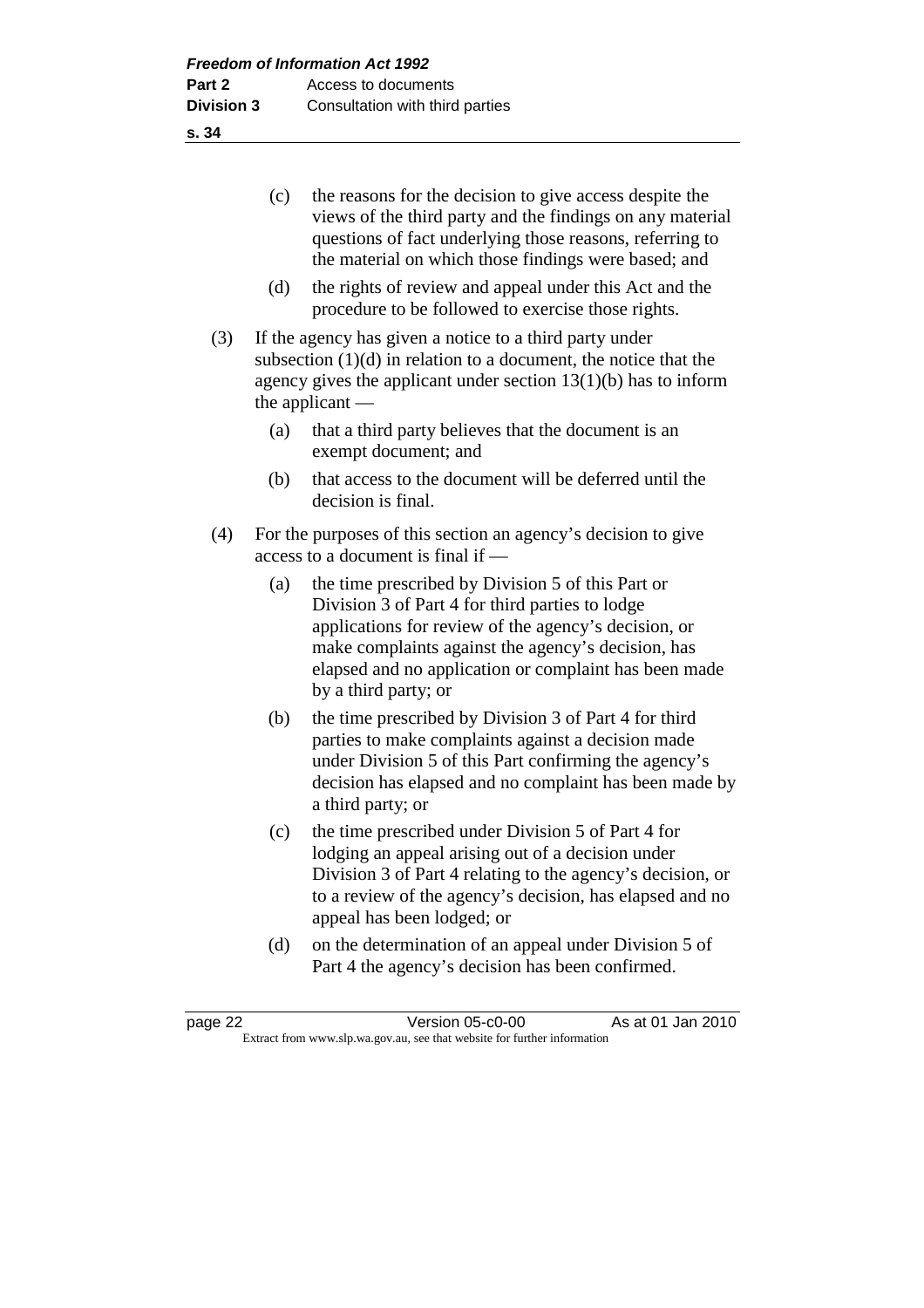#### **35. Requirement to consult may be waived**

- (1) The agency may apply to the Commissioner for approval to make its decision on whether to give access to a document without complying with section 32 or 33, and the Commissioner may give approval on being satisfied that —
	- (a) it would be unreasonable to require the views of third parties to be obtained having regard to the number of third parties that would have to be consulted; and
	- (b) the document does not contain matter that is exempt matter under clause 3 or 4 of Schedule 1.
- (2) The agency may proceed in accordance with approval given under subsection (1).

#### **Division 4 — Exemption certificates**

#### **36. Premier may issue certificate**

- (1) The Premier may sign an exemption certificate stating that a document mentioned in the certificate contains matter that is exempt matter under a specified provision of clause 1 or 2 of Schedule 1.
- (2) An exemption certificate may be issued in a form that neither confirms nor denies the existence of a document but states that if it did exist it would contain matter that would be exempt matter under a specified provision of clause 1 or 2 of Schedule 1.

#### **37. Effect of certificate**

- (1) An exemption certificate establishes, without the need for further proof, that the document mentioned in the certificate contains matter that is exempt matter under the provision mentioned in the certificate, or would, if it existed, contain matter that would be exempt matter under the provision so mentioned.
- (2) Subsection (1) does not apply to section 77, 85(2) or 87(2).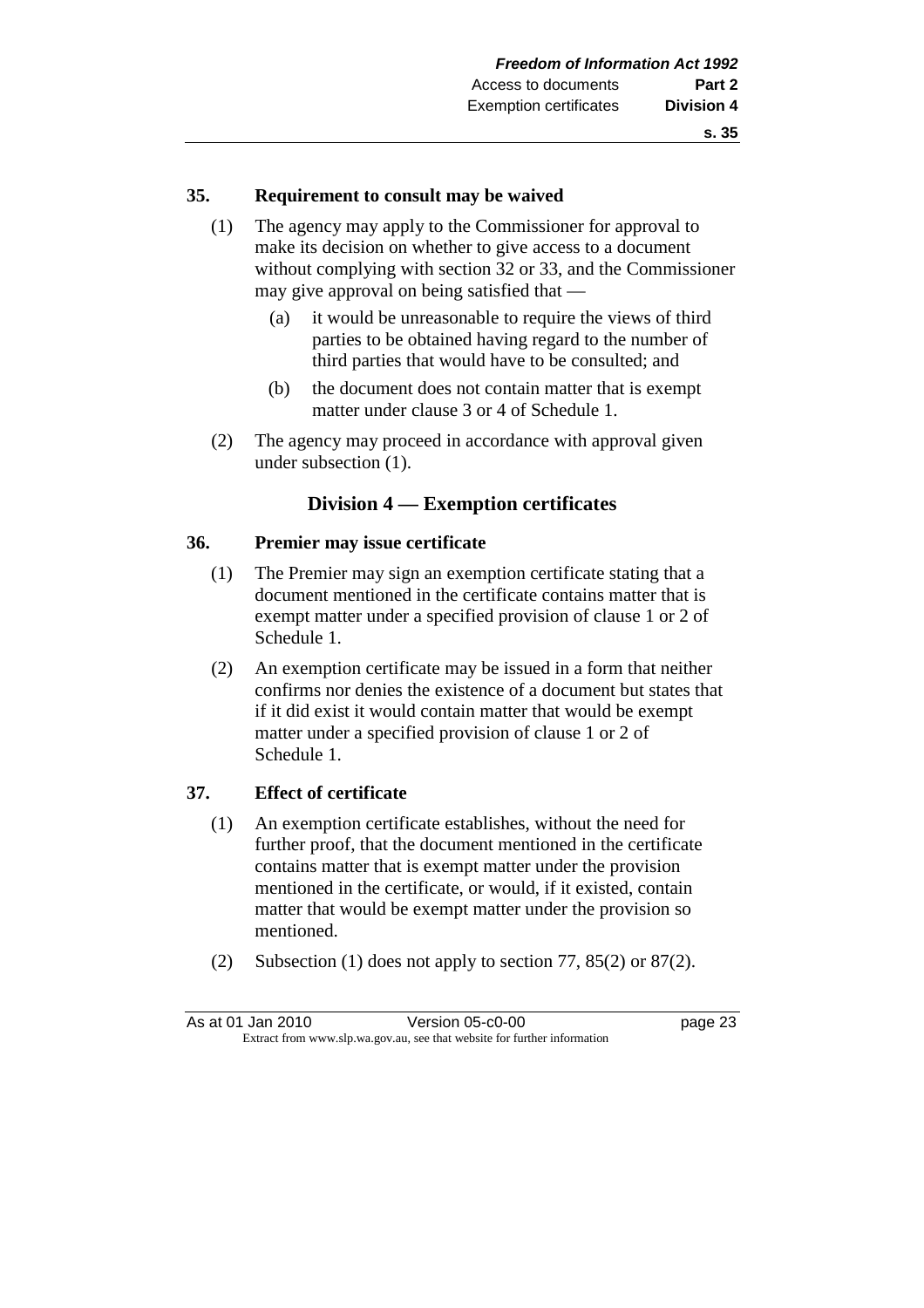#### **38. Duration of certificate**

- (1) An exemption certificate ceases to have effect at the end of 2 years after it is signed unless —
	- (a) it is withdrawn by the Premier; or
	- (b) it ceases to have effect under section 77; or
	- (c) it ceases to apply by reason of an order under section 87(2),

before the end of that period.

 (2) Subsection (1), other than paragraph (c), does not prevent the Premier from signing a further exemption certificate in respect of the same document.

#### **Division 5 — Internal review of decisions as to access**

#### **39. Right to review**

- (1) A person who is aggrieved by a decision made by an agency under this Part in relation to an access application has a right to have the decision reviewed by the agency.
- (2) A person is aggrieved by a decision
	- (a) if the person is the access applicant and the effect of the decision is to —
		- (i) give access to an edited copy of a document;
		- (ii) refuse to deal with the access application;
		- (iii) refuse access to a document;
		- (iv) defer the giving of access to a document;
		- (v) give access to a document in the manner referred to in section 28 or withhold access under that section; or
		- (vi) impose a charge, or require a deposit, that the applicant considers to be unreasonable;
		- or

page 24 Version 05-c0-00 As at 01 Jan 2010 Extract from www.slp.wa.gov.au, see that website for further information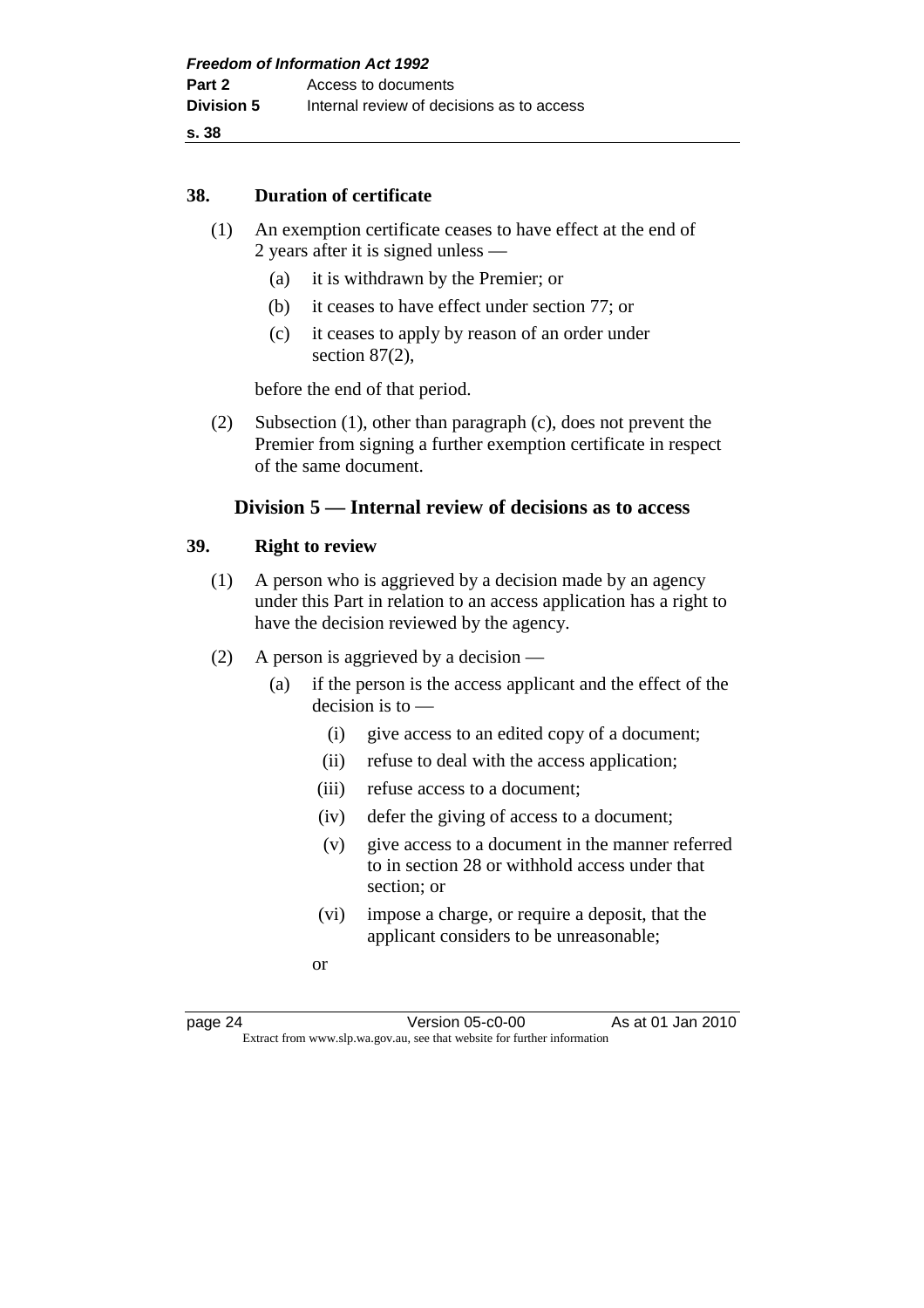- (b) if the person is a third party whose views were or should have been obtained under section 32 or 33, and the decision conflicts with the person's views.
- (3) Review under this Division is not available in respect of
	- (a) a decision made by an agency's principal officer; or
	- (b) a decision made on an application for review under this Division.

#### **40. Application for review**

- (1) An application for review has to
	- (a) be in writing;
	- (b) give particulars of the decision which the aggrieved person wishes to have reviewed;
	- (c) give an address in Australia to which notices under this Act can be sent;
	- (d) give any other information or details required under the regulations; and
	- (e) be lodged at an office of the agency.
- (2) An aggrieved person may lodge an application for review within 30 days after being given written notice of the decision.
- (3) If the application for review is made by the access applicant the principal officer of the agency may allow the application to be lodged after the period mentioned in subsection (2) has expired.

#### **41. Who is to deal with application for review**

 An application for review of a decision is not to be dealt with by the person who made that decision or by a person who is subordinate to that person.

#### **42. Provisions of this Part to apply**

 An application for review has to be dealt with as if it were an access application and the provisions of Divisions 2, 3 and 4 apply accordingly.

As at 01 Jan 2010 Version 05-c0-00 page 25 Extract from www.slp.wa.gov.au, see that website for further information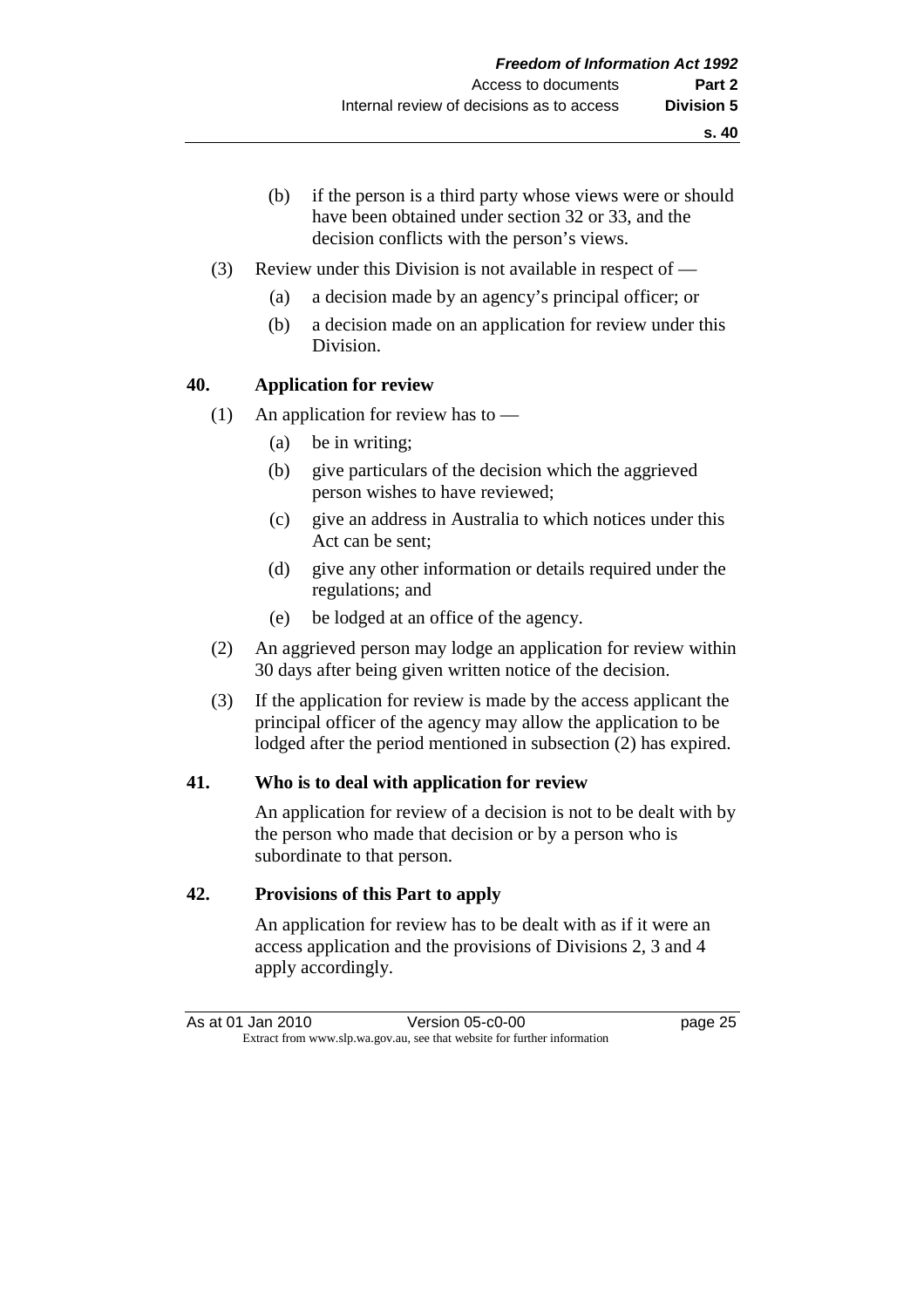#### **43. Determination can be confirmed, varied or reversed**

- (1) On an application for review the agency may decide to confirm, vary or reverse the decision under review.
- (2) If the agency fails to give notice of its decision on the application for review within 15 days after it is lodged, or such longer period as is agreed between the agency and the access applicant, the agency is to be taken to have decided to confirm the decision under review.

#### **44. No charge for review**

 No application fee or other charge is payable in respect of an application for review under this Division.

page 26 Version 05-c0-00 As at 01 Jan 2010 Extract from www.slp.wa.gov.au, see that website for further information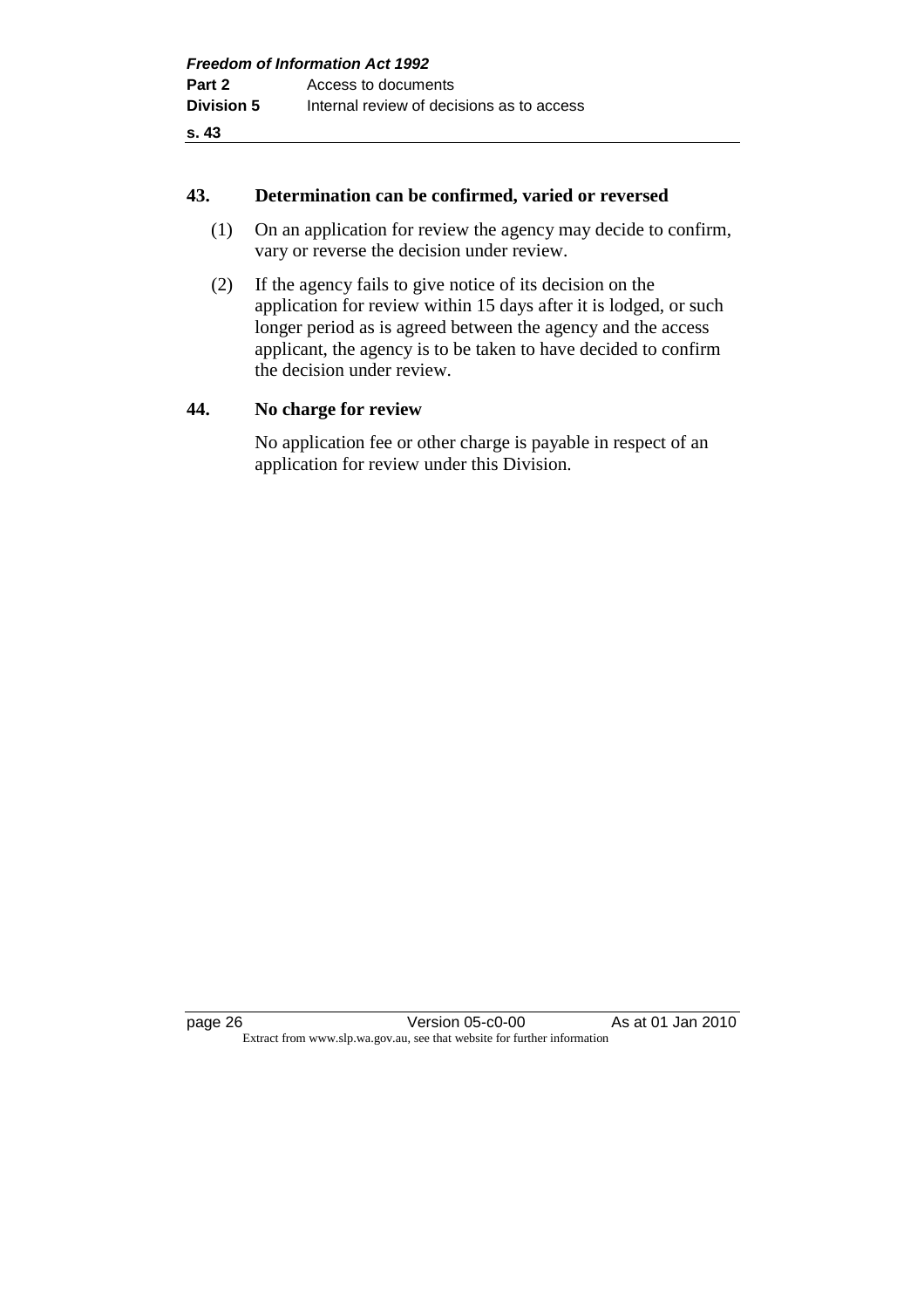### **Part 3 — Amendment of personal information**

#### **Division 1 — Applications for amendment**

#### **45. Right to apply for information to be amended**

- (1) An individual (*the person*) has a right to apply to an agency for amendment of personal information about the person contained in a document of the agency if the information is inaccurate, incomplete, out of date or misleading.
- (2) A dead person's closest relative has a right to apply to an agency for amendment of personal information about the dead person and this section has effect as if the information were information about the closest relative.
- (3) If the circumstances of the person require it, the agency has to take reasonable steps to help the person make an application for amendment in a manner that complies with this Act.
- (4) In particular, if an application for amendment does not comply with the requirements of section 46 the agency has to take reasonable steps under subsection (3) to help the person to change the application so that it complies with those requirements.
- (5) This section does not apply if another enactment provides a means or procedure by which the person can have the information amended.

#### **46. How the application is made**

- (1) The application for amendment has to  $-$ 
	- (a) be in writing;
	- (b) give enough details to enable the document that contains the information to be identified;
	- (c) give details of the matters in relation to which the person believes the information is inaccurate, incomplete, out of date or misleading;

As at 01 Jan 2010 **Version 05-c0-00 Dage 27** Extract from www.slp.wa.gov.au, see that website for further information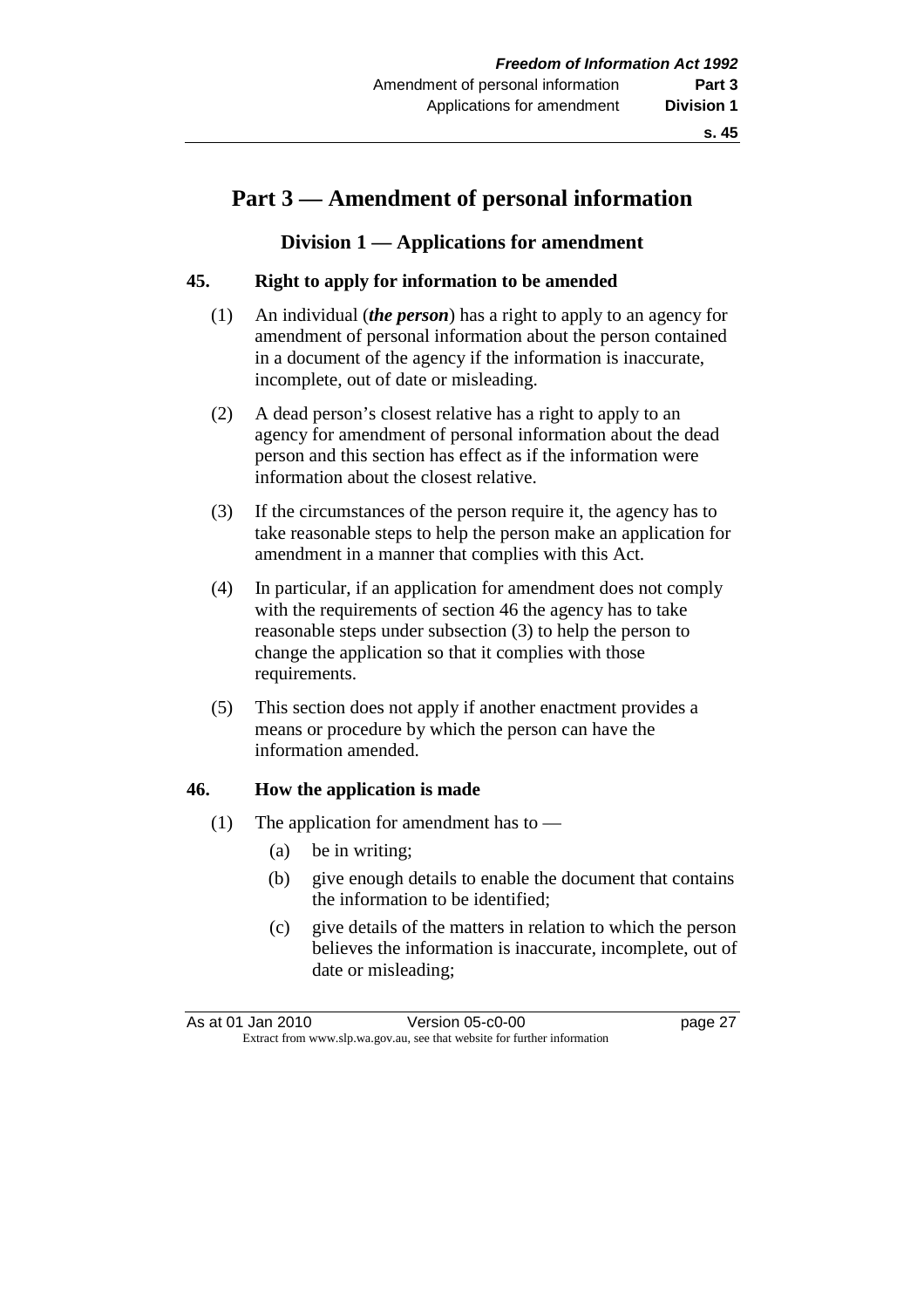|         | (d)                                                                                                                                                                                                                                                                                                                               | give the person's reasons for holding that belief;                                                                              |  |
|---------|-----------------------------------------------------------------------------------------------------------------------------------------------------------------------------------------------------------------------------------------------------------------------------------------------------------------------------------|---------------------------------------------------------------------------------------------------------------------------------|--|
|         | (e)                                                                                                                                                                                                                                                                                                                               | give details of the amendment that the person wishes to<br>have made;                                                           |  |
|         | (f)                                                                                                                                                                                                                                                                                                                               | give an address in Australia to which notices under this<br>Act can be sent;                                                    |  |
|         | (g)                                                                                                                                                                                                                                                                                                                               | give any other information or details required under the<br>regulations; and                                                    |  |
|         | (h)                                                                                                                                                                                                                                                                                                                               | be lodged at an office of the agency.                                                                                           |  |
| (2)     |                                                                                                                                                                                                                                                                                                                                   | For the purposes of subsection $(1)(e)$ the application has to state<br>whether the person wishes the amendment to be made by — |  |
|         | (a)                                                                                                                                                                                                                                                                                                                               | altering information;                                                                                                           |  |
|         | (b)                                                                                                                                                                                                                                                                                                                               | striking out or deleting information;                                                                                           |  |
|         | (c)                                                                                                                                                                                                                                                                                                                               | inserting information;                                                                                                          |  |
|         | (d)                                                                                                                                                                                                                                                                                                                               | inserting a note in relation to information,                                                                                    |  |
|         |                                                                                                                                                                                                                                                                                                                                   | or in 2 or more of those ways.                                                                                                  |  |
| 47.     |                                                                                                                                                                                                                                                                                                                                   | <b>Transfer of applications</b>                                                                                                 |  |
| (1)     | If the agency does not hold the document containing the<br>information but knows that the document is held by another<br>agency, the agency may transfer the application for amendment<br>to the other agency.                                                                                                                    |                                                                                                                                 |  |
| (2)     | If the agency holds the document containing the information but<br>the document originated with or was received from another<br>agency, and is more closely related to the functions of that other<br>agency, the agency may transfer the application for amendment<br>to that other agency together with a copy of the document. |                                                                                                                                 |  |
| (3)     |                                                                                                                                                                                                                                                                                                                                   | The transferring agency is to give the person written notice of<br>the transfer without delay.                                  |  |
| (4)     |                                                                                                                                                                                                                                                                                                                                   | The notice is to clearly state the day on which, and the agency to<br>which, the application was transferred.                   |  |
|         |                                                                                                                                                                                                                                                                                                                                   |                                                                                                                                 |  |
| page 28 |                                                                                                                                                                                                                                                                                                                                   | Version 05-c0-00<br>As at 01 Jan 2010<br>Extract from www.slp.wa.gov.au, see that website for further information               |  |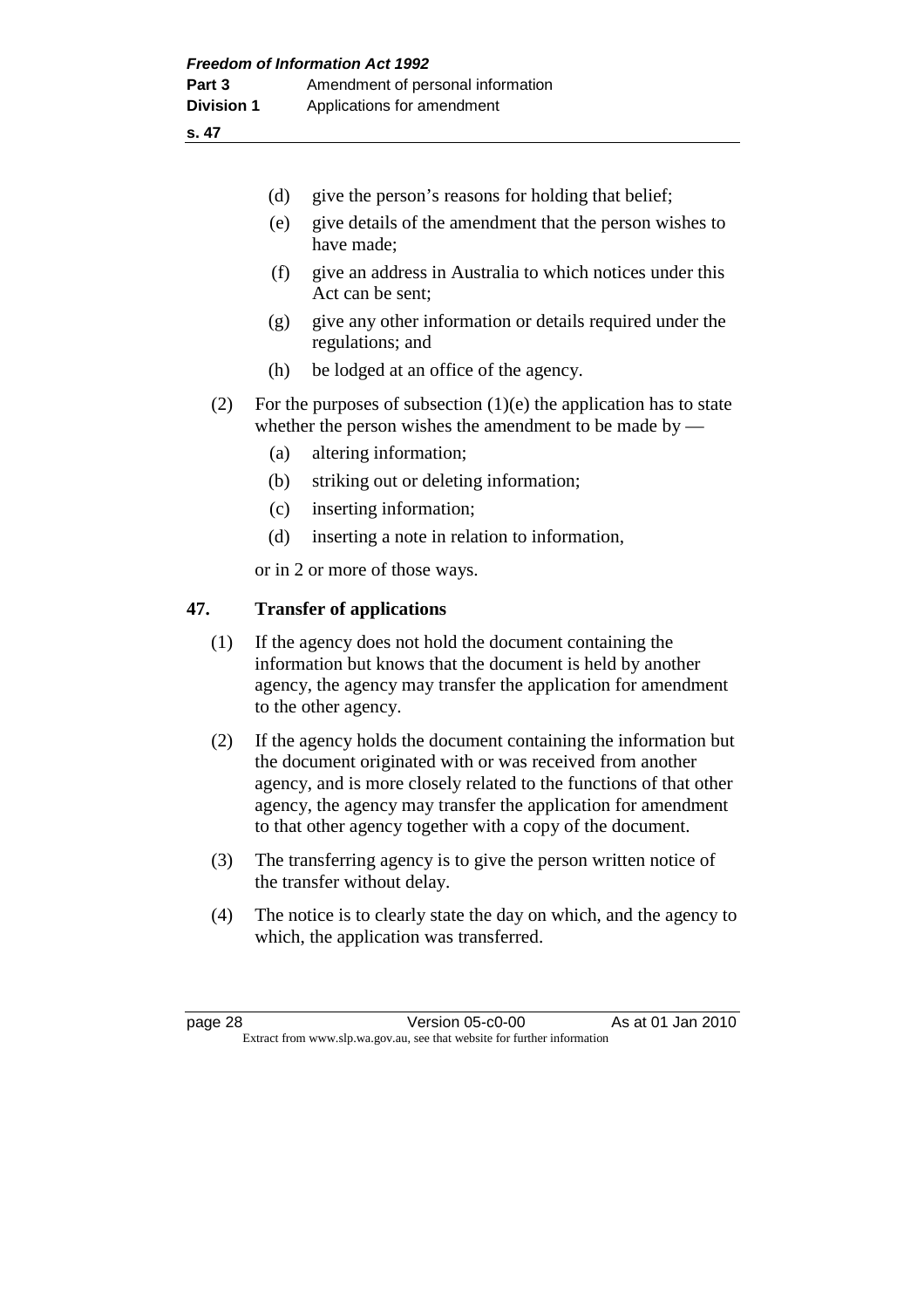(5) The agency to which the application is transferred is to be regarded as having received the application on the day on which it was received by the transferring agency.

#### **48. Agency may amend information**

- (1) If the agency decides to amend the information it may make the amendment by —
	- (a) altering information;
	- (b) striking out or deleting information;
	- (c) inserting information; or
	- (d) inserting a note in relation to information,

or in 2 or more of those ways.

- (2) If the agency inserts a note in relation to information the note has to —
	- (a) give details of the matters in relation to which the information is inaccurate, incomplete, out of date or misleading; and
	- (b) if the information is incomplete or out of date set out whatever information is needed to complete the information or bring it up to date.
- (3) The agency is not to amend information under subsection (1) in a manner that —
	- (a) obliterates or removes the information; or
	- (b) results in the destruction of a document containing the information,

 unless the Commissioner has certified in writing that it is impracticable to retain the information or that, in the opinion of the Commissioner, the prejudice or disadvantage that the continued existence of the information would cause to the person outweighs the public interest in maintaining a complete record of information.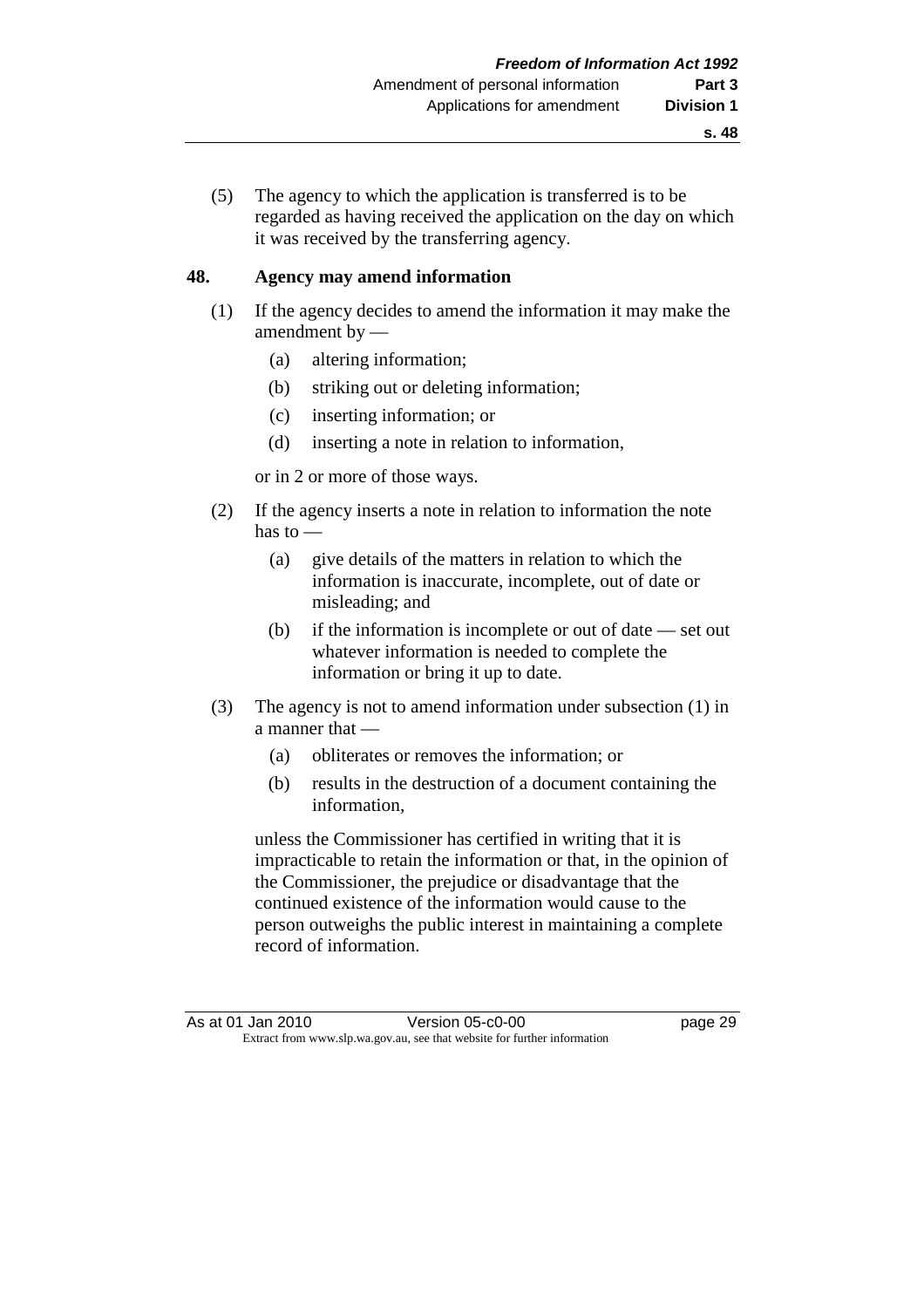- (4) Before information is amended under subsection (1) in a manner  $that -$ 
	- (a) obliterates or removes the information; or
	- (b) results in the destruction of a document containing the information,

 and that contravenes the *State Records Act 2000*, a record keeping plan made under that Act or the archives keeping plan made under that Act, the Commissioner shall provide the State Records Commission with a copy of the certificate issued by the Commissioner under subsection (3).

 *[Section 48 amended by No. 53 of 2000 s. 9.]* 

## **49. Notice of decision**

- (1) The agency has to give the person written notice of its decision on the application for amendment.
- (2) Section 13 applies with any necessary modifications to a notice under subsection (1) except that the references to 45 days are to be read as references to 30 days.
- (3) Section 30(a) and (b) apply to a notice under subsection (1).
- (4) If the agency decides to amend the information the notice has to give details of the amendment made.
- (5) If the agency decides not to amend the information in accordance with the application the notice has to give details  $of -$ 
	- (a) the reasons for the decision and the findings on any material questions of fact underlying those reasons, referring to the material on which those findings were based;
	- (b) the rights of review and appeal under this Act and the procedure to be followed to exercise those rights; and

page 30 Version 05-c0-00 As at 01 Jan 2010 Extract from www.slp.wa.gov.au, see that website for further information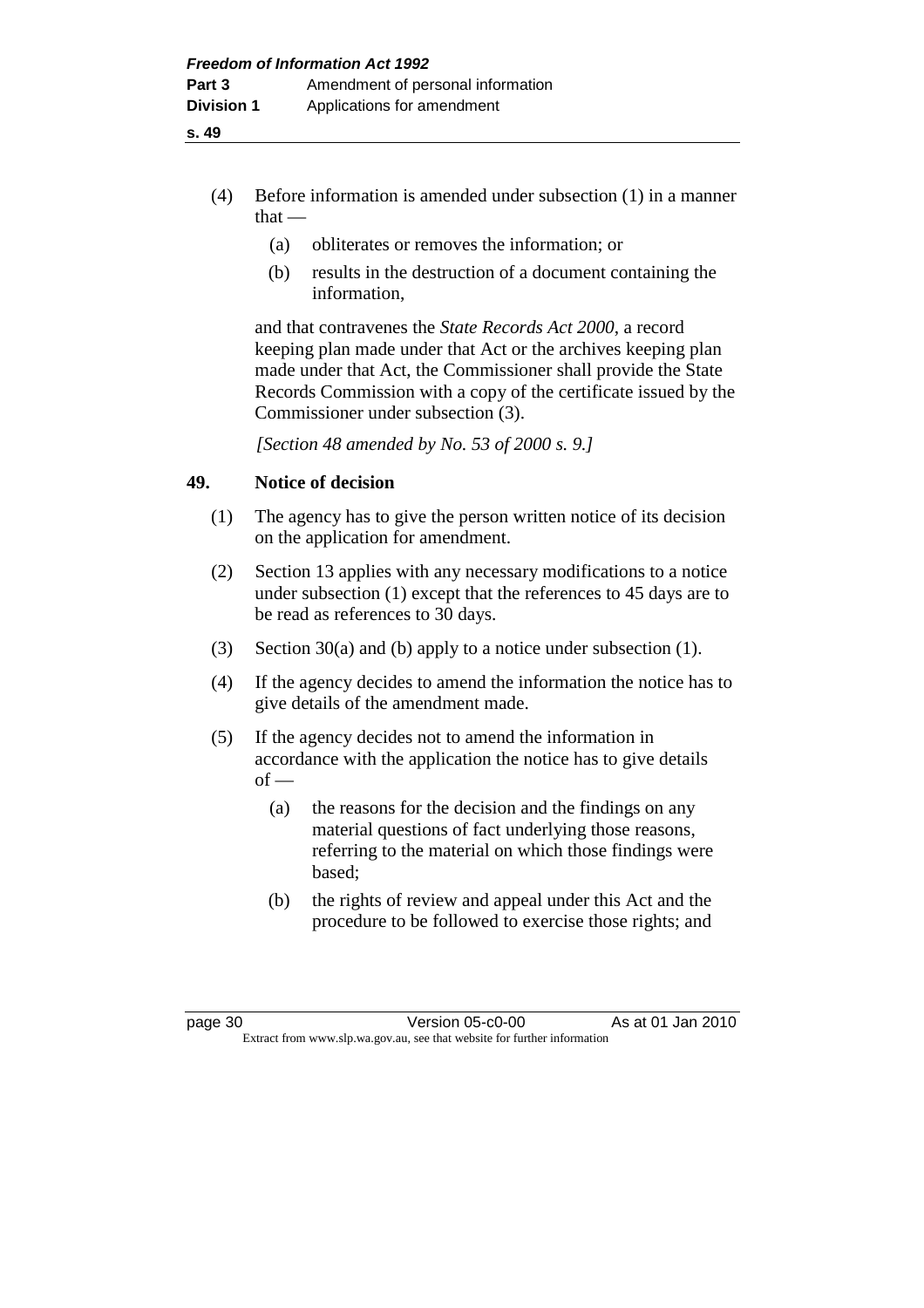- (c) the right to request that a notation or attachment be made to the information and the procedure to be followed to exercise that right.
- (6) If the application was transferred to the agency under section 47 and the agency decides to amend the information, the agency has to give a copy of the notice to the transferring agency.

#### **50. Request for notation or attachment disputing accuracy of information**

- (1) If the agency decides not to amend the information in accordance with the application the person may, in writing, request the agency to make a notation or attachment to the information —
	- (a) giving details of the matters in relation to which the person claims the information is inaccurate, incomplete, out of date or misleading; and
	- (b) if the person claims the information is incomplete or out of date — setting out the information that the person claims is needed to complete the information or bring it up to date.
- (2) A request may be made under this section whether or not the person has taken steps to have the agency's decision reviewed under Part 4.
- (3) The agency has to comply with the request unless it considers that the notation or attachment that the person has requested to be made to the information is defamatory or unnecessarily voluminous.
- (4) If the agency decides not to comply with the request it has to give the person written notice of its decision giving details of —
	- (a) the reasons for the decision and the findings on any material questions of fact underlying those reasons, referring to the material on which those findings were based; and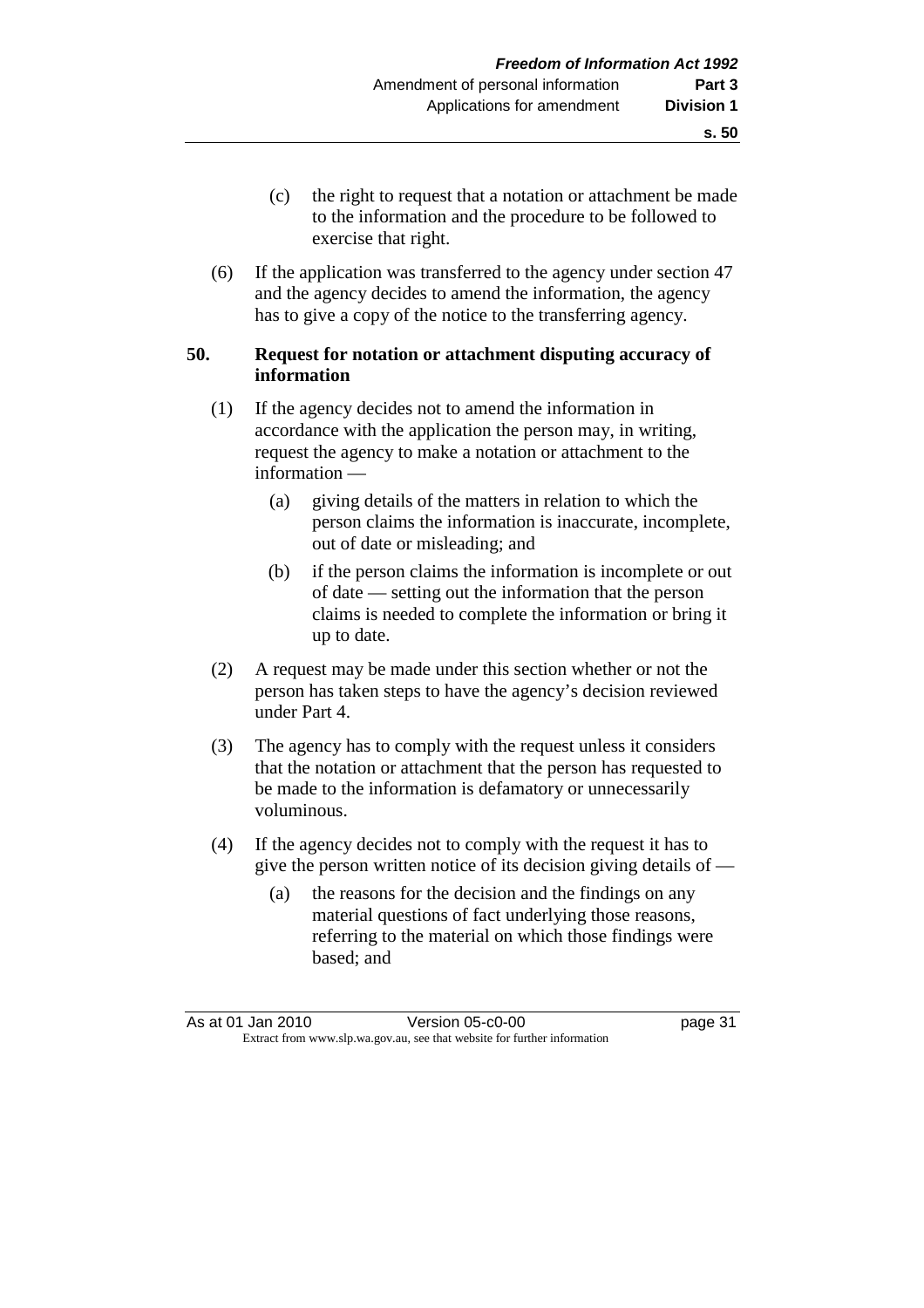- (b) the rights of review under this Act and the procedure to be followed to exercise those rights.
- (5) This section does not prevent the agency from making the requested notation or attachment in an edited or abbreviated form, but the making of an edited or abbreviated notation or attachment does not constitute compliance with the request for the purposes of subsection (4).

## **51. Other users of information to be advised of requested amendment**

- (1) If after a request is made under section 50 the agency discloses the information to another person (including another agency) the agency has to give that other person a statement that a claim has been made under this Act that the information is inaccurate, incomplete, out of date or misleading.
- (2) If a notation or attachment has been made under section 50 particulars of the notation or attachment have to be included in or attached to the statement given under subsection (1).

# **52. Agency may give reasons for not amending information**

 This Division does not prevent the agency from adding to a notation or attachment made under section 50 the agency's reasons for deciding not to amend the information in accordance with the application, or from including those reasons in, or attaching them to, a statement given under section 51(1).

# **53. No charge for application or request**

 No fee or other charge is payable in respect of an application or request under this Division.

page 32 Version 05-c0-00 As at 01 Jan 2010 Extract from www.slp.wa.gov.au, see that website for further information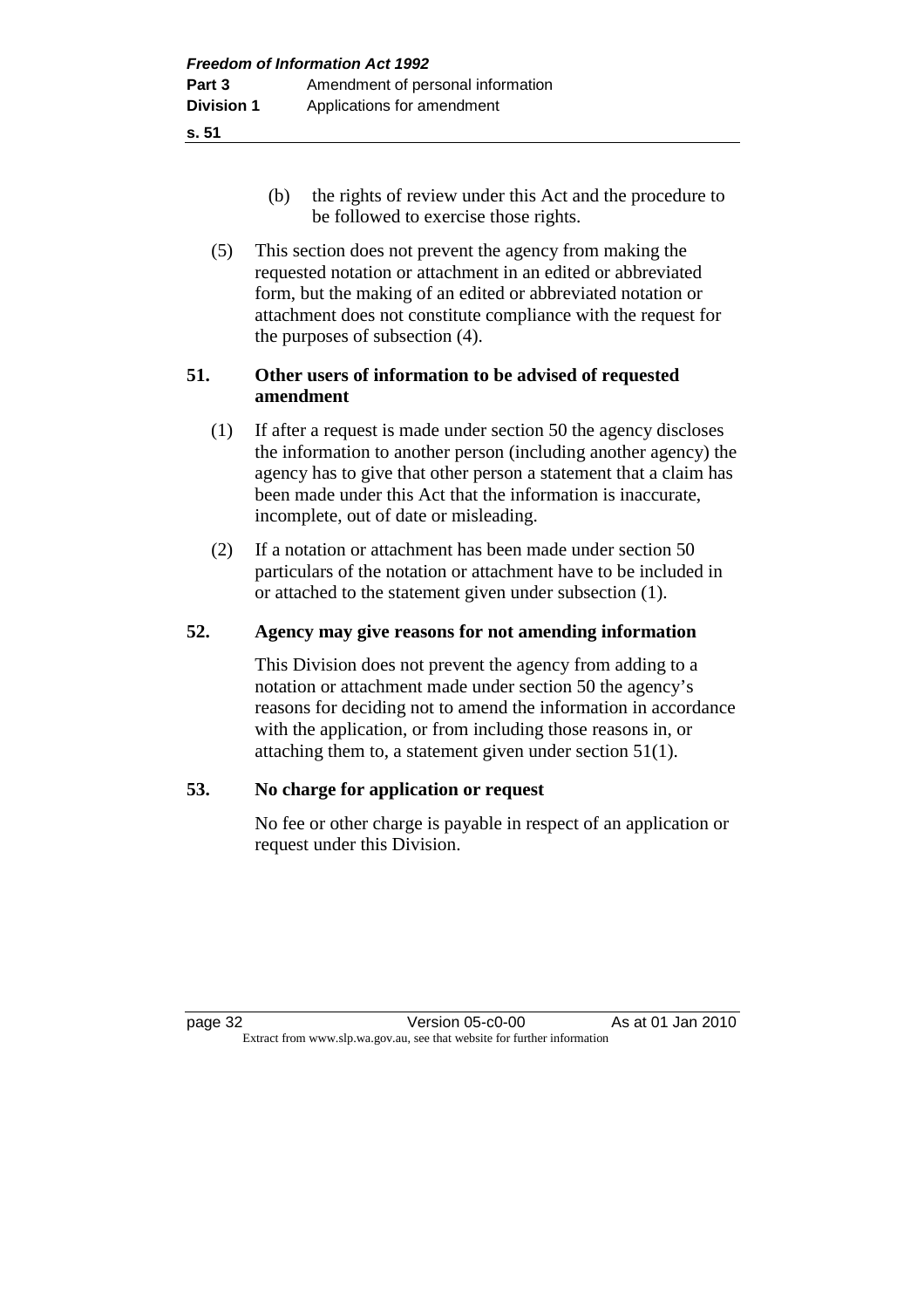# **Division 2 — Internal review of decisions as to amendment of information**

## **54. Right to review**

- (1) If under Division 1 an agency decides
	- (a) not to amend information in accordance with an application for amendment; or
	- (b) not to comply with a request to make a notation or attachment to information,

 the applicant for amendment has a right to have the decision reviewed by the agency.

- (2) Sections 39(3), 40, 41, 43 and 44 apply with any necessary modifications to an application for review under this Division.
- (3) An application for review is to be dealt with as if it were an application for amendment or a request for a notation or attachment to be made to information, as the case may require, and the provisions of Division 1 apply accordingly.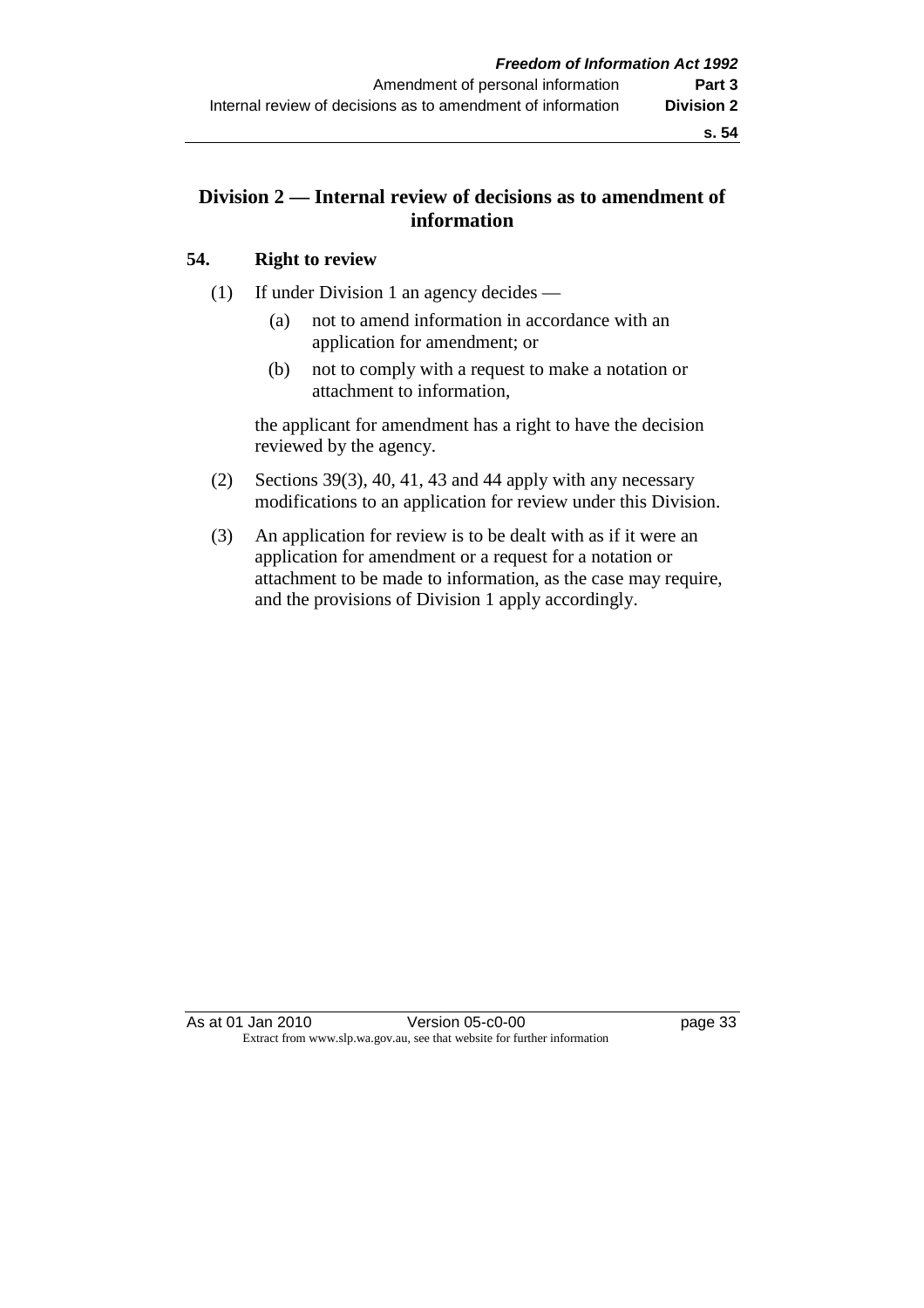# **Part 4 — External review of decisions; appeals**

# **Division 1 — Information Commissioner**

## **55. Information Commissioner**

- (1) An office of Information Commissioner is created.
- (2) The office is not an office in the Public Service.

## **56. Appointment and terms and conditions**

- (1) The Commissioner is to be appointed by the Governor.
- (2) Subject to this Division, the Commissioner holds office for a period, not exceeding 7 years, fixed by the instrument of appointment and is eligible for one or more further appointments.
- (3) Subject to the *Salaries and Allowances Act 1975*, the Commissioner is entitled to be paid such remuneration as is determined by the Governor.
- (3a) Remuneration paid to the Commissioner under subsection (3) is to be charged to the Consolidated Account<sup>2</sup> and this subsection appropriates the Consolidated Account<sup>2</sup> accordingly.
- (4) The rate of remuneration of the Commissioner is not to be reduced during a term of office without the Commissioner's consent.
- (5) The Commissioner is entitled to such leave of absence as the Governor determines.
- (6) Subject to this Division the Governor may determine other terms and conditions of service (if any) that apply to the Commissioner.

 *[Section 56 amended by No. 49 of 1996 s. 54.]* 

page 34 Version 05-c0-00 As at 01 Jan 2010 Extract from www.slp.wa.gov.au, see that website for further information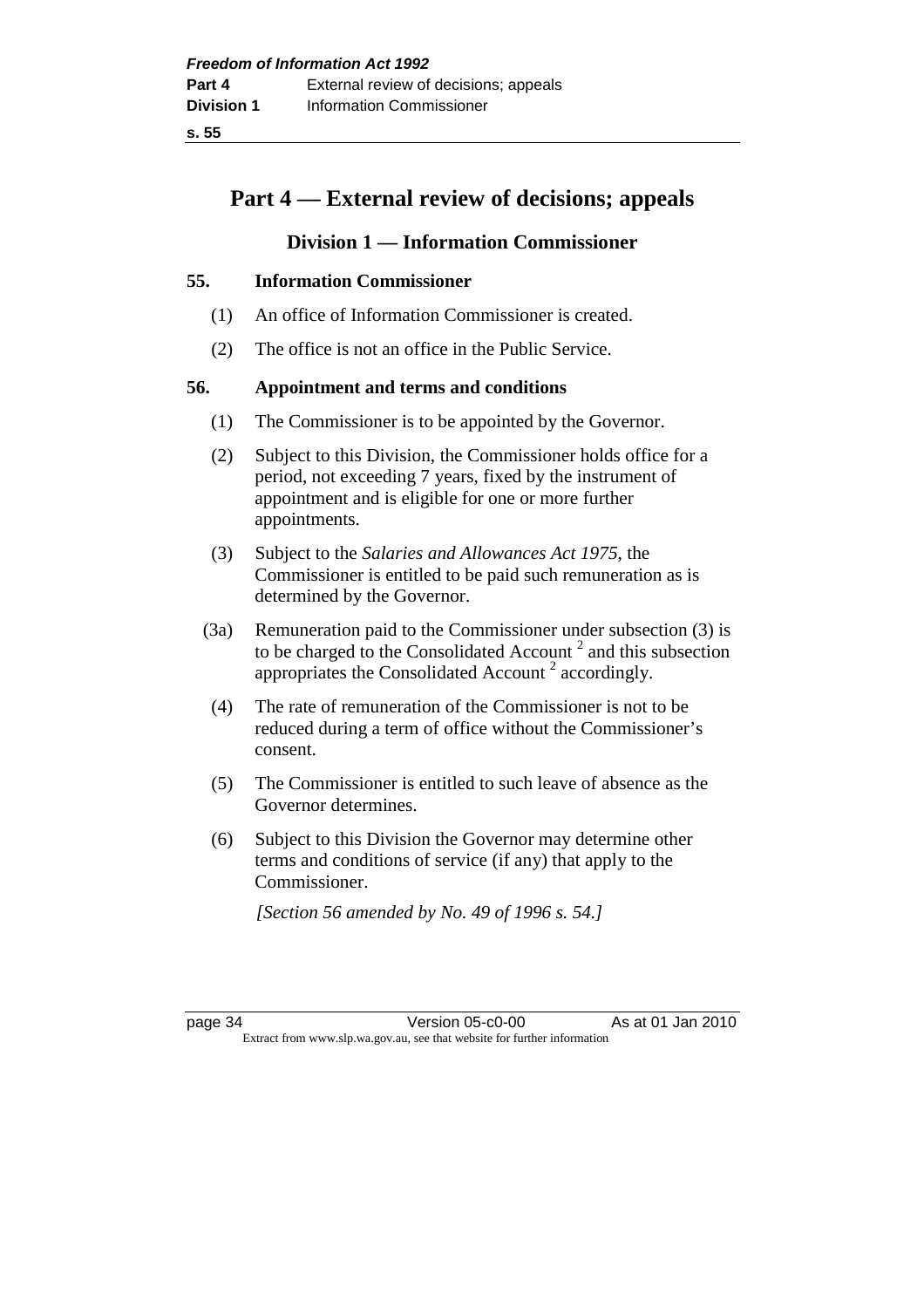## **57. Resignation**

 The Commissioner may resign from office by a signed notice of resignation addressed to the Governor and the resignation takes effect on the day on which the notice is received by the Governor or on such later day as is specified in the notice.

## **58. Suspension and removal of Commissioner**

- (1) If the Governor is satisfied that the Commissioner
	- (a) is physically or mentally incapable of performing the duties of the office of Commissioner;
	- (b) has shown incompetence or neglect in performing those duties; or
	- (c) has been guilty of misbehaviour,

the Governor may suspend the Commissioner from office.

- (2) In subsection (1)(c) *misbehaviour* includes conduct that renders the Commissioner unfit to hold office as Commissioner whether or not the conduct relates to any function of the office.
- (3) After being suspended from office under subsection (1) the Commissioner is entitled to be restored to office unless —
	- (a) a statement of the grounds of suspension is laid before each House of Parliament during the first 7 sitting days of that House following the suspension; and
	- (b) each House of Parliament, during the session in which the statement is so laid, and within 30 days of it being so laid, passes an address praying for the removal of the Commissioner from office.
- (4) If the Commissioner is suspended from office under subsection (1) and is not restored to office under subsection (3), the office of Commissioner becomes vacant.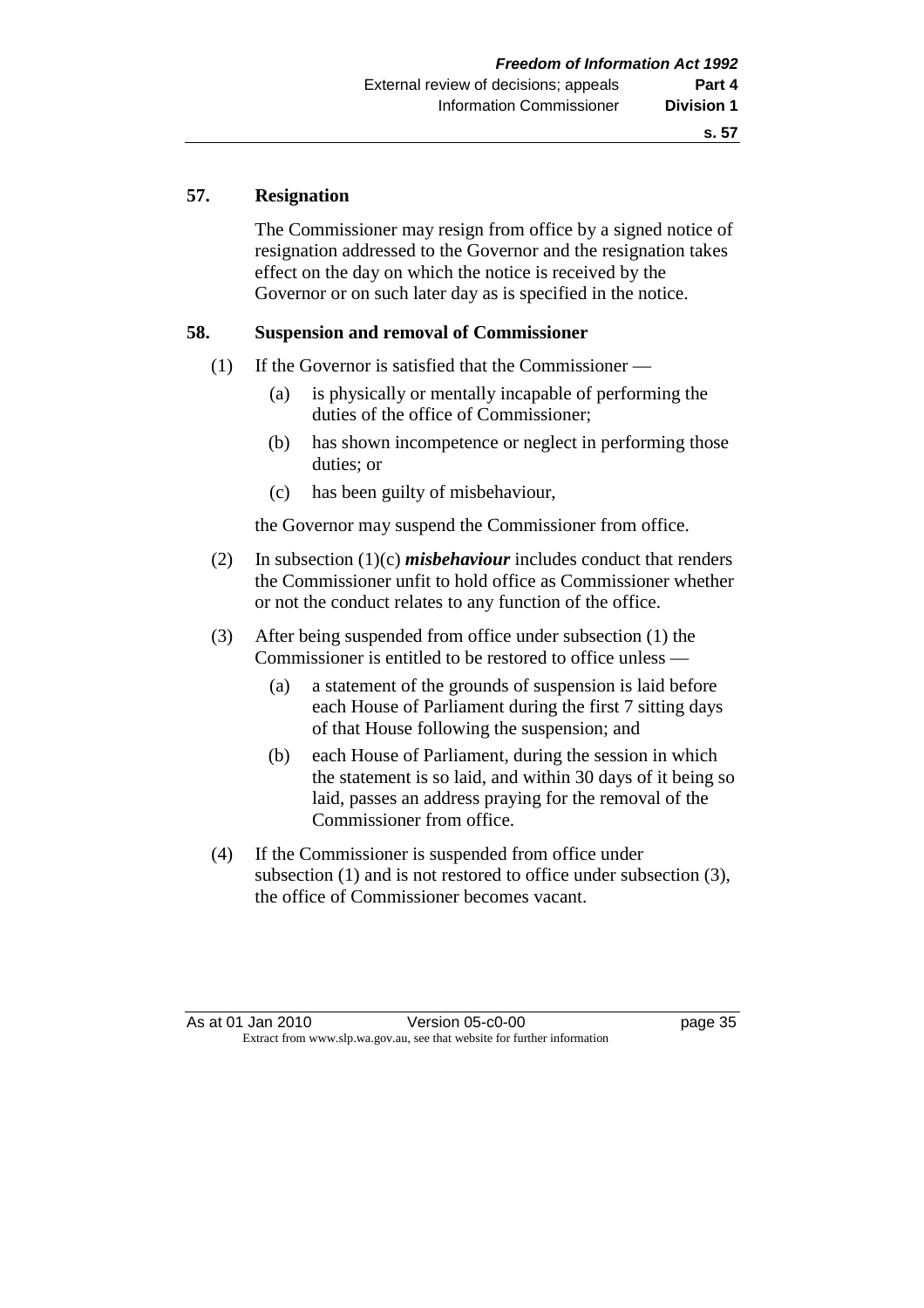## **59. Acting Information Commissioner**

- (1) The Governor may appoint a person to act in the office of the Commissioner in such cases or in the circumstances set out in this section, and the person so appointed is to be known as the Acting Information Commissioner.
- (2) An appointment may be made under this section
	- (a) when the Commissioner is on leave of absence, or is unable to perform the functions of the office of Commissioner, or is absent from the State;
	- (b) when the Commissioner has been suspended; or
	- (c) when the office of Commissioner is vacant,

 but an Acting Commissioner is not to so act for a period exceeding 12 months.

- (3) The Acting Commissioner, while so acting, may exercise the functions of the Commissioner, and anything done by the Acting Commissioner in so exercising those functions has the like effect as if it were done by the Commissioner.
- (4) The Acting Commissioner is entitled to such remuneration and allowances and leave of absence as the Governor may determine.
- (5) An appointment under this section
	- (a) may be made at any time and may be terminated at any time by the Governor;
	- (b) may be expressed to have effect only in the circumstances specified in the instrument of appointment.

## **60. Oath or affirmation of office**

 (1) Before commencing to perform the functions of the office of Commissioner or Acting Commissioner a person has to take an oath or make an affirmation that he or she will faithfully and impartially perform the functions of the office, and that he or

page 36 Version 05-c0-00 As at 01 Jan 2010 Extract from www.slp.wa.gov.au, see that website for further information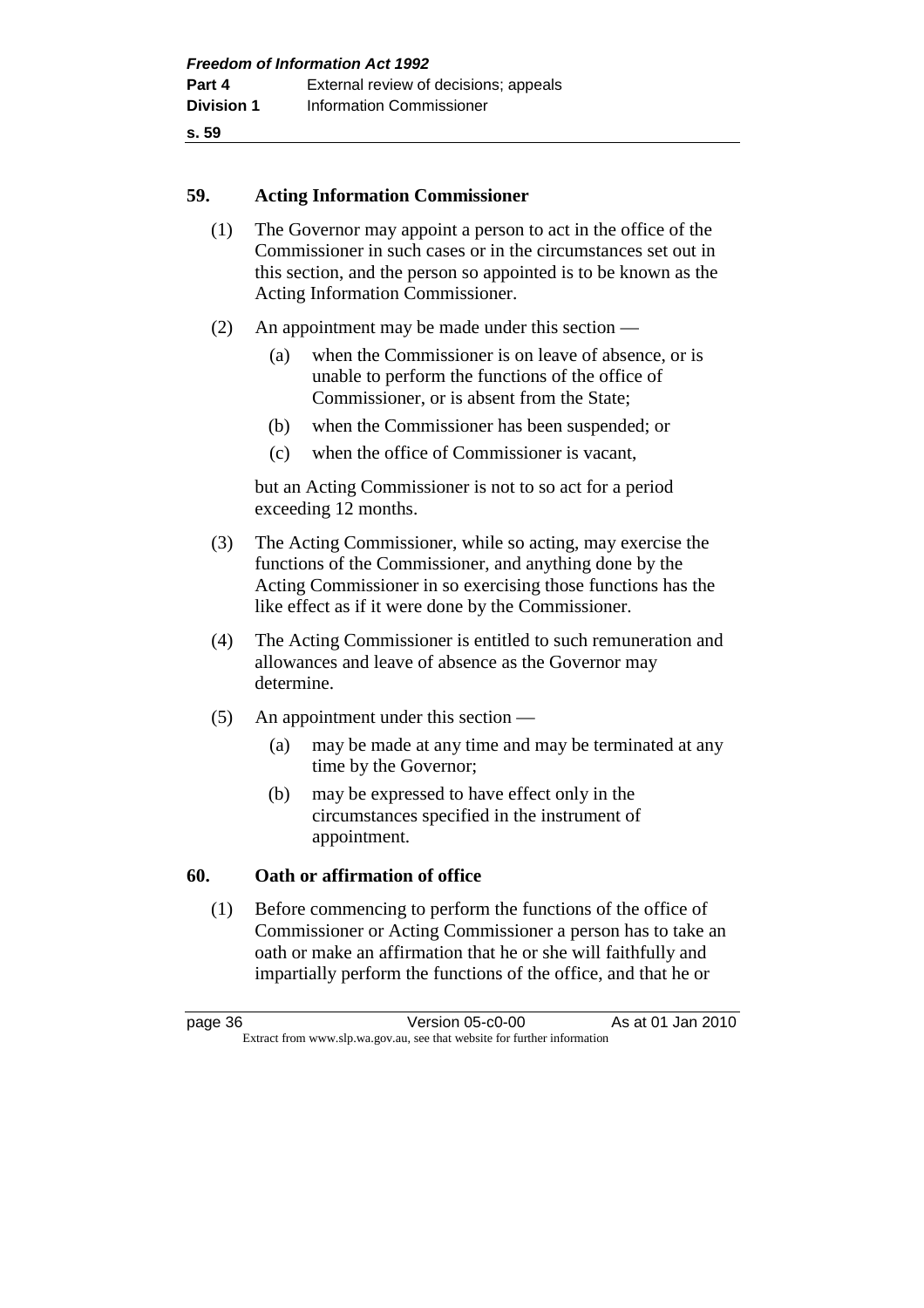she will not, except in accordance with this Act, divulge any information received under this Act.

- (2) The oath or affirmation is to be administered by the Speaker of the Legislative Assembly.
- (3) If the office of Speaker is vacant or the Speaker is absent or otherwise unable to administer the oath or affirmation, the President of the Legislative Council is to administer the oath or affirmation.
- (4) If subsections (2) and (3) do not enable the oath or affirmation to be administered, it is to be administered by a person appointed by the Governor for the purpose.

#### **61. Staff of Commissioner**

- (1) The Governor may, on the recommendation of the Commissioner, appoint such staff as are necessary for the performance of the Commissioner's functions.
- (2) Subject to this Act the terms and conditions of service of a person appointed under subsection (1) are those determined by the Governor.
- (3) Part 3 of the *Public Sector Management Act 1994* does not apply to a person appointed under subsection (1).
- (4) The Commissioner may by arrangement with the Minister concerned and, if appropriate, the employing authority, within the meaning of the *Public Sector Management Act 1994*, of the officer or employee, make use, either full-time or part-time, of the services of any officer or employee employed in the Public Service or in a State instrumentality or otherwise in the service of the Crown in right of the State.
- (5) Before commencing to carry out his or her duties under this Act a person who is appointed under subsection (1), or whose services are used under subsection (4), has to take an oath or make an affirmation that he or she will faithfully and impartially perform those duties, and that he or she will not, except in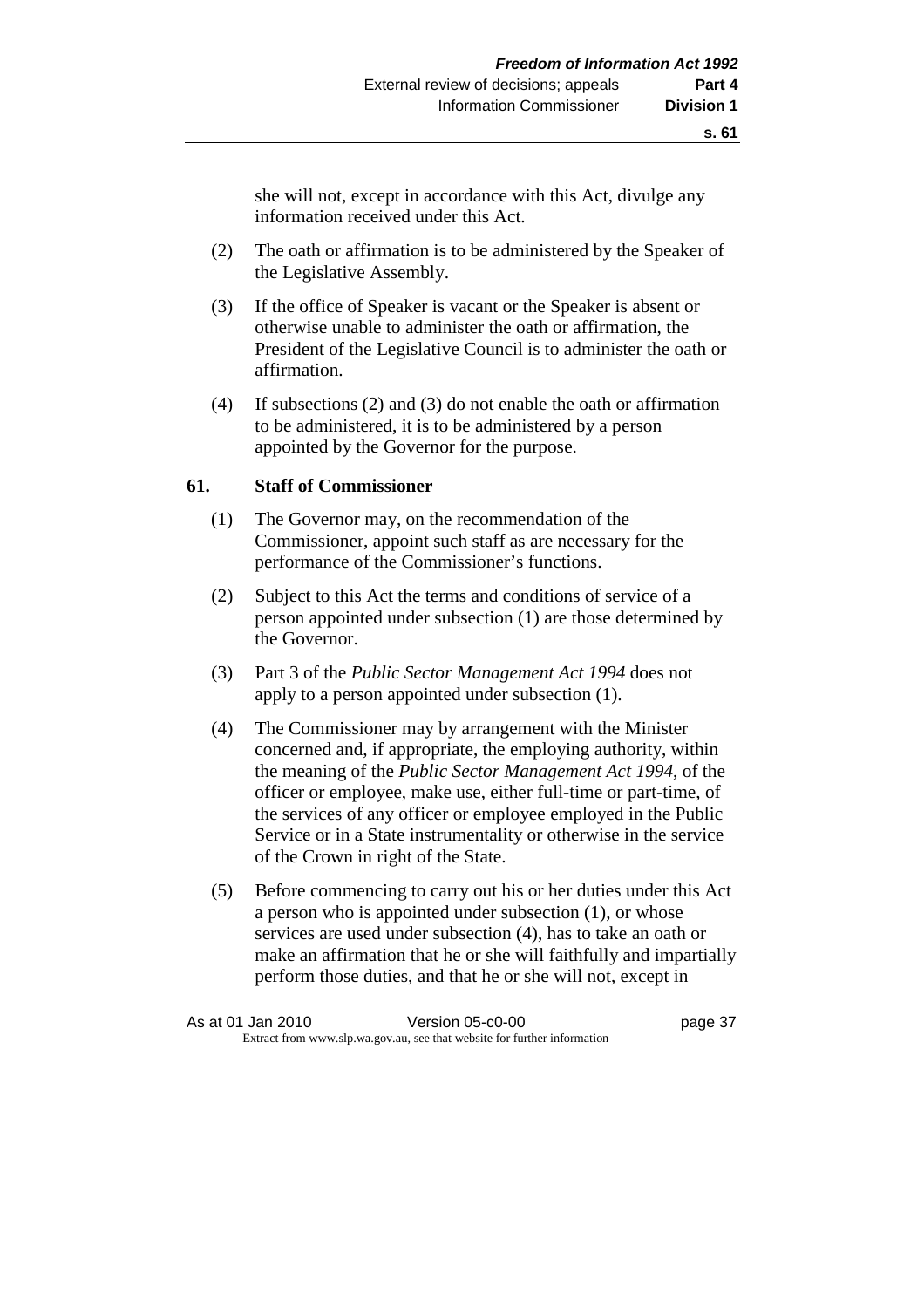accordance with this Act, divulge any information received under this Act.

 (6) The oath or affirmation has to be administered by the Commissioner.

 *[Section 61 amended by No. 32 of 1994 s. 19.]* 

## **62. Supplementary provisions as to Commissioner and staff**

- (1) In this section *relevant office* means the office of Commissioner or an office or position under section 61(1).
- (2) If a person was a contributor within the meaning of the Superannuation and Family Benefits Act 1938<sup>3</sup> immediately before being appointed to a relevant office the person may continue to be a contributor under that Act after being appointed.
- *[(3) deleted]*
- (4) If a person occupied an office in the Public Service immediately before being appointed to a relevant office, the person retains existing and accruing entitlements in respect of leave of absence as if service in the relevant office were a continuation of service in the office in the Public Service.
- (5) If a person occupied an office in the Public Service immediately before being appointed to the office of Commissioner, the person is entitled to be appointed to an office in the Public Service, not lower in classification and salary than the office which the person occupied if —
	- (a) the person ceases to hold office as Commissioner on the completion of a periodical appointment; and
	- (b) at that time the person is eligible to occupy an office in the Public Service.
- (6) A person who ceases to hold a relevant office and becomes the holder of an office in the Public Service retains existing and accruing entitlements in respect of leave of absence as if service

| page 38                                                                  | Version 05-c0-00 | As at 01 Jan 2010 |
|--------------------------------------------------------------------------|------------------|-------------------|
| Extract from www.slp.wa.gov.au, see that website for further information |                  |                   |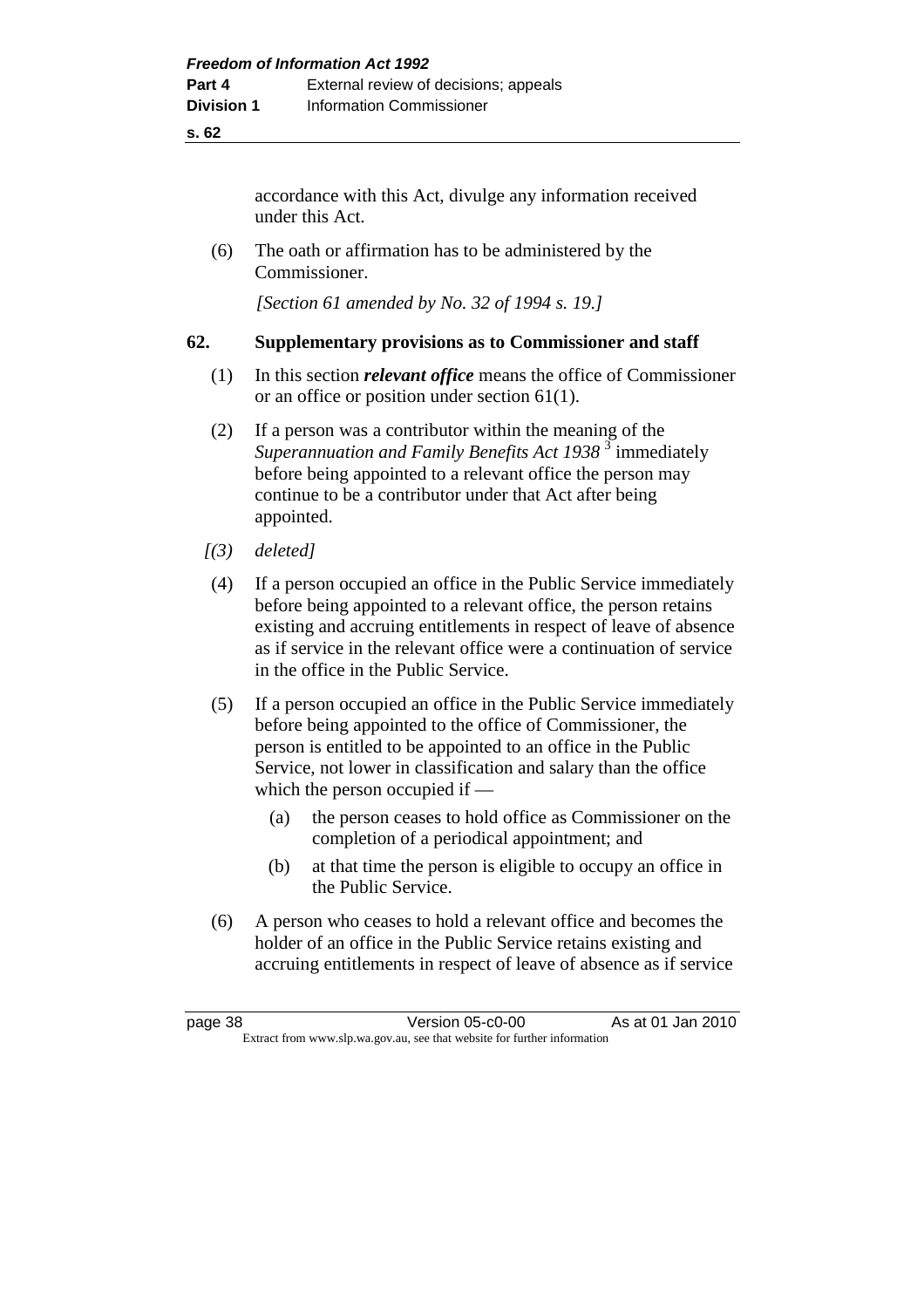in the Public Service were a continuation of service in the relevant office.

 *[Section 62 amended by No. 57 of 1997 s. 62(2).]* 

## **Division 2 — Functions of Information Commissioner**

#### **63. Functions of Commissioner**

- (1) The main function of the Commissioner is to deal with complaints made under this Part about decisions made by agencies in respect of access applications and applications for amendment of personal information.
- (2) The functions of the Commissioner also include
	- (a) imposing reductions of time under section 13(4) and allowing extensions of time under section 13(5) or (7);
	- (b) giving approvals under section 35(1);
	- (c) issuing certificates under section 48(3);
	- (d) ensuring that agencies are aware of their responsibilities under this Act;
	- (e) ensuring that members of the public are aware of this Act and their rights under it;
	- (f) providing assistance to members of the public and agencies on matters relevant to this Act.
- (3) If in dealing with a complaint the Commissioner forms the opinion that there is evidence that an officer of an agency has been guilty of a breach of duty, or of misconduct, in the administration of this Act, the Commissioner may take such steps as he or she considers appropriate to bring the evidence to the notice of —
	- (a) if the person is the principal officer of the agency but is not a Minister — the Minister responsible for the agency; or
	- (aa) if the person is the principal officer of a contractor or subcontractor — the Minister to whom the administration of the *Court Security and Custodial*

|                                                                          | As at 01 Jan 2010 | Version 05-c0-00 | page 39 |
|--------------------------------------------------------------------------|-------------------|------------------|---------|
| Extract from www.slp.wa.gov.au, see that website for further information |                   |                  |         |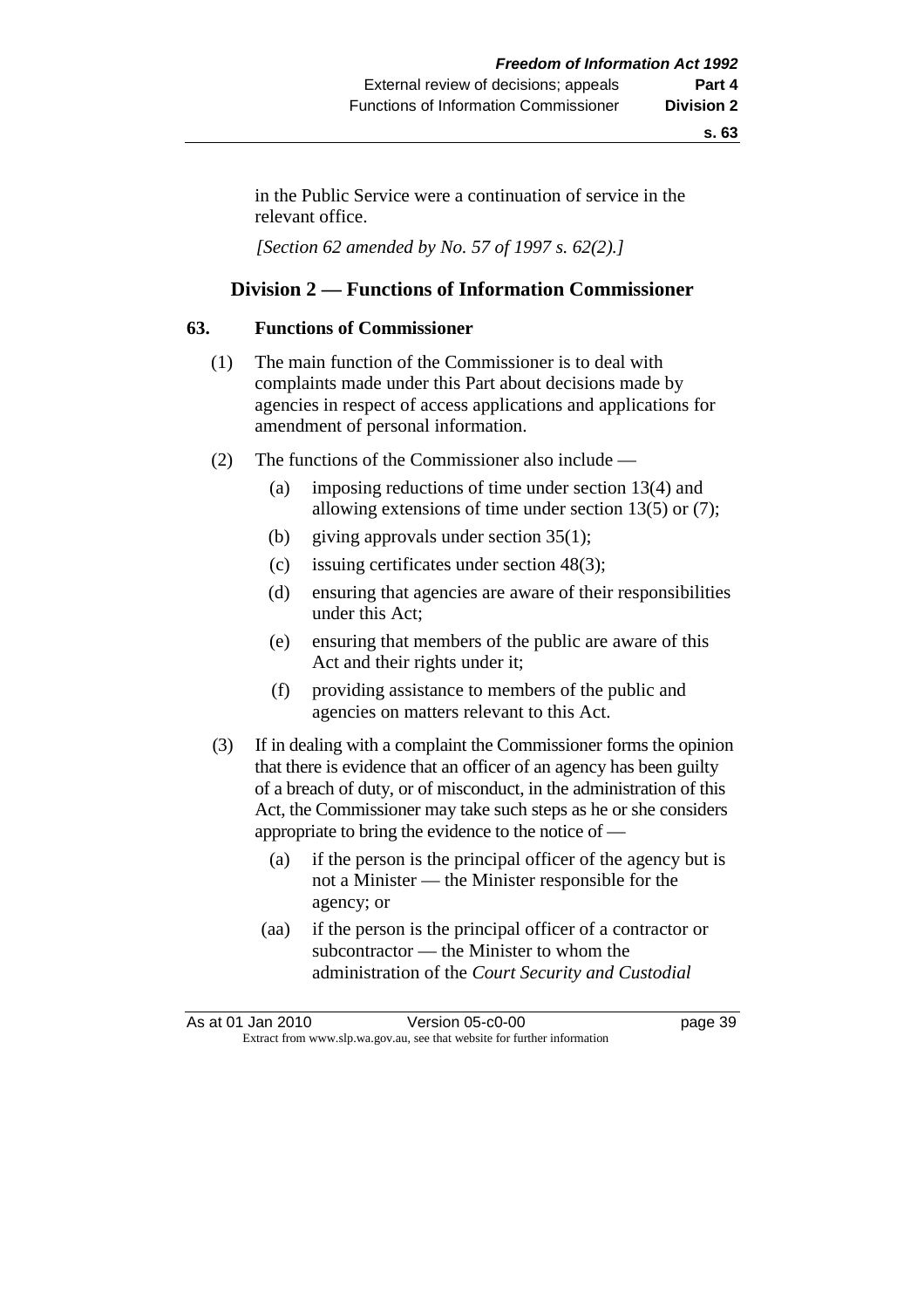*Services Act 1999* or the *Prisons Act 1981* is committed, as is relevant to the case; or

- (b) if the person is a Minister the Parliament; or
- (c) in any other case the principal officer of the agency.

 *[Section 63 amended by No. 43 of 1999 s. 20; No. 47 of 1999 s. 12.]* 

## **64. General powers**

 The Commissioner has power to do all things that are necessary or convenient to be done for or in connection with the performance of the Commissioner's functions.

## **Division 3 — Complaints and procedure for dealing with them**

#### **65. Complaints**

- (1) A complaint may be made against an agency's decision
	- (a) to give access to a document;
	- (b) to give access to an edited copy of a document;
	- (c) to refuse to deal with an access application;
	- (d) to refuse access to a document;
	- (e) to defer the giving of access to a document;
	- (f) to give access to a document in the manner referred to in section 28 or withhold access under that section; or
	- (g) to impose a charge or require the payment of a deposit.
- (2) A complaint under subsection (1) may be made by
	- (a) the access applicant; or
	- (b) a third party.
- (3) A complaint may be made against an agency's decision
	- (a) not to amend information in accordance with an application for amendment under Part 3; or

page 40 Version 05-c0-00 As at 01 Jan 2010 Extract from www.slp.wa.gov.au, see that website for further information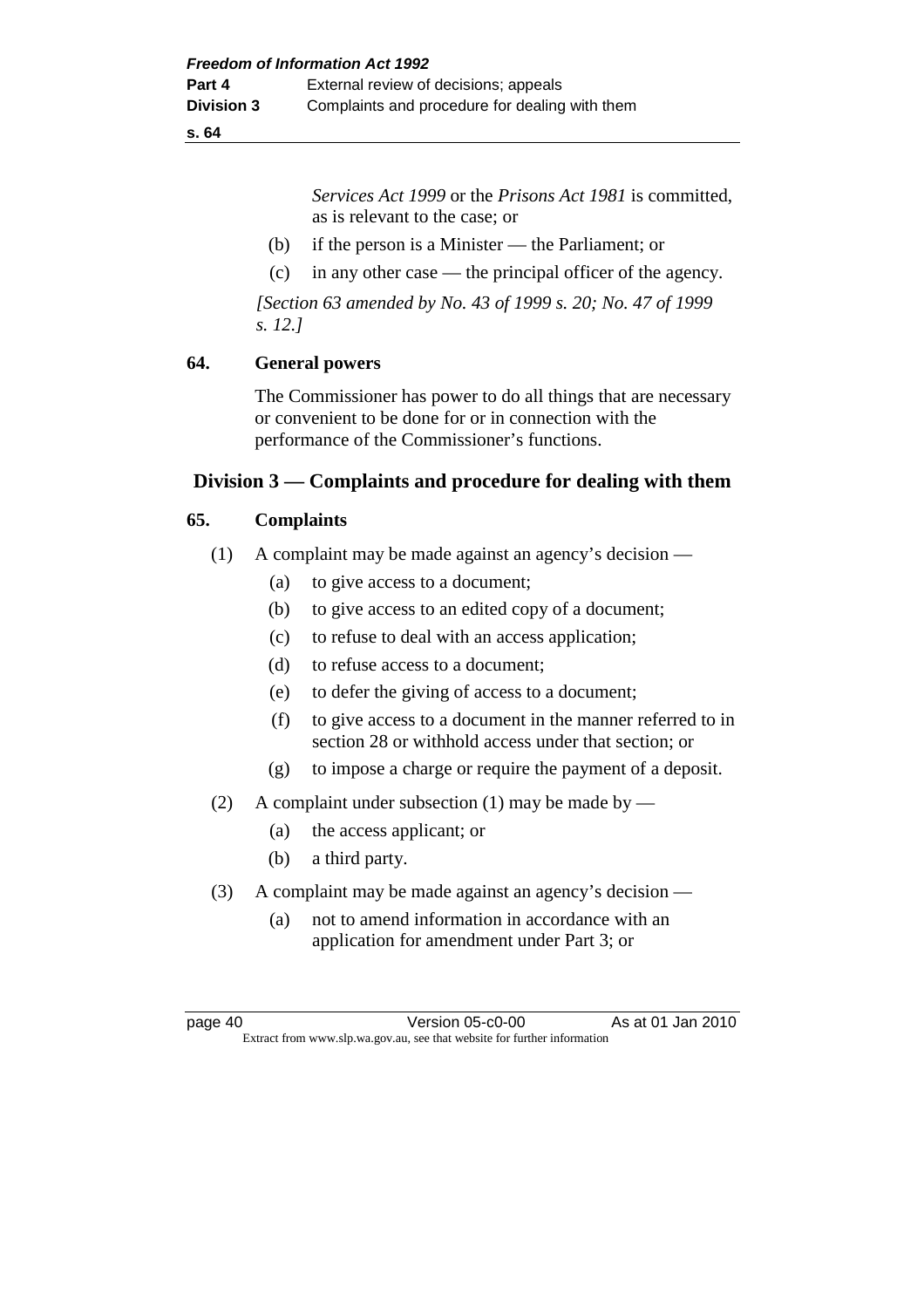- (b) not to comply with a request by the applicant for amendment to make a notation or attachment to information.
- (4) A complaint under subsection (3) may be made by the applicant for amendment.

## **66. How and when complaints can be made**

- (1) A complaint has to  $-$ 
	- (a) be in writing;
	- (b) give particulars of the decision to which the complaint relates;
	- (c) give an address in Australia to which notices under the Act can be sent;
	- (d) give any other information or details required under the regulations; and
	- (e) be lodged at the office of the Commissioner.
- (2) An access applicant or applicant for amendment may lodge a complaint within 60 days after being given written notice of the decision.
- (3) A third party may lodge a complaint within 30 days after being given written notice of the decision.
- (4) The Commissioner may allow a complaint to be lodged after the period mentioned in subsection (2) or (3) has expired.
- (5) Subject to subsection (6), if internal review of a decision is available under Part 2 or 3 a complaint is not to be made in respect of the decision unless internal review has been applied for and completed.
- (6) The Commissioner may allow a complaint to be made even though internal review has not been applied for or has not been completed if the complainant shows cause why internal review should not be applied for or should not be completed.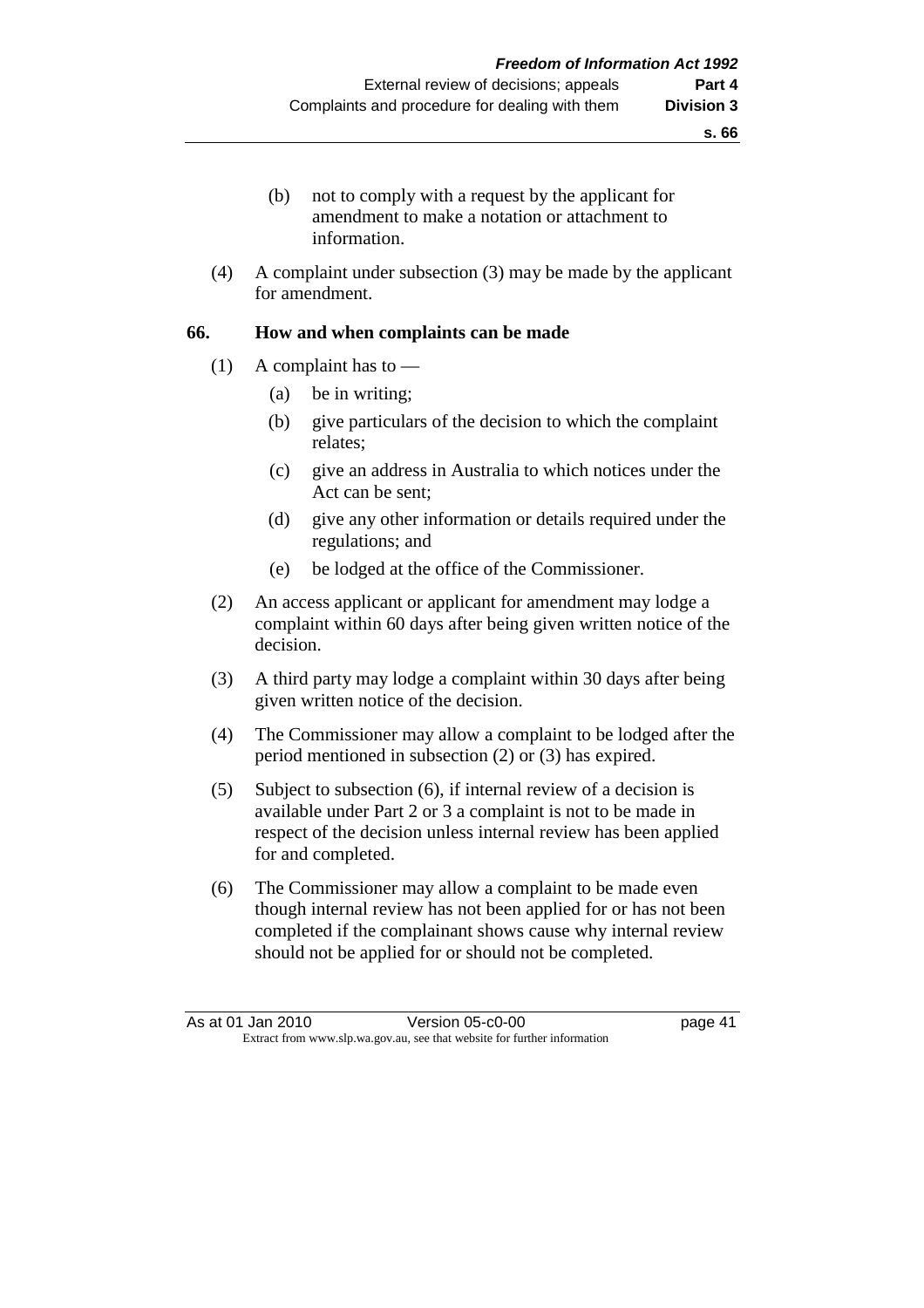## **67. Commissioner may decide not to deal with a complaint**

- (1) The Commissioner may, at any time after receiving a complaint, decide not to deal with the complaint, or to stop dealing with the complaint, because —
	- (a) it does not relate to a matter the Commissioner has power to deal with; or
	- (b) it is frivolous, vexatious, misconceived or lacking in substance.
- (2) If the Commissioner decides not to deal with the complaint, or to stop dealing with the complaint, the Commissioner has to inform the complainant, in writing, of the decision and the reasons for the decision.

## **68. Notification of complaints**

- (1) The Commissioner has to notify the agency, in writing, of any complaint made under this Division unless a decision not to deal with it has been made under section 67.
- (2) If the complaint relates to an access application, notification of the complaint has to be given, in writing, by the agency —
	- (a) in the case of a complaint made by the access applicant where the agency has decided to refuse access to a document, or give access to an edited copy of a document, on the grounds that matter in the document is exempt matter under clause 3 or 4 of Schedule 1 — to any third party;
	- (b) in the case of a complaint made by a third party to the access applicant.

## **69. Parties to a complaint**

- (1) The complainant and the agency are parties to every complaint.
- (2) In the case of a complaint made by an access applicant any third party is entitled to be joined as a party on giving written notice to the Commissioner.

page 42 Version 05-c0-00 As at 01 Jan 2010 Extract from www.slp.wa.gov.au, see that website for further information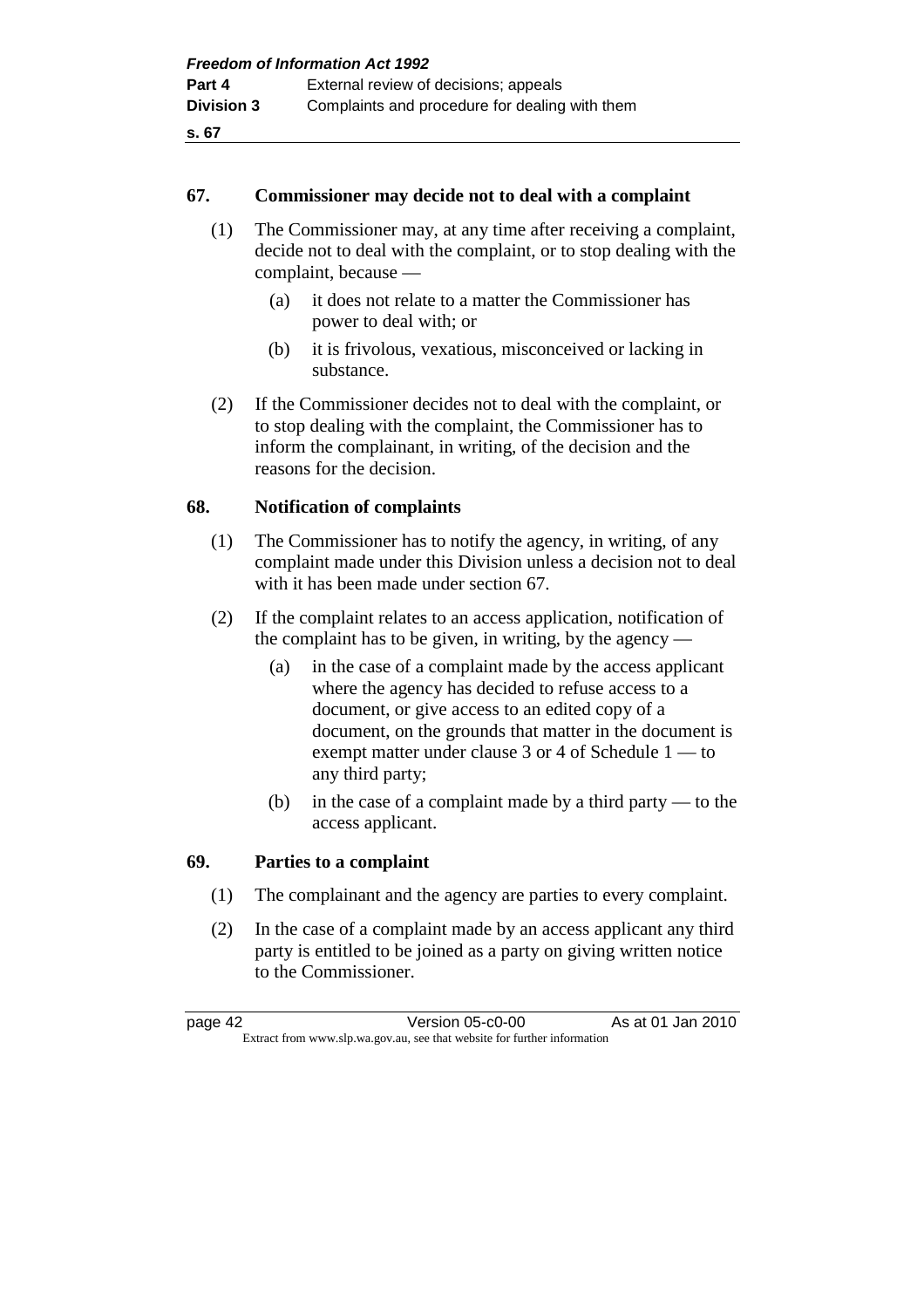- (3) In the case of a complaint made by a third party the access applicant is entitled to be joined as a party on giving written notice to the Commissioner.
- (4) Without limiting section 70(1), if the Commissioner is satisfied that another person or body might be affected by a decision made on the complaint the Commissioner may obtain information or receive submissions from that person or body.

#### **70. Procedure**

- (1) In order to deal with a complaint the Commissioner may obtain information from such persons and sources, and make such investigations and inquiries, as the Commissioner thinks fit.
- (2) Proceedings are to be conducted with as little formality and technicality, and with as much expedition, as the requirements of this Act and a proper consideration of the matters before the Commissioner permit, and the Commissioner is not bound by rules of evidence.
- (3) The Commissioner has to ensure that the parties to a complaint are given a reasonable opportunity to make submissions to the Commissioner.
- (4) The Commissioner may determine the procedure for investigating and dealing with complaints and give any necessary directions as to the conduct of the proceedings.
- (5) For example, the Commissioner may
	- (a) deal with the complaint without holding formal proceedings or hearings;
	- (b) direct that all submissions are to be in writing;
	- (c) require parties to attend compulsory conferences.
- (6) If a party is required or permitted to appear before the Commissioner the party may be represented by a legal practitioner or by any other person.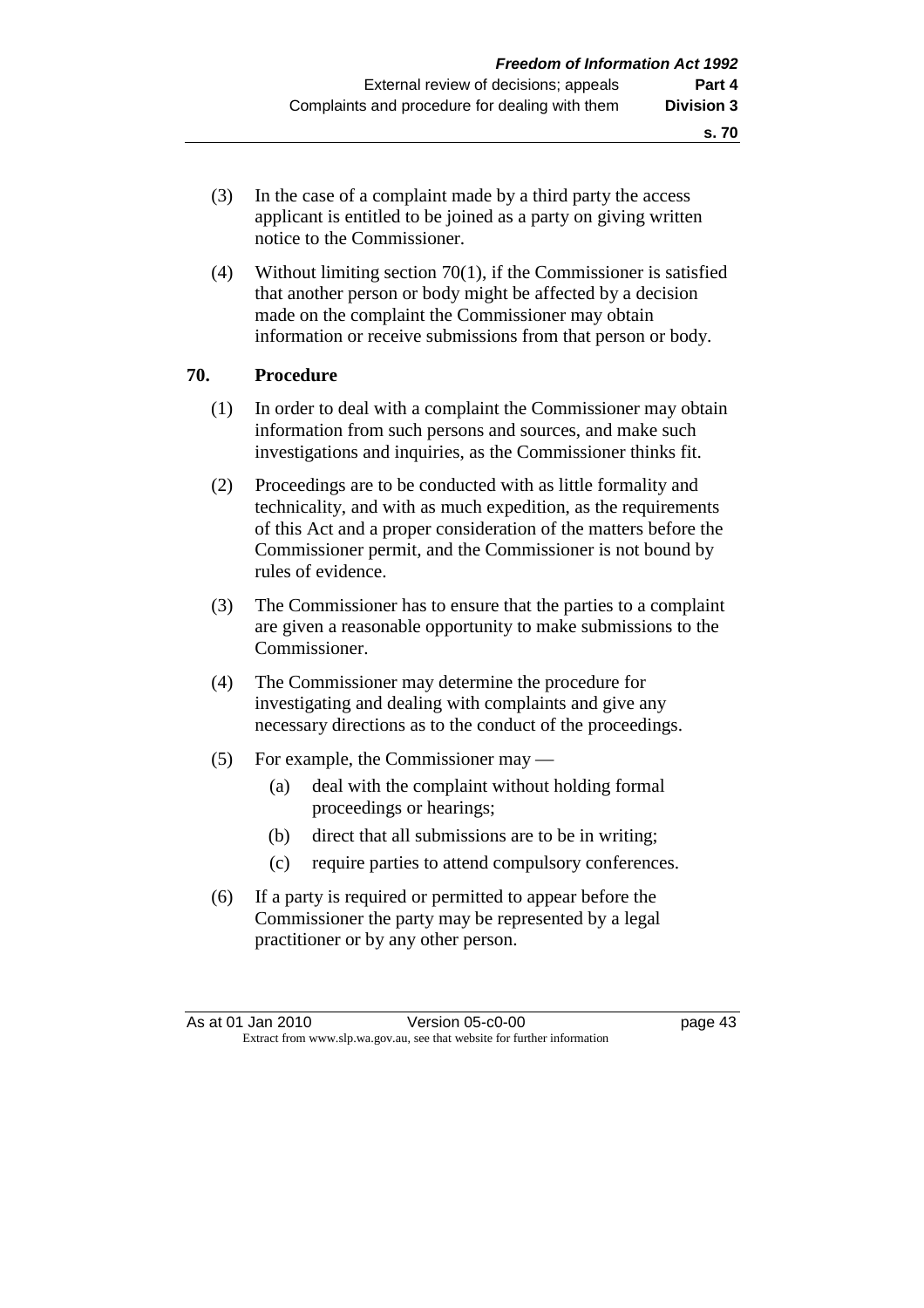## **71. Conciliation**

- (1) The Commissioner may, at any stage, suspend inquiries, investigations or other proceedings so that efforts can be made to resolve the complaint by conciliation or negotiation between the parties.
- (2) The Commissioner may give such directions and do such other things as the Commissioner thinks fit in order to facilitate the resolution of a complaint by negotiation or conciliation.
- (3) Without limiting subsection (2), the Commissioner may nominate a person to act as a conciliator in relation to a complaint.
- (4) A person nominated as a conciliator
	- (a) may require the parties to the complaint to attend compulsory conferences; but
	- (b) does not have power to require the production of the requested documents or to require the provision of information.

# **72. Power to obtain information and documents and compel attendance**

- (1) If the Commissioner has reason to believe that a person has information or a document relevant to a complaint, the Commissioner may give to the person a written notice requiring the person —
	- (a) to give the information to the Commissioner in writing signed by the person or, in the case of a body corporate, by an officer of the body corporate; or
	- (b) to produce the document to the Commissioner.
- (2) A notice given by the Commissioner under subsection (1) has to state —
	- (a) the place at which the information or document is to be given or produced to the Commissioner; and

page 44 Version 05-c0-00 As at 01 Jan 2010 Extract from www.slp.wa.gov.au, see that website for further information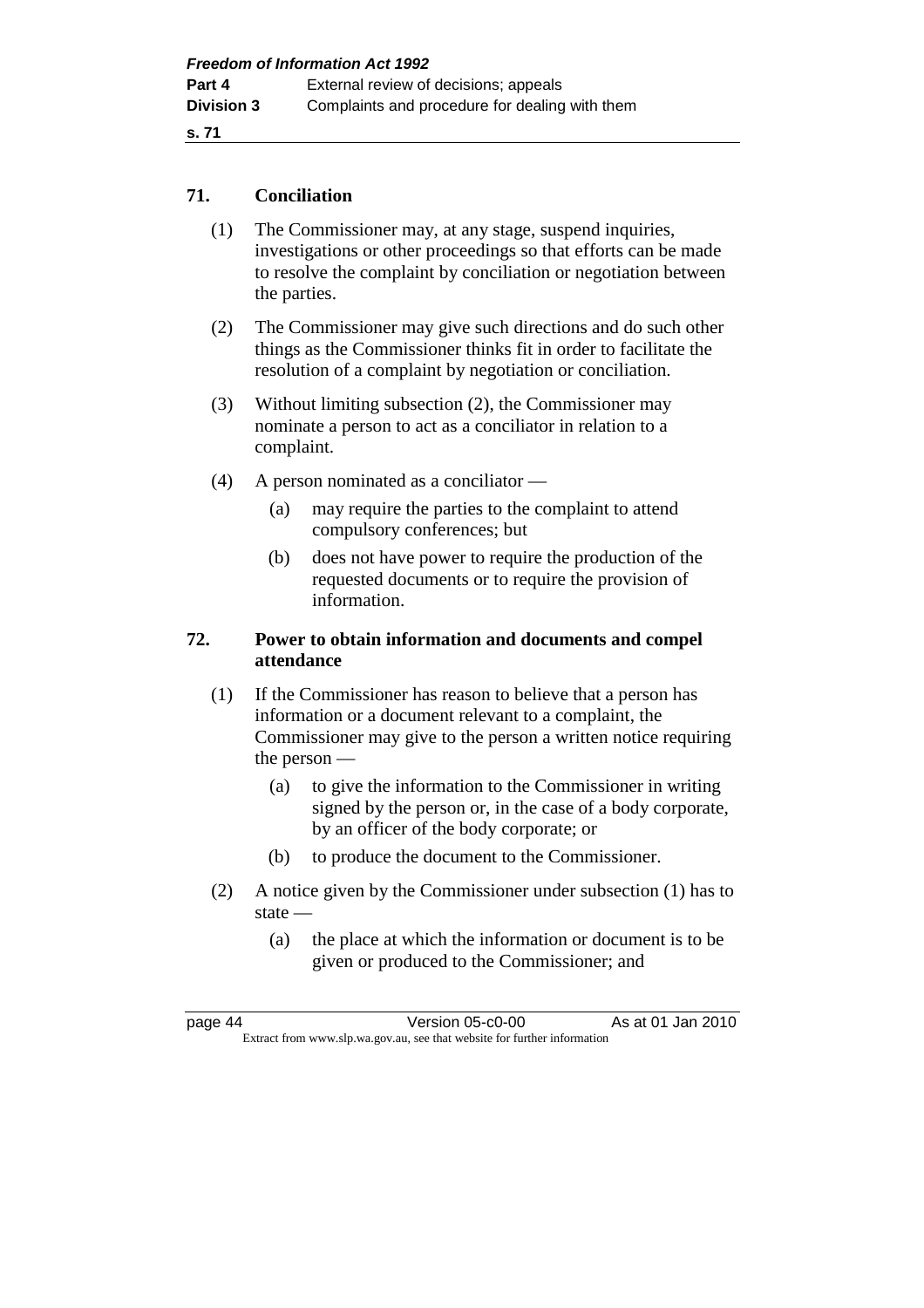- (b) the time at which, or the period within which, the information or document is to be given or produced.
- (3) If the Commissioner has reason to believe that a person has information relevant to a complaint, the Commissioner may give to the person a written notice requiring the person to attend before the Commissioner at a time and place specified in the notice to answer questions relevant to the complaint.

## **73. Power to examine**

- (1) The Commissioner may administer an oath or affirmation to a person required under section 72 to attend before the Commissioner and may examine such a person on oath or affirmation.
- (2) The oath or affirmation to be taken or made by a person for the purposes of this section is an oath or affirmation that the answers the person will give will be true.

## **74. Commissioner to ensure non-disclosure of certain matter**

- (1) In dealing with a complaint the Commissioner has to give such directions and do such things as the Commissioner thinks necessary to avoid the disclosure of —
	- (a) exempt matter; or
	- (b) information as to the existence or non-existence of a document containing matter exempt under clause 1, 2 or 5 of Schedule 1.
- (2) The Commissioner is not to include exempt matter, or information of a kind referred to in subsection (1)(b), in a decision on a complaint or in reasons given for the decision.
- (3) If the question of whether or not a document is a document of the agency is in issue, subsections (1) and (2) apply to the contents of the document as if those contents were exempt matter.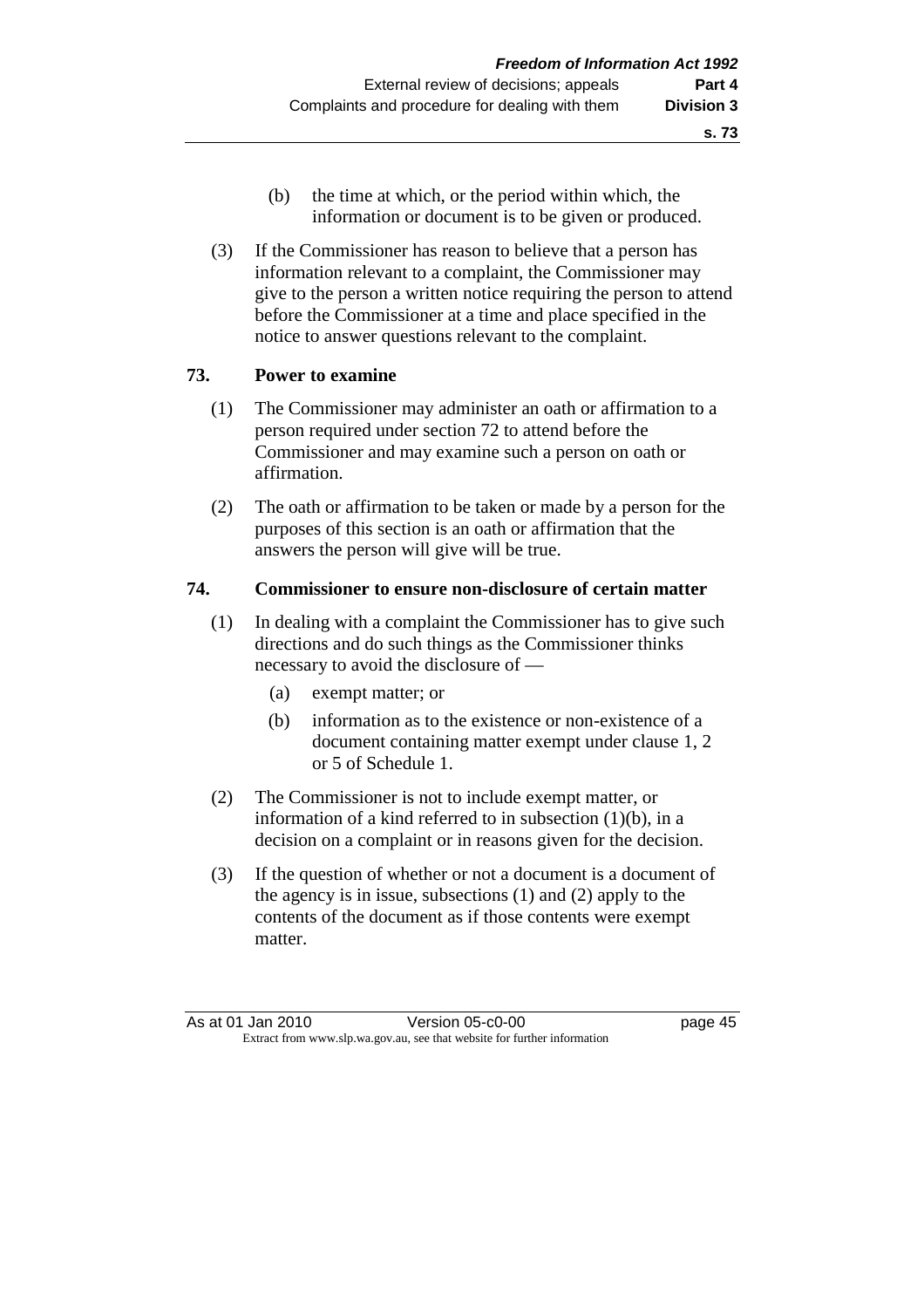#### **75. Production of documents for inspection**

- (1) The Commissioner may require an agency to produce a document for inspection so that the Commissioner can decide whether the document contains exempt matter or is a document of the agency.
- (2) The Commissioner has to do such things as the Commissioner thinks necessary to ensure that any document produced to the Commissioner under subsection (1) is not disclosed to a person other than a member of the staff of the Commissioner in the course of the performance of his or her duties as a member of that staff, and to ensure the return of the document to the agency that produced it when the complaint has been dealt with.

#### **76. Decisions of the Commissioner**

- (1) In dealing with a complaint the Commissioner has, in addition to any other power, power to —
	- (a) review any decision that has been made by the agency in respect of the access application or application for amendment; and
	- (b) decide any matter in relation to the access application or application for amendment that could, under this Act, have been decided by the agency.
- (2) The Commissioner has to make a decision in writing
	- (a) confirming the agency's decision to which the complaint relates;
	- (b) varying the agency's decision to which the complaint relates; or
	- (c) setting aside the agency's decision to which the complaint relates and making a decision in substitution for that decision.
- (3) The Commissioner has to make a decision on the complaint within 30 days after the complaint was made unless the Commissioner considers that it is impracticable to do so.

page 46 Version 05-c0-00 As at 01 Jan 2010 Extract from www.slp.wa.gov.au, see that website for further information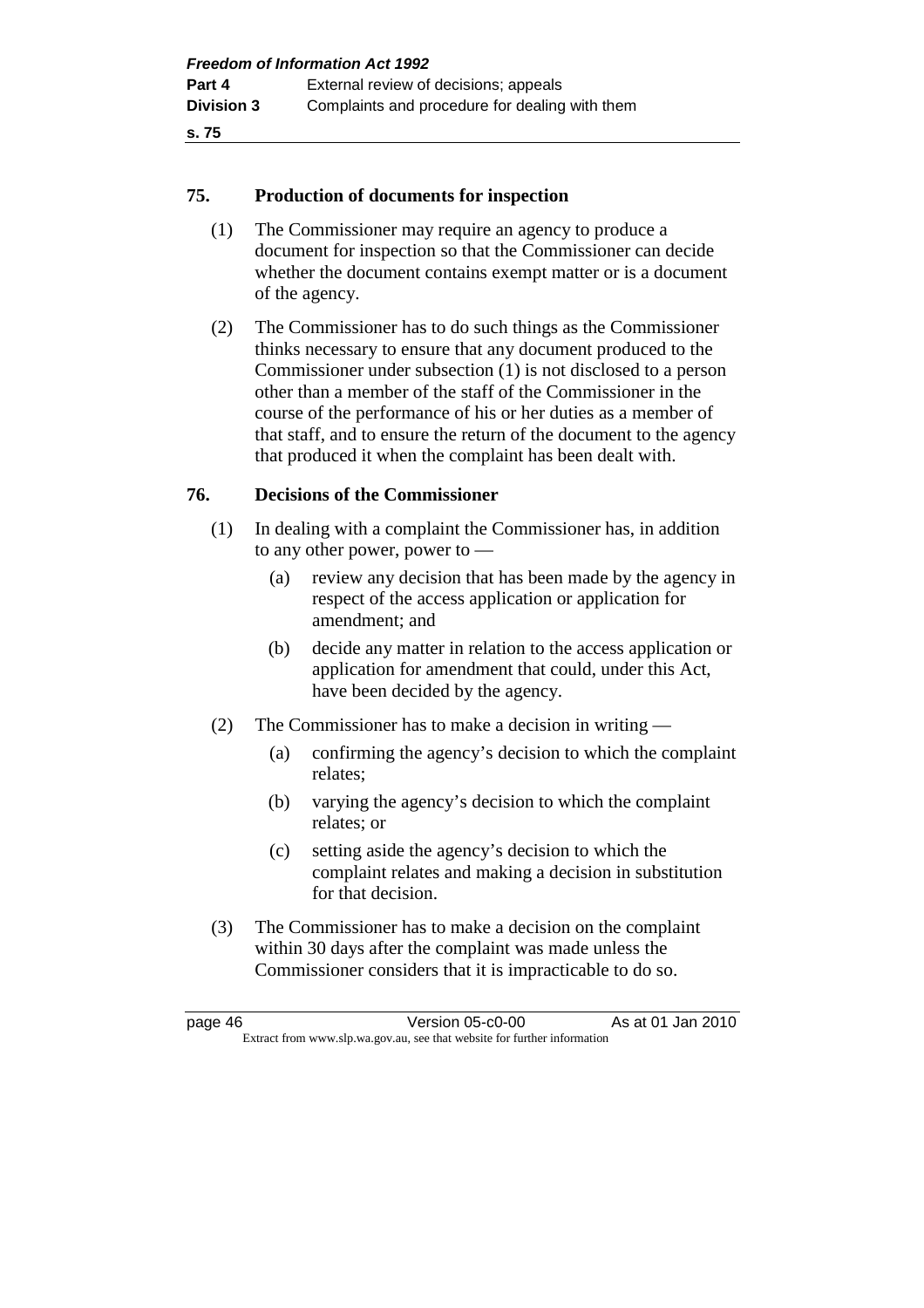- (4) If it is established that a document is an exempt document, the Commissioner does not have power to make a decision to the effect that access is to be given to the document.
- (5) The Commissioner has to include in the decision the reasons for the decision and the findings on material questions of fact underlying those reasons, referring to the material on which those findings were based.
- (6) The Commissioner has to give a copy of the decision to each party.
- (7) The decision of the Commissioner is to be regarded as the decision of the agency and has effect accordingly.
- (8) The Commissioner has to arrange to have his or her decisions published in full or in an abbreviated, summary or note form whichever is appropriate in order to ensure that the public is adequately informed of the grounds on which such decisions are made.

## **77. Review where an exemption certificate has been issued**

- (1) If an exemption certificate has been given in respect of a document the Commissioner may, on the application of the access applicant, consider the grounds on which it is claimed that the document contains exempt matter or would, if it existed, contain exempt matter.
- (2) The agency is the respondent to an application under subsection (1) and the Premier is entitled to be a party to proceedings in relation to the application.
- (3) If, after considering the matter, the Commissioner is satisfied that there were no reasonable grounds for claiming that the document contains exempt matter or would, if it existed, contain exempt matter, the Commissioner has to make a decision to that effect, and has to include in the decision the reasons for the decision and the findings on material questions of fact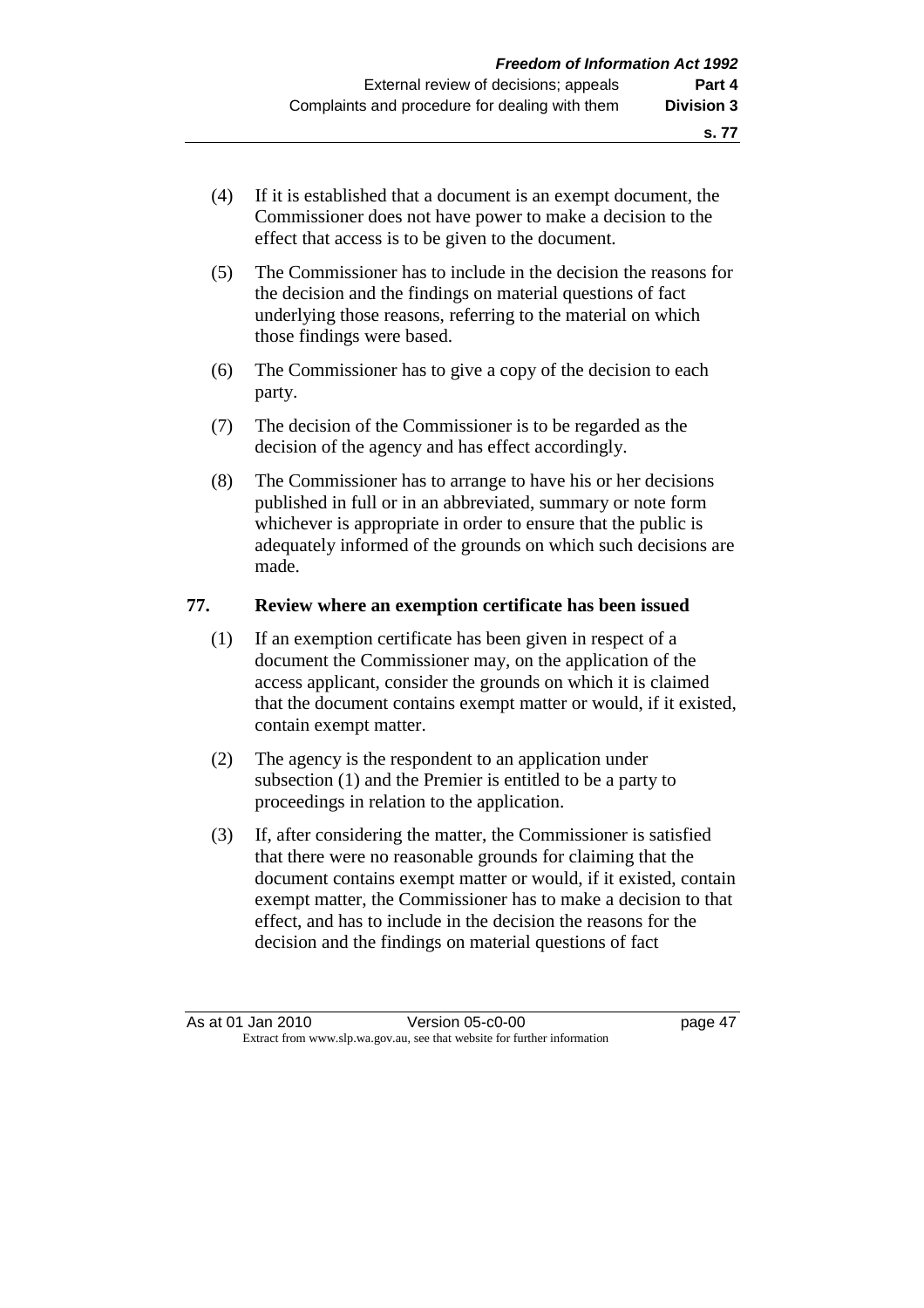underlying those reasons, referring to the material on which those findings were based.

- (4) If a decision is made under subsection (3), the exemption certificate ceases to have effect at the end of 28 days after the decision was made unless, before that time, the Premier notifies the Commissioner in writing that the certificate is confirmed.
- (5) The Premier has to cause a copy of a notice given under subsection  $(4)$  —
	- (a) to be laid before the Legislative Assembly and the Legislative Council within 5 sittings days of that House after it was given; and
	- (b) to be given to the access applicant.
- (6) A notice under subsection (4) has to give details of
	- (a) the reasons for the decision to confirm the exemption certificate; and
	- (b) the findings on material questions of fact underlying those reasons, referring to the material on which those findings were based,

 and may be given in a form that neither confirms nor denies the existence of the document.

 (7) If the Premier withdraws the exemption certificate before the end of the period of 28 days referred to in subsection (4) the Premier has to notify the Commissioner and each party as soon as is practicable.

## **78. Reference of questions of law to Supreme Court**

- (1) The Commissioner may refer to the Supreme Court any question of law that arises in the course of dealing with a complaint.
- (2) A question may be referred under this section on the Commissioner's own initiative or at the request of a party to the complaint.

page 48 Version 05-c0-00 As at 01 Jan 2010 Extract from www.slp.wa.gov.au, see that website for further information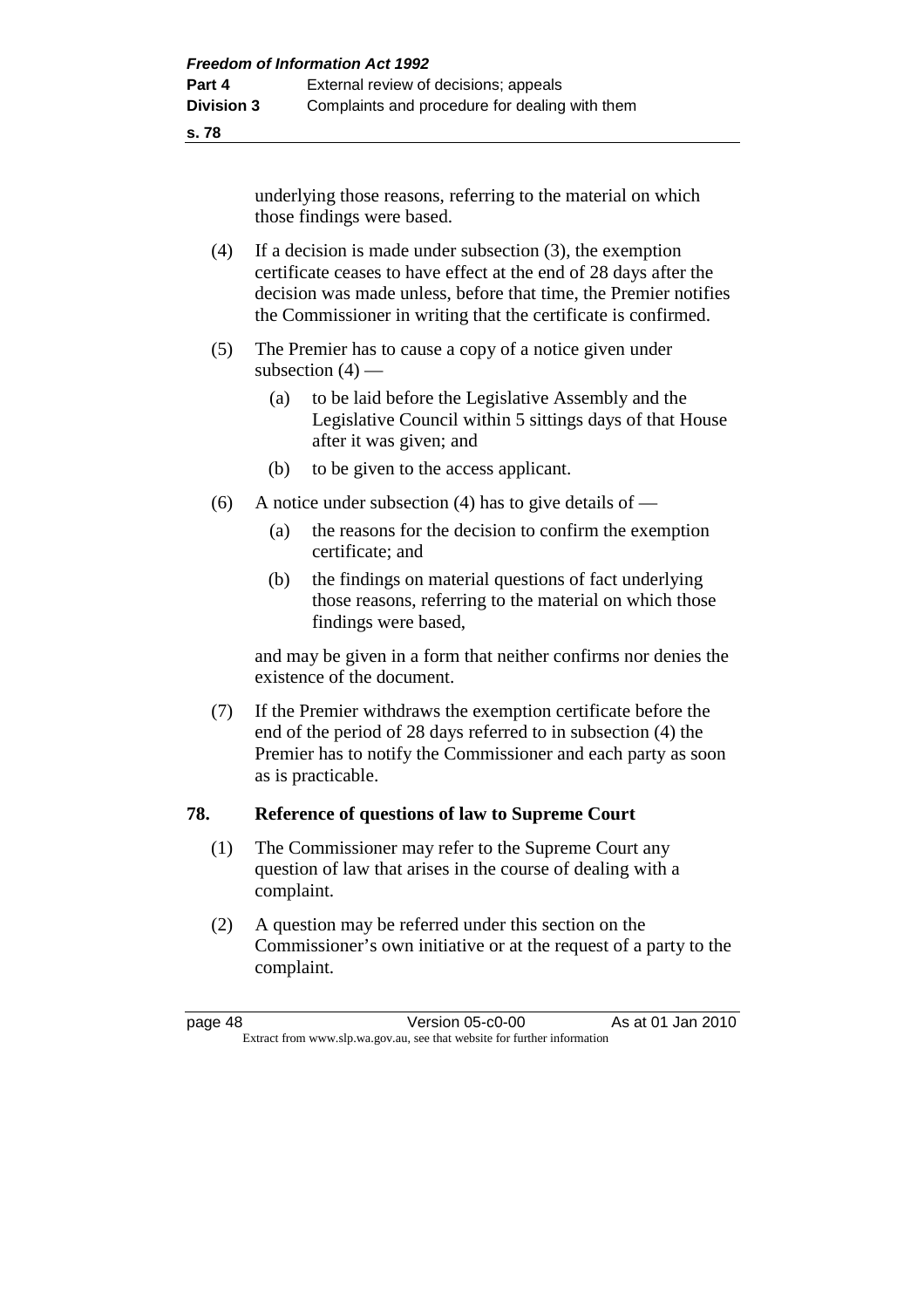- (3) The Supreme Court has jurisdiction to hear and determine a question of law referred to it under this section and, in exercising that jurisdiction, may —
	- (a) as well as determining that question, determine any related or incidental question of law that it considers to be raised; or
	- (b) instead of determining that question, determine any other question of law that it considers to be more pertinent.
- (4) If a question of law is referred to the Supreme Court under this section, the Commissioner is not to —
	- (a) give a decision on the complaint to which the question is relevant while the reference is pending; or
	- (b) proceed in a manner, or make a decision, that is inconsistent with the decision of the Supreme Court on the question.
- (5) A party, other than the Commissioner or a party who has requested the reference, does not have to appear, be represented or make submissions at, or otherwise participate in, the hearing of a reference under this section, and a party who does not participate in a reference is not liable for any costs in relation to the reference.

# **Division 4 — General provisions as to the Information Commissioner and staff**

## **79. Delegation**

 The Commissioner may, in writing, delegate to a member of the staff of the Commissioner the performance of any of the functions of the Commissioner, other than the power to make a requirement or decision under section 75, 76 or 77 and the power to delegate under this section.

As at 01 Jan 2010 Version 05-c0-00 page 49 Extract from www.slp.wa.gov.au, see that website for further information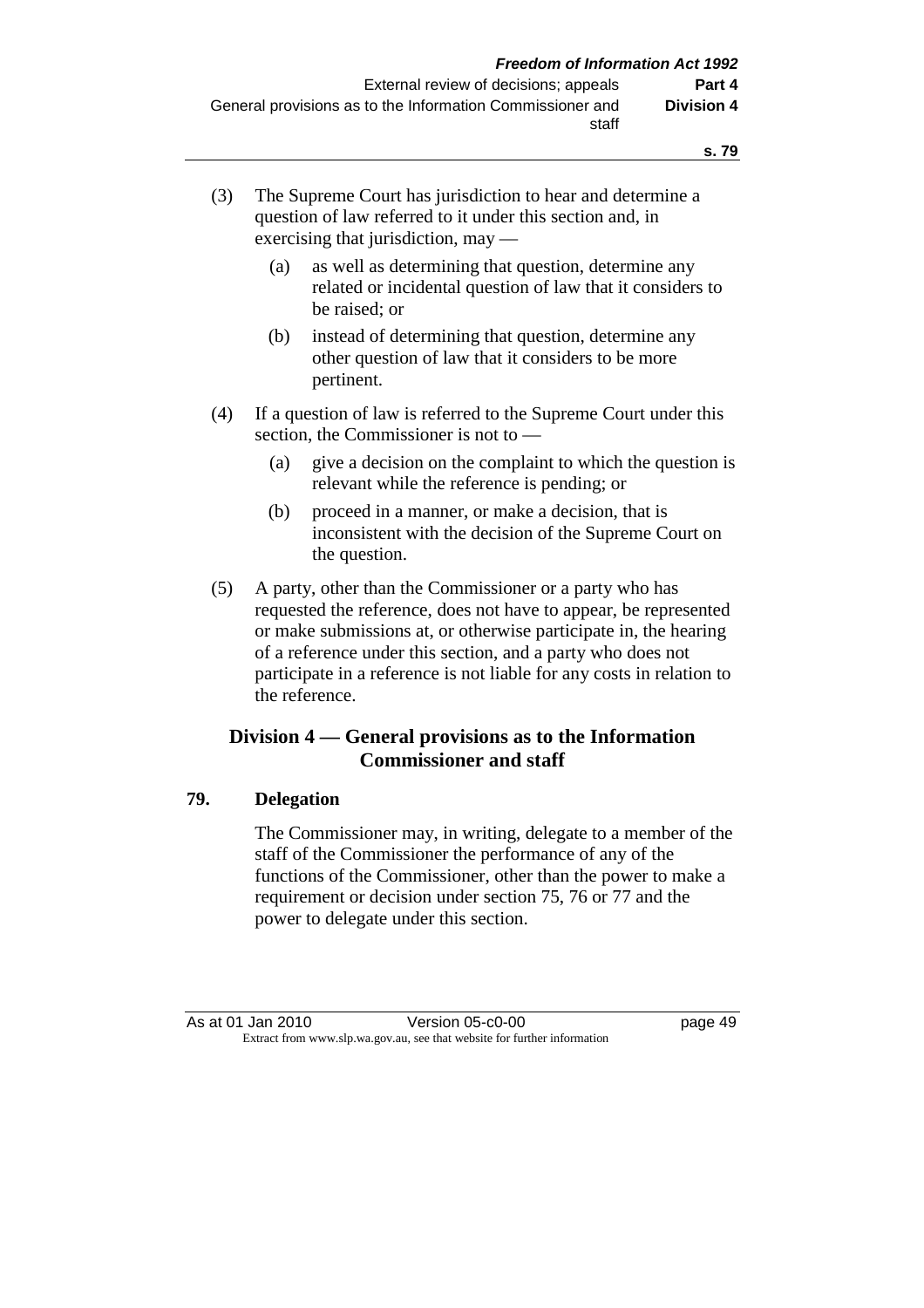| <b>Freedom of Information Act 1992</b> |                                                                    |  |  |
|----------------------------------------|--------------------------------------------------------------------|--|--|
| Part 4                                 | External review of decisions; appeals                              |  |  |
| <b>Division 4</b>                      | General provisions as to the Information Commissioner and<br>staff |  |  |
| s. 80                                  |                                                                    |  |  |

## **80. Commissioner and staff not to be sued**

 The Commissioner, an Acting Commissioner and members of the staff of the Commissioner are not liable to an action, suit or proceeding in relation to an act done or omitted to be done in good faith in the performance or purported performance of any function under this Act.

## **81. Restrictions under other laws not applicable**

- (1) No obligation to maintain secrecy or other restriction on the disclosure of information obtained by or given to agencies, whether imposed under an enactment or other law, applies to the disclosure of information to the Commissioner for the purposes of Division 3.
- (2) Legal professional privilege does not apply to the production of documents or the giving of evidence by an agency, or an officer of an agency, to the Commissioner for the purposes of Division 3.
- (3) Subject to subsections (1) and (2), every party to a complaint has the same privileges in relation to the giving of evidence and the production of documents and things that he or she would have as a witness in proceedings before a court.

# **82. Secrecy**

 $(1)$  In this section —

*confidential information* means information obtained in the course of the performance of functions under this Act.

- (2) If a person who is or has been the Commissioner, the Acting Commissioner or a member of the staff of the Commissioner —
	- (a) discloses any confidential information other than for the purposes of this Act or another written law or proceedings arising under or in relation to this Act or another written law; or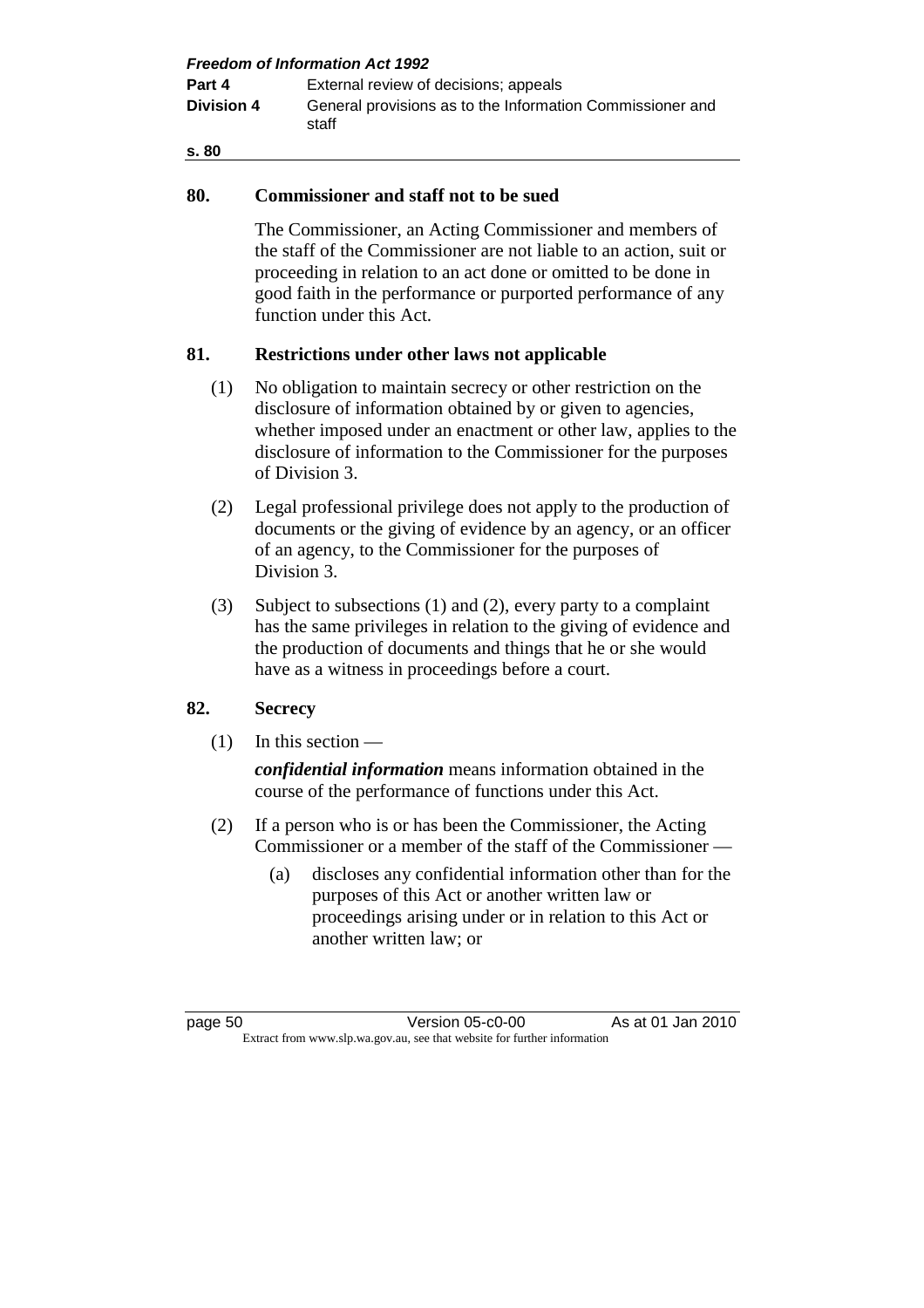(b) takes advantage of confidential information to benefit himself or herself or another person,

that person commits an offence.

Penalty: \$6 000.

 *[Section 82 amended by No. 50 of 2003 s. 64(2).]* 

#### **83. Failure to produce documents or attend proceedings**

If a person who has been required under Division  $3$  to  $-$ 

- (a) give information;
- (b) produce a document; or
- (c) attend before the Commissioner or a conciliator,

 refuses or fails, without reasonable excuse, to comply with the requirement, the person commits an offence.

Penalty:

- (a) for an individual  $-$  \$6 000;
- (b) for a body corporate \$10 000.

 *[Section 83 amended by No. 50 of 2003 s. 64(3).]* 

#### **84. Costs of parties to complaints**

 The costs incurred by a party to a complaint are payable by that party except that the Commissioner may order a party to pay any costs of another party that the Commissioner considers to be attributable to exceptionable or unreasonable conduct of the first party.

## **Division 5 — Appeals to the Supreme Court**

#### **85. Appeals to Supreme Court**

 (1) An appeal lies to the Supreme Court on any question of law arising out of any decision of the Commissioner on a complaint relating to an access application.

| As at 01 Jan 2010 | Version 05-c0-00                                                         | page 51 |
|-------------------|--------------------------------------------------------------------------|---------|
|                   | Extract from www.slp.wa.gov.au, see that website for further information |         |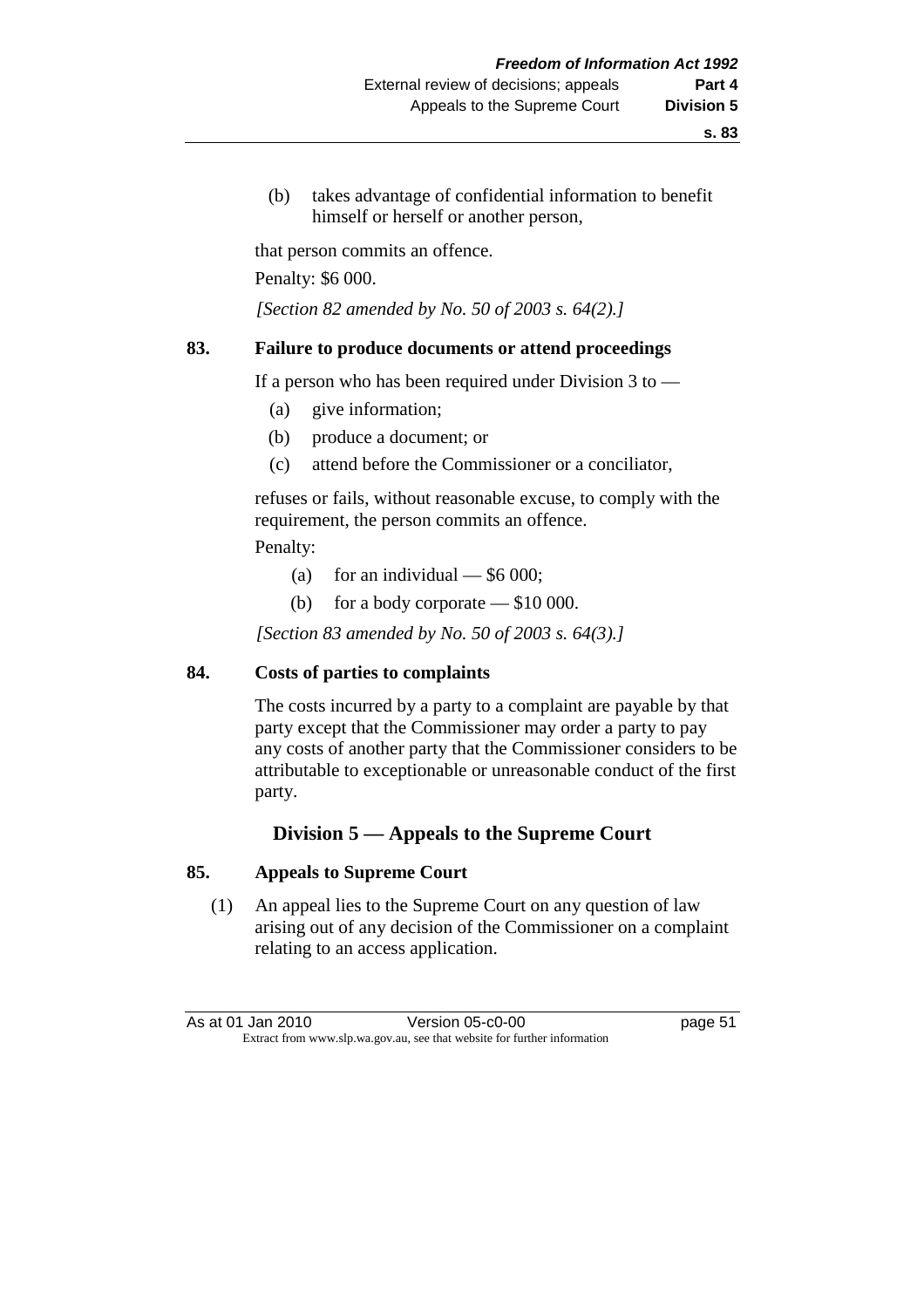| (2)  | An appeal lies to the Supreme Court from a decision —                                                                                                                                                                                                                                                           |  |
|------|-----------------------------------------------------------------------------------------------------------------------------------------------------------------------------------------------------------------------------------------------------------------------------------------------------------------|--|
|      | of the Commissioner refusing or failing to make a<br>(a)<br>decision of the kind mentioned in section $77(3)$ ; and                                                                                                                                                                                             |  |
|      | by the Premier confirming an exemption certificate<br>(b)<br>pursuant to section 77(4).                                                                                                                                                                                                                         |  |
| (3)  | There is no appeal under subsection $(1)$ in relation to a decision<br>of the Commissioner as to —                                                                                                                                                                                                              |  |
|      | the deferral of the giving of access to a document;<br>(a)                                                                                                                                                                                                                                                      |  |
|      | (b)<br>the charges to be imposed for dealing with the access<br>application;                                                                                                                                                                                                                                    |  |
|      | the payment of a deposit under section 18.<br>(c)                                                                                                                                                                                                                                                               |  |
| (4)  | An appeal lies to the Supreme Court on any question of law<br>arising out of a decision of the Commissioner on a complaint<br>relating to an application for amendment of personal<br>information if the effect of the decision is that information is not<br>to be amended in accordance with the application. |  |
| (5)  | There is no appeal under subsection $(4)$ in relation to a decision<br>of the Commissioner as to whether or not to deal with a<br>complaint or in relation to any other decision of the<br>Commissioner not mentioned in subsection (4).                                                                        |  |
| (6)  | An appeal under subsection $(1)$ or $(4)$ may be brought by any<br>party to the complaint.                                                                                                                                                                                                                      |  |
| (6a) | An appeal under subsection $(2)$ may be brought by the access<br>applicant.                                                                                                                                                                                                                                     |  |

 (7) An appeal may be lodged within the time prescribed or allowed under Rules of Court.

 *[Section 85 amended by No. 73 of 1994 s. 4.]* 

## **86. Parties to an appeal**

 (1) The agency is a party to an appeal even if it is neither the appellant nor the respondent.

page 52 Version 05-c0-00 As at 01 Jan 2010 Extract from www.slp.wa.gov.au, see that website for further information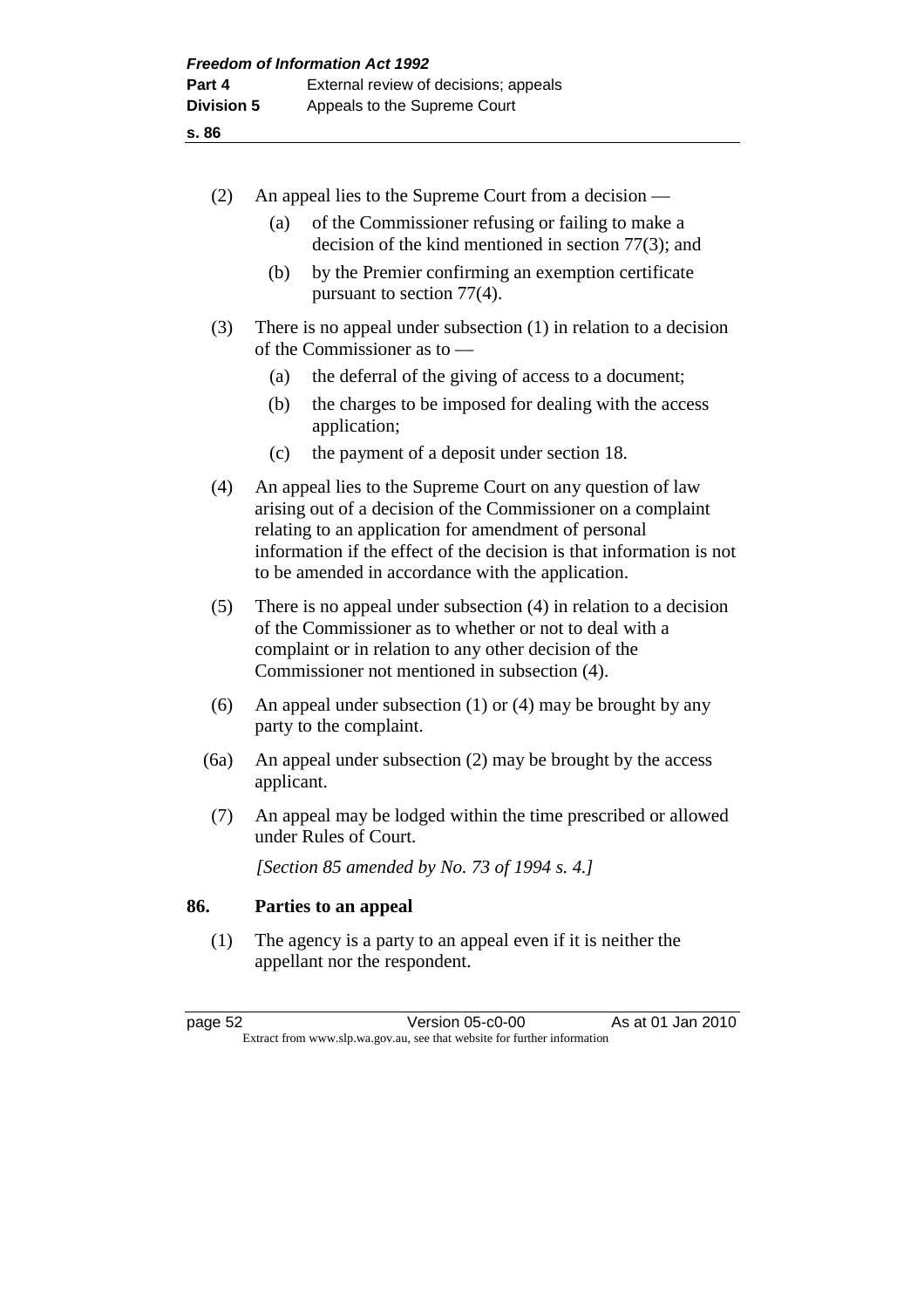- (2) Any other party to the complaint is entitled to be joined as a party to an appeal under section 85(1) or (4) in accordance with Rules of Court.
- (3) A third party is entitled to be joined as a party to an appeal under section 85(2) in accordance with Rules of Court.

 *[Section 86 amended by No. 73 of 1994 s. 4.]* 

## **87. Decision on appeal**

- (1) On the determination of an appeal under section 85(1), (2)(a) or (4) the Supreme Court may by order —
	- (a) confirm the Commissioner's decision;
	- (b) vary the Commissioner's decision; or
	- (c) set aside the Commissioner's decision and
		- (i) make a decision in substitution for that decision; or
		- (ii) remit the matter to the Commissioner for reconsideration with any direction or recommendation the Supreme Court thinks fit.
- (2) On the determination of an appeal under section 85(2)(b) the Supreme Court may order that an exemption certificate no longer apply to a document.
- (3) If it is established that a document is an exempt document the Supreme Court does not have power to make a decision to the effect that access is to be given to the document.

 *[Section 87 amended by No. 73 of 1994 s. 4.]* 

# **Division 6 — General provisions as to proceedings in the Supreme Court**

#### **88. Term used: review proceedings**

In this Division —

*review proceedings* means proceedings under section 78 or 85.

As at 01 Jan 2010 Version 05-c0-00 page 53 Extract from www.slp.wa.gov.au, see that website for further information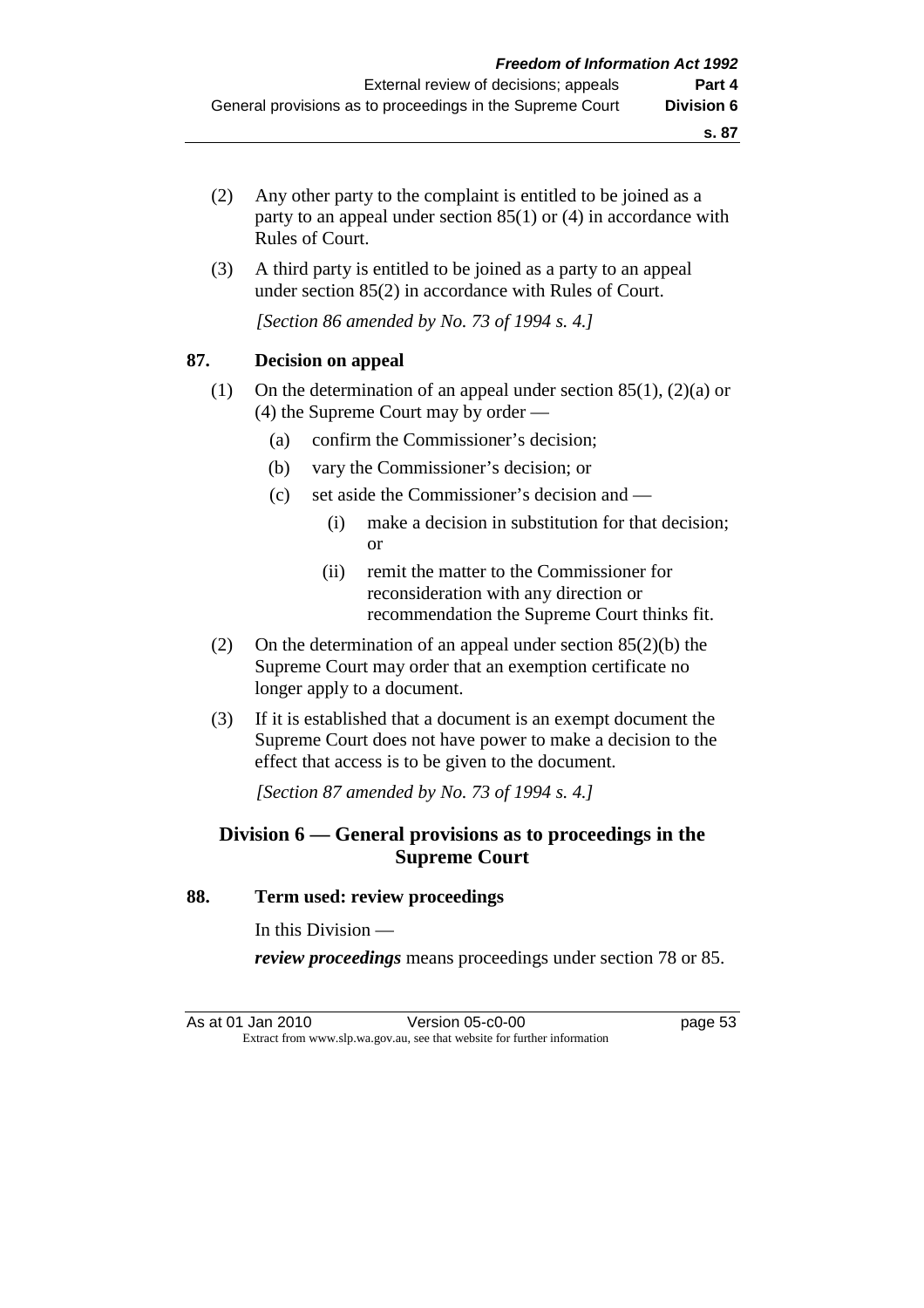## **89. Power to impose terms on orders**

- (1) Subject to subsections (2) and (3), an order or decision made by the Supreme Court in review proceedings may be made on such terms and conditions (including terms and conditions as to costs) as the Supreme Court thinks fit.
- (2) If the agency is the appellant under section 85 it bears its own costs.
- (3) The Commissioner is liable for his or her own costs in relation to a reference under section 78 but otherwise is not liable for any costs in respect of his or her decisions or review proceedings.

# **90. Court to ensure non-disclosure of certain matter**

- (1) In hearing and determining review proceedings the Court has to avoid the disclosure of —
	- (a) exempt matter; or
	- (b) information as to the existence or non-existence of a document containing matter exempt under clause 1, 2 or 5 of Schedule 1.
- (2) If in the opinion of the Supreme Court it is necessary to do so in order to prevent disclosure of exempt matter or matter of a kind referred to in subsection (1)(b) the Supreme Court may receive evidence and hear argument in the absence of the public and any party or representative of a party.
- (3) The Supreme Court is not to include exempt matter, or information of a kind referred to in subsection (1)(b) in its decision in review proceedings or in reasons given for the decision.
- (4) If the question of whether or not a document is a document of the agency is in issue, subsections  $(1)$ ,  $(2)$  and  $(3)$  apply to the contents of the document as if those contents were exempt matter.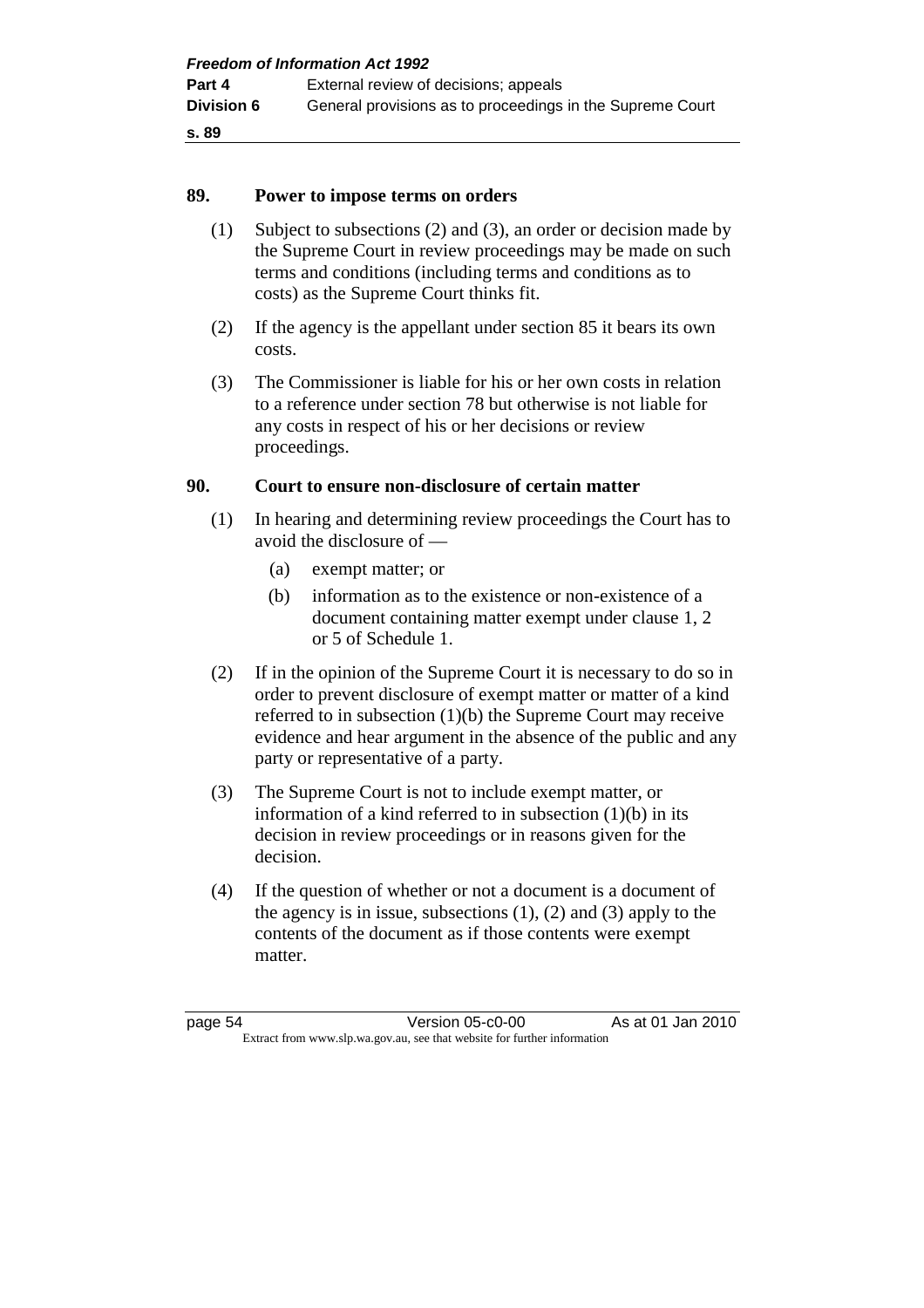## **91. Production of documents**

- (1) For the purpose of hearing and determining review proceedings the Supreme Court may require the agency to produce a document in evidence before it.
- (2) The Supreme Court is entitled to access to and to view documents for the purpose of determining an appeal under section  $85(2)(b)$ .
- (3) The Supreme Court has to ensure that the confidentiality of a document produced under this section is maintained and arrange for its return to the agency when the review proceedings have been determined.

## **92. Restrictions under other laws not applicable**

- (1) No obligation to maintain secrecy or other restriction on the disclosure of information obtained by or given to agencies, whether imposed under an enactment or other law, applies to the disclosure of information for the purposes of review proceedings.
- (2) Legal professional privilege does not apply to the production of documents or the giving of evidence by an agency, or an officer of an agency, to the Supreme Court for the purposes of review proceedings.

## **93. Other procedure**

 To the extent that it is not prescribed by this Act or Rules of Court the procedure on review proceedings may be determined by the Supreme Court.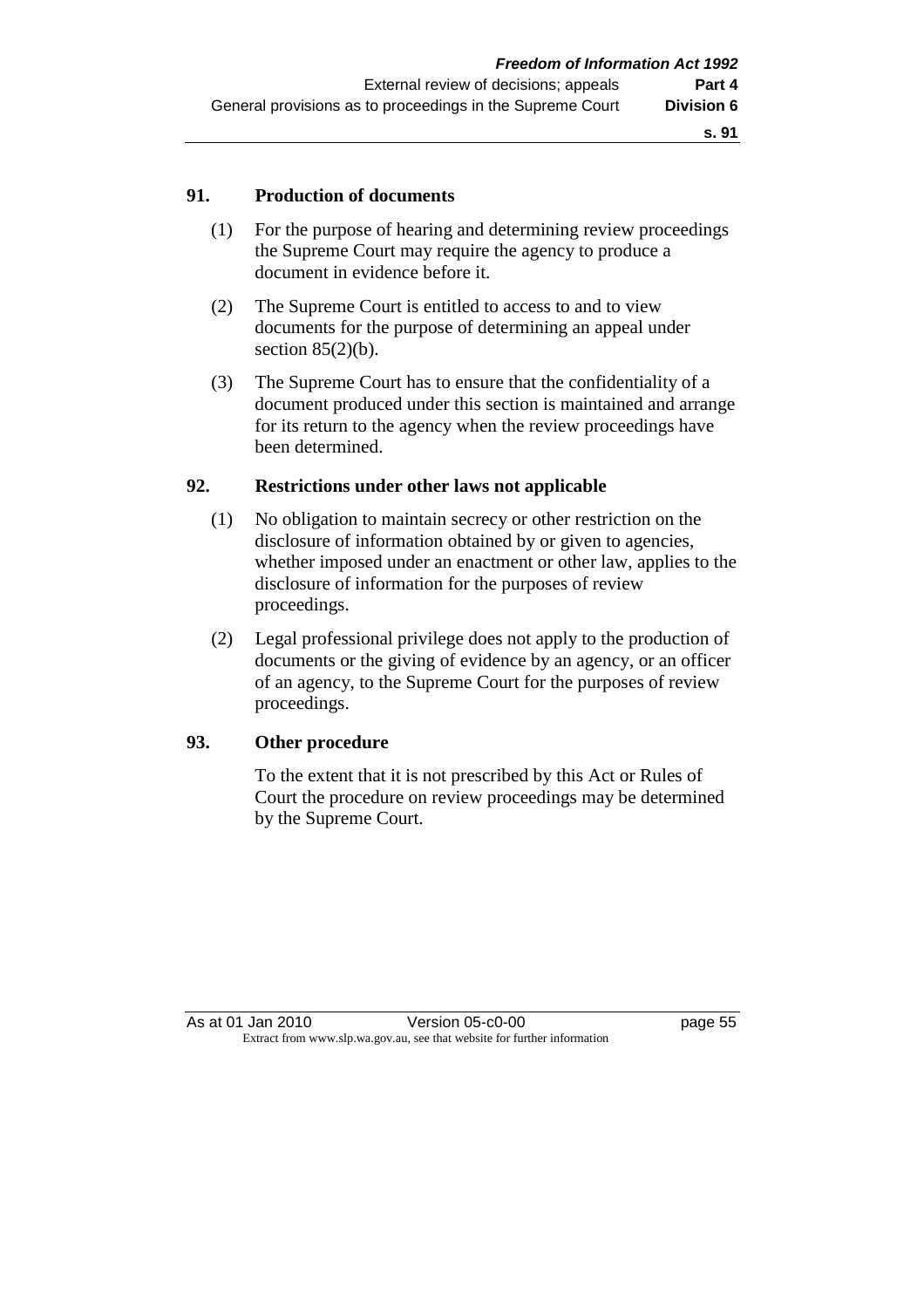# **Part 5 — Publication of information about agencies**

## **94. Information statements**

 A reference in this Act to an *information statement*, in relation to an agency, is a reference to a statement that contains —

- (a) a statement of the structure and functions of the agency;
- (b) a description of the ways in which the functions (including, in particular, the decision-making functions) of the agency affect members of the public;
- (c) a description of any arrangements that exist to enable members of the public to participate in the formulation of the agency's policy and the performance of the agency's functions;
- (d) a description of the kinds of documents that are usually held by the agency including —
	- (i) which kinds of documents can be inspected at the agency under a written law other than this Act (whether or not inspection is subject to a fee or charge);
	- (ii) which kinds of documents can be purchased; and
	- (iii) which kinds of documents can be obtained free of charge;
- (e) a description of the agency's arrangements for giving members of the public access to documents mentioned in paragraph  $(d)(i)$ ,  $(ii)$  or  $(iii)$  including details of library facilities of the agency that are available for use by members of the public;
- (f) a description of the agency's procedures for giving members of the public access to the documents of the agency under Part 2 including —
	- (i) the designation of the officer or officers to whom initial inquiries as to access to documents can be made; and

page 56 Version 05-c0-00 As at 01 Jan 2010 Extract from www.slp.wa.gov.au, see that website for further information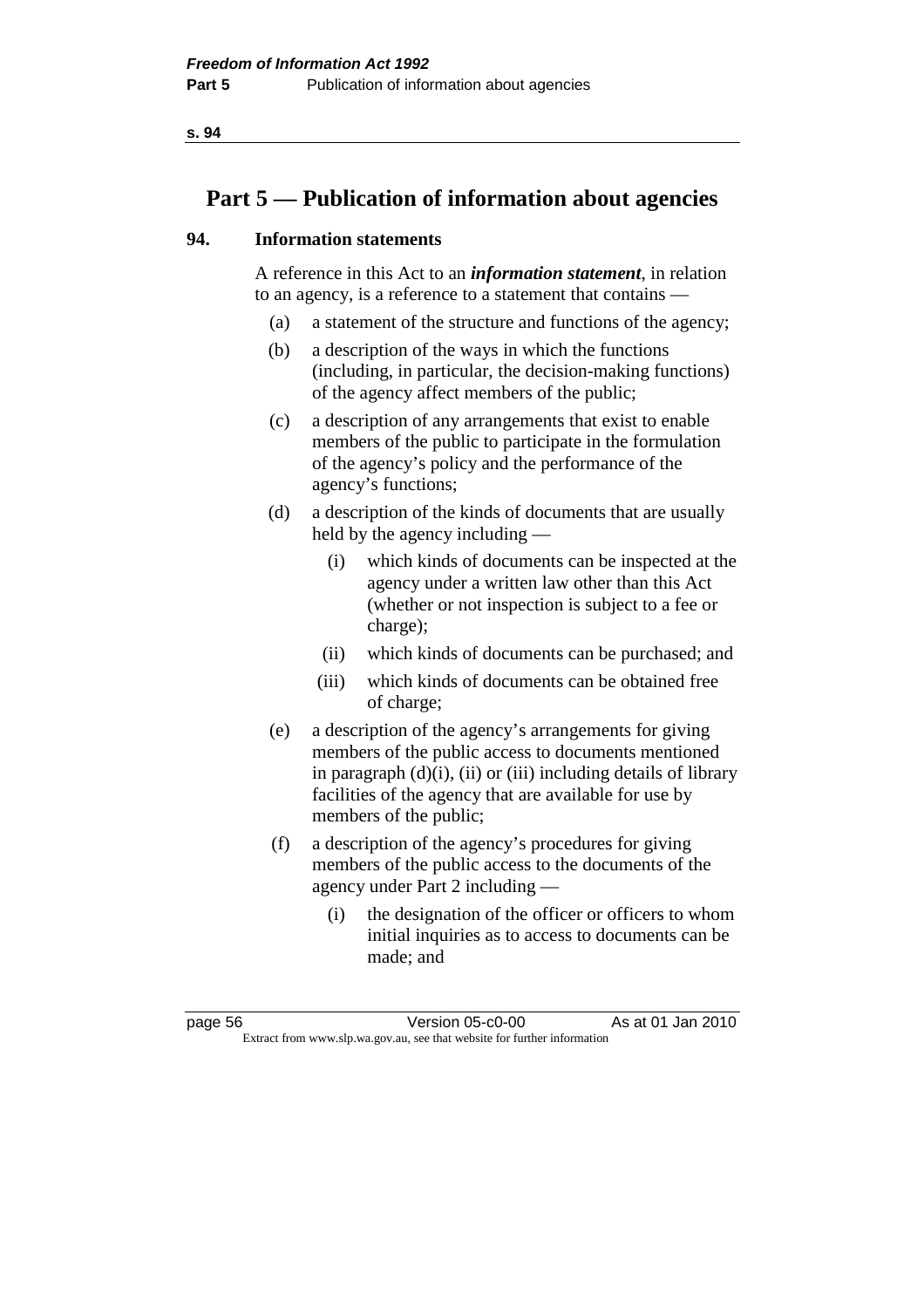- (ii) the address or addresses at which access applications can be lodged;
- (g) a description of the agency's procedures for amending personal information in the documents of the agency under Part 3 including —
	- (i) the designation of the officer or officers to whom initial inquiries as to amendment of personal information can be made; and
	- (ii) the address or addresses at which applications for amendment of personal information can be lodged.

## **95. Internal manuals**

 A reference in this Act to an *internal manual*, in relation to an agency, is a reference to —

- (a) a document containing interpretations, rules, guidelines, statements of policy, practices or precedents;
- (b) a document containing particulars of any administrative scheme;
- (c) a document containing a statement of the manner, or intended manner, of administration of any written law or administrative scheme;
- (d) a document describing the procedures to be followed in investigating any contravention or possible contravention of any written law or administrative scheme; or
- (e) any other document of a similar kind,

 (other than a written law) that is used by the agency in connection with the performance of such of its functions as affect or are likely to affect rights, privileges or other benefits, or obligations, penalties or other detriments, to which members of the public are or may become entitled, eligible, liable or subject.

As at 01 Jan 2010 Version 05-c0-00 page 57 Extract from www.slp.wa.gov.au, see that website for further information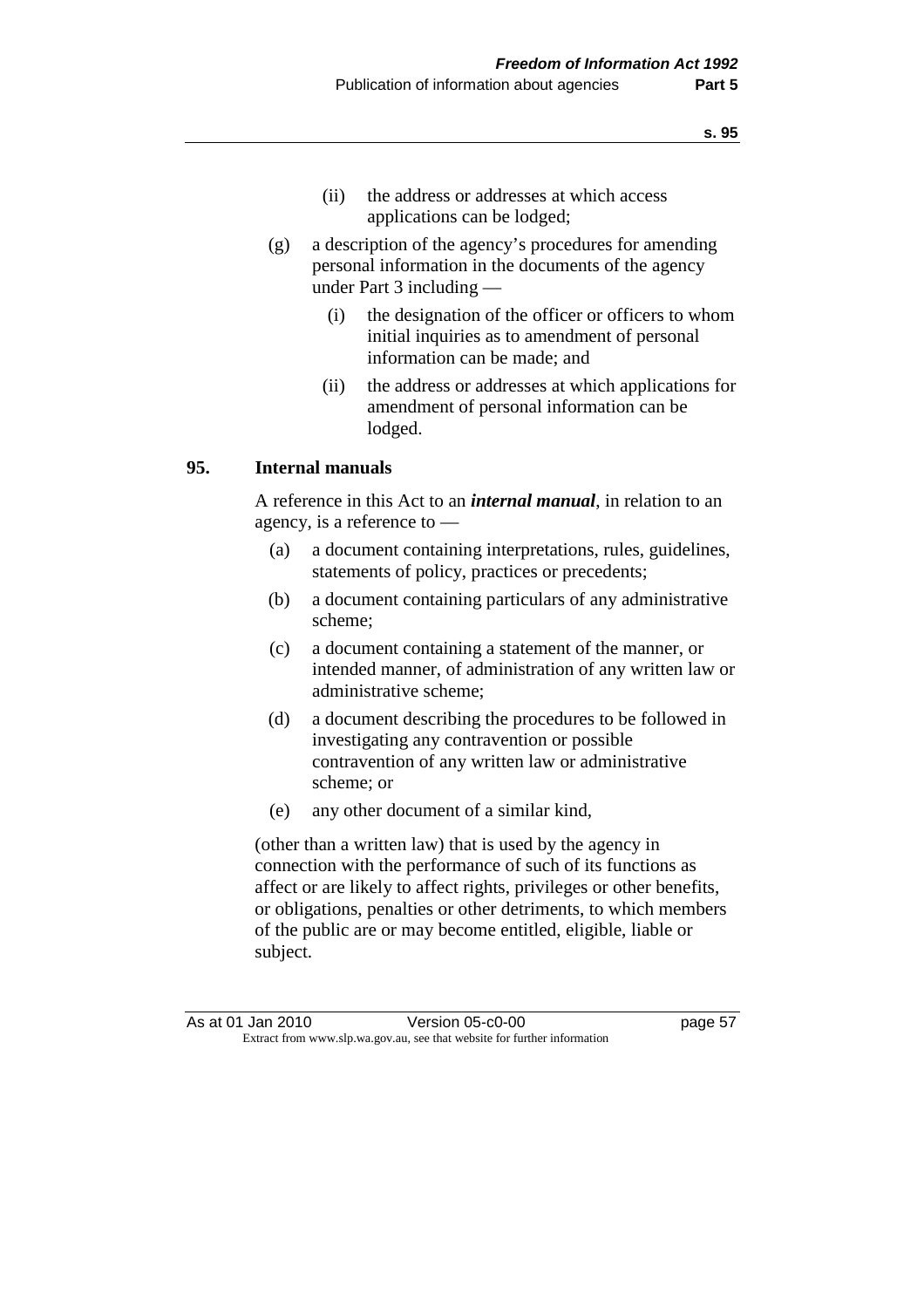#### **96. Publication of information statements**

- (1) An agency (other than a Minister or an exempt agency) has to cause an up-to-date information statement about the agency to be published in a manner approved by the Minister administering this Act —
	- (a) within 12 months after the commencement of this Act; and
	- (b) at subsequent intervals of not more than 12 months.
- (2) In giving approval under subsection (1) the Minister has to have regard, amongst other things, to the need to assist members of the public to exercise their rights under this Act effectively.
- (3) In the case of an agency that comes into existence after the commencement of this Act the reference in subsection (1)(a) to the commencement of this Act is to be read as a reference to the time when the agency commences its operations.
- (4) A subcontractor does not have to comply with subsection (1) if the relevant contractor has complied with that subsection on behalf of the subcontractor.

 *[Section 96 amended by No. 47 of 1999 s. 13.]* 

## **97. Information statements and internal manuals to be made available**

- (1) An agency (other than a Minister or an exempt agency) has to cause copies of —
	- (a) its most up-to-date information statement; and
	- (b) each of its internal manuals,

 to be made available for inspection and purchase by members of the public but may delete any exempt matter from those copies.

 (2) An agency has to provide a copy of its information statement to the Commissioner as soon as is practicable after the statement is published under section 96.

page 58 Version 05-c0-00 As at 01 Jan 2010 Extract from www.slp.wa.gov.au, see that website for further information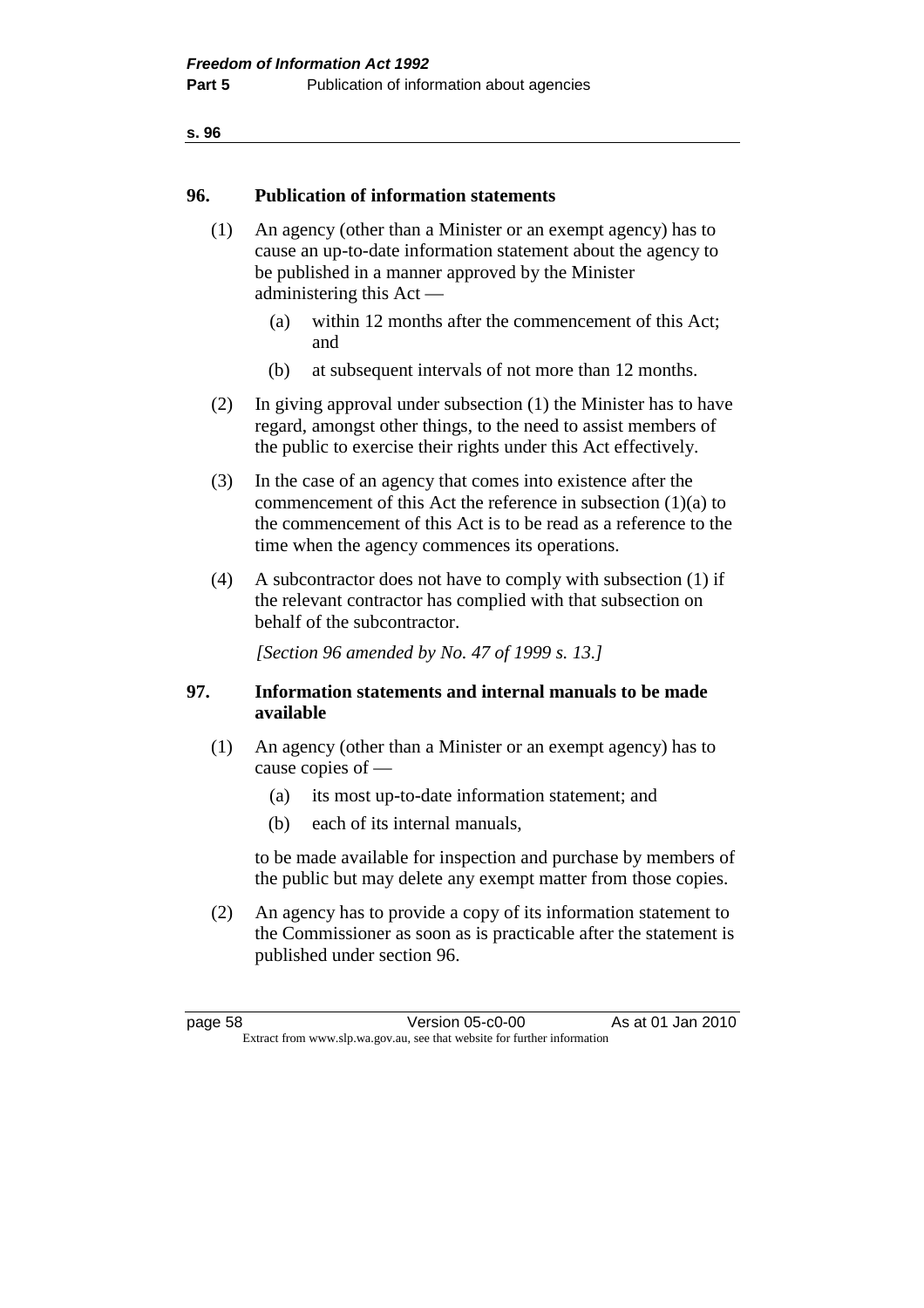(3) A subcontractor does not have to comply with subsections (1) and (2) if the relevant contractor has complied with those subsections on behalf of the subcontractor.

 *[Section 97 amended by No. 47 of 1999 s. 14.]* 

As at 01 Jan 2010 Version 05-c0-00 page 59 Extract from www.slp.wa.gov.au, see that website for further information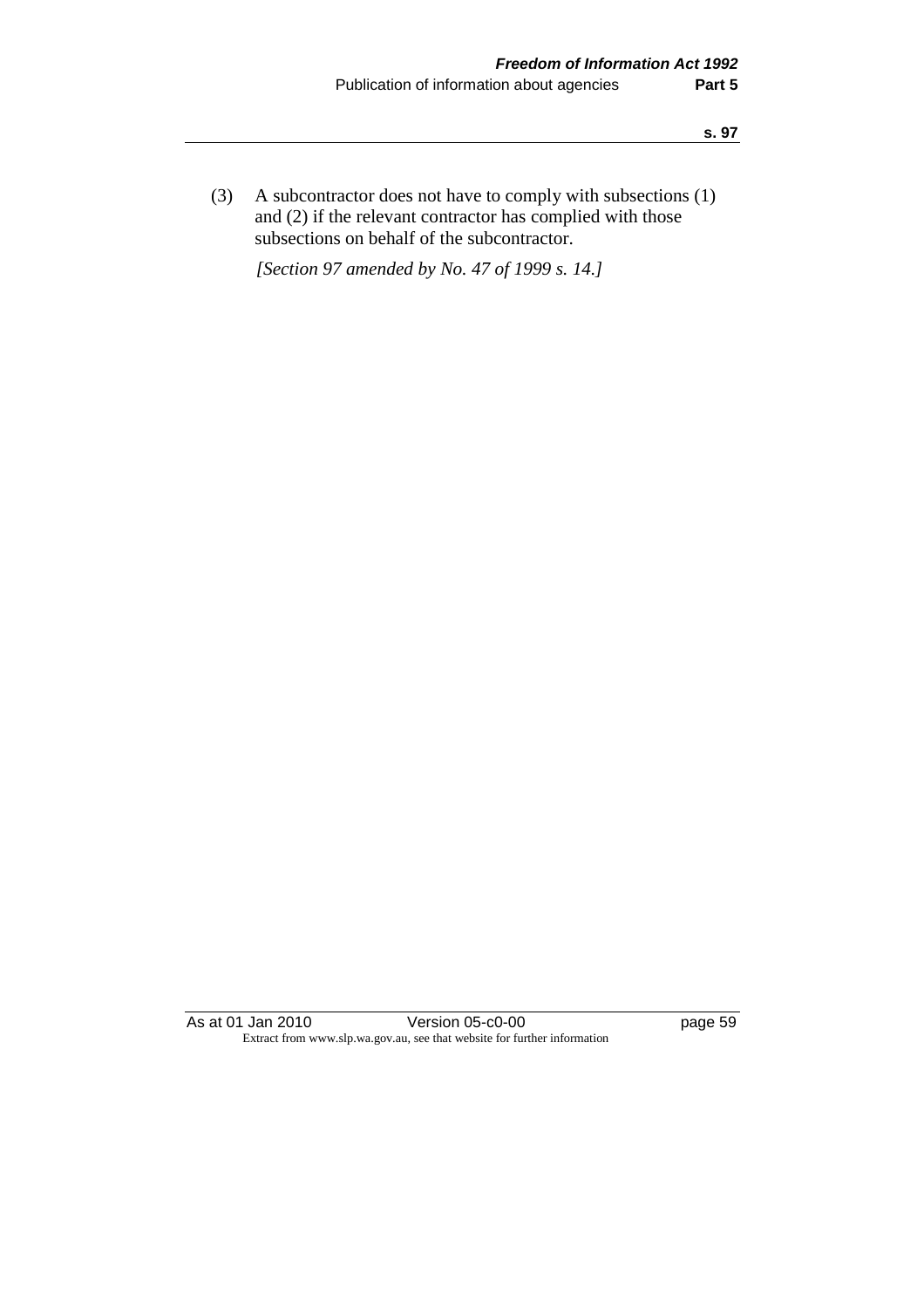# **Part 6 — Miscellaneous**

## **98. Applications on behalf of children and handicapped persons**

 Without limiting the ability of persons to make applications on behalf of other persons generally, an access application or application for amendment may be made —

- (a) on behalf of a child by the child's guardian or the person who has custody or care and control of the child;
- (b) on behalf of an intellectually handicapped person by the person's closest relative or guardian.

## **99. Defunct agencies**

- (1) When an agency ceases to exist and its functions are taken over by another agency, the functions taken over include any outstanding responsibilities of the defunct agency under this Act.
- (2) When an agency ceases to exist and its functions are not taken over by another agency, any outstanding responsibilities of the defunct agency under this Act are to be performed by an agency nominated by the Minister administering this Act.
- (3) In this section *agency* does not include an exempt agency.

## **100. Who makes decisions for agencies**

- (1) Decisions made under this Act by an agency are to be made  $by -$ 
	- (a) the principal officer of the agency; or
	- (b) an officer of the agency directed by the principal officer for that purpose, either generally or in a particular case.
- (2) Subsection (1)(b) does not apply if the agency is a Minister.

page 60 Version 05-c0-00 As at 01 Jan 2010 Extract from www.slp.wa.gov.au, see that website for further information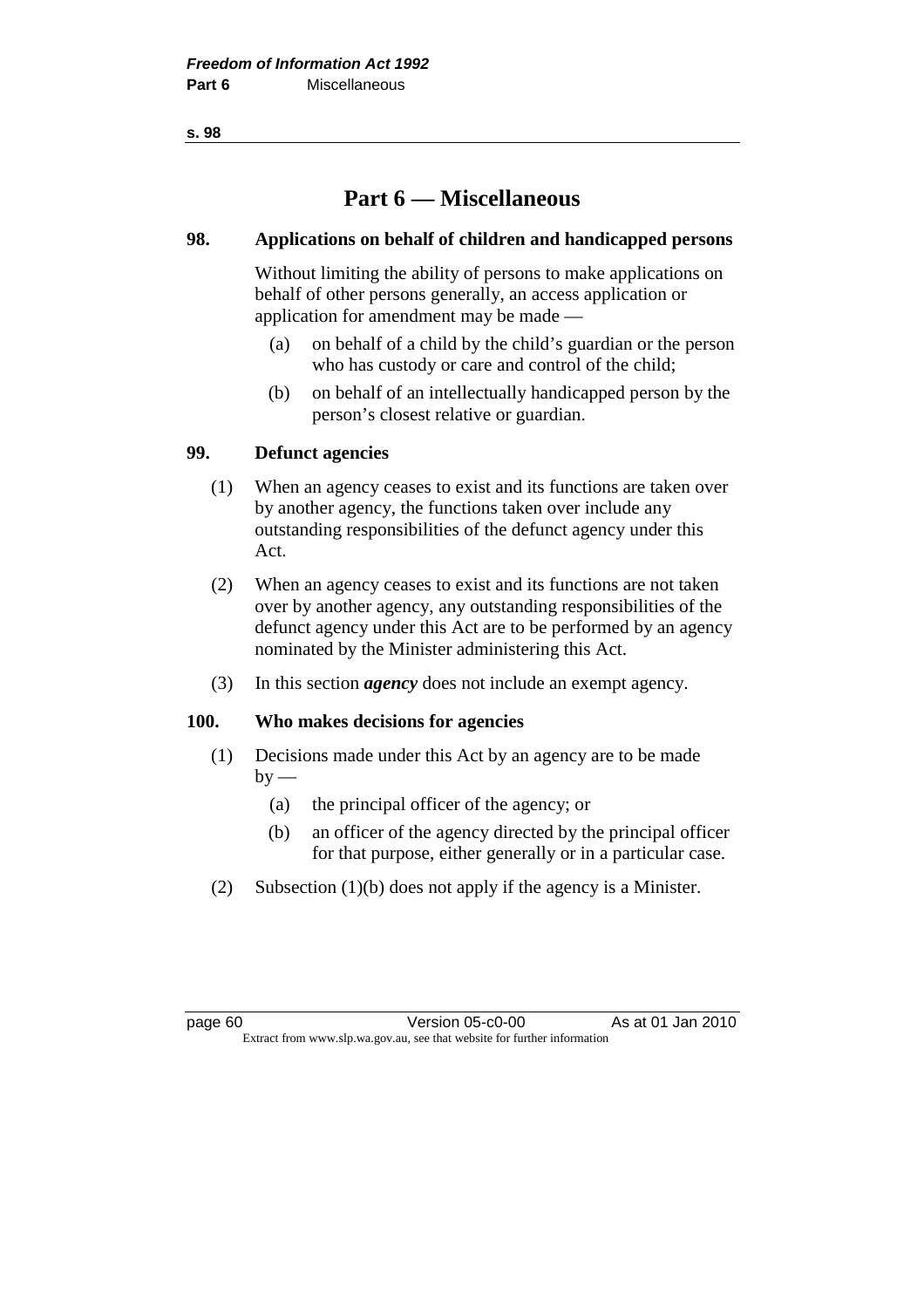## **101. Time of service of notices**

- (1) If a notice under this Act is given to a person by post it is to be regarded as having been given to the person at the end of the fifth day after it was posted.
- (2) If a notice under this Act is given to a person by facsimile it is to be regarded as having been given to the person on the day on which it was transmitted.

## **102. Burden of proof**

- (1) Except where subsection (2) or (3) applies, in any proceedings concerning a decision made under this Act by an agency, the onus is on the agency to establish that its decision was justified or that a decision adverse to another party should be made.
- (2) If a third party initiates or brings proceedings opposing the giving of access to a document, the onus is on the third party to establish that access should not be given or that a decision adverse to the access applicant should be made.
- (3) If, under a provision of Schedule 1, matter is not exempt matter if its disclosure would, on balance, be in the public interest, the onus is on the access applicant to establish that disclosure would, on balance, be in the public interest.

#### **103. No review of decisions etc. except under this Act**

 Except as provided by this Act, none of the following is liable to be challenged, appealed against, reviewed, quashed or called in question in or by any court on any account —

- (a) an act, omission or decision of an agency, or any other thing done by an agency, under this Act;
- (b) an act, omission or decision of the Premier under Division 4 of Part 2 or under section 77;
- (c) an act, omission, decision or proceeding of the Commissioner, or any other thing done by the Commissioner.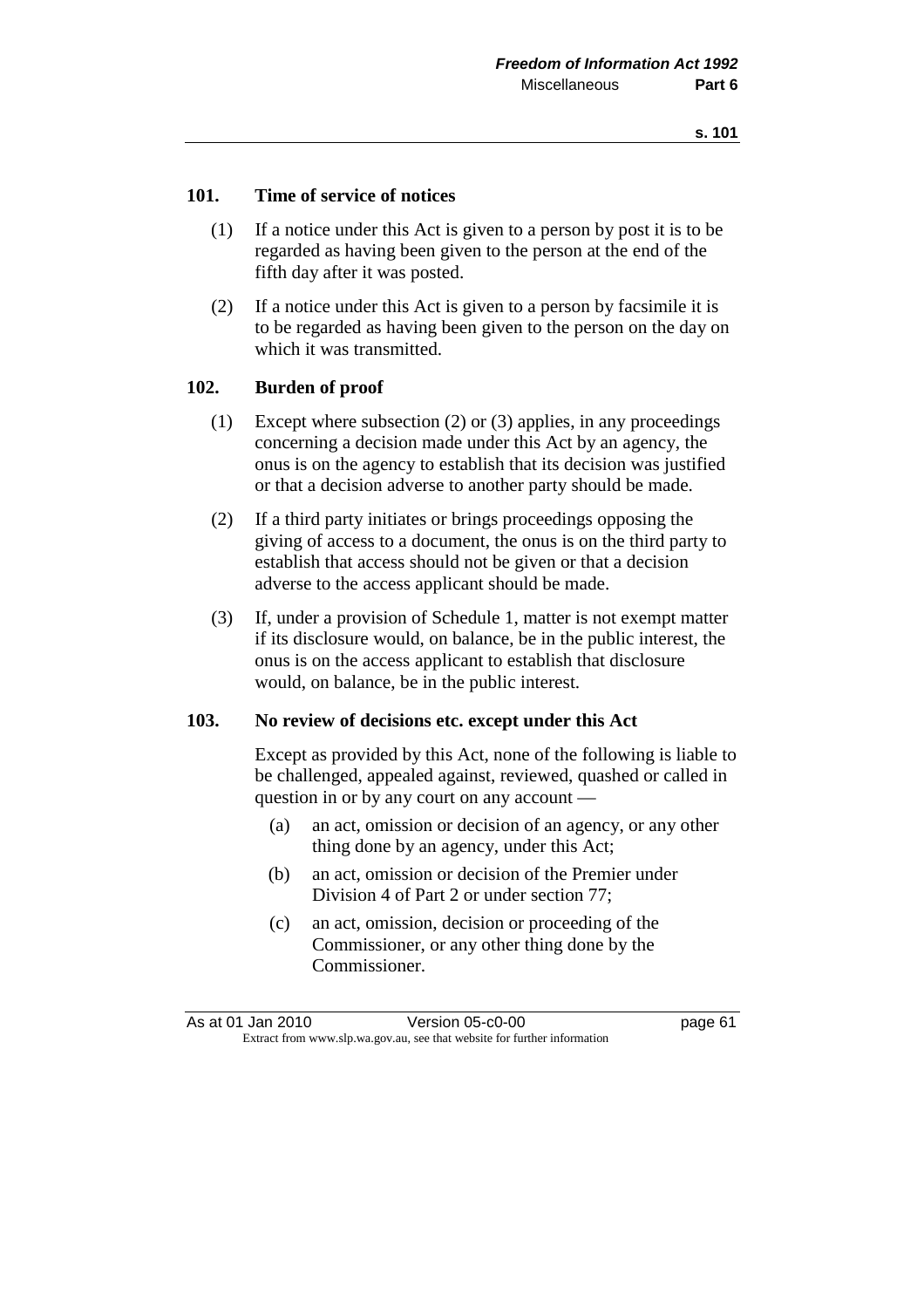#### **104. Protection from defamation or breach of confidence actions**

- (1) If access to a document is given under a decision under this Act, and if the person who makes the decision believes, in good faith, when making the decision, that this Act permits or requires the decision to be made —
	- (a) an action for defamation or breach of confidence does not lie against the Crown, an agency or an officer of an agency merely because of the making of the decision or the giving of access; and
	- (b) an action for defamation or breach of confidence in respect of any publication involved in, or resulting from, the giving of access does not lie against the author of the document or any other person by reason of the author or other person having supplied the document to an agency.
- (2) Subsection (1) applies even if, in giving access to the document, there has been a failure to comply with Division 3 of Part 2.
- (3) Neither the giving of access to a document under a decision under this Act nor the making of such a decision is to be regarded as constituting, for the purpose of the law relating to defamation or breach of confidence, an authorisation or approval of the publication of the document, or any matter it contains, by the person to whom access is given.

## **105. Protection from criminal actions**

 If access to a document is given under a decision under this Act, and the person who makes the decision believes, in good faith, when making the decision, that this Act permits or requires the decision to be made, neither the person who makes the decision nor any other person concerned in giving access to the document is guilty of an offence merely because of the making of the decision or the giving of access.

## **106. Personal liability**

- (1) A matter or thing done by
	- (a) an agency or the principal officer of an agency; or

page 62 Version 05-c0-00 As at 01 Jan 2010 Extract from www.slp.wa.gov.au, see that website for further information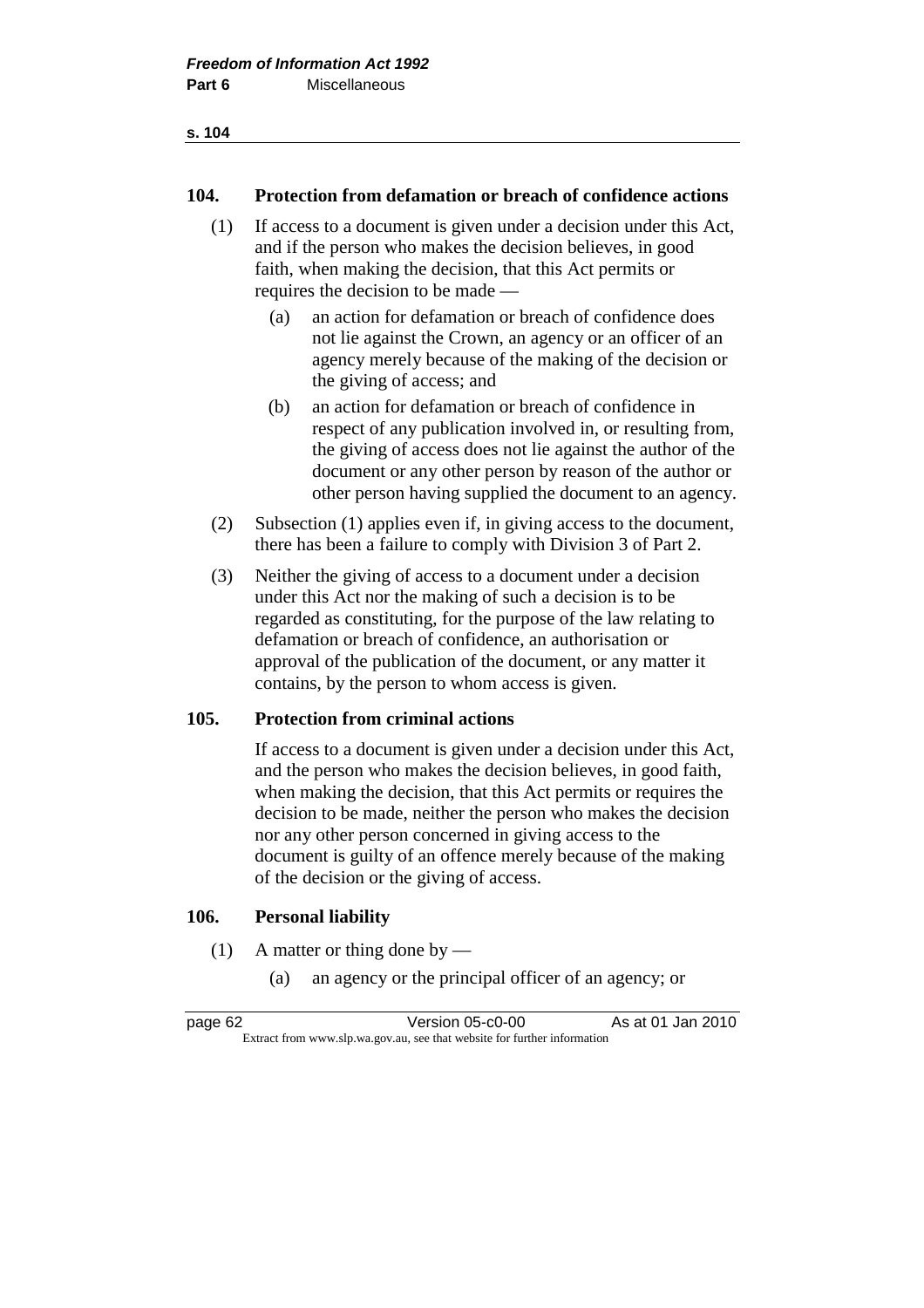(b) a person acting under the direction of an agency or the principal officer of an agency,

 does not subject the principal officer or any person so acting personally to any action, liability, claim or demand so long as the matter or thing was done in good faith for the purposes of giving effect to this Act.

 (2) Subsection (1) applies even if, in giving access to a document, there has been a failure to comply with Division 3 of Part 2.

## **107. Failure to consult**

 An action does not lie against the Crown, an agency or an officer of an agency merely because of a failure to comply with Division 3 of Part 2 unless the person responsible for the failure is shown to have acted with malice and without reasonable cause.

#### **108. Exempt matter does not have to be published**

Without limiting section 97(1), this Act does not require exempt matter to be published or to be included in a notice or certificate under this Act.

#### **109. Offence of unlawful access**

 A person who, in order to gain access to a document containing —

- (a) personal information about another person; or
- (b) information about the business, professional, commercial or financial affairs of another person,

 knowingly deceives or misleads a person performing functions under this Act commits an offence.

Penalty:

- (a) for an individual  $-$  \$6 000;
- (b) for a body corporate \$10 000.

 *[Section 109 amended by No. 50 of 2003 s. 64(3).]* 

As at 01 Jan 2010 Version 05-c0-00 page 63 Extract from www.slp.wa.gov.au, see that website for further information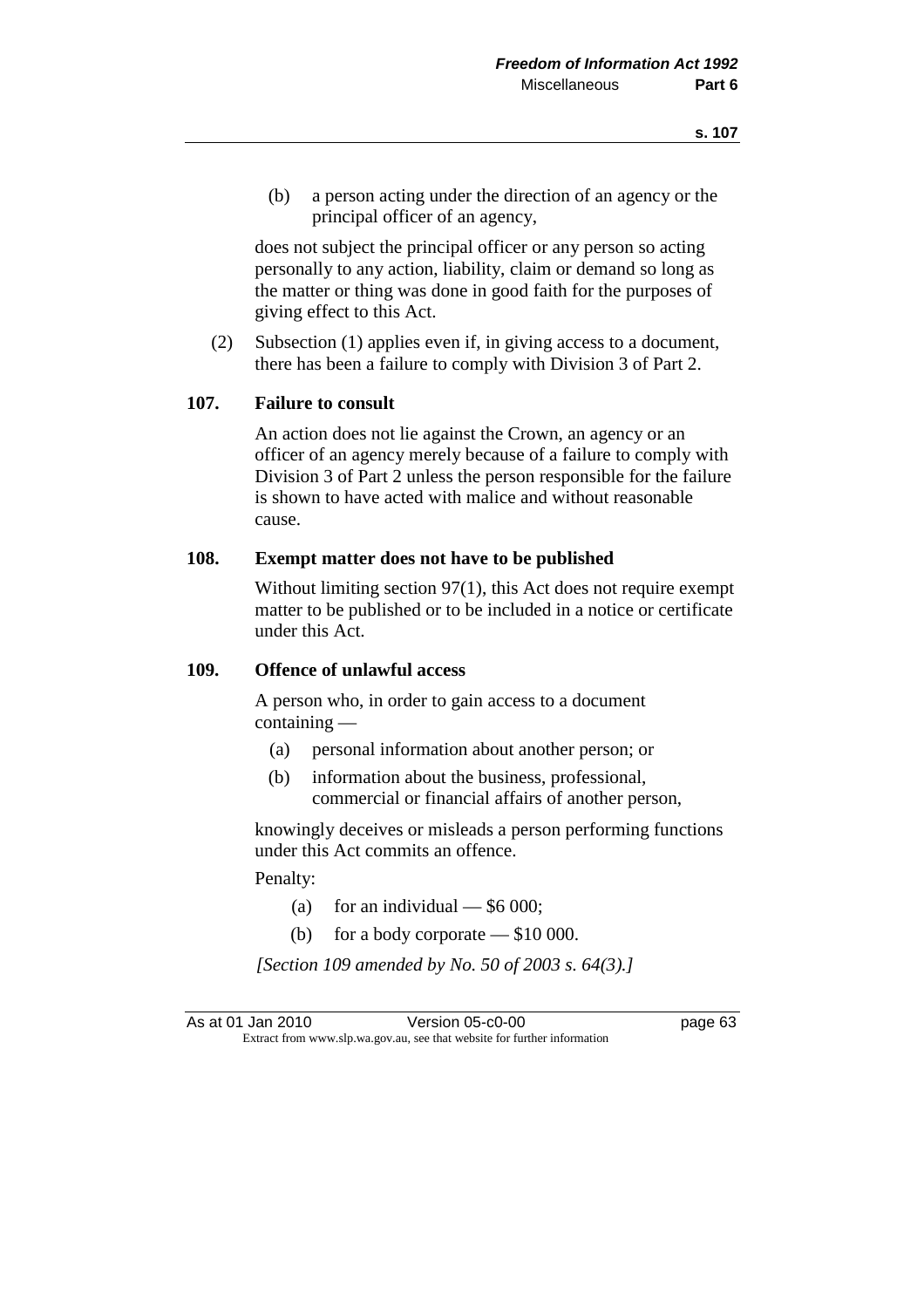## **110. Destruction of documents**

 A person who conceals, destroys or disposes of a document or part of a document or is knowingly involved in such an act for the purpose (sole or otherwise) of preventing an agency being able to give access to that document or part of it, whether or not an application for access has been made, commits an offence.

Penalty: \$6 000.

 *[Section 110 amended by No. 50 of 2003 s. 64(4).]* 

# **111. Report to Parliament**

- (1) As soon as practicable after 30 June in each year the Commissioner is to submit a report to the Speaker of the Legislative Assembly and the President of the Legislative Council on the operation of this Act and the operations of the Commissioner during the year ending on that day (30 June).
- (2) The report is to include in relation to each agency
	- (a) the number of access applications received and dealt with;
	- (b) the number of decisions to  $-$ 
		- (i) give access to documents;
		- (ii) give access to edited copies of documents;
		- (iii) defer giving access to documents;
		- (iv) give access to a document in the manner referred to in section 28;
		- (v) refuse access to documents;
	- (c) the number of times each of the clauses in Schedule 1 was used to characterize documents as exempt documents;
	- (d) the number of applications for internal review under Part 2 and the results of the reviews;
	- (e) the number of applications for amendment of personal information received and dealt with;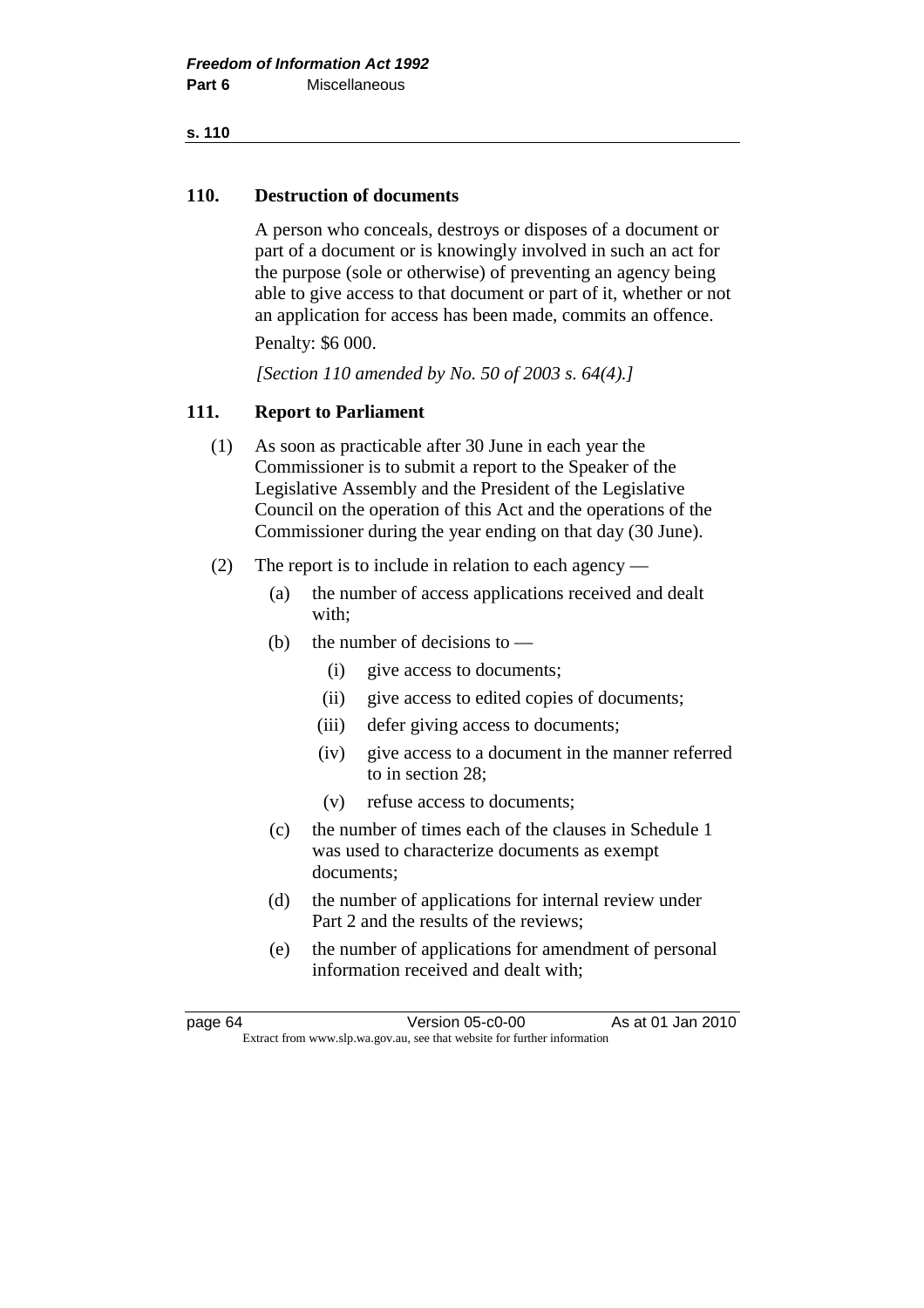- (f) the number of decisions
	- (i) to amend personal information in accordance with an application;
	- (ii) not to amend personal information in accordance with an application;
- (g) the number of applications for internal review under Part 3 and the results of the reviews;
- (h) the number of complaints made to the Commissioner and the results of the complaints;
- (i) the number of other applications made to the Commissioner and the results of those applications;
- (j) the number of appeals to the Supreme Court and the results of those appeals;
- (k) the amounts of fees and charges collected and details of fees and charges that were reduced or waived; and
- (l) such other information as is prescribed.
- (3) Each agency has to
	- (a) provide the Commissioner with such information as the Commissioner requires for the purpose of preparation of a report under this section; and
	- (b) comply with any prescribed requirements concerning the providing of that information and the keeping of records for the purposes of this section.
- (4) The Commissioner has to include in the report any recommendations of the Commissioner as to legislative or administrative changes that could be made to help the objects of this Act to be achieved.
- (5) The Speaker or the President has to cause a copy of a report submitted by the Commissioner to be laid before the Legislative Assembly or Legislative Council, as the case may be, within 15 sitting days of that House after the report is submitted.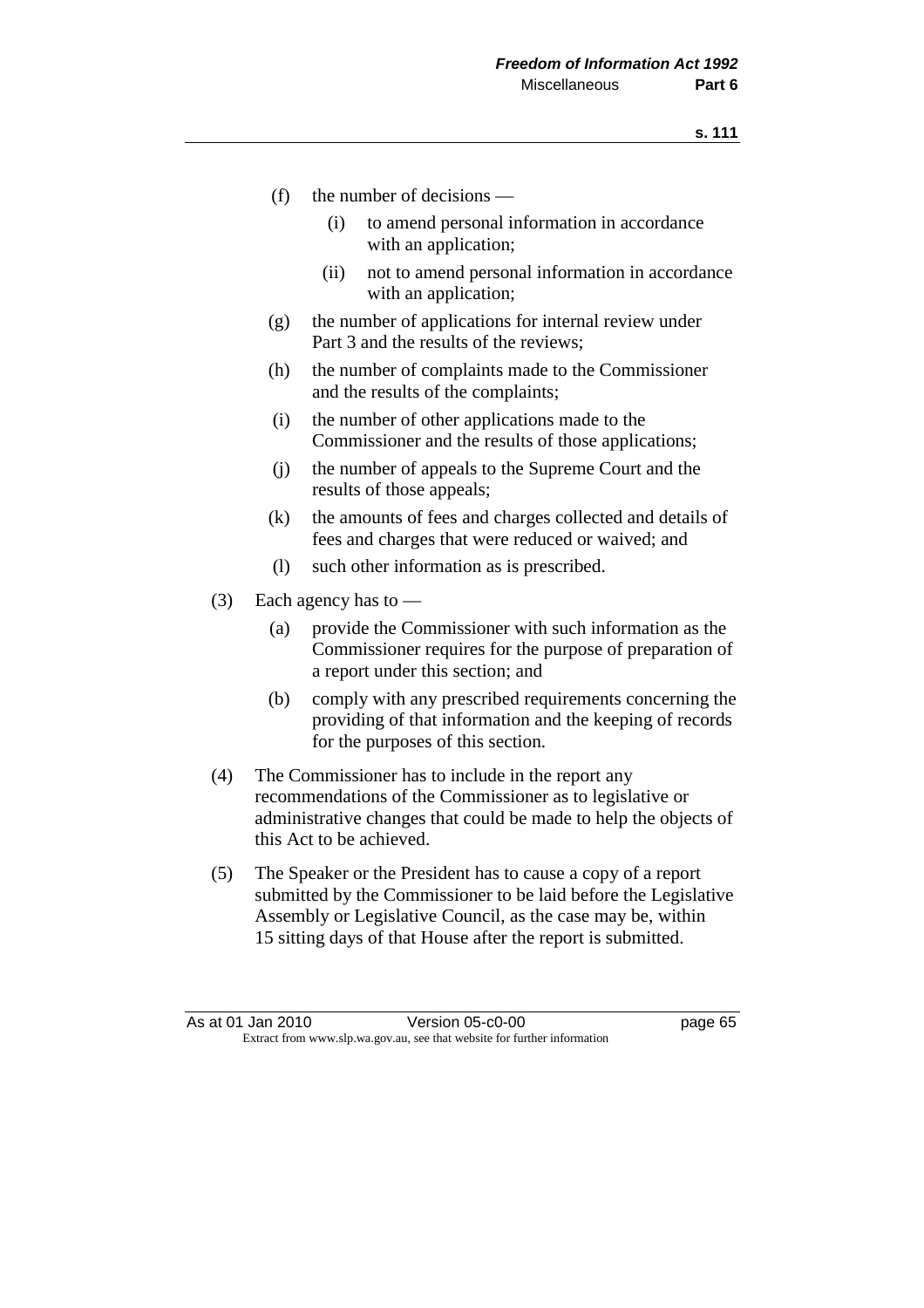## **s. 112**

## **112. Regulations**

- (1) The Governor may make regulations prescribing all matters that are required or permitted by this Act to be prescribed, or are necessary or convenient to be prescribed for achieving the objects and giving effect to the purposes of this Act.
- (2) Without limiting subsection (1) and subject to section 16, regulations may be made prescribing —
	- (a) fees for lodging access applications; and
	- (b) charges for dealing with access applications or rates to be used in calculating such charges.
- (3) In the making of regulations under subsection (2) (as read with section 45 of the *Interpretation Act 1984*) regard has to be had to the need to ensure that fees and charges are reasonable and as low as is practicable, and special regard has to be had to —
	- (a) the need to ensure that financially disadvantaged persons are not precluded from exercising their rights under this Act merely because of financial hardship; and
	- (b) the particular relationship between a person and documents containing personal information about that person.
- (4) Without limiting subsection (1), regulations may be made
	- (a) as to the way in which access applications and applications for amendment relating to electronically stored information may be dealt with and as to the way in which access to such information may be provided and the way in which such information may be amended;
	- (b) as to the nomination of persons for the purposes of section 28 and as to the qualifications of such persons for nomination.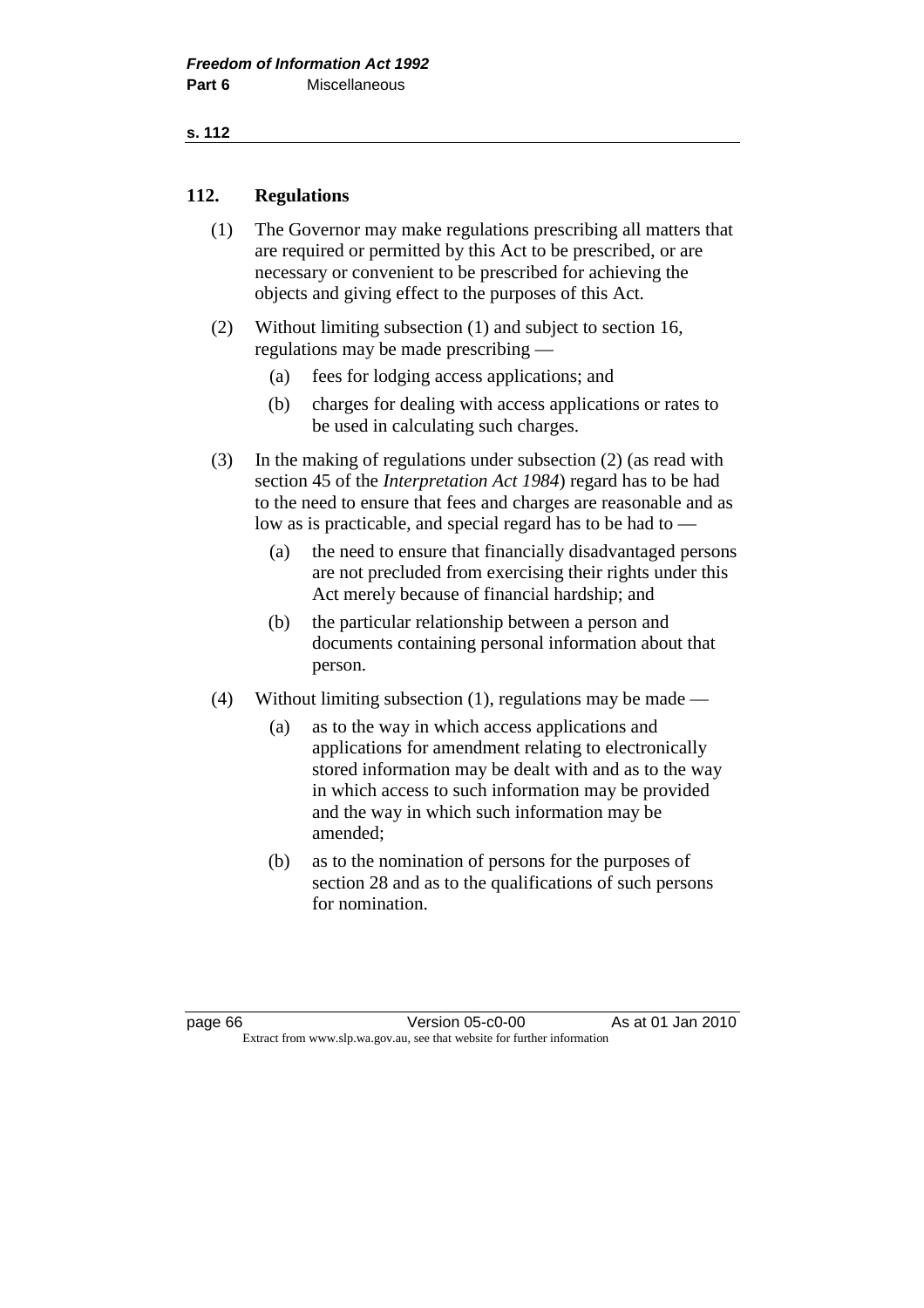## **113. Review of Act**

- (1) The Minister administering this Act is to carry out a review of the operation and effectiveness of this Act as soon as is practicable after the expiration of 3 years from its commencement.
- (2) The Minister is to prepare a report based on the review made under subsection (1) and cause the report to be laid before each House of Parliament within 4 years after the commencement of this Act.

*[Part 7 omitted under the Reprints Act 1984 s. 7(4)(e).]* 

As at 01 Jan 2010 **Version 05-c0-00 Page 67** Extract from www.slp.wa.gov.au, see that website for further information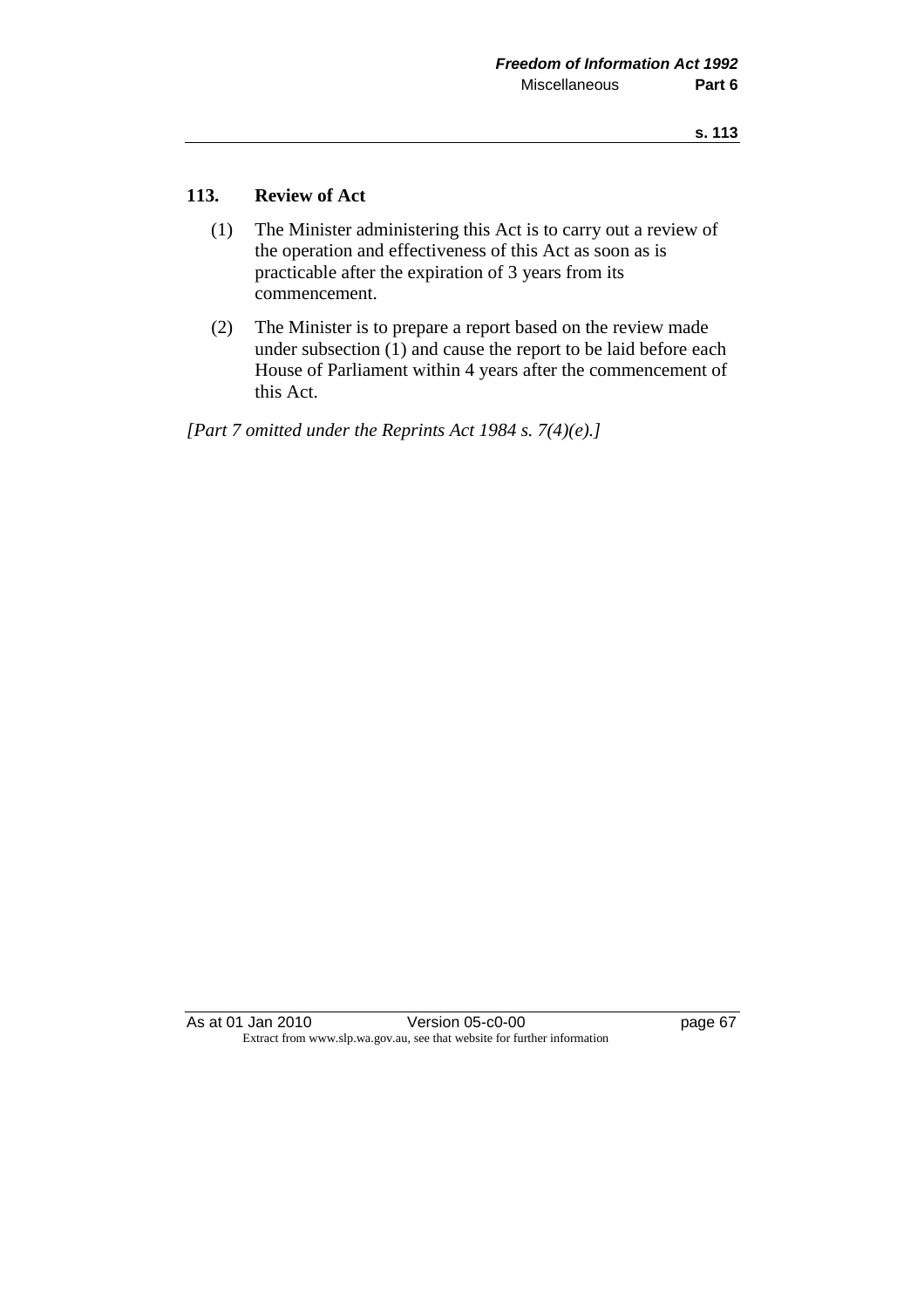# **Schedule 1**

[Glossary cl. 1]

# **Exempt matter**

## **1. Cabinet and Executive Council**

## *Exemptions*

- (1) Matter is exempt matter if its disclosure would reveal the deliberations or decisions of an Executive body, and, without limiting that general description, matter is exempt matter if it —
	- (a) is an agenda, minute or other record of the deliberations or decisions of an Executive body;
	- (b) contains policy options or recommendations prepared for possible submission to an Executive body;
	- (c) is a communication between Ministers on matters relating to the making of a Government decision or the formulation of a Government policy where the decision is of a kind generally made by an Executive body or the policy is of a kind generally endorsed by an Executive body;
	- (d) was prepared to brief a Minister in relation to matters
		- (i) prepared for possible submission to an Executive body; or
		- (ii) the subject of consultation among Ministers relating to the making of a Government decision of a kind generally made by an Executive body or the formulation of a Government policy of a kind generally endorsed by an Executive body;
	- (e) is a draft of a proposed enactment; or
	- (f) is an extract from or a copy of, or of part of, matter referred to in any of paragraphs (a) to (e).

## *Limits on exemptions*

- (2) Matter that is merely factual, statistical, scientific or technical is not exempt matter under subclause (1) unless —
	- (a) its disclosure would reveal any deliberation or decision of an Executive body; and

page 68 Version 05-c0-00 As at 01 Jan 2010 Extract from www.slp.wa.gov.au, see that website for further information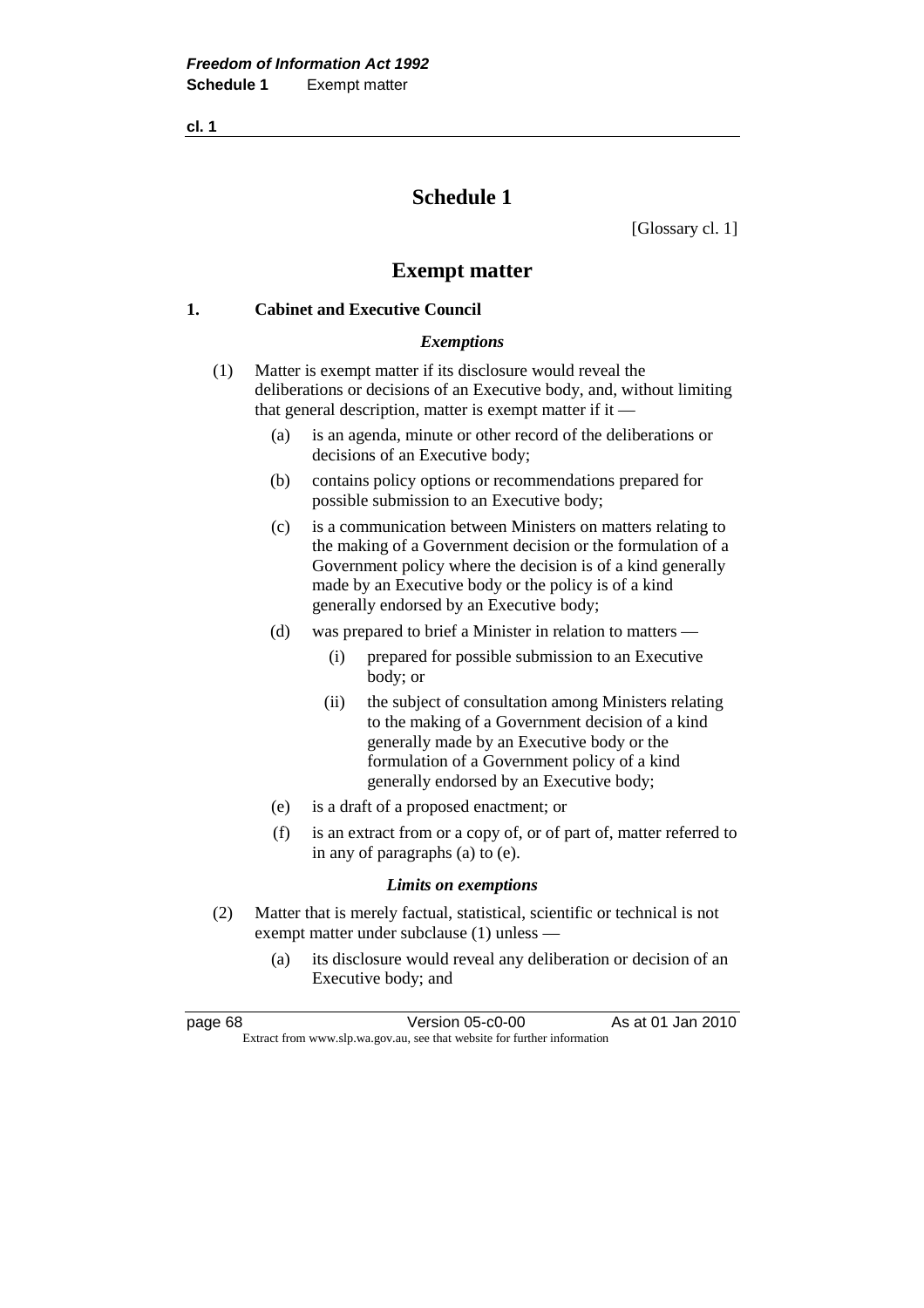- (b) the fact of that deliberation or decision has not been officially published.
- (3) Matter is not exempt matter under subclause (1) if it, or, in the case of matter referred to in subclause (1)(f), the original matter, came into existence before the commencement of section 10 and at least 15 years have elapsed since it or the original matter (as the case may be) came into existence.
- (4) Matter is not exempt matter under subclause (1) if it, or, in the case of matter referred to in subclause  $(1)(f)$ , the original matter, came into existence after the commencement of section 10 and at least 10 years have elapsed since it or the original matter (as the case may be) came into existence.
- (5) Matter is not exempt by reason of the fact that it was submitted to an Executive body for its consideration or is proposed to be submitted if it was not brought into existence for the purpose of submission for consideration by the Executive body.

## *Definition*

- (6) In this clause *Executive body* means
	- (a) Cabinet;
	- (b) a committee of Cabinet;
	- (c) a subcommittee of a committee of Cabinet; or
	- (d) Executive Council.

 *[Clause 1 amended by No. 57 of 1997 s. 62(3).]* 

## **2. Inter-governmental relations**

#### *Exemptions*

- (1) Matter is exempt matter if its disclosure
	- (a) could reasonably be expected to damage relations between the Government and any other government; or
	- (b) would reveal information of a confidential nature communicated in confidence to the Government (whether directly or indirectly) by any other government.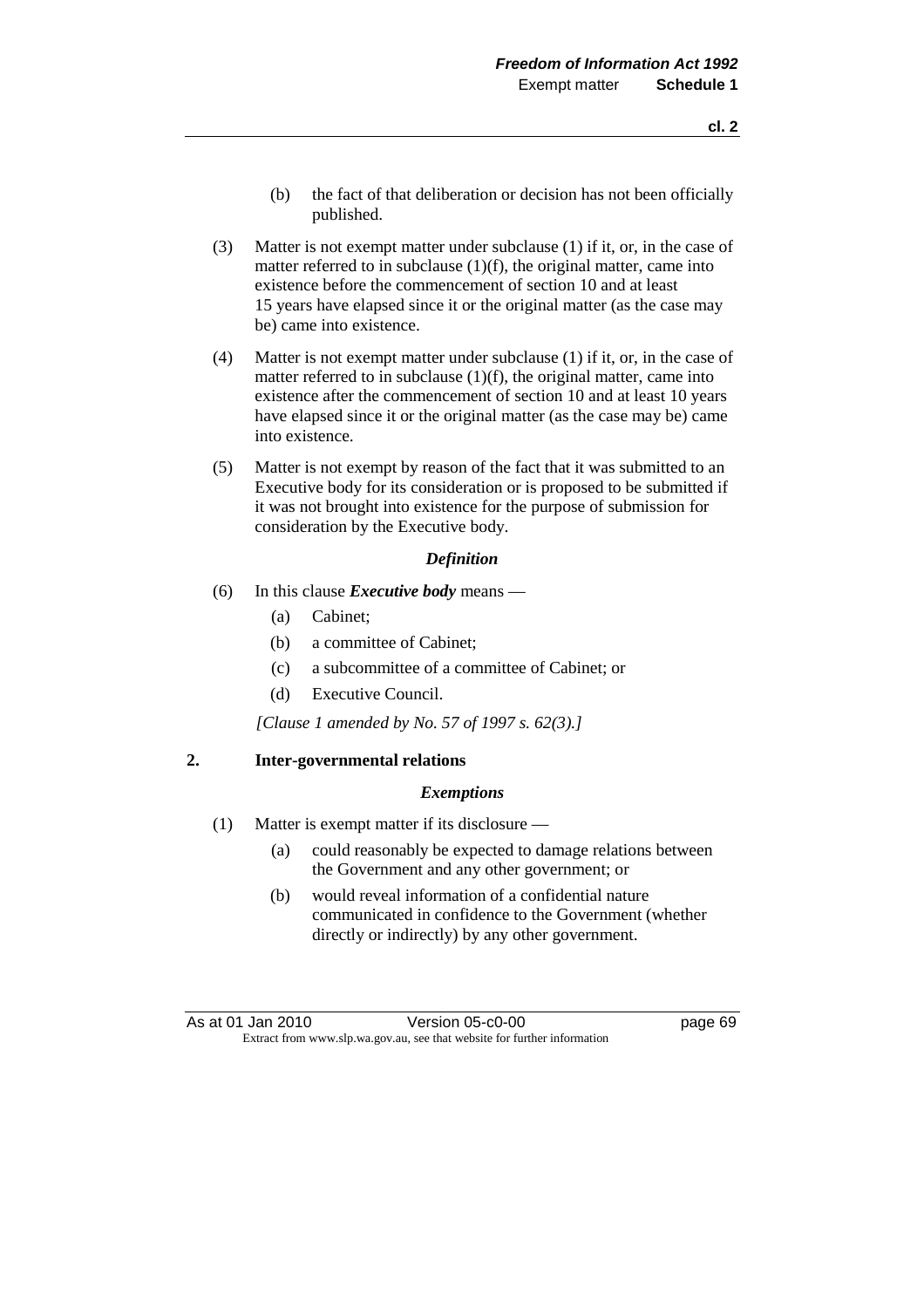#### *Limit on exemptions*

 (2) Matter is not exempt matter under subclause (1) if its disclosure would, on balance, be in the public interest.

## *Definition*

(3) In this clause —

*other government* means the government of the Commonwealth, another State, a Territory or a foreign country or state.

## **3. Personal information**

## *Exemption*

 (1) Matter is exempt matter if its disclosure would reveal personal information about an individual (whether living or dead).

## *Limits on exemption*

- (2) Matter is not exempt matter under subclause (1) merely because its disclosure would reveal personal information about the applicant.
- (3) Matter is not exempt matter under subclause (1) merely because its disclosure would reveal, in relation to a person who is or has been an officer of an agency, prescribed details relating to —
	- (a) the person;
	- (b) the person's position or functions as an officer; or
	- (c) things done by the person in the course of performing functions as an officer.
- (4) Matter is not exempt matter under subclause (1) merely because its disclosure would reveal, in relation to a person who performs, or has performed, services for an agency under a contract for services, prescribed details relating to —
	- (a) the person;
	- (b) the contract; or
	- (c) things done by the person in performing services under the contract.

page 70 Version 05-c0-00 As at 01 Jan 2010 Extract from www.slp.wa.gov.au, see that website for further information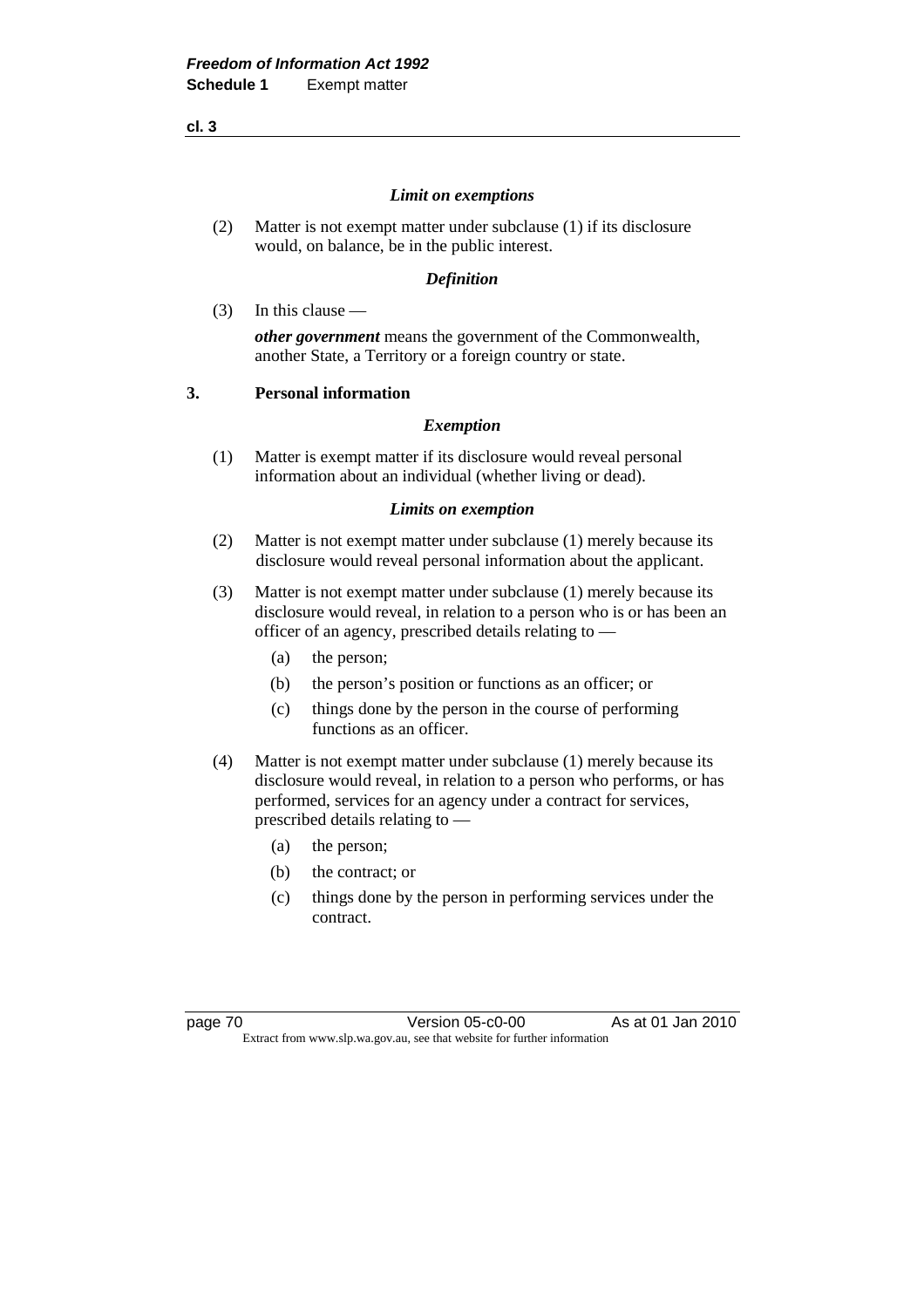- (5) Matter is not exempt matter under subclause (1) if the applicant provides evidence establishing that the individual concerned consents to the disclosure of the matter to the applicant.
- (6) Matter is not exempt matter under subclause (1) if its disclosure would, on balance, be in the public interest.

### **4. Commercial or business information**

#### *Exemptions*

- (1) Matter is exempt matter if its disclosure would reveal trade secrets of a person.
- (2) Matter is exempt matter if its disclosure
	- (a) would reveal information (other than trade secrets) that has a commercial value to a person; and
	- (b) could reasonably be expected to destroy or diminish that commercial value.
- (3) Matter is exempt matter if its disclosure
	- (a) would reveal information (other than trade secrets or information referred to in subclause (2)) about the business, professional, commercial or financial affairs of a person; and
	- (b) could reasonably be expected to have an adverse effect on those affairs or to prejudice the future supply of information of that kind to the Government or to an agency.

#### *Limits on exemptions*

- (4) Matter is not exempt matter under subclause (1), (2) or (3) merely because its disclosure would reveal information about the business, professional, commercial or financial affairs of an agency.
- (5) Matter is not exempt matter under subclause (1), (2) or (3) merely because its disclosure would reveal information about the business, professional, commercial or financial affairs of the applicant.
- (6) Matter is not exempt matter under subclause (1), (2) or (3) if the applicant provides evidence establishing that the person concerned consents to the disclosure of the matter to the applicant.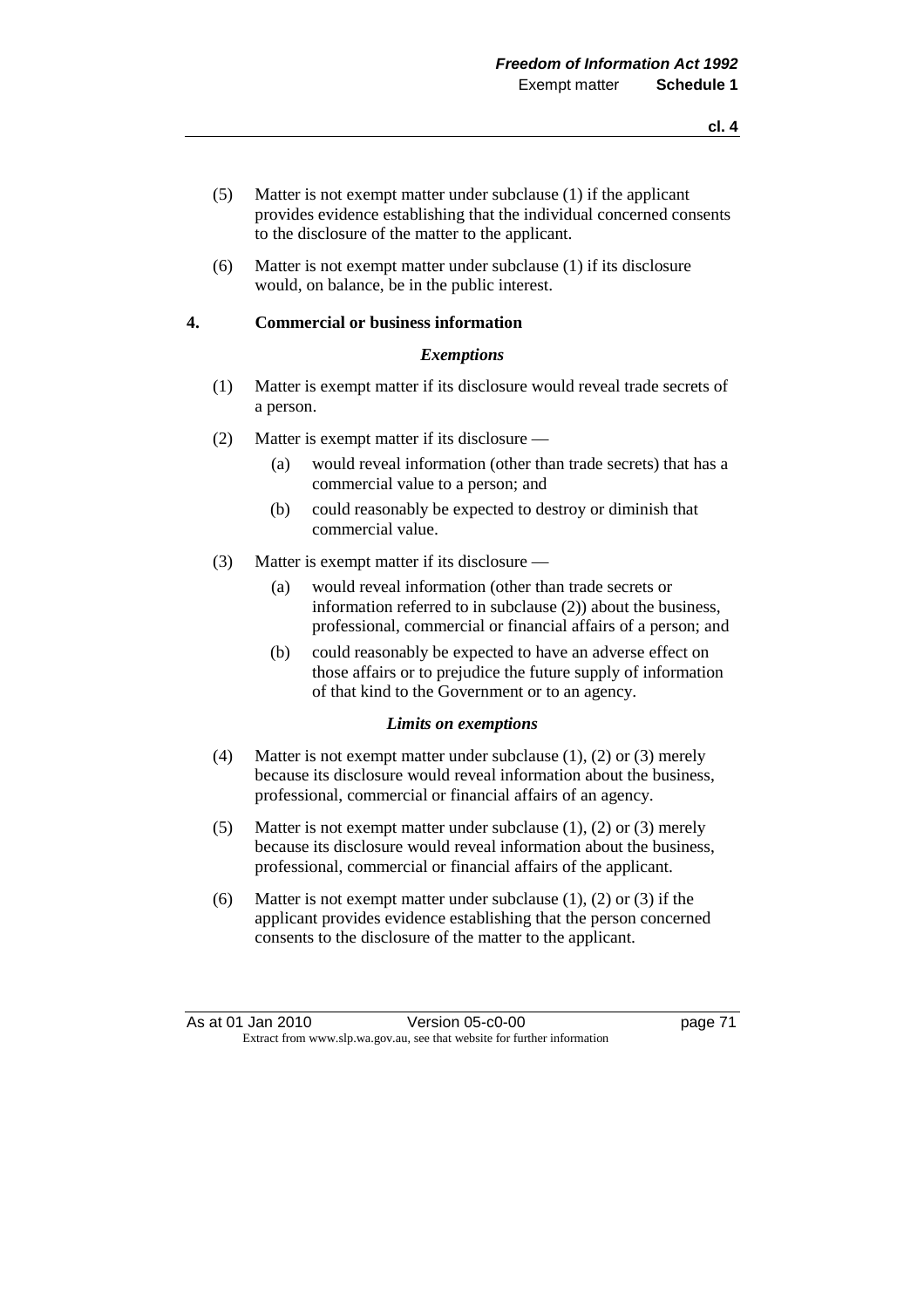(7) Matter is not exempt matter under subclause (3) if its disclosure would, on balance, be in the public interest.

## **4A.** Information provided to Treasurer under section 22 of *Bank of Western Australia Act 1995*

 Matter is exempt matter if it consists of information provided to the Treasurer under section 22 of the *Bank of Western Australia Act 1995*.

 *[Clause 4A inserted by No. 14 of 1995 s. 44(1).]* 

## **5. Law enforcement, public safety and property security**

#### *Exemptions*

- (1) Matter is exempt matter if its disclosure could reasonably be expected  $to -$ 
	- (a) impair the effectiveness of any lawful method or procedure for preventing, detecting, investigating or dealing with any contravention or possible contravention of the law;
	- (b) prejudice an investigation of any contravention or possible contravention of the law in a particular case, whether or not any prosecution or disciplinary proceedings have resulted;
	- (c) enable the existence, or non-existence, or identity of any confidential source of information, in relation to the enforcement or administration of the law, to be discovered;
	- (d) prejudice the fair trial of any person or the impartial adjudication of any case or hearing of disciplinary proceedings;
	- (e) endanger the life or physical safety of any person;
	- (f) endanger the security of any property;
	- (g) prejudice the maintenance or enforcement of a lawful measure for protecting public safety; or
	- (h) facilitate the escape of any person from lawful custody or endanger the security of any prison.
- (2) Matter is exempt matter if it was created by
	- (a) the Bureau of Criminal Intelligence, Protective Services Unit, Witness Security Unit or Internal Affairs Unit of the Police Force of Western Australia; or

| page 72 | Version 05-c0-00                                                         | As at 01 Jan 2010 |
|---------|--------------------------------------------------------------------------|-------------------|
|         | Extract from www.slp.wa.gov.au, see that website for further information |                   |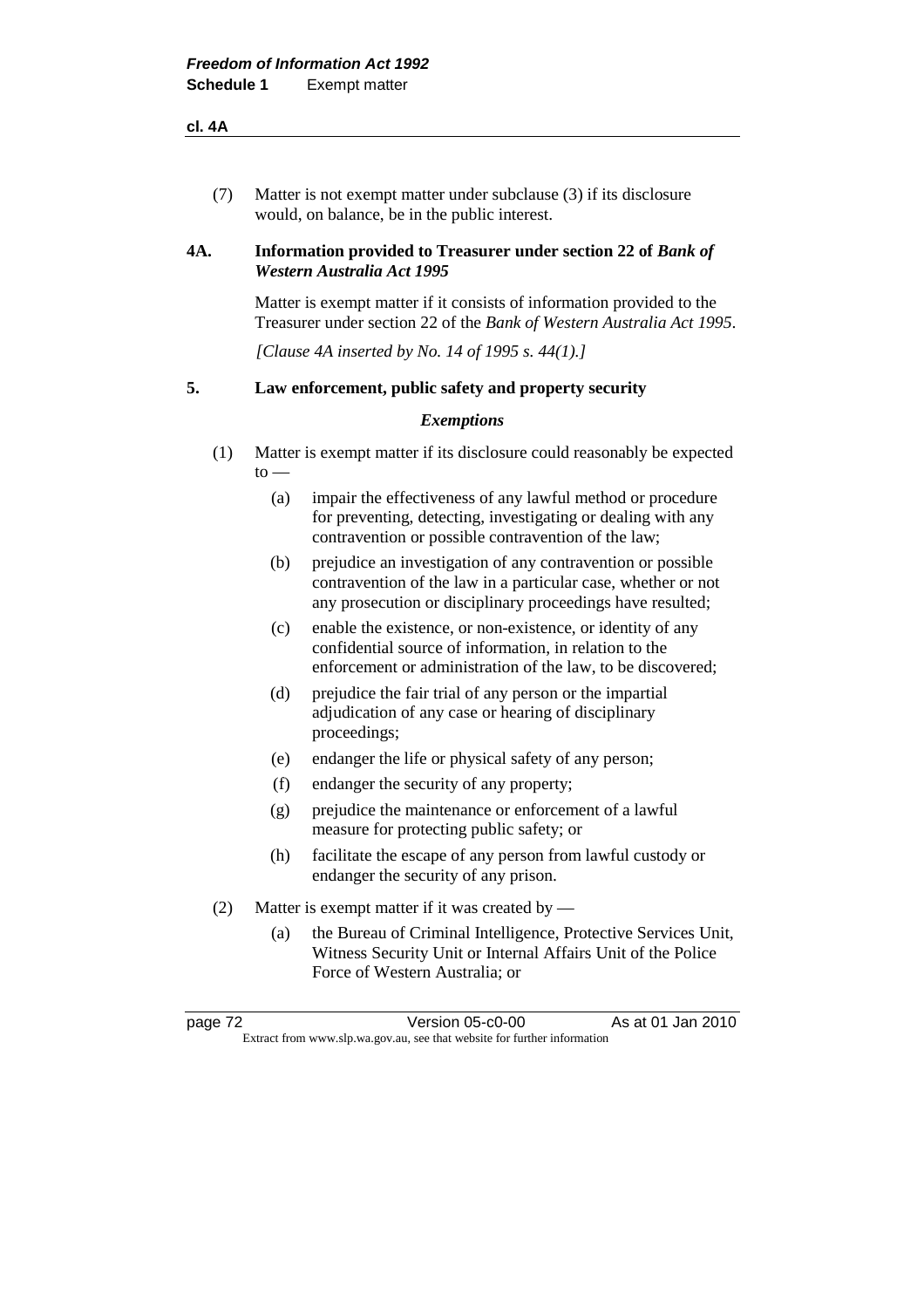- (b) the Internal Investigations Unit of Corrective Services.
- (3) Matter is exempt matter if it originated with, or was received from, a Commonwealth intelligence or security agency.

#### *Limits on exemptions*

- (4) Matter is not exempt matter under subclause (1) or (2) if  $-$ 
	- (a) it consists merely of one or more of the following
		- (i) information revealing that the scope of a law enforcement investigation has exceeded the limits imposed by the law;
		- (ii) a general outline of the structure of a programme adopted by an agency for dealing with any contravention or possible contravention of the law; or
		- (iii) a report on the degree of success achieved in any programme adopted by an agency for dealing with any contravention or possible contravention of the law;
		- and
	- (b) its disclosure would, on balance, be in the public interest.

#### *Definitions*

(5) In this clause —

#### *Commonwealth intelligence or security agency* means —

- (a) the Australian Security Intelligence Organization;
- (b) the Australian Secret Intelligence Service;
- (c) that part of the Department of Defence of the Commonwealth known as the Defence Signals Directorate; or
- (d) that part of the Department of Defence of the Commonwealth known as the Defence Intelligence Organisation.

*contravention* includes a failure to comply;

*the law* means the law of this State, the Commonwealth, another State, a Territory or a foreign country or state.

 *[Clause 5 amended by No. 31 of 1993 s. 43; No. 11 of 1996 s. 41; No. 56 of 2004 s. 4.]* 

As at 01 Jan 2010 Version 05-c0-00 page 73 Extract from www.slp.wa.gov.au, see that website for further information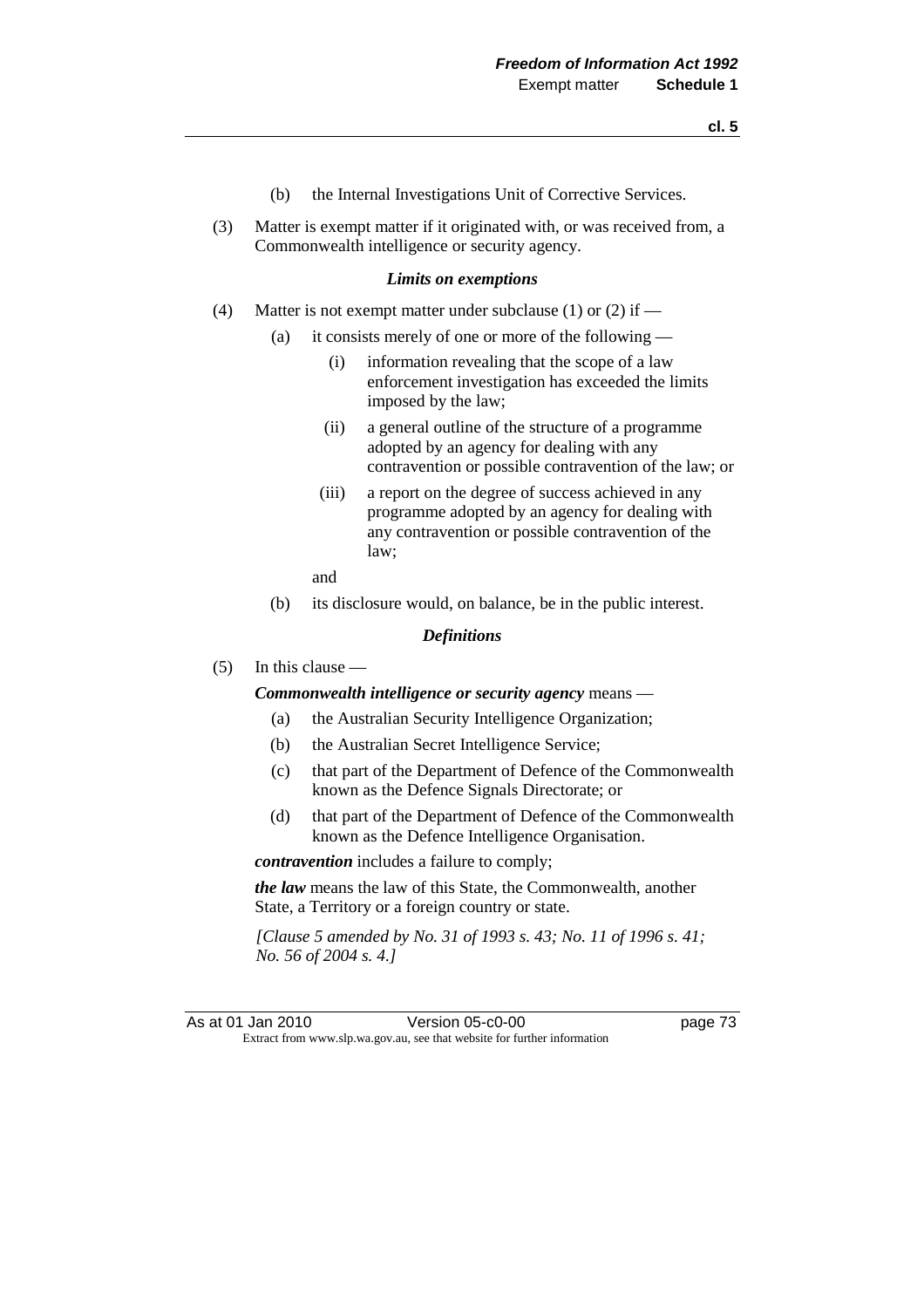#### **6. Deliberative processes**

### *Exemptions*

- (1) Matter is exempt matter if its disclosure
	- (a) would reveal
		- (i) any opinion, advice or recommendation that has been obtained, prepared or recorded; or
		- (ii) any consultation or deliberation that has taken place,

 in the course of, or for the purpose of, the deliberative processes of the Government, a Minister or an agency; and

(b) would, on balance, be contrary to the public interest.

#### *Limits on exemptions*

- (2) Matter that appears in an internal manual of an agency is not exempt matter under subclause (1).
- (3) Matter that is merely factual or statistical is not exempt matter under subclause (1).
- (4) Matter is not exempt matter under subclause (1) if at least 10 years have passed since the matter came into existence.

#### **7. Legal professional privilege**

#### *Exemption*

 (1) Matter is exempt matter if it would be privileged from production in legal proceedings on the ground of legal professional privilege.

#### *Limit on exemption*

 (2) Matter that appears in an internal manual of an agency is not exempt matter under subclause (1).

## **8. Confidential communications**

#### *Exemptions*

 (1) Matter is exempt matter if its disclosure (otherwise than under this Act or another written law) would be a breach of confidence for which a legal remedy could be obtained.

page 74 Version 05-c0-00 As at 01 Jan 2010 Extract from www.slp.wa.gov.au, see that website for further information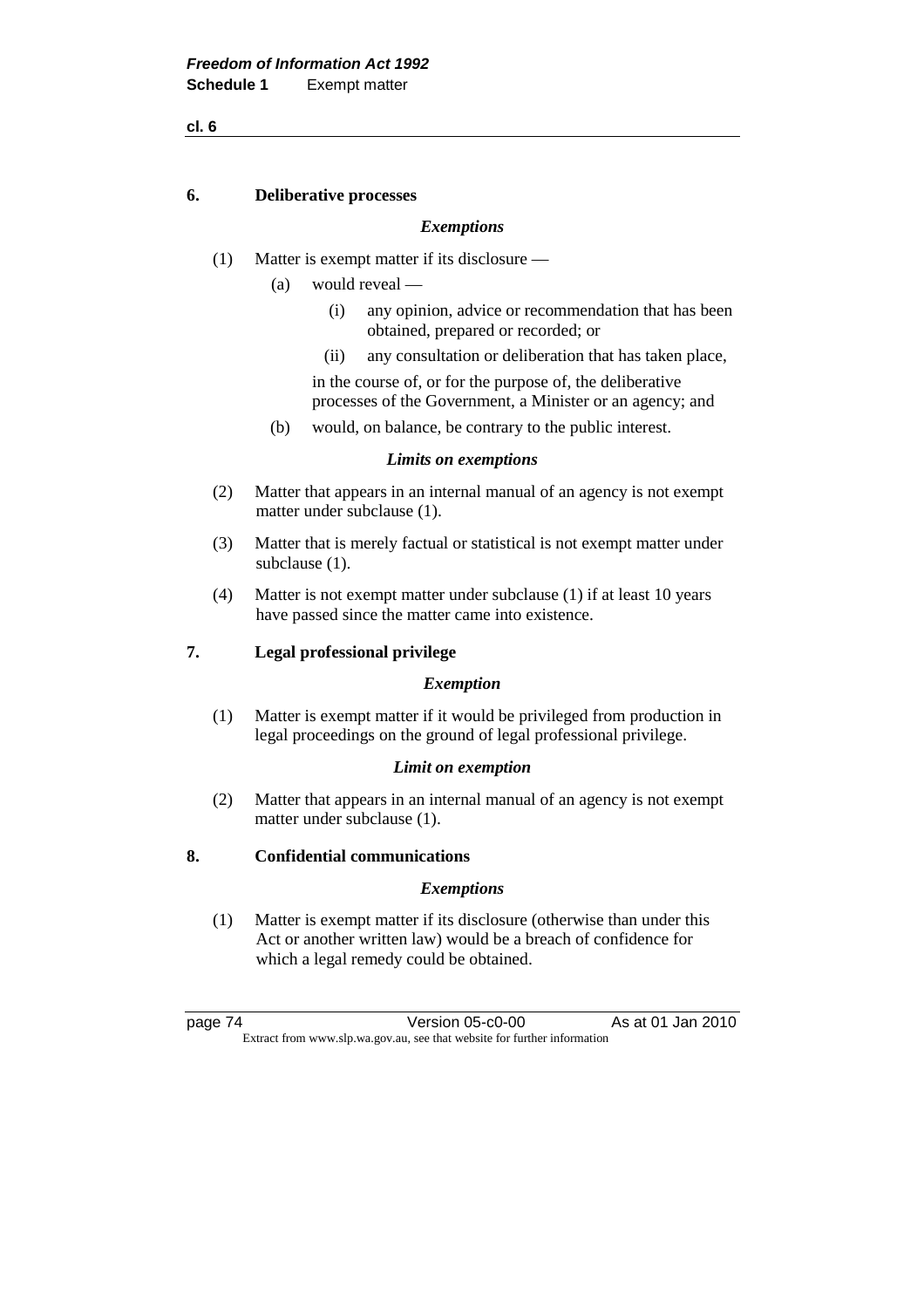- (2) Matter is exempt matter if its disclosure
	- (a) would reveal information of a confidential nature obtained in confidence; and
	- (b) could reasonably be expected to prejudice the future supply of information of that kind to the Government or to an agency.

#### *Limits on exemption*

- (3) Matter referred to in clause  $6(1)(a)$  is not exempt matter under subclause (1) unless its disclosure would enable a legal remedy to be obtained for a breach of confidence owed to a person other than —
	- (a) a person in the capacity of a Minister, a member of the staff of a Minister, or an officer of an agency; or
	- (b) an agency or the State.
- (4) Matter is not exempt matter under subclause (2) if its disclosure would, on balance, be in the public interest.

## **9. The State's economy**

#### *Exemptions*

- (1) Matter is exempt matter if its disclosure could reasonably be expected  $to -$ 
	- (a) have a substantial adverse effect on the ability of the Government or an agency to manage the economy of the State; or
	- (b) result in an unfair benefit or detriment to any person or class of persons because of the premature disclosure of information concerning any proposed action or inaction of the Parliament, the Government or an agency in the course of, or for the purpose of, managing the economy of the State.

#### *Limit on exemption*

 (2) Matter is not exempt matter under subclause (1) if its disclosure would, on balance, be in the public interest.

As at 01 Jan 2010 Version 05-c0-00 page 75 Extract from www.slp.wa.gov.au, see that website for further information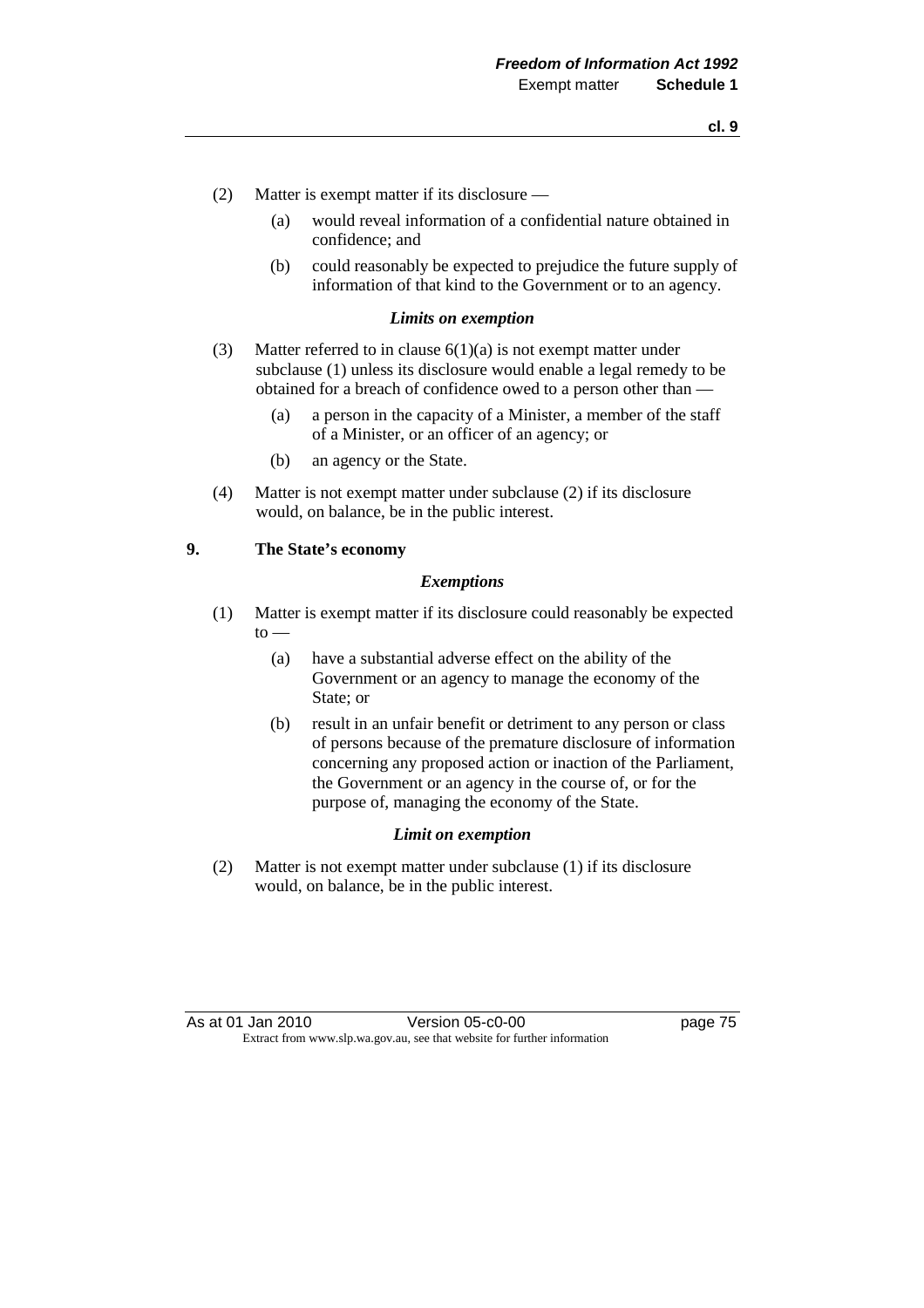## **10. The State's financial or property affairs**

#### *Exemptions*

- (1) Matter is exempt matter if its disclosure could reasonably be expected to have a substantial adverse effect on the financial or property affairs of the State or an agency.
- (2) Matter is exempt matter if its disclosure would reveal trade secrets of an agency.
- (3) Matter is exempt matter if its disclosure
	- (a) would reveal information (other than trade secrets) that has a commercial value to an agency; and
	- (b) could reasonably be expected to destroy or diminish that commercial value.
- (4) Matter is exempt matter if its disclosure
	- (a) would reveal information (other than trade secrets or information referred to in subclause (3)) concerning the commercial affairs of an agency; and
	- (b) could reasonably be expected to have an adverse effect on those affairs.
- (5) Matter is exempt matter if its disclosure
	- (a) would reveal information relating to research that is being, or is to be, undertaken by an officer of an agency or by a person on behalf of an agency; and
	- (b) would be likely, because of the premature release of the information, to expose the officer or person or the agency to disadvantage.

#### *Limit on exemptions*

(6) Matter is not exempt matter under subclause  $(1)$ ,  $(2)$ ,  $(3)$ ,  $(4)$  or  $(5)$  if its disclosure would, on balance, be in the public interest.

page 76 Version 05-c0-00 As at 01 Jan 2010 Extract from www.slp.wa.gov.au, see that website for further information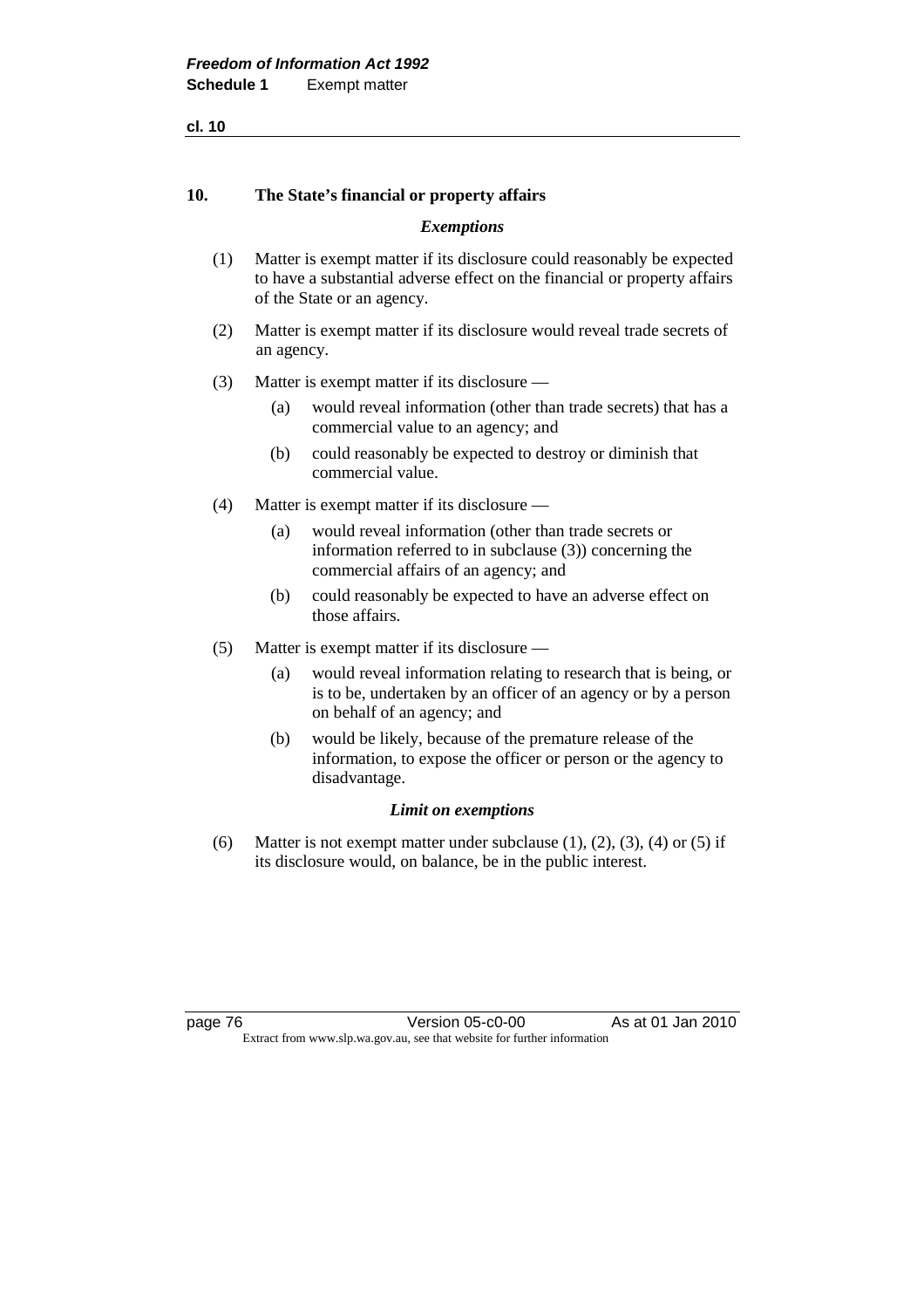## **11. Effective operation of agencies**

#### *Exemptions*

- (1) Matter is exempt matter if its disclosure could reasonably be expected  $to -$ 
	- (a) impair the effectiveness of any method or procedure for the conduct of tests, examinations or audits by an agency;
	- (b) prevent the objects of any test, examination or audit conducted by an agency from being attained;
	- (c) have a substantial adverse effect on an agency's management or assessment of its personnel; or
	- (d) have a substantial adverse effect on an agency's conduct of industrial relations.

#### *Limit on exemptions*

 (2) Matter is not exempt matter under subclause (1) if its disclosure would, on balance, be in the public interest.

### **12. Contempt of Parliament or court**

#### *Exemptions*

 Matter is exempt matter if its public disclosure would, apart from this Act and any immunity of the Crown —

- (a) be in contempt of court;
- (b) contravene any order or direction of a person or body having power to receive evidence on oath; or
- (c) infringe the privileges of Parliament.

#### **13. Information as to adoption or artificial conception**

#### *Exemption*

Matter is exempt matter if its disclosure would reveal —

- (a) information relating to the adoption of a child or arrangements or negotiations for or towards or with a view to the adoption of a child; or
- (b) information relating to the participation of a person in an artificial fertilization procedure as defined in the *Human*

As at 01 Jan 2010 **Version 05-c0-00 Dage 77** Extract from www.slp.wa.gov.au, see that website for further information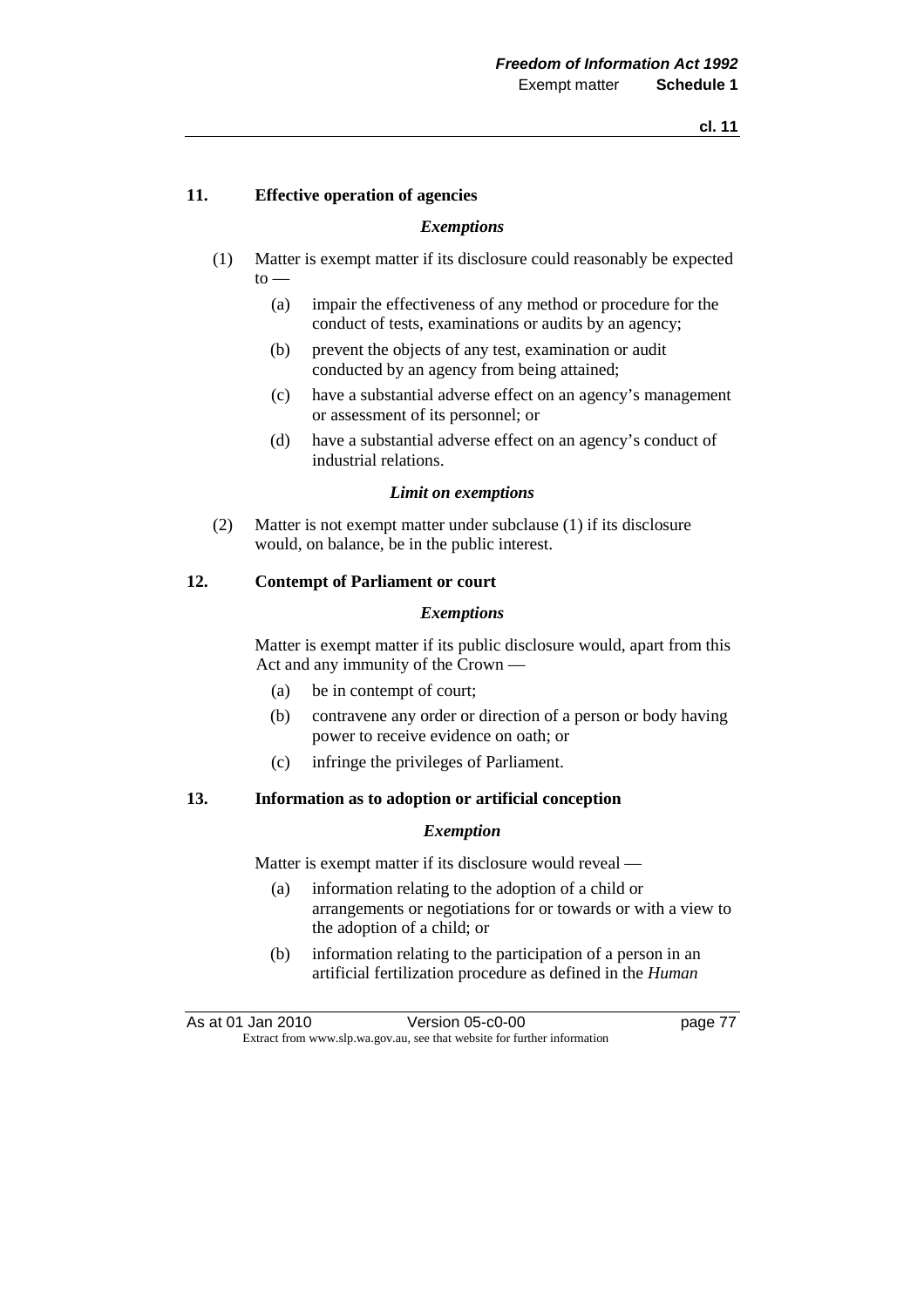*Reproductive Technology Act 1991* or as to a person having been born as a result of such a procedure.

### **14. Information protected by certain statutory provisions**

### *Exemptions*

- (1) Matter is exempt matter if it is matter of a kind mentioned in
	- (a) section 167(1)(a), (1)(c), (2)(a) or (2)(b) of the *Equal Opportunity Act 1984*;
	- (b) section 64(2)(a), (2)(b) or (3) of the *Legal Aid Commission Act 1976*;
	- (c) section 23(1) of the *Parliamentary Commissioner Act 1971*; or
	- (d) section 47 of the *Inspector of Custodial Services Act 2003*.
- (2) Matter is exempt matter if it is matter to which a direction given under section 23(1a) of the *Parliamentary Commissioner Act 1971* or section 48 of the *Inspector of Custodial Services Act 2003* applies.
- (3) Matter is exempt matter if its disclosure would reveal anything said or admitted for the purposes of a conciliation under —
	- (a) Division 3 of Part 3; or
	- (b) administrative instructions under section 23,

of the *Health Services (Conciliation and Review) Act 1995.*

- (4) Matter is exempt matter if it is matter of a kind mentioned in section 29(3) of the *Industry and Technology Development Act 1998*.
- (5) Matter is exempt matter if its disclosure would reveal or tend to reveal the identity of anyone as —
	- (a) a person who has made an appropriate disclosure of public interest information under the *Public Interest Disclosure Act 2003*; or
	- (b) a person in respect of whom a disclosure of public interest information has been made under the *Public Interest Disclosure Act 2003*; or

page 78 Version 05-c0-00 As at 01 Jan 2010 Extract from www.slp.wa.gov.au, see that website for further information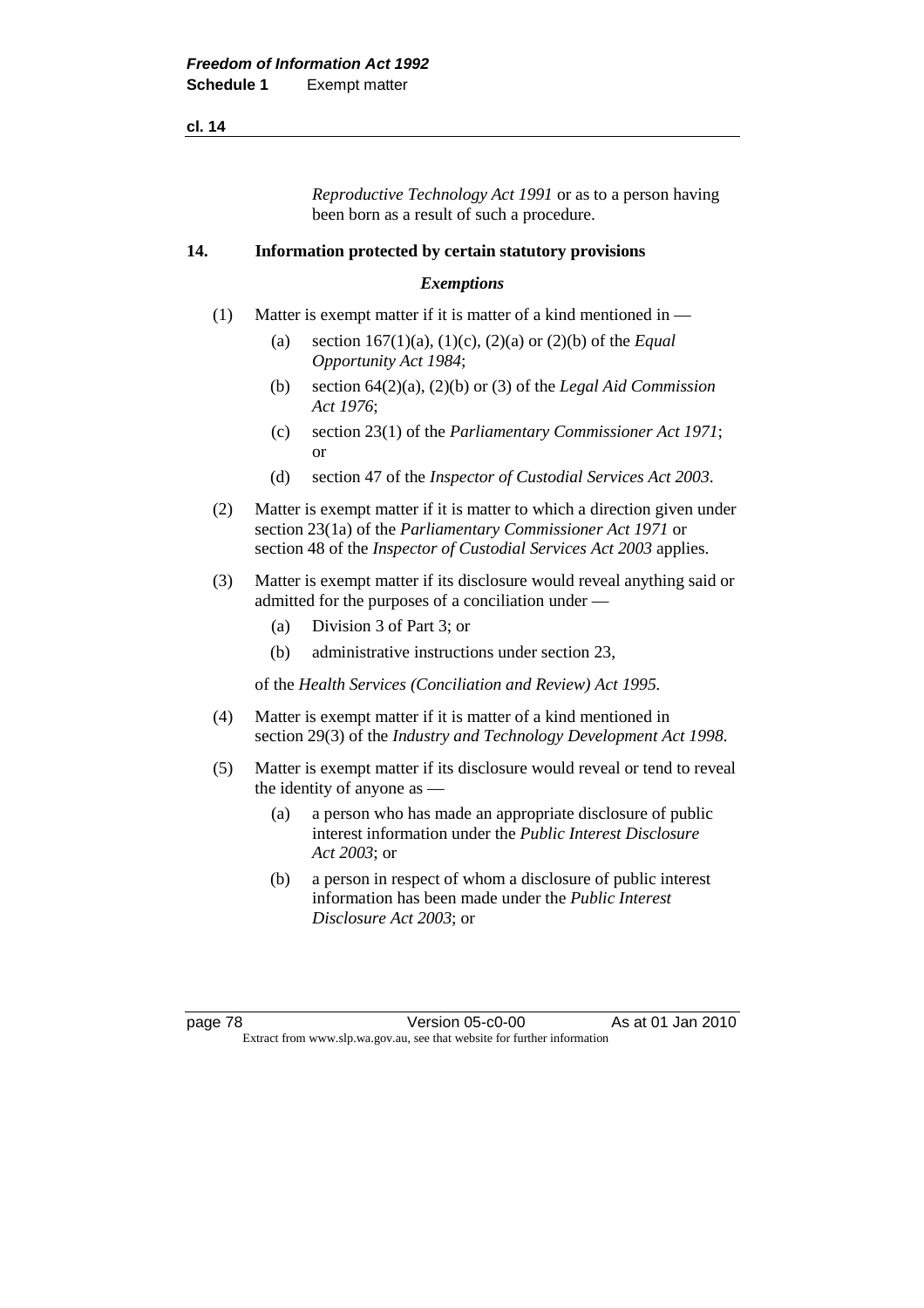- (c) a person who has made, or a person who is mentioned in, a report under the *Children and Community Services Act 2004* section  $124B(1)$ ; or
- (d) a person who is a notifier as defined in the *Children and Community Services Act 2004* section 240(1), or a person about whom the information mentioned in that definition is given; or
- (e) a person who has given, or a person who is mentioned in, a notification under the Commonwealth *Family Law Act 1975* section 67ZA(2) or (3) or the *Family Court Act 1997* section 160(2) or (3).

 *[Clause 14 amended by No. 94 of 1994 s. 3; No. 50 of 1995 s. 3; No. 75 of 1995 s. 80(4); No. 13 of 1998 s. 34(2); No. 43 of 1999 s. 20; No. 29 of 2003 s. 28; No. 75 of 2003 s. 56(1); No. 26 of 2008 s. 13.]* 

## **15. Information as to precious metal transactions**

#### *Exemption*

- (1) Matter is exempt matter if its disclosure would reveal information about —
	- (a) gold or other precious metal received by Gold Corporation from a person, or held by Gold Corporation on behalf of a person, on current account, certificate of deposit or fixed deposit; or
	- (b) a transaction relating to gold or other precious metal received or held by Gold Corporation.

## *Definition*

(2) In this clause —

*Gold Corporation* means the Gold Corporation constituted under section 4 of the *Gold Corporation Act 1987* or a subsidiary of Gold Corporation within the meaning of that Act.

As at 01 Jan 2010 Version 05-c0-00 page 79 Extract from www.slp.wa.gov.au, see that website for further information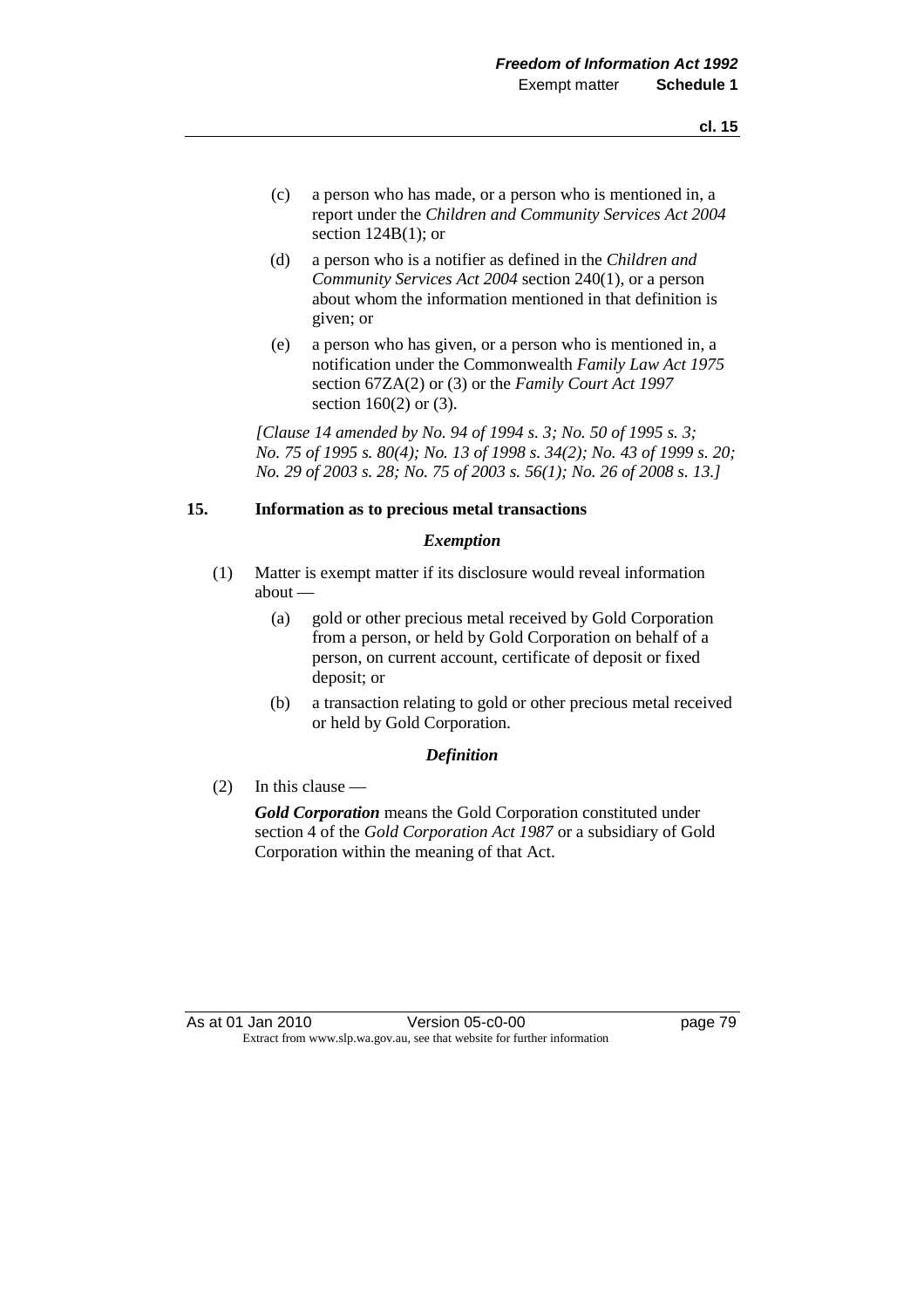# **Schedule 2**

[Glossary, cl. 1]

# **Exempt agencies**

The Governor and the Governor's establishment.

 The Legislative Council or a member or committee of the Legislative Council.

 The Legislative Assembly or a member or committee of the Legislative Assembly.

 A joint committee or standing committee of the Legislative Council and the Legislative Assembly.

A department of the staff of Parliament.

The Auditor General and the Office of the Auditor General.

The Corruption and Crime Commission.

The Director of Public Prosecutions.

The Information Commissioner.

The Inspector of Custodial Services.

The Parliamentary Commissioner for Administrative Investigations.

 The Parliamentary Inspector of the Corruption and Crime **Commission** 

The Prisoners Review Board.

The Supervised Release Review Board.

The State Government Insurance Corporation.

Any Royal Commission or member of a Royal Commission.

 A special commissioner under the *Criminal Investigation (Exceptional Powers) and Fortification Removal Act 2002* <sup>4</sup> .

 The Bureau of Criminal Intelligence, Protective Services Unit, Witness Security Unit and Internal Affairs Unit of the Police Force of Western Australia.

The Internal Investigations Unit of Corrective Services.

page 80 Version 05-c0-00 As at 01 Jan 2010 Extract from www.slp.wa.gov.au, see that website for further information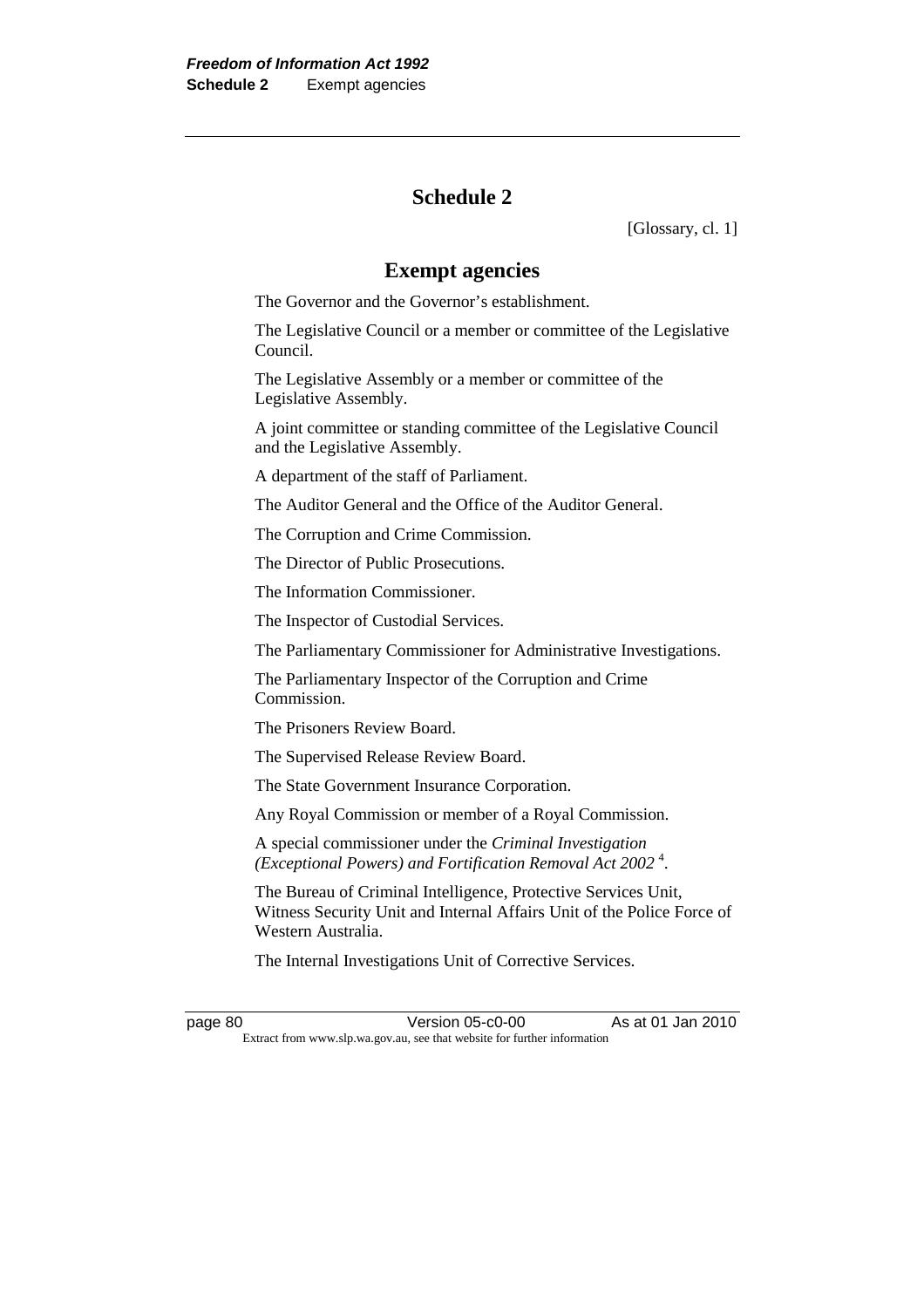A person who holds an office established under a written law for the purposes of a body referred to in this Schedule.

 *[Schedule 2 amended by No. 31 of 1993 s. 44; No. 6 of 1994 s. 13; No. 36 of 1994 s. 35; No. 104 of 1994 s. 236; No. 14 of 1995 s. 44(1); No. 11 of 1996 s. 41; No. 29 of 1996 s. 26; No. 21 of 2002 s. 72; No. 48 of 2003 s. 62; No. 75 of 2003 s. 56(1); No. 78 of 2003 s. 74(2); No. 41 of 2006 s. 90; No. 43 of 2006 s. 6.]* 

As at 01 Jan 2010 **Version 05-c0-00 Page 81** Extract from www.slp.wa.gov.au, see that website for further information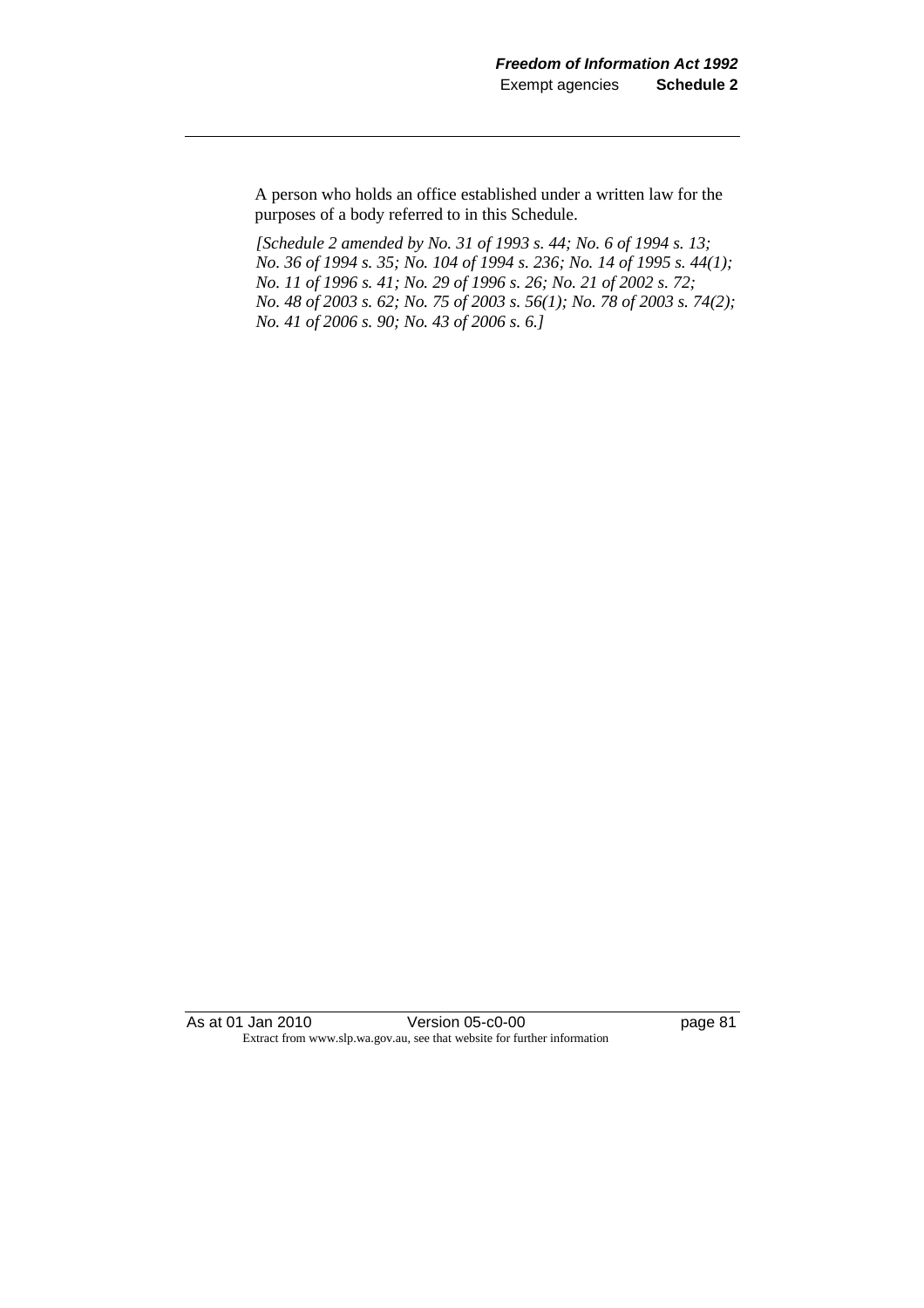# **Glossary**

[Section 9]

## **1. Terms used**

In this Act, unless the contrary intention appears —

*agency* means —

- (a) a Minister; or
- (b) a public body or office,

 and *the agency* means the agency to which an access application or application for amendment of personal information has been made or to which such an application has been transferred or partly transferred;

*applicant* or *access applicant* means the person by whom or on whose behalf an access application has been made;

*applicant for amendment* means the person by whom or on whose behalf an application for amendment of personal information has been made;

*contractor* means a contractor as defined in the *Court Security and Custodial Services Act 1999* or the *Prisons Act 1981*, as is relevant to the case;

*Corrective Services* means the division concerned with corrective services in the department of the Public Service principally assisting the Minister administering the *Prisons Act 1981* in the administration of that Act;

*court* includes a tribunal;

*document* means —

- (a) any record;
- (b) any part of a record;
- (c) any copy, reproduction or duplicate of a record; or
- (d) any part of a copy, reproduction or duplicate of a record;

*edited copy*, in relation to a document, means a copy from which exempt matter has been deleted under section 24;

*exempt agency* means a person or body mentioned in Schedule 2 and includes staff under the control of the person or body;

page 82 Version 05-c0-00 As at 01 Jan 2010 Extract from www.slp.wa.gov.au, see that website for further information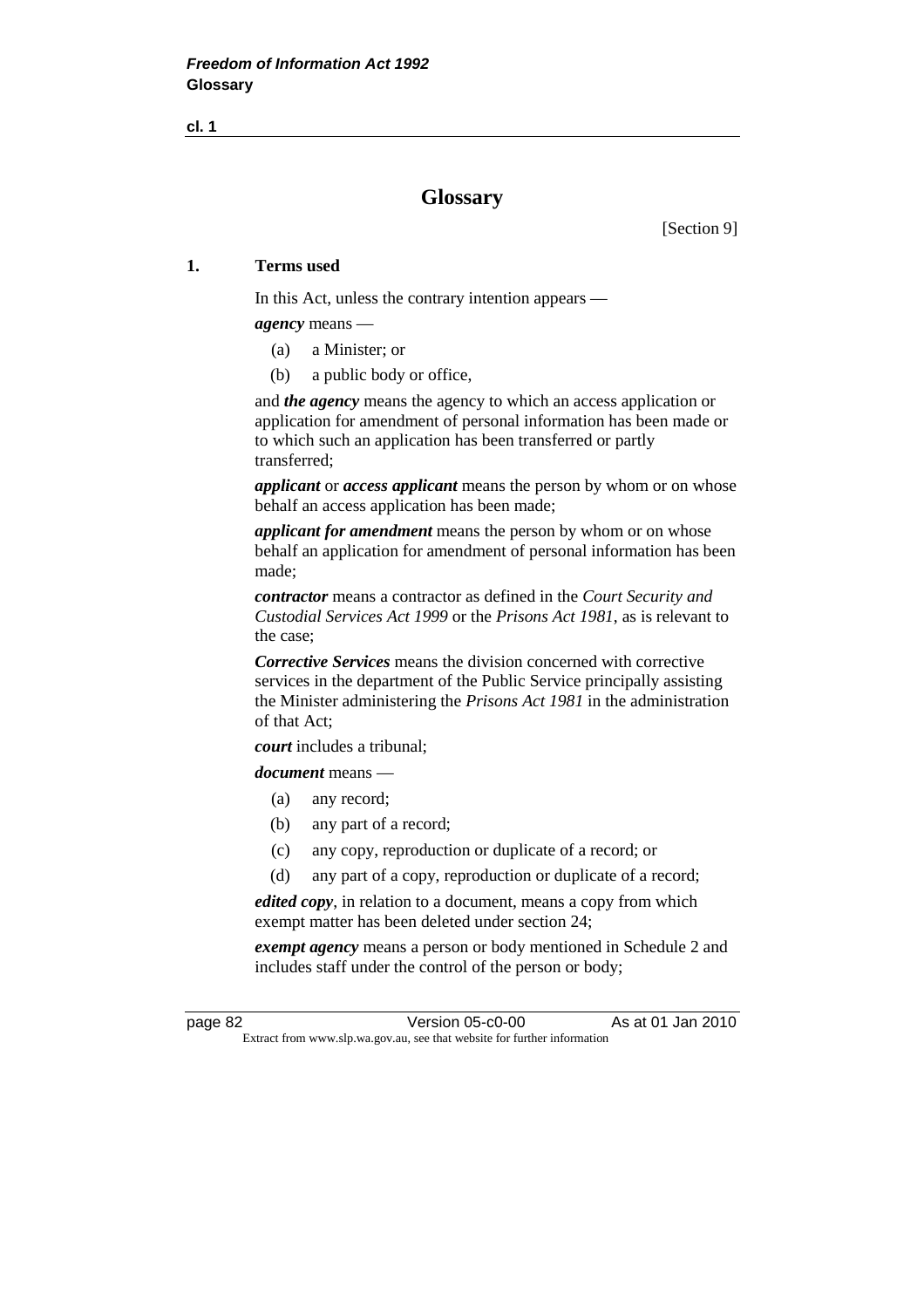*exempt document* means a document that contains exempt matter; *exempt matter* means matter that is exempt matter under Schedule 1; *exemption certificate* means a certificate under section 36; *officer* of an agency includes —

- (a) a member of the agency;
- (b) the principal officer of the agency;
- (c) any person employed in, by, or for the purposes of, the agency; and
- (d) if the agency is a contractor or subcontractor, a director of the contractor or subcontractor (in addition to the persons referred to in paragraphs (a), (b) and (c));

*personal information* means information or an opinion, whether true or not, and whether recorded in a material form or not, about an individual, whether living or dead —

- (a) whose identity is apparent or can reasonably be ascertained from the information or opinion; or
- (b) who can be identified by reference to an identification number or other identifying particular such as a fingerprint, retina print or body sample;

*principal officer* of an agency means —

- (a) in relation to a department of the Public Service or an organization specified in column 2 of Schedule 2 to the *Public Sector Management Act 1994* — the chief executive officer of that department or organization;
- (b) in relation to the Police Force of Western Australia the Commissioner of Police;
- (c) in relation to a local government the chief executive officer of the local government;
- (d) in relation to a regional local government the chief executive officer of the regional local government;
- (e) in relation to an agency that consists of one person (not being an incorporated body) — that person;
- (f) in relation to an agency for which the regulations declare an officer to be the principal officer of the agency — that officer;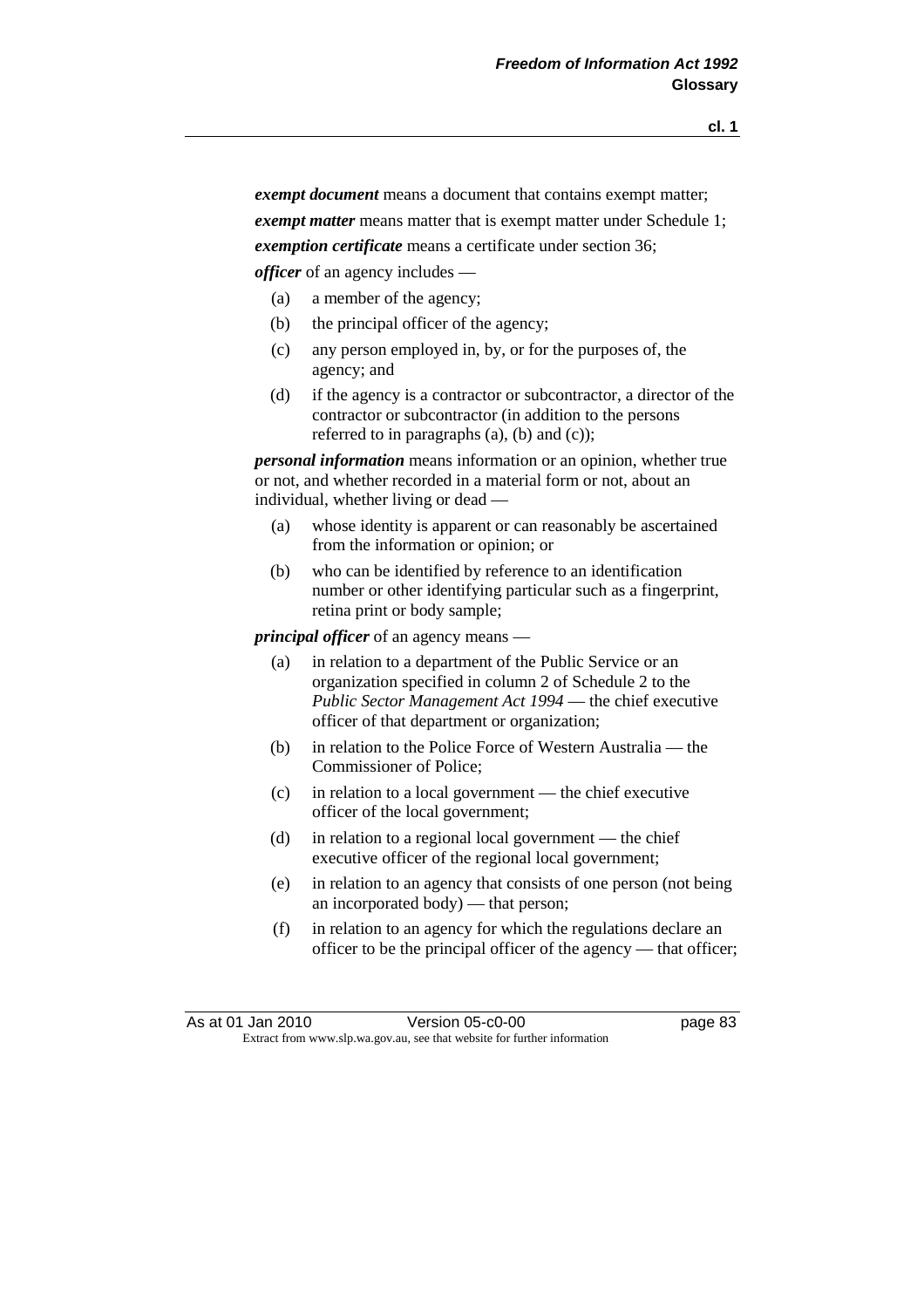| (fa) | in relation to a contractor or to any subcontractor under the     |
|------|-------------------------------------------------------------------|
|      | relevant contract — the holder of the office specified in the     |
|      | relevant contract to be the principal officer for the purposes of |
|      | this Act:                                                         |

- (g) in relation to any other agency
	- (i) if it is an incorporated body that has no members the person who manages the affairs of the body; or
	- (ii) if it is a body (whether incorporated or not) that is constituted by 2 or more persons — the person who is entitled to preside at any meeting of the body at which he or she is present;

*public body or office* means —

- (a) a department of the Public Service;
- (b) an organization specified in column 2 of Schedule 2 to the *Public Sector Management Act 1994*;
- (c) the Police Force of Western Australia;
- (d) a local government or a regional local government;
- (e) a body or office that is established for a public purpose under a written law;
- (f) a body or office that is established by the Governor or a Minister;
- (g) any other body or office that is declared by the regulations to be a public body or office being —
	- (i) a body or office established under a written law; or
	- (ii) a corporation or association over which control can be exercised by the State, a Minister, a body referred to in paragraph (a), (b), (e), (f) or  $(g)(i)$ , or the holder of an office referred to in paragraph (f) or  $(g)(i)$ ;
- or
	- (h) a contractor or subcontractor;

*record* means any record of information however recorded and includes the following —

- (a) any paper or other material, including affixed papers on which there is writing;
- (b) any map, plan, diagram or graph;

| page 84 | Version 05-c0-00                                                         | As at 01 Jan 2010 |  |
|---------|--------------------------------------------------------------------------|-------------------|--|
|         | Extract from www.slp.wa.gov.au, see that website for further information |                   |  |

**cl. 1**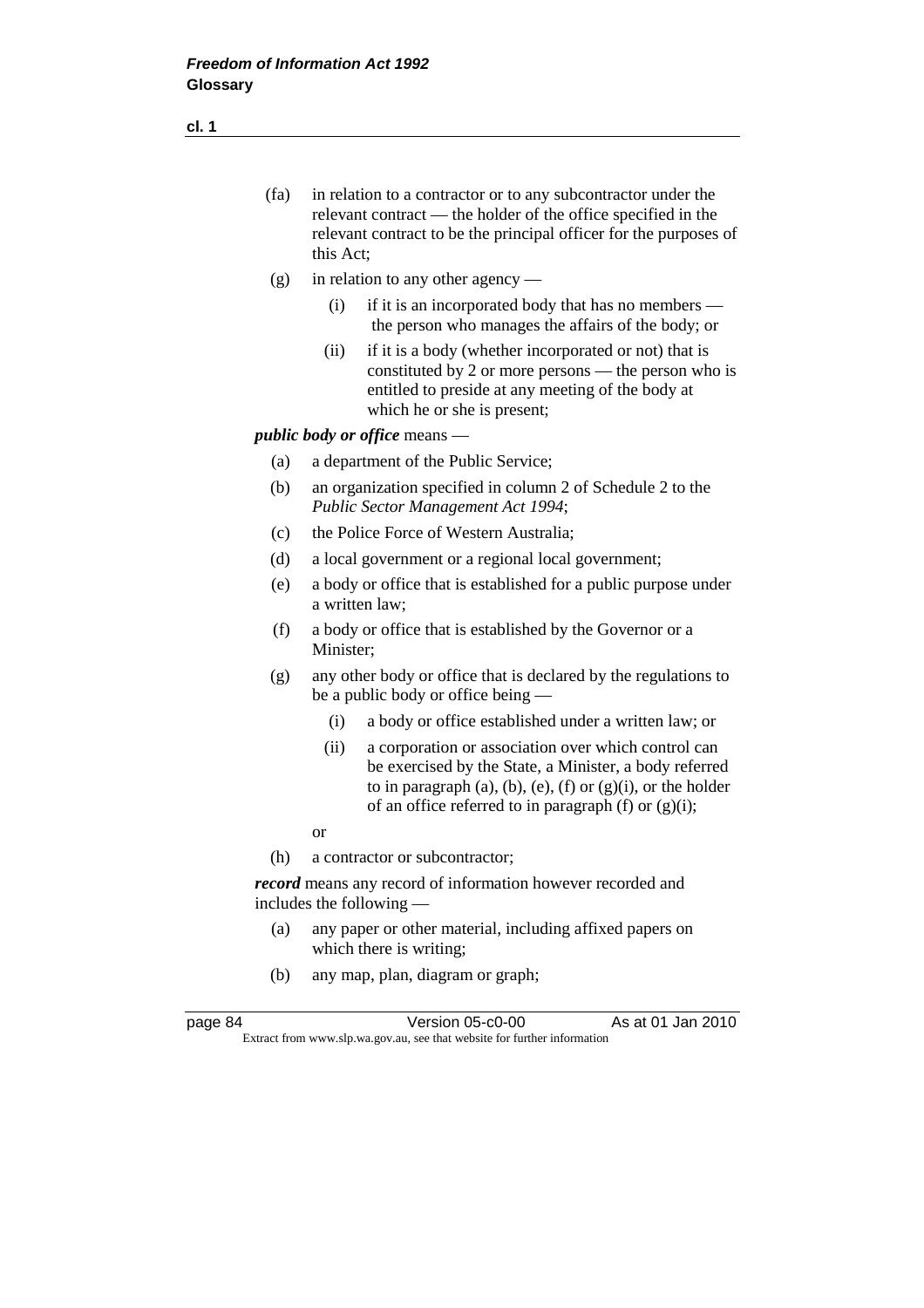- (c) any drawing, pictorial or graphic work, or photograph;
- (d) any paper or other material on which there are marks, figures, symbols or perforations having a meaning for persons qualified to interpret them;
- (e) any article or material from which sounds, images or writing can be reproduced whether or not with the aid of some other article or device;
- (f) any article on which information has been stored or recorded, either mechanically, magnetically or electronically;

*relative*, in relation to a person, includes a de facto partner of a person;

*requested documents* means the document or documents requested in an access application;

*State archive* has the same definition as in the *State Records Act 2000*;

*subcontractor* means a subcontractor as defined in the *Court Security and Custodial Services Act 1999* or the *Prisons Act 1981*, as is relevant to the case;

*third party* means a third party referred to in section 32 or 33.

 *[Clause 1 amended by No. 31 of 1993 s. 45(a); No. 32 of 1994 s. 19; No. 14 of 1996 s. 4; No. 43 of 1999 s. 20; No. 47 of 1999 s. 15; No. 53 of 2000 s. 10(1); No. 28 of 2003 s. 67.]* 

## **2. Related agencies**

- (1) A person is not to be regarded as a separate agency by reason of
	- (a) holding office as a member or other officer of an agency; or
	- (b) holding an office established for the purposes of an agency.
- (2) The Bureau of Criminal Intelligence, Protective Services Unit, Witness Security Unit and Internal Affairs Unit of the Police Force of Western Australia are to be regarded as separate agencies and are not to be regarded as part of the Police Force of Western Australia.
- (3) The Internal Investigations Unit of Corrective Services is to be regarded as a separate agency and is not to be regarded as part of the department in which it is established.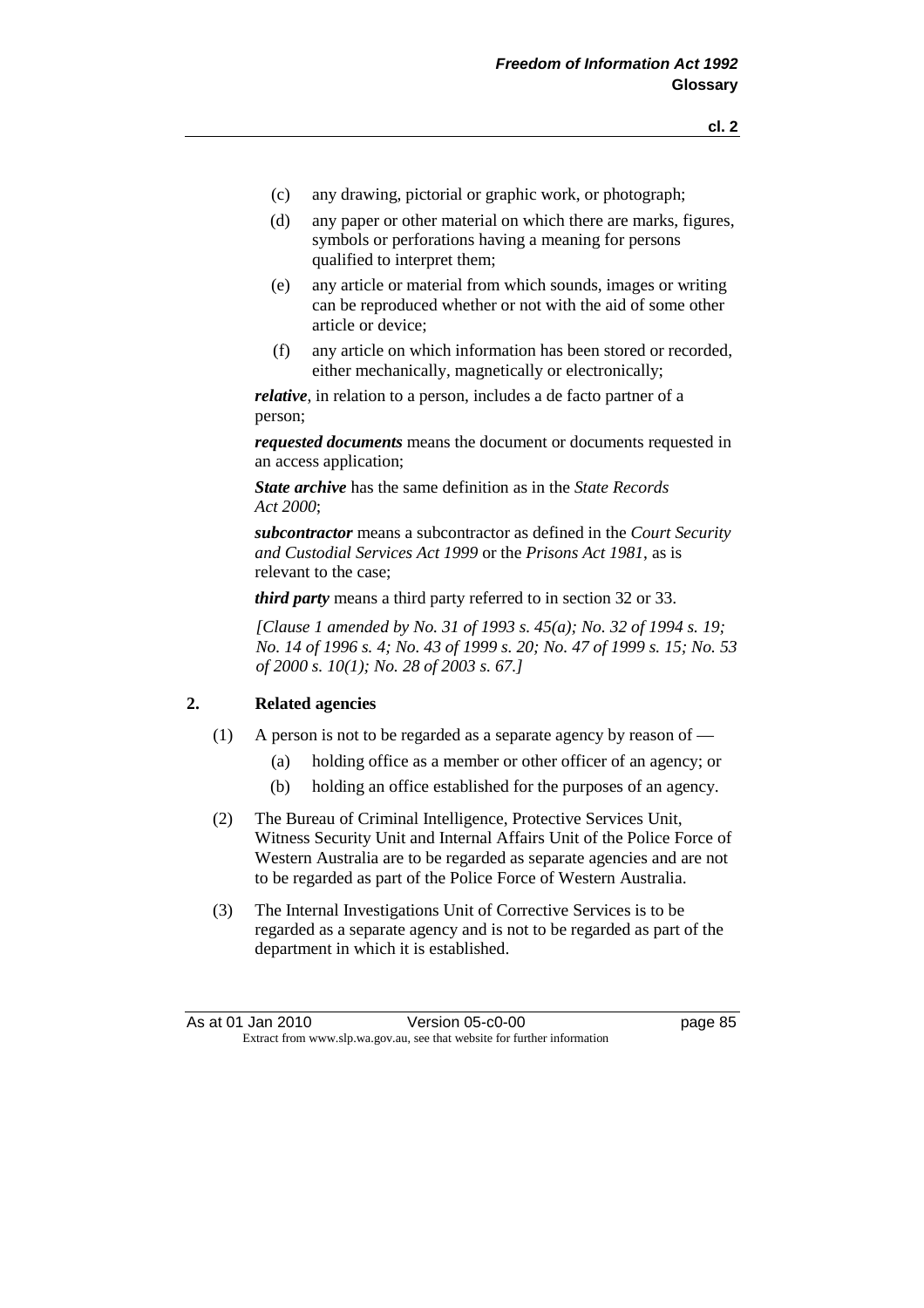(4) The regulations may declare that a specified office or body is not to be regarded as a separate agency but is to be regarded as part of a specified agency.

 *[Clause 2 amended by No. 31 of 1993 s. 45(b); No. 11 of 1996 s. 41.]* 

## **3. Courts are agencies but judges etc. are not**

For the purposes of this Act —

- (a) a court is an agency;
- (b) a registry or other office of a court and the staff of such a registry or other office are part of the court;
- (c) a person holding a judicial office or other office pertaining to a court, being an office established by the written law establishing the court, is not an agency and is not included in an agency.

## **4. Documents of an agency**

- (1) Subject to subclause (2), a reference to a document of an agency is a reference to a document in the possession or under the control of the agency including a document to which the agency is entitled to access and a document that is in the possession or under the control of an officer of the agency in his or her capacity as such an officer.
- (2) Where the agency is a Minister a reference to a document of an agency is a reference to a document that —
	- (a) is in the possession or under the control of the Minister in the Minister's official capacity; and
	- (b) relates to the affairs of another agency (not being another Minister),

 and includes a document to which the Minister is entitled to access and a document in the possession or under the control of a member of the staff of the Minister as such a member, but does not include a document of an agency for which the Minister is responsible.

- (3) A document in the possession or under the control of an agency on behalf of or as an agent for —
	- (a) the Commonwealth, another State or a Territory; or

**cl. 3**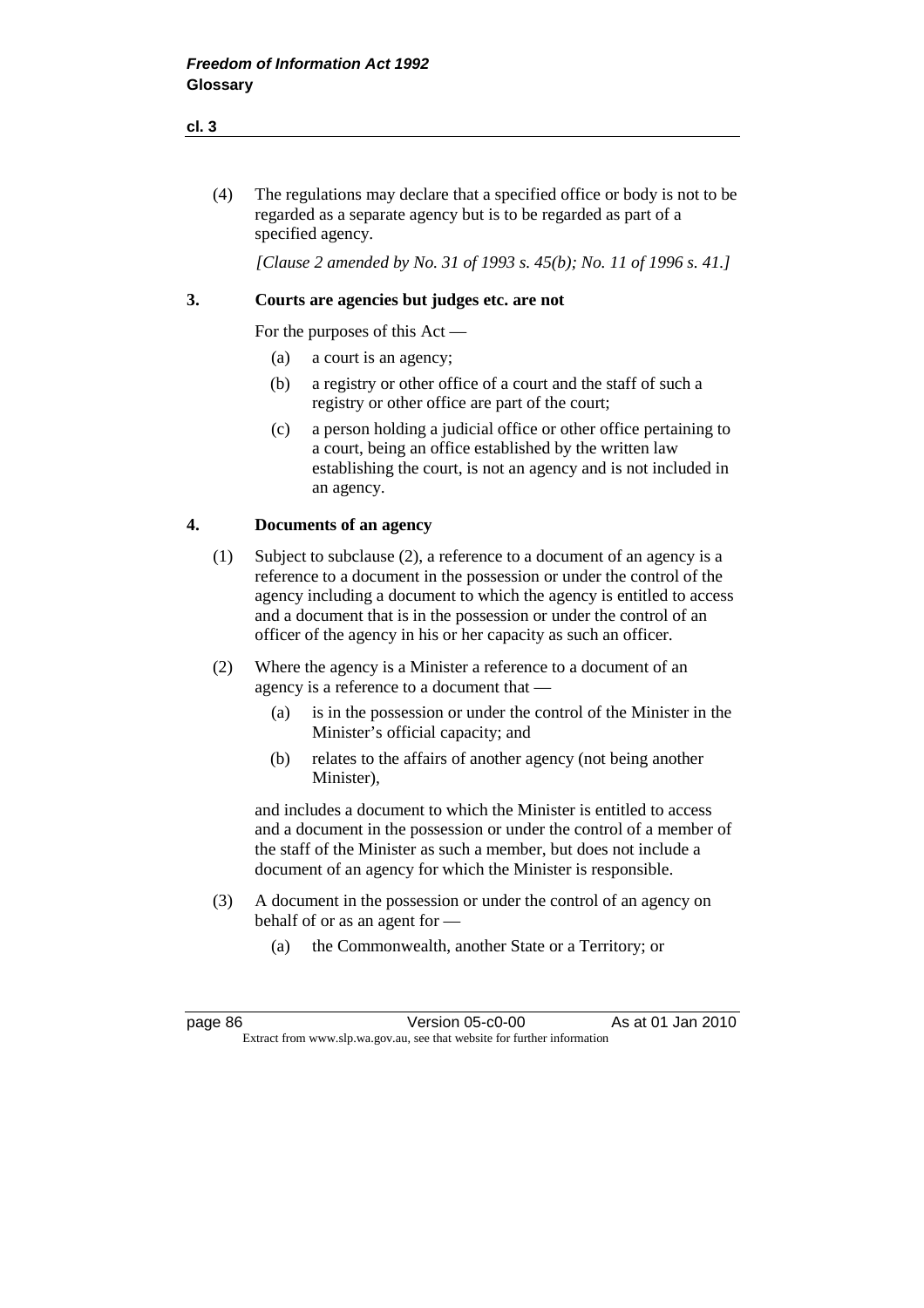(b) an agency or instrumentality of the Commonwealth, another State or a Territory,

is not a document of the agency.

## **5. Documents of a court**

 A document relating to a court is not to be regarded as a document of the court unless it relates to matters of an administrative nature.

## **6. Documents of Police and Corrective Services units**

- (1) A document of the Bureau of Criminal Intelligence, Protective Services Unit, Witness Security Unit or Internal Affairs Unit of the Police Force of Western Australia is not to be regarded as a document of the Police Force of Western Australia.
- (2) A document of the Internal Investigations Unit of Corrective Services is not to be regarded as a document of the department in which it is established.

 *[Clause 6 amended by No. 31 of 1993 s. 45(b); No. 11 of 1996 s. 41.]* 

*[7. Deleted by No. 53 of 2000 s. 10(2).]* 

## **7A. Documents of Authority etc. under gas pipelines access legislation**

(1) In this clause —

*access regulation functions* means the functions given by or under the *National Gas Access (WA) Act 2009*;

*arbitrator* has the meaning given in section 61 of the *Energy Arbitration and Review Act 1998*;

*Authority* means the Economic Regulation Authority established by the *Economic Regulation Authority Act 2003*;

*Board* has the meaning given in section 49 of the *Energy Arbitration and Review Act 1998*.

- (2) A document
	- (a) that is in the possession or under the control of the Authority (because of its access regulation functions), the Board or an arbitrator; or

As at 01 Jan 2010 Version 05-c0-00 page 87 Extract from www.slp.wa.gov.au, see that website for further information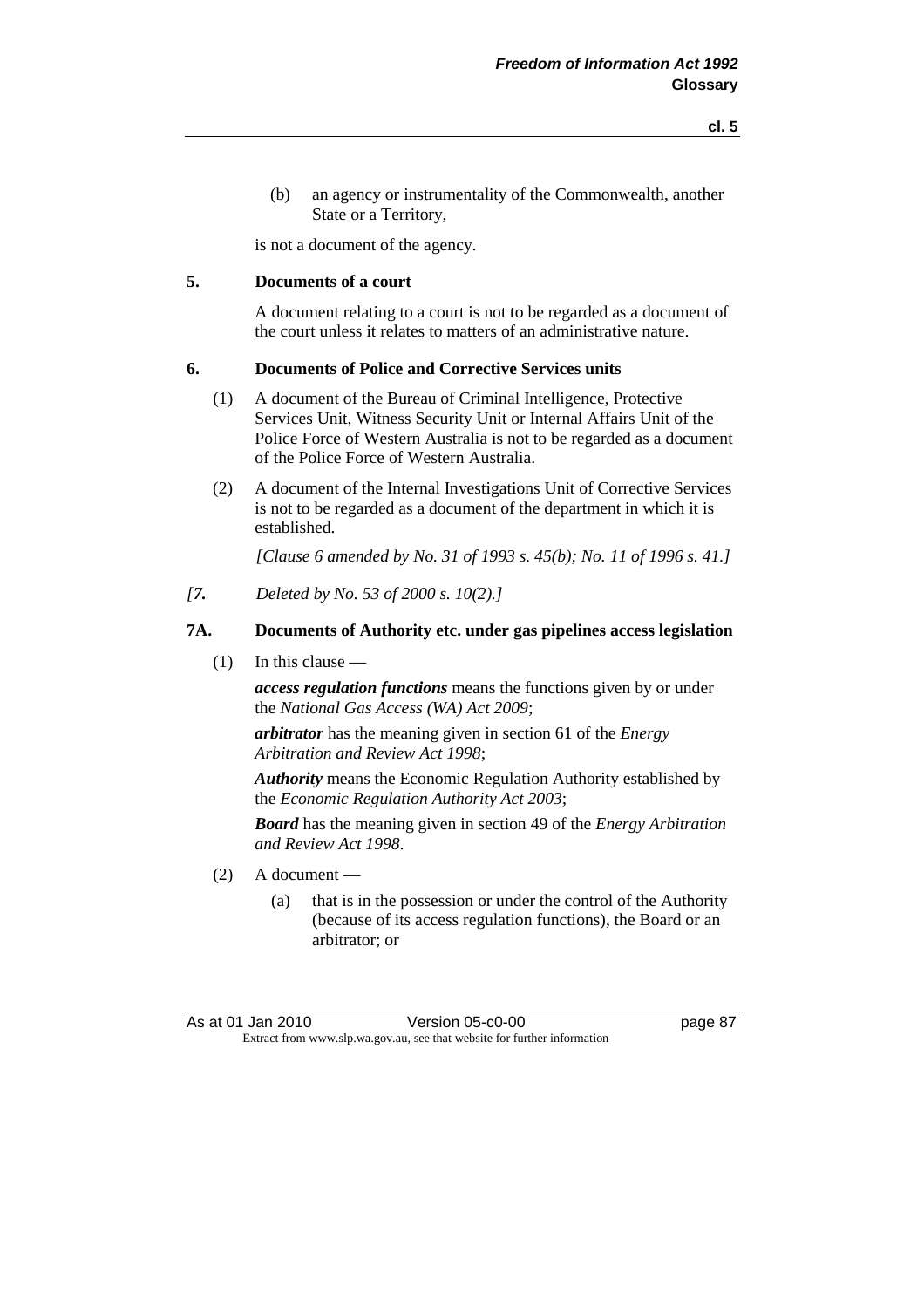(b) to which the Authority (because of its access regulation functions), the Board or an arbitrator is entitled to access,

 is not to be regarded as a document of the Authority, the Board or an arbitrator unless it relates to a matter of an administrative nature concerning the Authority, the Board or an arbitrator.

 *[Clause 7A inserted by No. 65 of 1998 s. 89; amended by No. 67 of 2003 s. 62; No. 16 of 2009 s. 70.]* 

#### **8. Charges for dealing with applications**

 A reference to charges imposed or payable for dealing with an access application includes a reference to charges for giving access to the requested documents or to edited copies of the requested documents.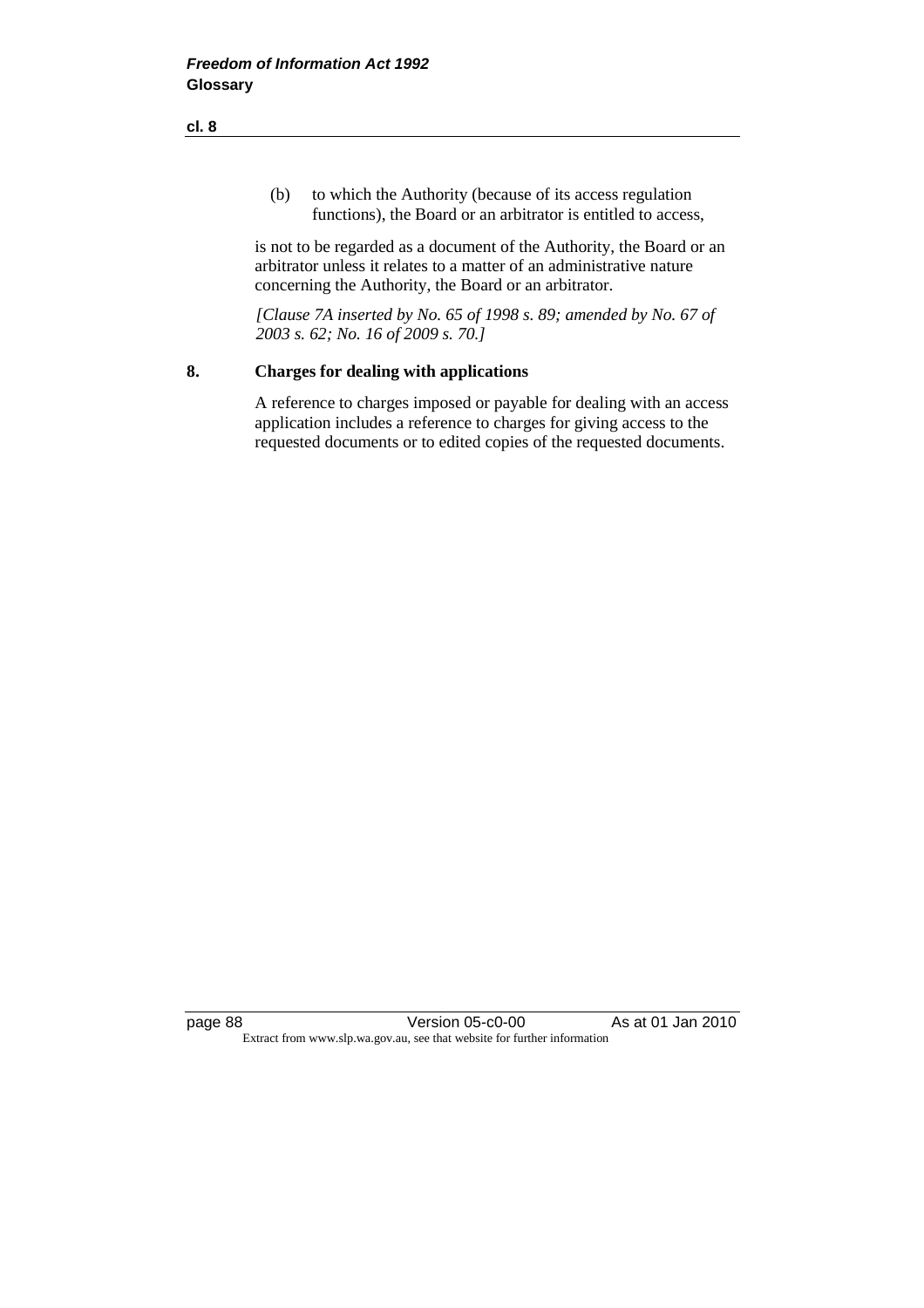## **Notes**

1 This is a compilation of the *Freedom of Information Act 1992* and includes the amendments made by the other written laws referred to in the following table <sup>1a</sup>. The table also contains information about any reprint.

## **Compilation table**

| <b>Short title</b>                                                                     | <b>Number</b><br>and year | <b>Assent</b> | Commencement                                                                                                                                                                                                                                        |  |
|----------------------------------------------------------------------------------------|---------------------------|---------------|-----------------------------------------------------------------------------------------------------------------------------------------------------------------------------------------------------------------------------------------------------|--|
| Freedom of Information<br>Act 1992                                                     | 76 of 1992                | 15 Dec 1992   | s. 1 and 2: 15 Dec 1992;<br>Pt. 4 Div. 1 and 2: 11 Jun 1993<br>(see s. 2 and <i>Gazette</i> )<br>11 Jun 1993 p. 2867);<br>Act other than s. 1 and 2 and<br>Pt. 4 Div. 1 and 2: 1 Nov 1993<br>(see s. 2 and <i>Gazette</i> )<br>29 Oct 1993 p. 5881) |  |
| <b>Acts Amendment (Ministry</b><br>of Justice) Act 1993<br>Pt. $105$                   | 31 of 1993                | 15 Dec 1993   | 1 Jul 1993 (see s. 2)                                                                                                                                                                                                                               |  |
| R & I Bank Amendment<br>Act 1994 s. 13                                                 | 6 of 1994                 | 11 Apr 1994   | 26 Apr 1994 (see s. 2(2) and<br>Gazette 26 Apr 1994 p. 1743)                                                                                                                                                                                        |  |
| <b>Acts Amendment (Public</b><br>Sector Management)<br>Act 1994 s. 19                  | 32 of 1994                | 29 Jun 1994   | 1 Oct 1994 (see s. 2 and<br>Gazette 30 Sep 1994 p. 4948)                                                                                                                                                                                            |  |
| <b>Perth International Centre</b><br>for Application of Solar<br>Energy Act 1994 s. 35 | 36 of 1994                | 8 Jul 1994    | 22 Jul 1994 (see s. 2 and<br>Gazette 22 Jul 1994 p. 3727)                                                                                                                                                                                           |  |
| Statutes (Repeals and<br>Minor Amendments)<br>Act 1994 s. 4                            | 73 of 1994                | 9 Dec 1994    | 9 Dec 1994 (see s. 2)                                                                                                                                                                                                                               |  |
| Freedom of Information<br>Amendment Act 1994                                           | 94 of 1994                | 5 Jan 1995    | 1 Nov 1994 (see s. 2)                                                                                                                                                                                                                               |  |
| Young Offenders Act 1994<br>s. 236                                                     | 104 of 1994               | 11 Jan 1995   | 13 Mar 1995 (see s. 2 and<br>Gazette 10 Mar 1995 p. 895)                                                                                                                                                                                            |  |
| <b>Bank of Western Australia</b><br>Act 1995 s. 44                                     | 14 of 1995                | 4 Jul 1995    | 1 Dec 1995 (see s. 2(3) and<br>9(1) and Gazette 29 Nov 1995<br>p. 5529)                                                                                                                                                                             |  |
| Freedom of Information<br>Amendment Act 1995                                           | 50 of 1995                | 6 Nov 1995    | 1 Nov 1995 (see s. 2)                                                                                                                                                                                                                               |  |

As at 01 Jan 2010 **Version 05-c0-00 Dage 89** Extract from www.slp.wa.gov.au, see that website for further information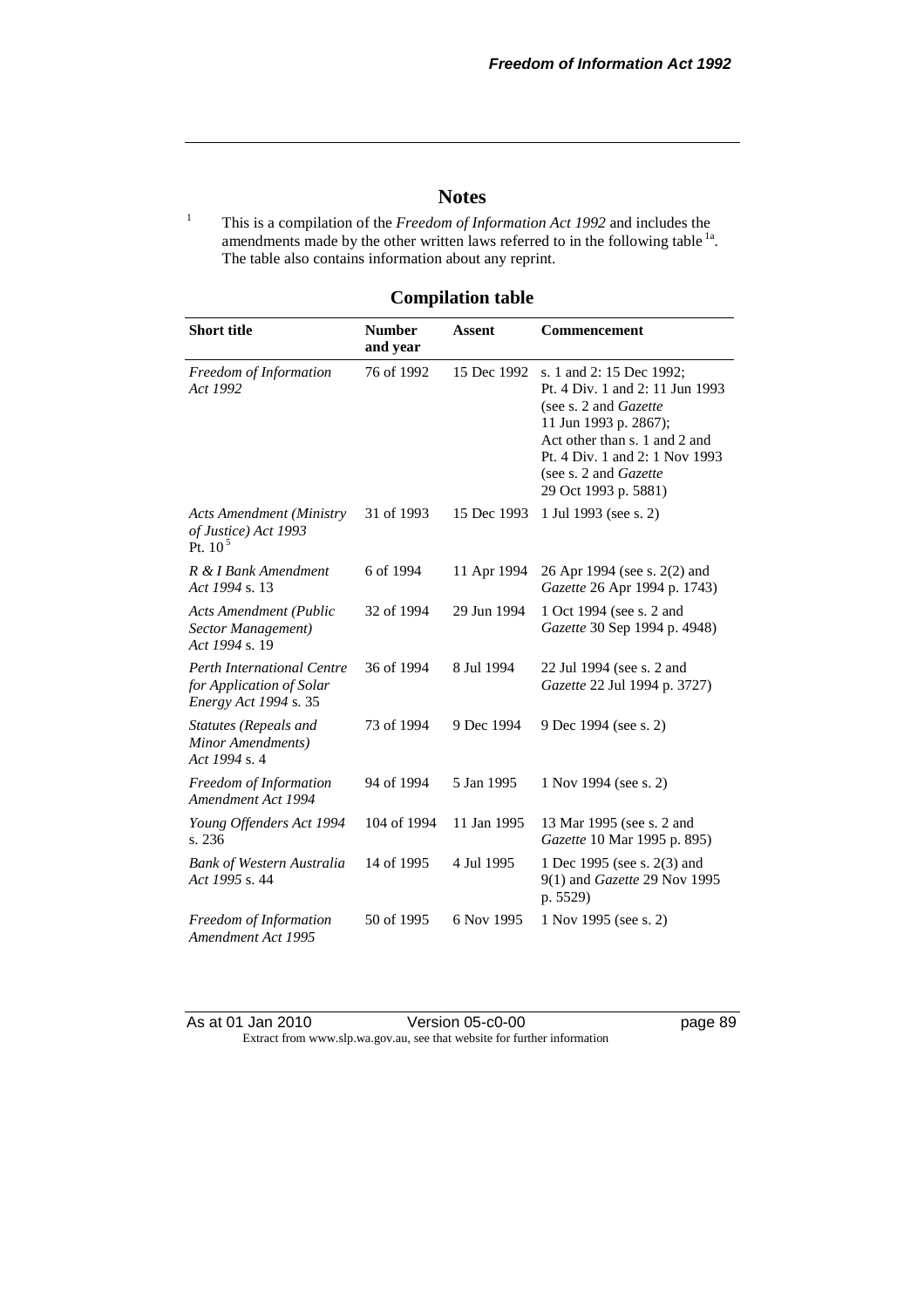| <b>Short title</b>                                                                              | <b>Number</b><br>and year | Assent      | Commencement                                                                                                                                                                            |
|-------------------------------------------------------------------------------------------------|---------------------------|-------------|-----------------------------------------------------------------------------------------------------------------------------------------------------------------------------------------|
| <b>Health Services</b><br><i>(Conciliation and Review)</i><br>Act 1995 s. 80(4)                 | 75 of 1995                | 9 Jan 1996  | 16 Aug 1996 (see s. 2 and<br>Gazette 16 Aug 1996 p. 4007)                                                                                                                               |
| Reprint of the Freedom of Information Act 1992 as at 16 Jan 1996 (includes<br>Act 1995)         |                           |             | amendments listed above except those in the Health Services (Conciliation and Review)                                                                                                   |
| <b>Witness Protection</b><br>(Western Australia)<br>Act 1996 s. 41                              | 11 of 1996                | 28 Jun 1996 | 7 Dec 1996 (see s. 2 and<br>Gazette 6 Dec 1996 p. 6699)                                                                                                                                 |
| <b>Local Government</b><br>(Consequential<br>Amendments) Act 1996<br>s.4                        | 14 of 1996                | 28 Jun 1996 | 1 Jul 1996 (see s. 2)                                                                                                                                                                   |
| <b>Official Corruption</b><br><b>Commission Amendment</b><br>Act 1996 s. 26                     | 29 of 1996                |             | 28 Aug 1996 30 Aug 1996 (see s. 2 and<br>Gazette 30 Aug 1996 p. 4365)                                                                                                                   |
| <b>Financial Legislation</b><br>Amendment Act 1996 s. 54                                        | 49 of 1996                | 25 Oct 1996 | 25 Oct 1996 (see s. 2(1))                                                                                                                                                               |
| listed above)                                                                                   |                           |             | Reprint of the Freedom of Information Act 1992 as at 8 Jul 1997 (includes amendments                                                                                                    |
| <b>Statutes (Repeals and</b><br>Minor Amendments)<br>Act 1997 s. 62                             | 57 of 1997                | 15 Dec 1997 | 15 Dec 1997 (see s. $2(1)$ )                                                                                                                                                            |
| <b>Industry and Technology</b><br>Development Act 1998<br>s. $34(2)$                            | 13 of 1998                | 20 May 1998 | 1 Jul 1998 (see s. 2 and Gazette<br>26 Jun 1998 p. 3369)                                                                                                                                |
| <b>Gas Pipelines Access</b><br>(Western Australia)<br>Act 1998 s. 89                            | 65 of 1998                | 15 Jan 1999 | 9 Feb 1999 (see s. 2 and<br>Gazette 8 Feb 1999 p. 441)                                                                                                                                  |
| <b>Prisons Amendment</b><br>Act 1999 s. 20                                                      | 43 of 1999                | 8 Dec 1999  | Sch. 1 cl. 4(1) and (3):<br>18 Dec 1999 (see s. 2(2) and<br>Gazette 17 Dec 1999 p. 6175);<br>Sch. 1 cl. 4(2): 18 Jun 2000<br>(see s. $2(3)$ and (4) and Gazette<br>16 Jun 2000 p. 2939) |
| Court Security and<br><b>Custodial Services</b><br>(Consequential<br>Provisions) Act 1999 Pt. 6 | 47 of 1999                | 8 Dec 1999  | 18 Dec 1999 (see s. 2 and<br>Gazette 17 Dec 1999 p. 6175-6)                                                                                                                             |

page 90 Version 05-c0-00 As at 01 Jan 2010 Extract from www.slp.wa.gov.au, see that website for further information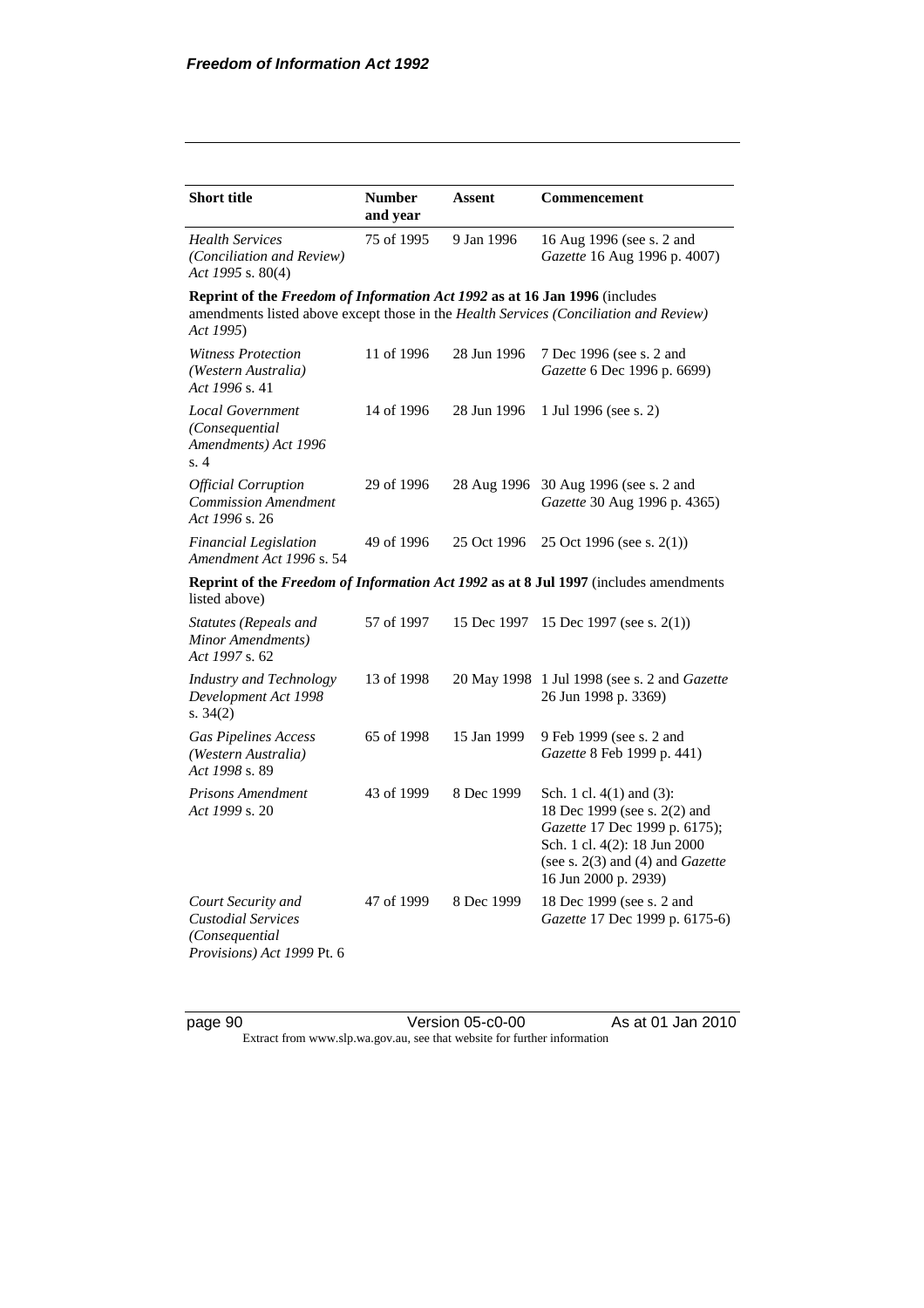| <b>Short title</b>                                                                                     | <b>Number</b><br>and year | Assent      | Commencement                                                                |  |  |  |  |
|--------------------------------------------------------------------------------------------------------|---------------------------|-------------|-----------------------------------------------------------------------------|--|--|--|--|
| Reprint of the Freedom of Information Act 1992 as at 3 Mar 2000 (includes<br>amendments listed above)  |                           |             |                                                                             |  |  |  |  |
| <b>State Records</b><br>(Consequential<br>Provisions) Act 2000 Pt. 4                                   | 53 of 2000                | 28 Nov 2000 | 1 Dec 2001 (see s. 2 and<br><i>Gazette</i> 30 Nov 2001 p. 6067)             |  |  |  |  |
| Criminal Investigation<br>(Exceptional Powers) and<br><b>Fortification Removal</b><br>Act 2002 s. 72   | 21 of 2002                | 15 Jul 2002 | 15 Jul 2002 (see s. 2)                                                      |  |  |  |  |
| <b>Acts Amendment (Equality</b><br>of Status) Act 2003 Pt. 23                                          | 28 of 2003                |             | 22 May 2003 1 Jul 2003 (see s. 2 and <i>Gazette</i><br>30 Jun 2003 p. 2579) |  |  |  |  |
| <b>Public Interest Disclosure</b><br>Act 2003 s. 28                                                    | 29 of 2003                |             | 22 May 2003 1 Jul 2003 (see s. 2 and Gazette<br>27 Jun 2003 p. 2383)        |  |  |  |  |
| Corruption and Crime<br>Commission Act 2003<br>s. $62^6$                                               | 48 of 2003                | 3 Jul 2003  | 1 Jan 2004 (see s. 2 and Gazette<br>30 Dec 2003 p. 5723)                    |  |  |  |  |
| Sentencing Legislation<br>Amendment and Repeal<br>Act 2003 s. 64                                       | 50 of 2003                | 9 Jul 2003  | 15 May 2004 (see s. 2 and<br>Gazette 14 May 2004 p. 1445)                   |  |  |  |  |
| <b>Economic Regulation</b><br>Authority Act 2003 s. 62                                                 | 67 of 2003                | 5 Dec 2003  | 1 Jan 2004 (see s. 2 and Gazette<br>30 Dec 2003 p. 5723)                    |  |  |  |  |
| <b>Inspector of Custodial</b><br><i>Services Act 2003 s.</i> 56(1)                                     | 75 of 2003                | 15 Dec 2003 | 15 Dec 2003 (see s. 2)                                                      |  |  |  |  |
| Corruption and Crime<br><b>Commission Amendment</b><br>and Repeal Act 2003<br>s. $74(2)$               | 78 of 2003                | 22 Dec 2003 | 7 Jul 2004 (see s. 2 and Gazette<br>6 Jul 2004 p. 2697)                     |  |  |  |  |
| Reprint 4: The Freedom of Information Act 1992 as at 10 Sep 2004 (includes<br>amendments listed above) |                           |             |                                                                             |  |  |  |  |
| Freedom of Information<br>Amendment Act 2004                                                           | 56 of 2004                |             | 19 Nov 2004 19 Nov 2004 (see s. 2)                                          |  |  |  |  |
| Parole and Sentencing<br><b>Legislation Amendment</b><br>Act 2006 s. 90                                | 41 of 2006                | 22 Sep 2006 | 28 Jan 2007 (see s. 2(1) and<br>Gazette 29 Dec 2006 p. 5867)                |  |  |  |  |
| <b>Perth International Centre</b><br>for Application of Solar<br>Energy Repeal Act 2006<br>s. 6        | 43 of 2006                | 3 Oct 2006  | 31 Oct 2006                                                                 |  |  |  |  |

As at 01 Jan 2010 Version 05-c0-00 page 91 Extract from www.slp.wa.gov.au, see that website for further information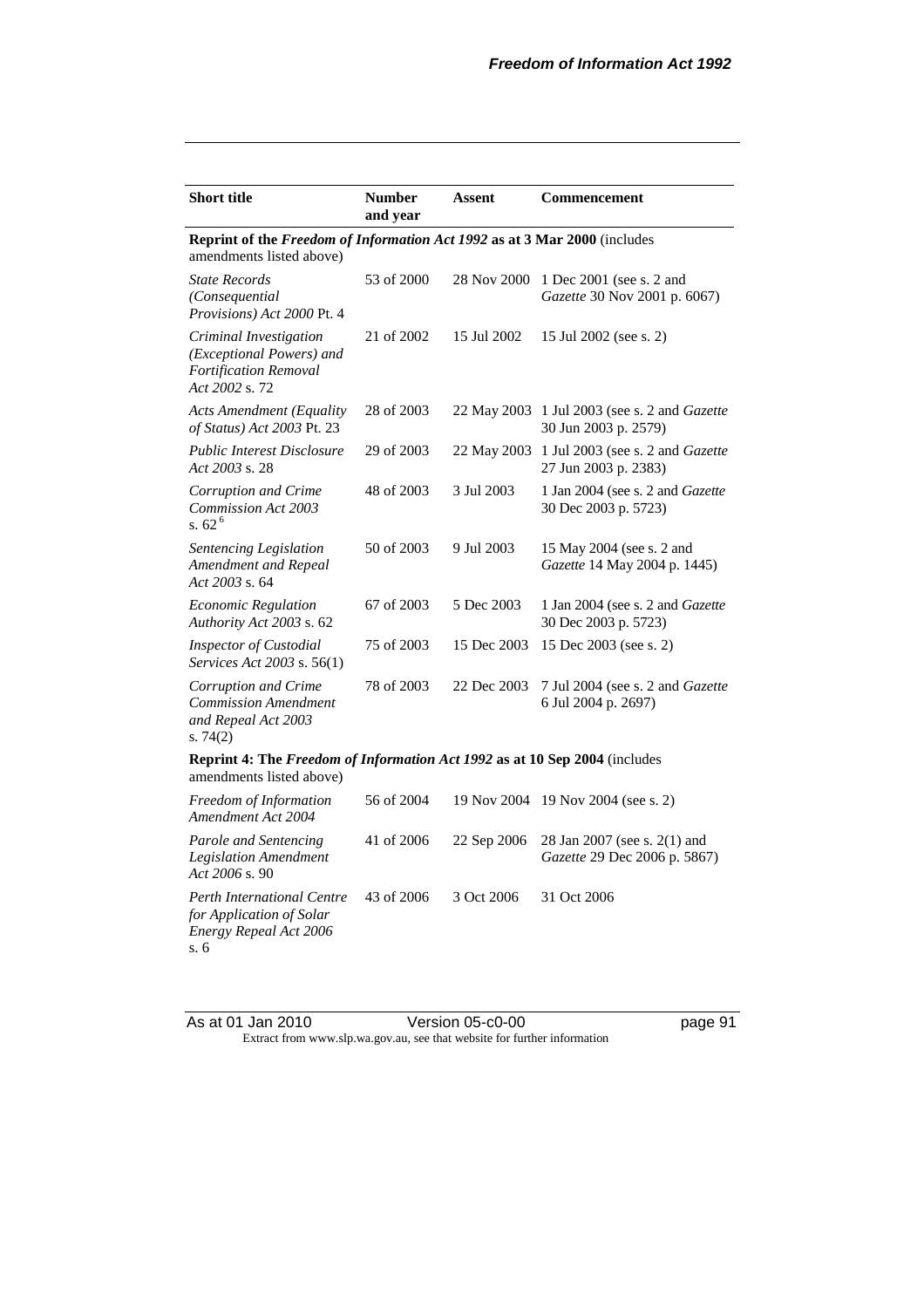| <b>Short title</b>                                                                                        | <b>Number</b><br>and year | Assent      | Commencement                                               |
|-----------------------------------------------------------------------------------------------------------|---------------------------|-------------|------------------------------------------------------------|
| Children and Community<br>Services Amendment<br>(Reporting Sexual Abuse<br>of Children) Act 2008<br>s. 13 | 26 of 2008                | 19 Jun 2008 | 1 Jan 2009 (see s. 2(b) and<br>Gazette 9 Dec 2008 p. 5107) |
| Reprint 5: The Freedom of Information Act 1992 as at 27 Feb 2009 (includes<br>amendments listed above)    |                           |             |                                                            |
| <i>National Gas Access (WA)</i><br>Act $2009$ s. 70                                                       | 16 of 2009                | 1 Sep 2009  | 1 Jan 2010 (see s. 2(b) and<br>Gazette 31 Dec 2009 p. 5327 |

 $1a$  On the date as at which this compilation was prepared, provisions referred to in the following table had not come into operation and were therefore not included in this compilation. For the text of the provisions see the endnotes referred to in the table.

|  |  |  |  |  |  | Provisions that have not come into operation |
|--|--|--|--|--|--|----------------------------------------------|
|--|--|--|--|--|--|----------------------------------------------|

| <b>Short title</b>                                                                                   | <b>Number</b><br>and year | Assent     | <b>Commencement</b>                     |
|------------------------------------------------------------------------------------------------------|---------------------------|------------|-----------------------------------------|
| Acts Amendment (ICWA)<br>Act 1996 s. 38 <sup>7</sup>                                                 | 45 of 1996                |            | 25 Oct 1996 To be proclaimed (see s. 2) |
| <b>State Superannuation</b><br>(Transitional and<br>Consequential Provisions)<br>Act 2000 s. 75 $^8$ | 43 of 2000                | 2 Nov 2000 | To be proclaimed (see s. $2(2)$ )       |

- 2 Under the *Financial Management (Transitional Provisions) Act 2006* Sch. 2 cl. 13 a reference to the Consolidated Fund may, where the context so requires, be read as if it had been amended to be a reference to the Consolidated Account. This reference was changed under the *Reprints Act 1984* s. 7(5)(a).
- 3 The *Superannuation and Family Benefits Act 1938* was repealed by the *State Superannuation Act 2000* s. 39 but its provisions continue to apply to and in relation to certain schemes because of the *State Superannuation (Transitional and Consequential Provisions) Act 2000* s. 26.
- $\alpha$ <sup>z</sup> the date as at which this compilation was prepared, the *Acts Amendment (ICWA) Act 1996* s. 38, which gives effect to Sch. 1 it. 4, had not come into operation. It reads as follows:

page 92 Version 05-c0-00 As at 01 Jan 2010 Extract from www.slp.wa.gov.au, see that website for further information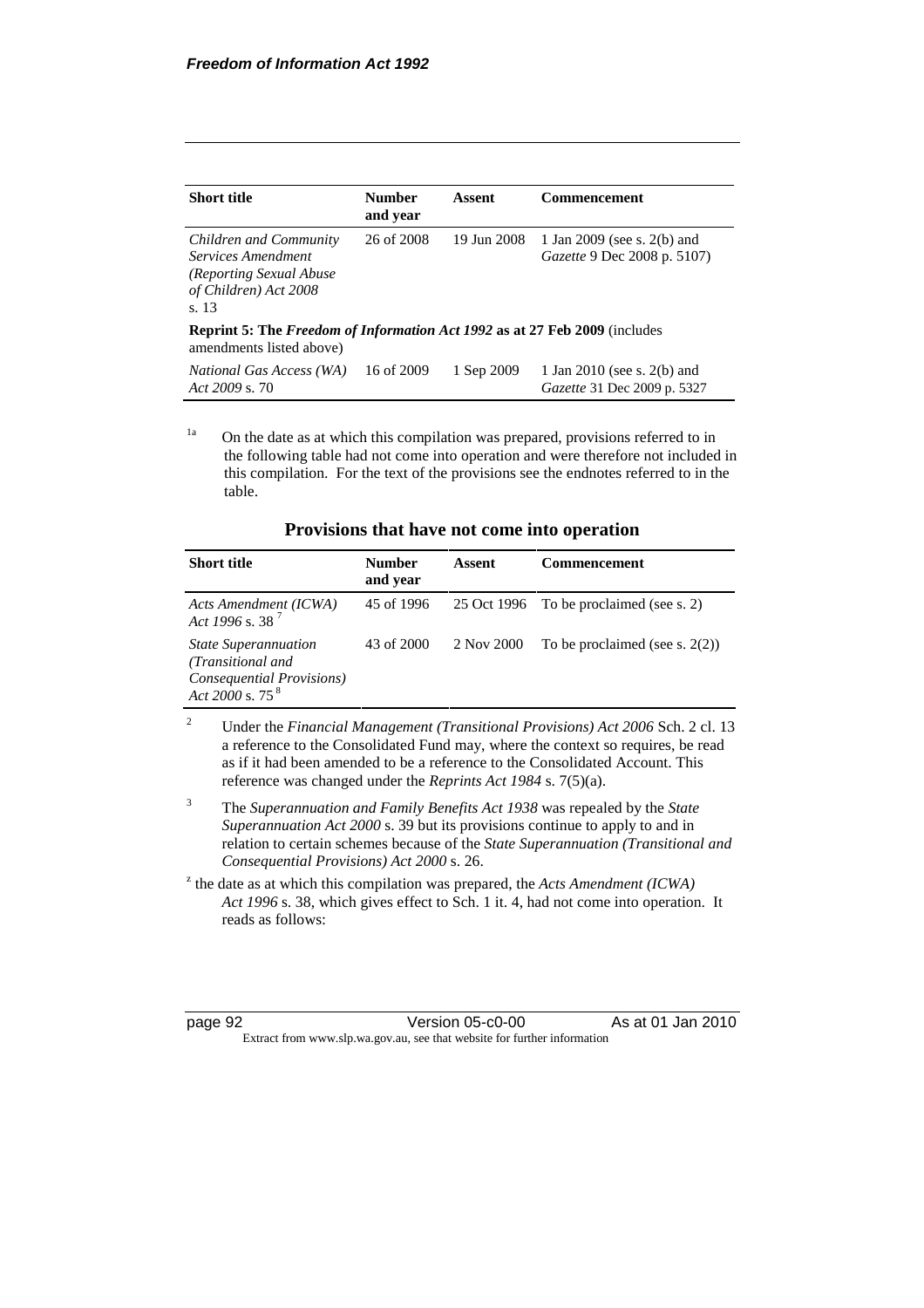".

#### **38. Consequential Amendments**

 The Acts referred to in the Schedule are amended as set out in Schedule 1.

Schedule 1 item 4 reads as follows:

# **Schedule 1 — Consequential amendments to other Acts**

| <b>Provision amended</b> | Amendment                   |
|--------------------------|-----------------------------|
| Schedule 2               | Delete the item "The State" |
|                          | Government Insurance        |
|                          | Corporation.".              |

". 8 On the date as at which this compilation was prepared, the *State Superannuation (Transitional and Consequential Provisions) Act 2000* s. 75 had not come into operation. It reads:

### $\epsilon$

 $\epsilon$ 

 $\ddot{\phantom{0}}$ 

#### **75. Various provisions repealed**

The provisions listed in the Table to this section are repealed.

#### **Table of provisions repealed**

| Act                                 | <b>Provision</b> |
|-------------------------------------|------------------|
| <br>Freedom of Information Act 1992 | <br>s. $62(2)$   |
|                                     |                  |

".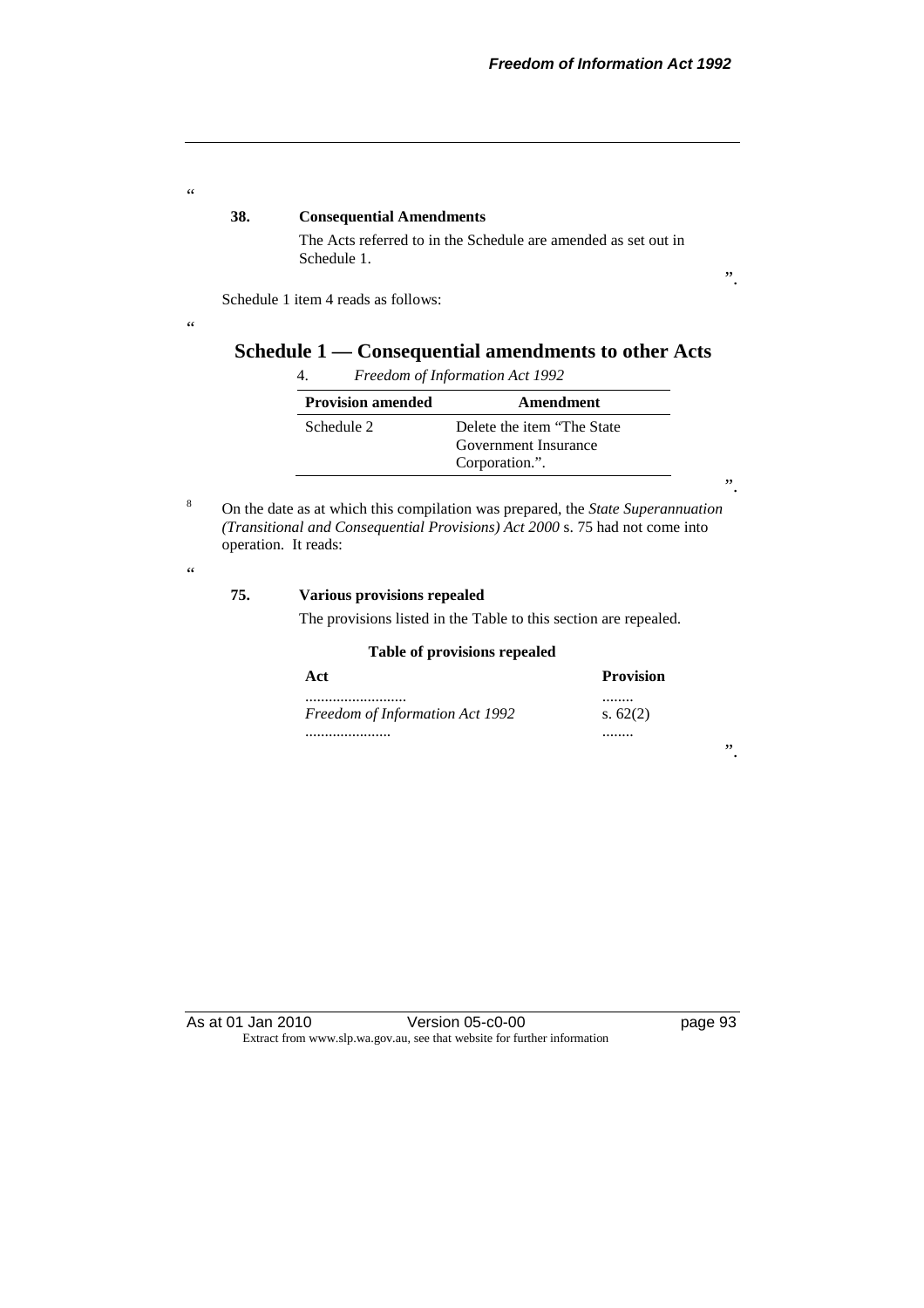#### **Defined Terms**

# **Defined Terms**

[This is a list of terms defined and the provisions where they are defined. The list is not part of the law.]

| <b>Defined Term</b><br><u> 1980 - Johann Barn, mars eta bainar eta baina eta baina eta baina eta baina eta baina eta baina eta baina e</u> | Provision(s) |
|--------------------------------------------------------------------------------------------------------------------------------------------|--------------|
|                                                                                                                                            |              |
|                                                                                                                                            |              |
|                                                                                                                                            |              |
|                                                                                                                                            |              |
|                                                                                                                                            |              |
|                                                                                                                                            |              |
|                                                                                                                                            |              |
|                                                                                                                                            |              |
|                                                                                                                                            |              |
|                                                                                                                                            |              |
|                                                                                                                                            |              |
|                                                                                                                                            |              |
|                                                                                                                                            |              |
|                                                                                                                                            |              |
|                                                                                                                                            |              |
|                                                                                                                                            |              |
|                                                                                                                                            |              |
|                                                                                                                                            |              |
|                                                                                                                                            |              |
|                                                                                                                                            |              |
|                                                                                                                                            |              |
|                                                                                                                                            |              |
|                                                                                                                                            |              |
|                                                                                                                                            |              |
|                                                                                                                                            |              |
|                                                                                                                                            |              |
|                                                                                                                                            |              |
|                                                                                                                                            |              |
|                                                                                                                                            |              |
|                                                                                                                                            |              |
|                                                                                                                                            |              |
|                                                                                                                                            |              |
|                                                                                                                                            |              |
|                                                                                                                                            |              |
|                                                                                                                                            |              |
|                                                                                                                                            |              |
|                                                                                                                                            |              |
|                                                                                                                                            |              |
|                                                                                                                                            |              |

page 94

Version 05-c0-00

As at 01 Jan 2010

Extract from www.slp.wa.gov.au, see that website for further information